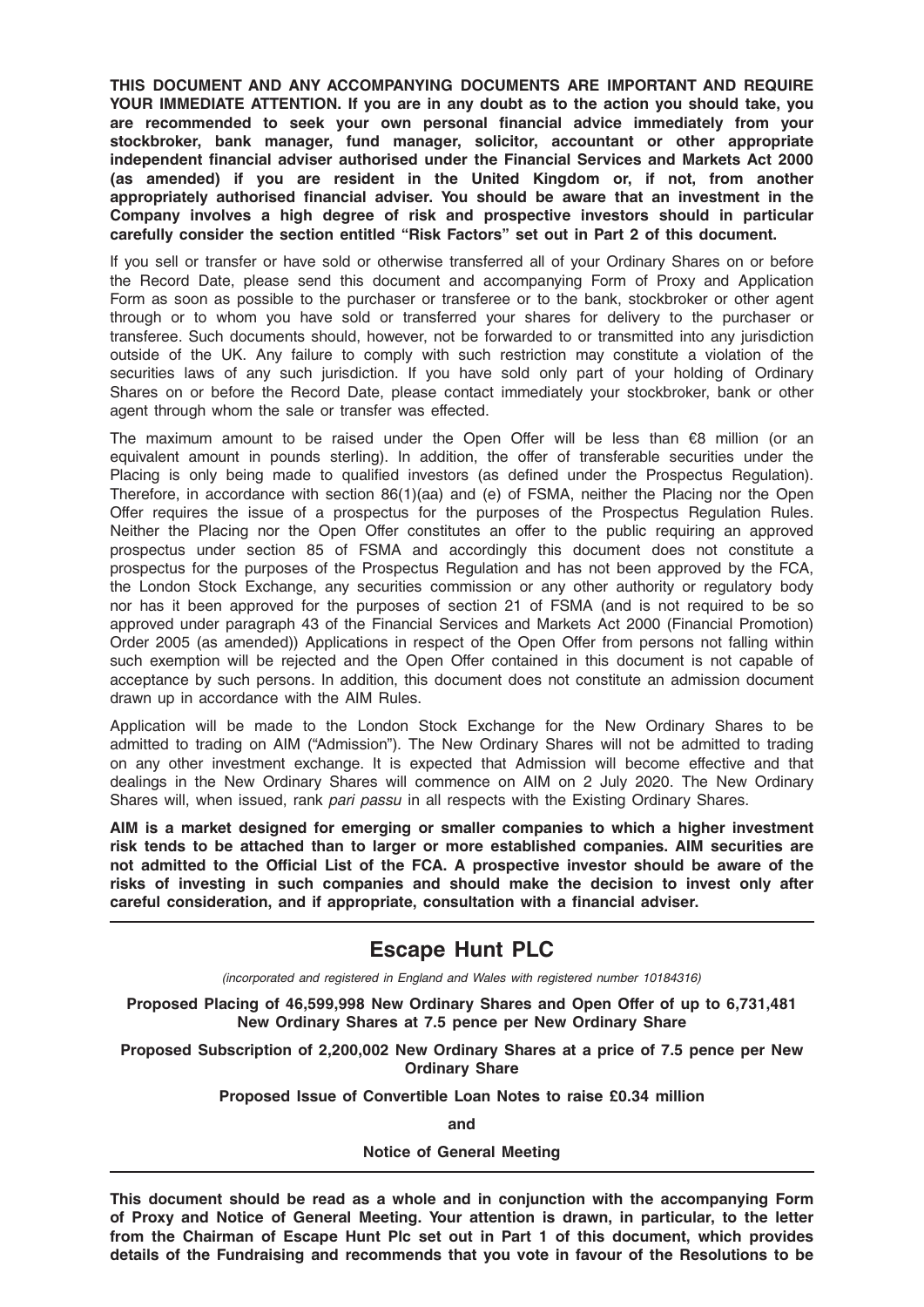proposed at the General Meeting referred to below, and to the Risk Factors in Part 2 of this document which contains a discussion of certain factors that should be considered by Shareholders when considering whether or not to make an investment in the Company. Parts 3 and 4 contain details of the Open Offer.

Notice of a General Meeting of Escape Hunt Plc, to be held at Crown Court car park, The Burys, Godalming, Surrey GU7 1HR on 1 July 2020 at 11.00 a.m., is set out at the end of this document. A Form of Proxy for use at the General Meeting accompanies this document and, to be valid, should be completed and returned in accordance with the instructions set out therein as soon as possible but in any event so as to reach the Company's registrars, Equiniti Limited, Corporate Actions, Aspect House, Spencer Road, Lancing, West Sussex BN99 6DA by not later than 11.00 a.m. on 29 June 2020. This document is being supplied to you solely for your information and may not be reproduced, redistributed or passed to any other person or published in whole or in part for any purpose. A summary of the action to be taken by Shareholders is set out in paragraph 15 of the letter from the Chairman of the Company included in Part 1 of this document and the Notice of General Meeting.

In view of the ongoing COVID-19 pandemic, the Company and the Board remind all Shareholders of the UK Government's rules, including the restriction on large gatherings (the "COVID-19 Measures"). Having regard to their own safety and that of others, the Board respectfully requests that Shareholders comply with the COVID-19 Measures and do not make plans to attend the General Meeting. To ensure that shareholders' votes are counted, the Board strongly encourages all shareholders to exercise their right to vote by appointing the Chairman of the General Meeting as their proxy to vote at the General Meeting on their behalf, in accordance with their instructions. Shareholders should not appoint any person other than the Chairman of the General Meeting to act as their proxy, as that person will not be granted access to the General Meeting on the day and their appointing shareholder's votes will not be able to be counted.

It is currently intended that the General Meeting will be held with only the minimum number of shareholders present as required to form a quorum under the Company's articles of association, and who are essential for the business of the General Meeting to be conducted. These attendees will be officers or employees of the Group. The results of the votes on the proposed resolutions will be announced in the normal way as soon as practicable after the conclusion of the General Meeting.

To ensure the safety of the limited number of people whose attendance at the General Meeting is essential, we will not be able to allow any other Shareholders to gain access to the General Meeting on the day. The Company is taking these precautionary measures to comply with the COVID-19 Measures, to safeguard its shareholders' and employees' health and to make the General Meeting as safe as possible. The Company is actively following developments and will issue further information through an RIS and/or on its website at https://escapehunt.com/investors/ if it becomes necessary or appropriate to make any alternative arrangements for the General Meeting. In particular, the Company has noted that the Corporate Insolvency and Governance Bill is currently passing through Parliament and will therefore, where appropriate and/or required, take into account its provisions and impact on the General Meeting as they become law.

Qualifying non-CREST Shareholders will find an Application Form enclosed with this document. Applications under the Open Offer may only be made by the Qualifying Shareholders originally entitled or by a person entitled by virtue of a bona fide market claim arising out of the sale or transfer of Ordinary Shares prior to the date on which the relevant Ordinary Shares are marked "ex" the entitlement by the London Stock Exchange. Holdings of Ordinary Shares in certificated and uncertificated form will be treated as separate holdings for the purposes of calculating entitlements under the Open Offer. The latest time for application and payment in full under the Open Offer is 11.00 a.m. on 30 June 2020 and the procedure for application and payment is set out in Part 4 of this document.

Shore Capital and Corporate Limited ("Shore Capital and Corporate"), which is authorised and regulated in the UK by the FCA, is acting as nominated adviser to the Company in connection with the matters described in this document and is not acting for any other persons in relation to the Fundraising and Admission. Shore Capital and Corporate is acting exclusively for the Company and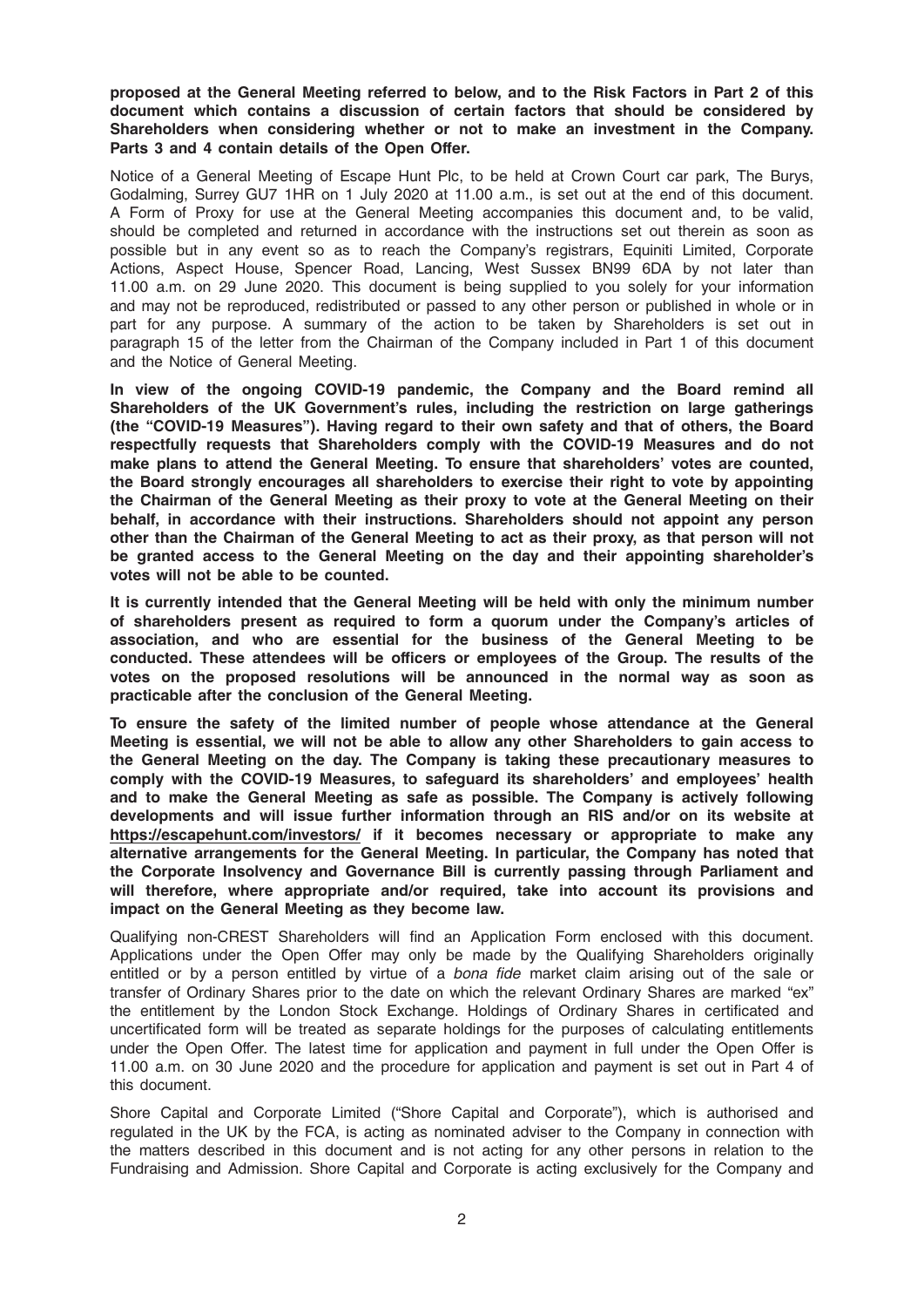for no one else in relation to the contents of this document and persons receiving this document should note that Shore Capital and Corporate will not be responsible to anyone other than the Company for providing the protections afforded to clients of Shore Capital and Corporate or for advising any other person on the arrangements described in this document. The responsibilities of Shore Capital and Corporate as the Company's nominated adviser under the AIM Rules and the AIM Rules for Nominated Advisers are owed solely to the London Stock Exchange and are not owed to the Company or to any Director, Shareholder or other person in respect of his decision to acquire shares in the capital of the Company in reliance on any part of this document and/or the Application Form, or otherwise.

Zeus Capital Limited ("Zeus Capital") and Shore Capital Stockbrokers Limited ("Shore Capital Stockbrokers" and together with Shore Capital and Corporate, "Shore Capital") (Zeus Capital and Shore Capital Stockbrokers together, the "Joint Brokers") which are both authorised and regulated in the United Kingdom by the FCA, are acting as joint brokers to the Company in connection with the matters described in this document and are not acting for any other persons in relation to the Fundraising. Each Joint Broker is acting exclusively for the Company and for no one else in relation to the contents of this document and persons receiving this document should note that neither Joint Broker will be responsible to anyone other than the Company for providing the protections afforded to clients of such Joint Broker or for advising any other person on the arrangements described in this document.

## IMPORTANT NOTICE

#### Cautionary note regarding forward-looking statements

This document includes statements that are, or may be deemed to be, "forward-looking statements". These forward-looking statements can be identified by the use of forward-looking terminology, including the terms "believes", "estimates", "plans", "projects", "anticipates", "expects", "intends", "may", "will", or "should" or, in each case, their negative or other variations or comparable terminology. These forward looking statements include matters that are not historical facts. They appear in a number of places throughout this document and include statements regarding the Directors' current intentions, beliefs or expectations concerning, among other things, the Group's results of operations, financial condition, liquidity, prospects, growth, strategies and the Group's markets.

By their nature, forward-looking statements involve risk and uncertainty because they relate to future events and circumstances. Actual results and developments could differ materially from those expressed or implied by the forward-looking statements.

Forward-looking statements may and often do differ materially from actual results. Any forwardlooking statements in this document are based on certain factors and assumptions, including the Directors' current view with respect to future events and are subject to risks relating to future events and other risks, uncertainties and assumptions relating to the Group's operations, results of operations, growth strategy and liquidity. Whilst the Directors consider these assumptions to be reasonable based upon information currently available, they may prove to be incorrect. Save as required by law or by the AIM Rules, the Company undertakes no obligation to publicly release the results of any revisions to any forward-looking statements in this document that may occur due to any change in the Directors' expectations or to reflect events or circumstances after the date of this document.

Neither the content of any website referred to in this document nor any hyperlinks on such website is incorporated in, or forms part of, this document.

#### Notice to overseas persons

The distribution of the Application Form in certain jurisdictions may be restricted by law and therefore persons into whose possession the Application Form comes should inform themselves about and observe any such restrictions. Any failure to comply with these restrictions may constitute a violation of the securities laws of any such jurisdiction.

This document is for information purposes only. The Existing Ordinary Shares and the New Ordinary Shares have not been, nor will they be, registered under the United States Securities Act of 1933, as amended, (the "US Securities Act") or with any securities regulatory authority of any state or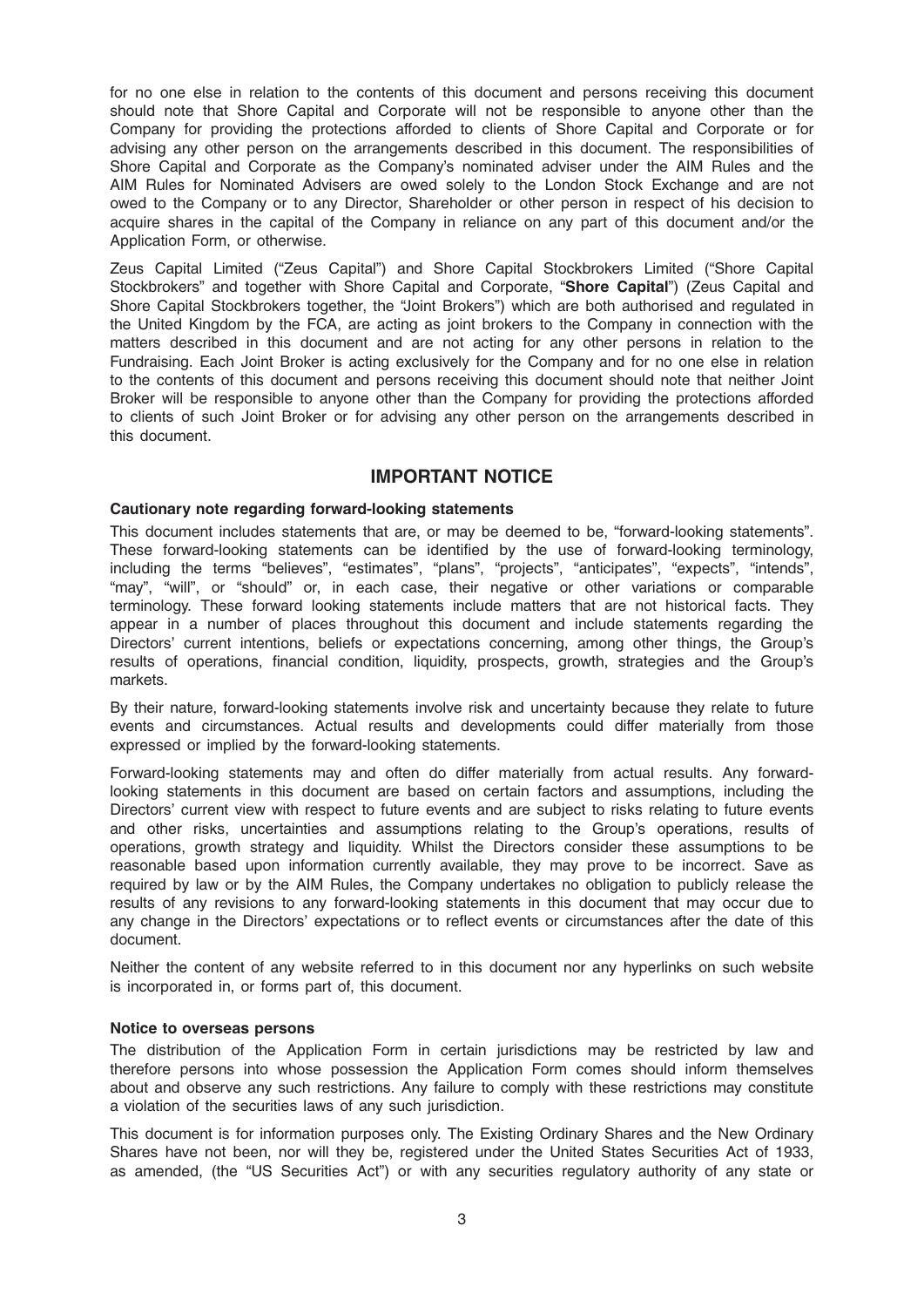other jurisdiction of the United States, and the New Ordinary Shares may not be offered or sold, exercised, resold, transferred or delivered, directly or indirectly, in or into the United States unless registered under the US Securities Act or offered in a transaction exempt from, or not subject to, the registration requirements of the US Securities Act and in compliance with any applicable securities laws of any state or other jurisdiction of the United States. This document does not constitute an offer to issue or sell, or the solicitation of an offer to subscribe for or purchase, any New Ordinary Shares to any person with a registered address, or who is resident or located in, the United States, and there will be no public offer of New Ordinary Shares in the United States. Neither the Existing Ordinary Shares nor the New Ordinary Shares have been approved or disapproved by the US Securities and Exchange Commission, or any other securities commission or regulatory authority of the United States, nor have any of the foregoing authorities passed upon or endorsed the merits of the offering of the New Ordinary Shares nor have they approved this document or confirmed the accuracy or adequacy of the information contained in this document. Any representation to the contrary is a criminal offence in the United States.

The Placing Shares and the Subscription Shares will not qualify for distribution under the relevant securities laws of Australia, Canada, the Republic of Ireland, the Republic of South Africa or Japan, nor has any prospectus in relation to the Placing Shares or Subscription Shares been lodged with, or registered by, the Australian Securities and Investments Commission or the Japanese Ministry of Finance. Accordingly, subject to certain exemptions, the Placing Shares and Subscription Shares may not be offered, sold, taken up, delivered or transferred in, into or from Australia, Canada, the Republic of Ireland, the Republic of South Africa, Japan or any other jurisdiction where to do so would constitute a breach of local securities laws or requlations (each a "Placing and Subscription Restricted Jurisdiction") or to or for the account or benefit of any national, resident or citizen of a Placing and Subscription Restricted Jurisdiction.

The Open Offer Shares will not qualify for distribution in any jurisdiction other than the United Kingdom. Accordingly, the Open Offer Shares may not be offered, sold, taken up, delivered or transferred in, into or from any jurisdiction other than the United Kingdom (each such jurisdiction other than the United Kingdom, an "Open Offer Restricted Jurisdiction") or to or for the account or benefit of any national, resident or citizen of an Open Offer Restricted Jurisdiction.

This document does not constitute an offer to issue or sell, or the solicitation of an offer to subscribe for or purchase, any Ordinary Shares to any person in a Placing and Subscription Restricted Jurisdiction or Open Offer Restricted Jurisdiction (as applicable).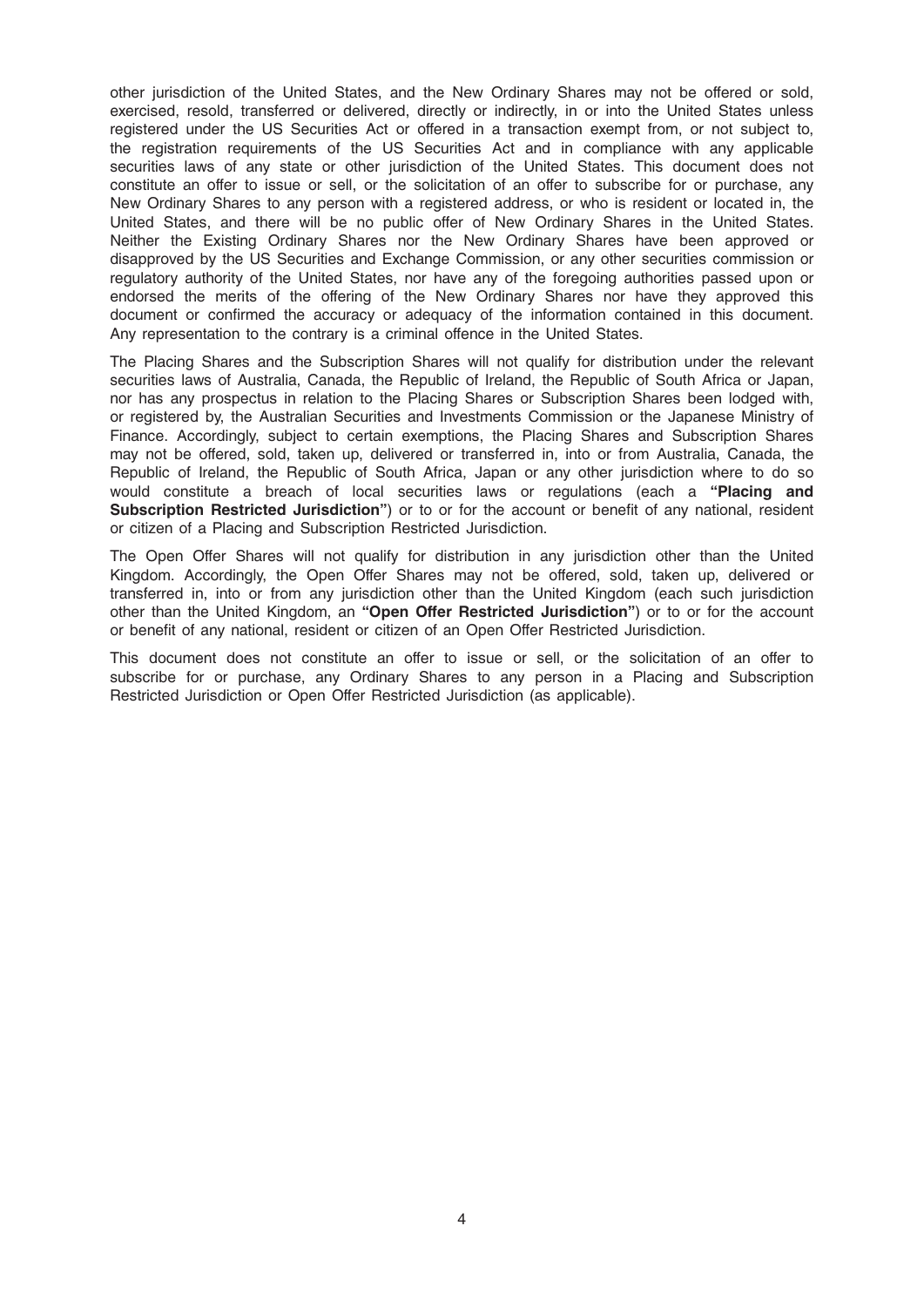# **CONTENTS**

|                                                     | Page           |
|-----------------------------------------------------|----------------|
| <b>Fundraising Statistics</b>                       | 6              |
| <b>Expected Timetable of Key Events</b>             | $\overline{7}$ |
| Directors, Secretary and Advisers                   | 9              |
| <b>PART 1 Letter from the Chairman</b>              | 10             |
| <b>PART 2 Risk Factors</b>                          | 28             |
| PART 3 Some questions and answers on the Open Offer | 38             |
| PART 4 Details of the Open Offer                    | 45             |
| <b>PART 5 Details of the Convertible Loan Notes</b> | 64             |
| <b>Definitions</b>                                  | 66             |
| Notice of General Meeting                           | 71             |
|                                                     |                |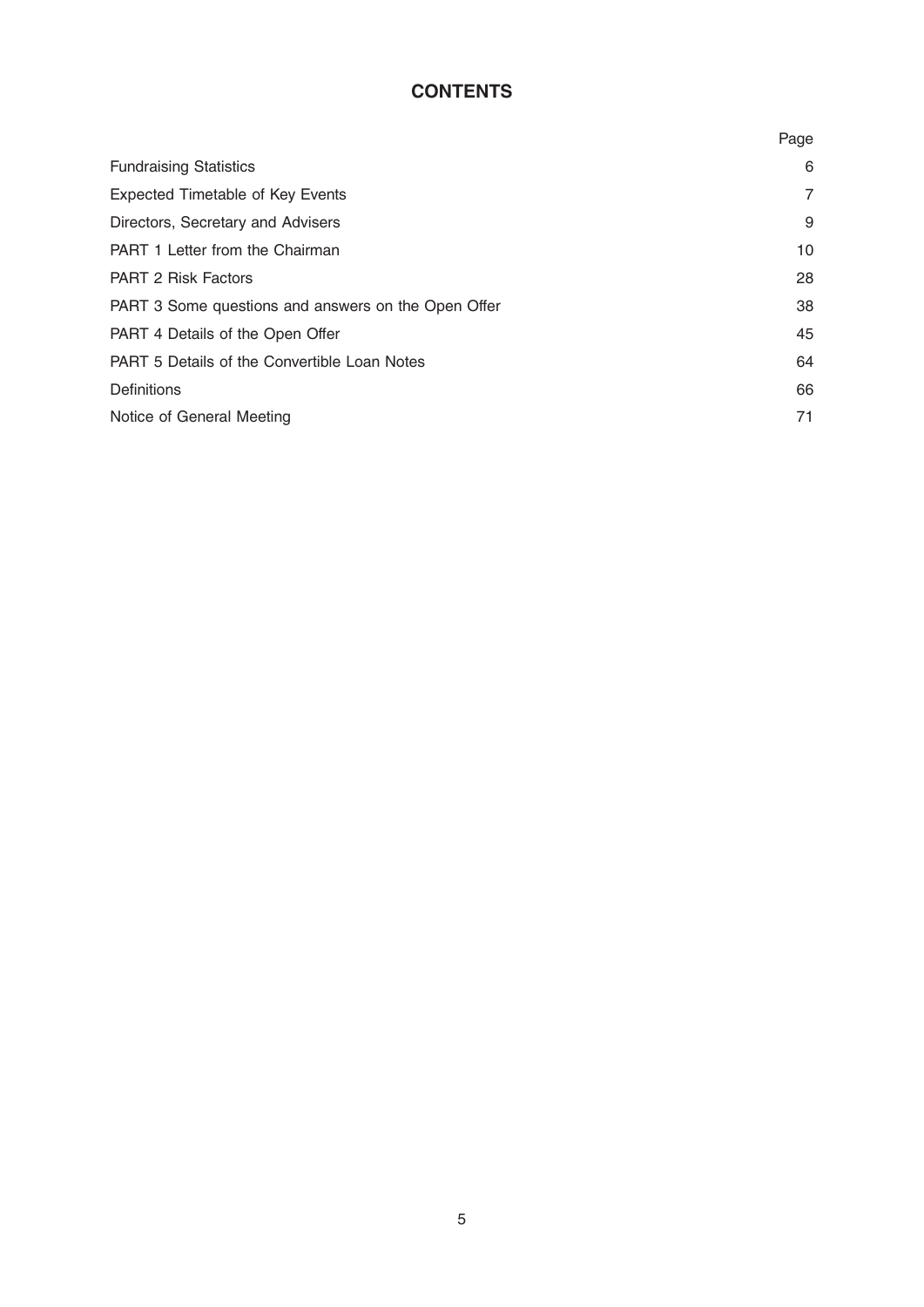# FUNDRAISING STATISTICS

| Number of Existing Ordinary Shares in issue at the date of this<br>document                                          | 26,925,925                                                 |
|----------------------------------------------------------------------------------------------------------------------|------------------------------------------------------------|
| Closing Price per Ordinary Share <sup>1</sup>                                                                        | 9.5 pence                                                  |
| Issue Price per New Ordinary Share                                                                                   | 7.5 pence                                                  |
| Discount to the Closing Price per Ordinary Share <sup>1</sup>                                                        | 21%                                                        |
| Number of Placing Shares                                                                                             | 46,599,998                                                 |
| Gross proceeds of the Placing to be received by the Company                                                          | £3.495 million                                             |
| Number of Subscription Shares                                                                                        | 2,200,002                                                  |
| Gross proceeds of the Subscription to be received by the Company                                                     | £165,000                                                   |
| Number of New Ordinary Shares constituting the Pay Reduction<br>Catch Up Equity                                      | 426,106                                                    |
| Placing Shares, Subscription Shares and Pay Reduction Catch Up<br>Equity as a percentage of Existing Ordinary Shares | 183%                                                       |
| Amount of Convertible Loan Notes                                                                                     | £340,000                                                   |
| Basis of the Open Offer                                                                                              | 1 Open Offer Share for every<br>4 Existing Ordinary Shares |
| Maximum number of Open Offer Shares to be offered pursuant to<br>the Open Offer                                      | 6,731,481                                                  |
| Open Offer Shares as a percentage of Existing Ordinary Shares <sup>2</sup>                                           | 25%                                                        |
| Open Offer Shares as a percentage of the Enlarged Share Capital <sup>2</sup>                                         | 8.1%                                                       |
| Enlarged Share Capital immediately following Admission <sup>2</sup>                                                  | 82,883,512                                                 |
| New Ordinary Shares as a percentage of the Enlarged Share<br>Capital <sup>2</sup>                                    | 67.5%                                                      |
| Estimated gross proceeds of the Fundraising <sup>2</sup>                                                             | £4,504,861                                                 |
| Estimated net proceeds of the Fundraising <sup>2</sup>                                                               | £4,300,000                                                 |
| Market capitalisation at the Issue Price immediately following<br>Admission <sup>2</sup>                             | £6.2 million                                               |
| <b>ISIN</b> - Ordinary Shares                                                                                        | GB00BDB79J29                                               |
| ISIN - Open Offer Basic Entitlements                                                                                 | GB00BM953448                                               |
| ISIN - Open Offer Excess Entitlements                                                                                | GB00BM953554                                               |
| <b>SEDOL</b>                                                                                                         | BDB79J2                                                    |
| LEI                                                                                                                  | 213800CMIYV5Q38P2487                                       |
| <b>TIDM</b>                                                                                                          | <b>ESC</b>                                                 |
|                                                                                                                      |                                                            |

————— Notes

(1) Closing Price on 11 June 2020, being the last Business Day prior to the announcement of the Fundraising

(2) Assuming full take up of the Open Offer, and , in respect of the Open Offer subject to maximum proceeds equivalent to €8 million. Entitlement of Qualifying Shareholders and maximum number of New Ordinary Shares to be issued pursuant to the Open Offer may be reduced to reflect this maximum on the basis of the Euro/Sterling exchange rate on the relevant date.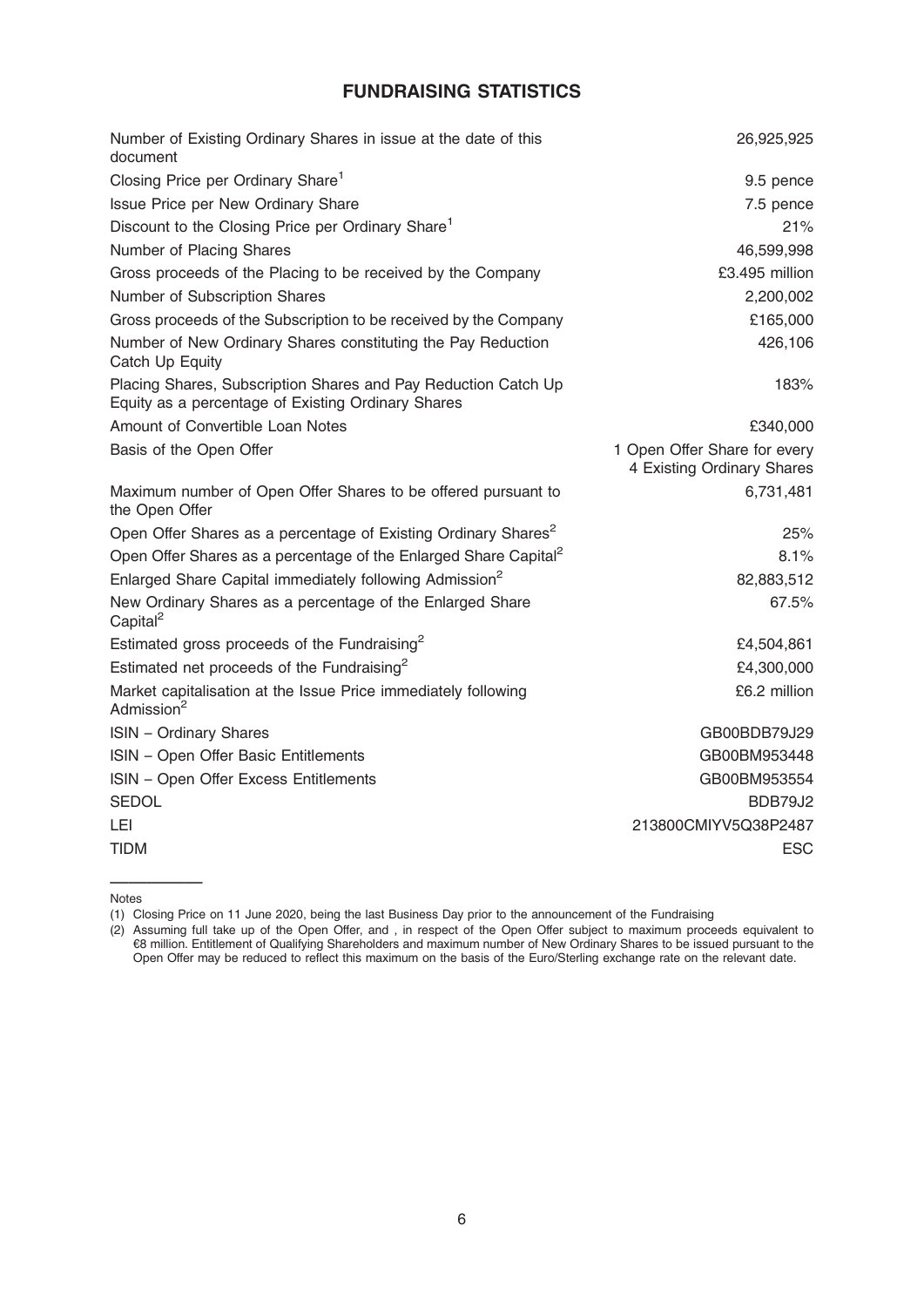## EXPECTED TIMETABLE OF KEY EVENTS

|                                                                                                                                                        | 2020                                              |
|--------------------------------------------------------------------------------------------------------------------------------------------------------|---------------------------------------------------|
| Record Date for entitlements under the Open Offer                                                                                                      | close of business on 10 June                      |
| Announcement of the Fundraising                                                                                                                        | 4.45 p.m. on 12 June                              |
| Ex-entitlement Date for the Open Offer                                                                                                                 | 8.00 a.m. on 15 June                              |
| Announcement of the result of the Placing                                                                                                              | 12 June                                           |
| Publication of this document, the Application Form and Form of<br>Proxy                                                                                | 15 June                                           |
| Basic Entitlements and Excess Entitlements credited to stock<br>accounts as soon as possible after of Qualifying<br><b>CREST Shareholders in CREST</b> | as soon as possible after<br>8.00 a.m. on 16 June |
| Recommended latest time and date for requesting withdrawal of<br>Basic Entitlements and Excess Entitlements from CREST                                 | 4.30 p.m. on 24 June                              |
| Latest time and date for depositing Basic Entitlements and Excess<br><b>Entitlements into CREST</b>                                                    | 3.00 p.m. on 25 June                              |
| Latest time and date for splitting Application Forms (to satisfy bona<br>fide market claims only)                                                      | 3.00 p.m. on 26 June                              |
| Latest time and date for receipt of Forms of Proxy                                                                                                     | 11.00 a.m. on 29 June                             |
| Latest time and date for receipt of completed Application                                                                                              |                                                   |
| Forms and payment in full under the Open Offer or settlement<br>of relevant CREST instructions (as appropriate)                                        | 11.00 a.m. on 30 June                             |
| Announcement of result of Open Offer                                                                                                                   | 1 July                                            |
| <b>Time and date of General Meeting</b>                                                                                                                | 11.00 a.m. on 1 July                              |
| Announcement of result of the General Meeting                                                                                                          | 1 July                                            |
| Allotment and issue of the EIS Placing Shares*                                                                                                         | 11:59 p.m. on 1 July                              |
| Allotment and issue of the VCT Placing Shares*                                                                                                         | 7:30 a.m. on 2 July                               |
| Allotment and issue of the non-EIS/VCT Placing Shares*                                                                                                 | prior to 8:00 a.m. on 2 July                      |
| Allotment and issue of the Subscription Shares                                                                                                         | 2 July                                            |
| Issue of the Convertible Loan Notes                                                                                                                    | 2 July                                            |
| Admission and commencement of dealings in the New<br><b>Ordinary Shares</b>                                                                            | 8.00 a.m. on 2 July                               |
| Despatch of definitive share certificates                                                                                                              |                                                   |
| for the New Ordinary Shares in certificated form                                                                                                       | within 10 Business Days of                        |

—————

Admission

New Ordinary Shares will be allotted and issued in certificated form to the EIS Placees at 11.59 p.m. on 1 July 2020. New Ordinary Shares will be allotted and issued in certificated form to the VCT Placees at 7.30 a.m. on 2 July 2020. As soon as possible after 8.00 a.m. on 2 July 2020, New Ordinary Shares will be delivered into the CREST account for all other Placees of the Non-EIS/VCT Placing Shares and the EIS and VCT Placing Shares will be dematerialised into CREST.

<sup>(1)</sup> Each of the times and dates in the above timetable is subject to change. If any of the above times and/or dates change, the revised times and/or dates will be notified to Shareholders by announcement on a Regulatory Information Service.

<sup>(2)</sup> The above timetable assumes that the Resolutions are all passed at the General Meeting.,

<sup>(3)</sup> All of the above times, and other time references in this document, refer to UK time.

In order to subscribe for Open Offer Shares, Qualifying Shareholders will need to follow the procedure set out in Part 4 of this document and, where relevant, complete the accompanying Application Form. If Qualifying Shareholders have any queries on the procedure for acceptance and payment, have questions on how to complete the Application Form or wish to request another Application Form, they should contact the Receiving Agent, Equiniti Limited on 0371 384 2050 or, if calling from outside the United Kingdom, on +44 121 415 0259, where relevant, quoting the shareholder reference number (allocation number) on their Application Form. Lines are open from 9.00 a.m. to 5.00 p.m. (London time) Monday to Friday (except English and Welsh public holidays).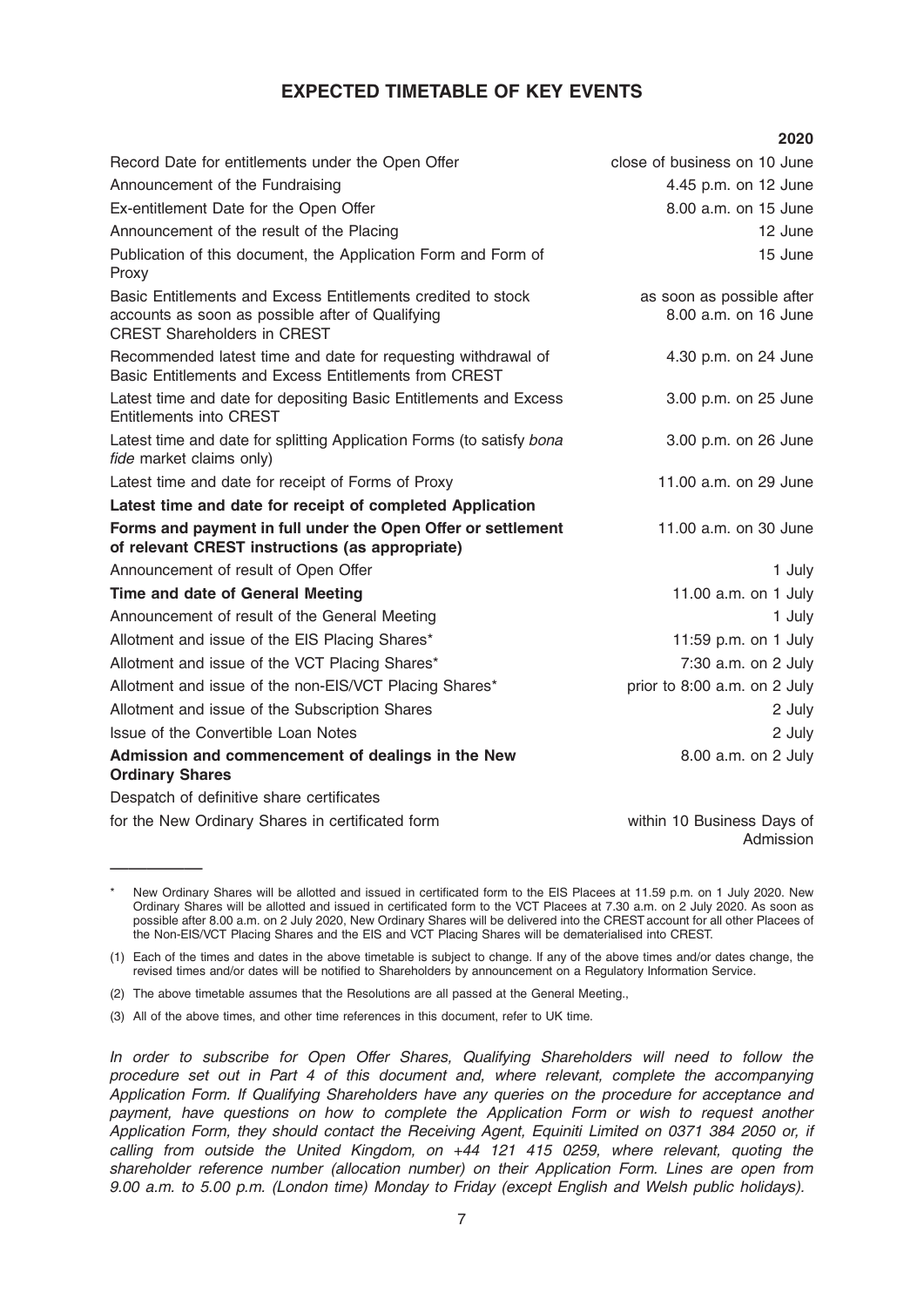Calls to the Equiniti Limited telephone number from outside the UK are charged at applicable international rates. Different charges may apply to calls from mobile telephones and calls may be recorded and monitored randomly for security and training purposes. Equiniti cannot provide advice on the merits of the Fundraising and cannot give any financial, legal or tax advice.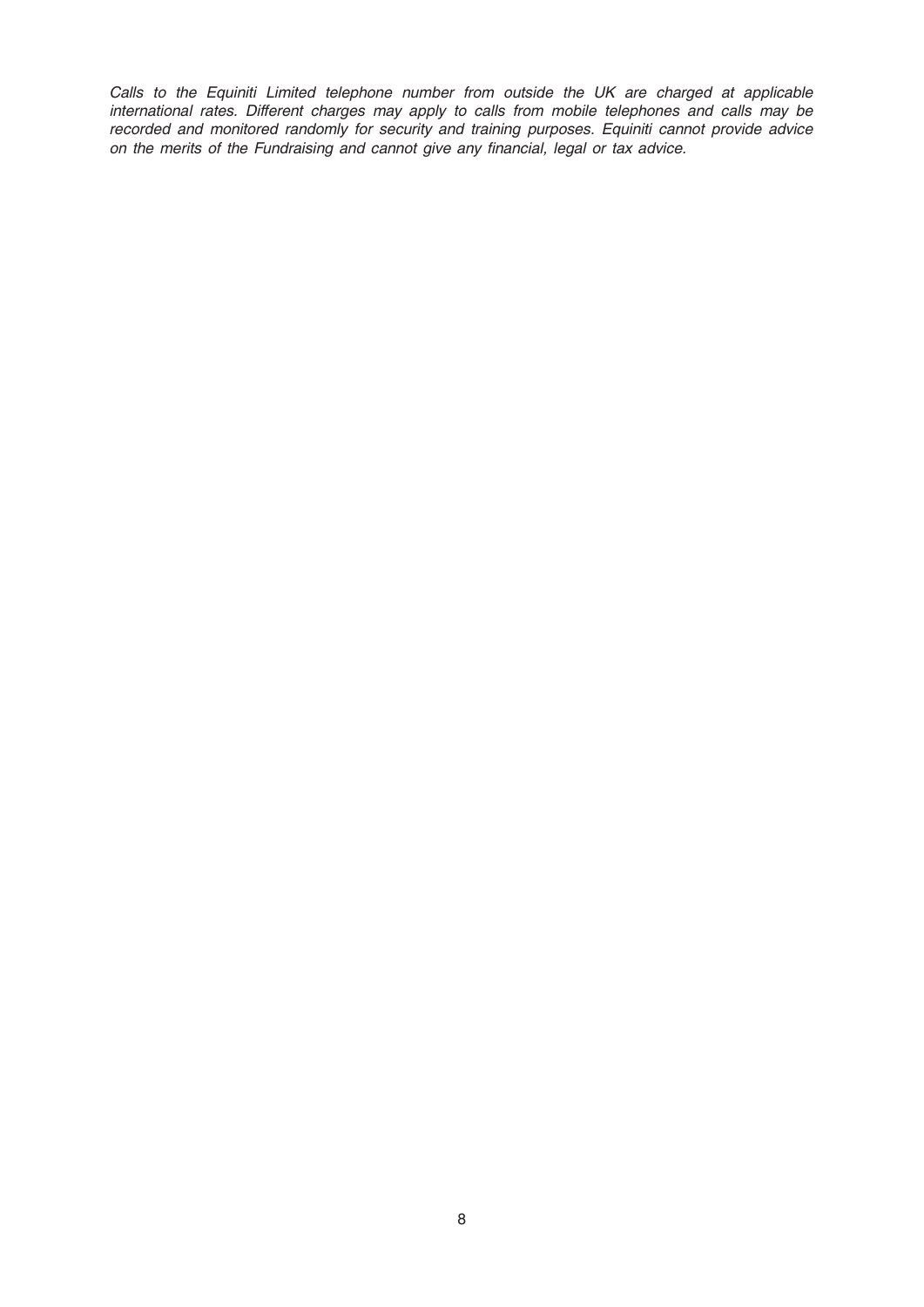# DIRECTORS, SECRETARY AND ADVISERS

| Richard Sidney Rose (Non-Executive Chairman)<br>Richard John Harpham (Group Chief Executive Officer)<br>Graham John Bird (Group Chief Financial Officer)<br>Karen Bach (Non-Executive Director) |
|-------------------------------------------------------------------------------------------------------------------------------------------------------------------------------------------------|
| Graham John Bird                                                                                                                                                                                |
| 3 Pear Place<br>London<br>SE1 8BT                                                                                                                                                               |
| Shore Capital and Corporate Limited<br>Cassini House<br>57 St James's Street<br>London<br>SW <sub>1</sub> A 1LD                                                                                 |
| Shore Capital Stockbrokers Limited<br>Cassini House<br>57 St James's Street<br>London<br>SW <sub>1</sub> A <sub>1</sub> LD                                                                      |
| and                                                                                                                                                                                             |
| Zeus Capital Limited<br>82 King Street<br>Manchester<br>M <sub>2</sub> 4WQ                                                                                                                      |
| Irwin Mitchell LLP<br>40 Holborn Viaduct<br>London<br>EC <sub>1</sub> N <sub>2PZ</sub>                                                                                                          |
| <b>Addleshaw Goddard LLP</b><br><b>Milton Gate</b><br>60 Chiswell Street<br>London<br>EC1Y 4AG                                                                                                  |
| Equiniti Limited<br><b>Aspect House</b><br>Spencer Road<br>Lancing<br><b>West Sussex</b><br><b>BN99 6DA</b>                                                                                     |
|                                                                                                                                                                                                 |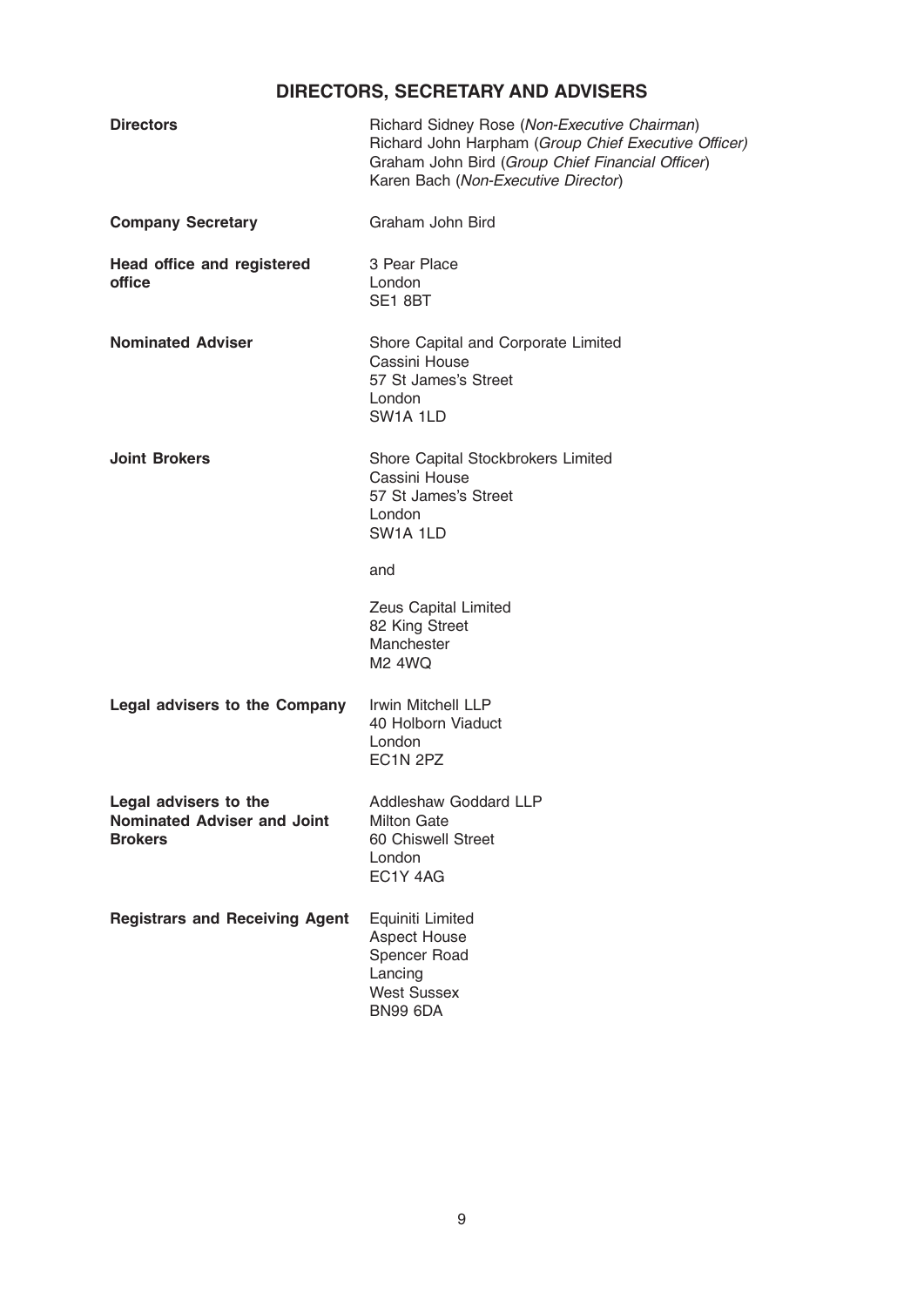## PART 1

## LETTER FROM THE CHAIRMAN

# Escape Hunt Plc

(incorporated in England and Wales with registered number 10184316)

Richard Sidney Rose (Non-Executive Chairman) Richard John Harpham (Group Chief Executive Officer)) Graham John Bird (Group Chief Financial Officer) Karen Bach (Non-Executive Director)

Directors: Registered Office: 3 Pear Place London SE1 8BT

15 June 2020

Dear Shareholder

## Proposed Placing of 46,599,998 New Ordinary Shares and Open Offer of up to 6,731,481 New Ordinary Shares at 7.5 pence per New Ordinary Share

## Proposed Subscription of 2,200,002 New Ordinary Shares at a price of 7.5 pence per New Ordinary Share

## Proposed Issue of Convertible Loan Notes

and

## Notice of General Meeting

#### 1 Introduction

On 12 June 2020, the Board announced (1) a conditional Placing of 46,599,998 Placing Shares and the conditional issue of 2,200,002 Subscription Shares at 7.5 pence each (the "Issue Price"), to raise, in aggregate, £3.66 million before expenses and (2) the proposed issue of Convertible Loan Notes to a single investor to raise a further £0.34 million.

The Issue Price is a discount of 21 per cent. to the Closing Price per Ordinary Share on 11 June 2020, being the last Business Day prior to the announcement of the Fundraising.

In addition, in order to provide Shareholders who have not taken part in the Placing or the Subscription with an opportunity to participate in the proposed issue of New Ordinary Shares, the Company is providing all Qualifying Shareholders with the opportunity to subscribe for, in aggregate, up to 6,731,481 Open Offer Shares, to raise up to approximately £0.5 million (before expenses), on the basis of 1 Open Offer Share for every 4 Existing Ordinary Shares held on the Record Date, at the Issue Price. Qualifying Shareholders subscribing for their full entitlement under the Open Offer may also subscribe for additional Open Offer Shares through the Excess Application Facility, further details of which are set out below.

The Joint Brokers have conditionally agreed, pursuant to the terms of the Placing and Open Offer Agreement, to use their reasonable endeavours to procure Placees to subscribe for the Placing Shares at the Issue Price. The Placing Shares and the Subscription Share are not subject to clawback and are not part of the Open Offer.

The Placing, Open Offer and Subscription are conditional, inter alia, on the passing of the Resolutions by Shareholders at the General Meeting, which is being convened for 11.00 a.m. on 1 July 2020. Application will be made to the London Stock Exchange for Admission of the New Ordinary Shares. It is expected that Admission of the New Ordinary Shares will become effective and that dealings in the New Ordinary Shares will commence at 8.00 a.m. on 2 July 2020.

If the conditions relating to the issue of the Placing Shares, the Subscription Shares, the Convertible Loan Notes and the Open Offer Shares are not satisfied, or the Placing and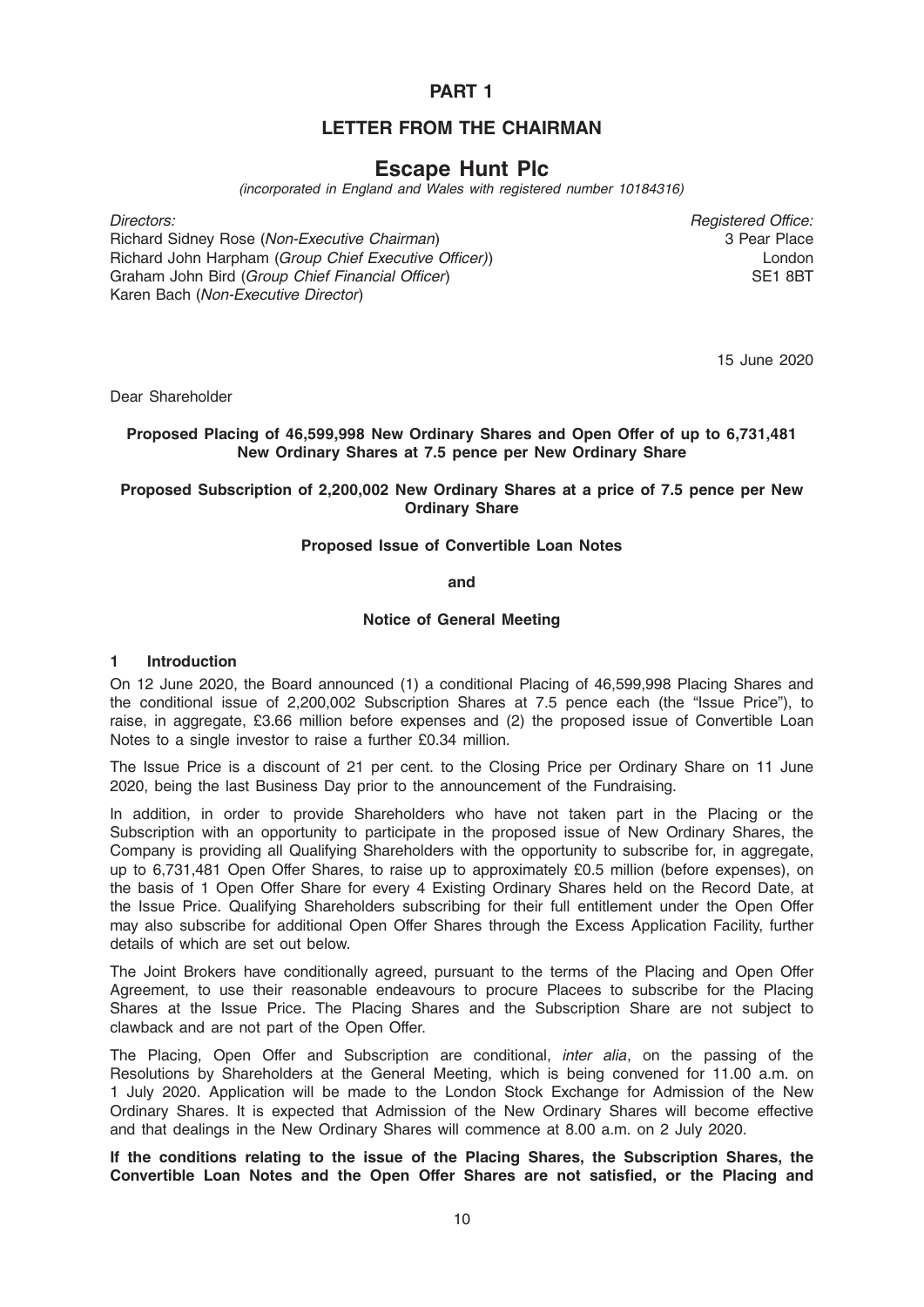Open Offer Agreement is terminated in accordance with its terms, the Placing Shares, the Subscription Shares, the Convertible Loan Notes and the Open Offer Shares will not be issued and the Company will not receive the related monies. In such circumstances, the Company would need urgently to pursue additional or alternative funding sources which, if they are available at all, may be expensive and/or onerous for the Company.

The purpose of this document is to provide Shareholders with information regarding the Fundraising, and to convene a General Meeting at which the Resolutions seeking Shareholder authority for the issue of the New Ordinary Shares will be put to the Shareholders. If the Resolutions are not passed, the Company will be unable to issue the New Ordinary Shares or the Convertible Loan Notes.

Further information about the Fundraising and the Company's current trading and prospects is set out below.

You will find set out at the end of this document the Notice of General Meeting, to be held at Crown Court car park, The Burys, Godalming, Surrey GU7 1HR at 11.00 a.m. on 1 July 2020, at which the Resolutions will be proposed, in the case of Resolution 1, as an ordinary resolution and, in the case of Resolution 2, as a special resolution.

In view of the ongoing COVID-19 pandemic, the Company and the Board remind all Shareholders of the UK Government's rules, including the restriction on large gatherings (the "COVID-19 Measures"). Having regard to their own safety and that of others, the Board respectfully requests that Shareholders comply with the COVID-19 Measures and do not make plans to attend the General Meeting. To ensure that shareholders' votes are counted, the Board strongly encourages all shareholders to exercise their right to vote by appointing the Chairman of the General Meeting as their proxy to vote at the General Meeting on their behalf, in accordance with their instructions. Shareholders should not appoint any person other than the Chairman of the General Meeting to act as their proxy, as that person will not be granted access to the General Meeting on the day and their appointing shareholder's votes will not be able to be counted.

It is currently intended that the General Meeting will be held with only the minimum number of shareholders present as required to form a quorum under the Company's articles of association, and who are essential for the business of the General Meeting to be conducted. These attendees will be officers or employees of the Group. The results of the votes on the proposed resolutions will be announced in the normal way as soon as practicable after the conclusion of the General Meeting.

To ensure the safety of the limited number of people whose attendance at the General Meeting is essential, we will not be able to allow any other Shareholders to gain access to the General Meeting on the day. The Company is taking these precautionary measures to comply with the COVID-19 Measures, to safeguard its shareholders' and employees' health and to make the General Meeting as safe as possible. The Company is actively following developments and will issue further information through an RIS and/or on its website at https://escapehunt.com/investors/ if it becomes necessary or appropriate to make any alternative arrangements for the General Meeting. In particular, the Company has noted that the Corporate Insolvency and Governance Bill is currently passing through Parliament and will therefore, where appropriate and/or required, take into account its provisions and impact on the General Meeting as they become law.

#### 2 Background to and reasons for the Fundraising

#### **Background**

Escape Hunt is an international provider of escape rooms, with a total of 46 owner-operated and franchise sites worldwide and 143 employees.

Prior to the Company's reverse takeover and re-admission to AIM in May 2017 ("Re-admission"), the business focused on franchising. Following Re-admission, the Company's resources have been largely geared towards building an owner-operated estate of escape room sites across the UK.

To date, nine new venues have been opened operating under the Escape Hunt brand, together with a further site acquired out of administration which operates under its original name, MacGuffin. The nine Escape Hunt branded sites have performed well and have been well-received by customers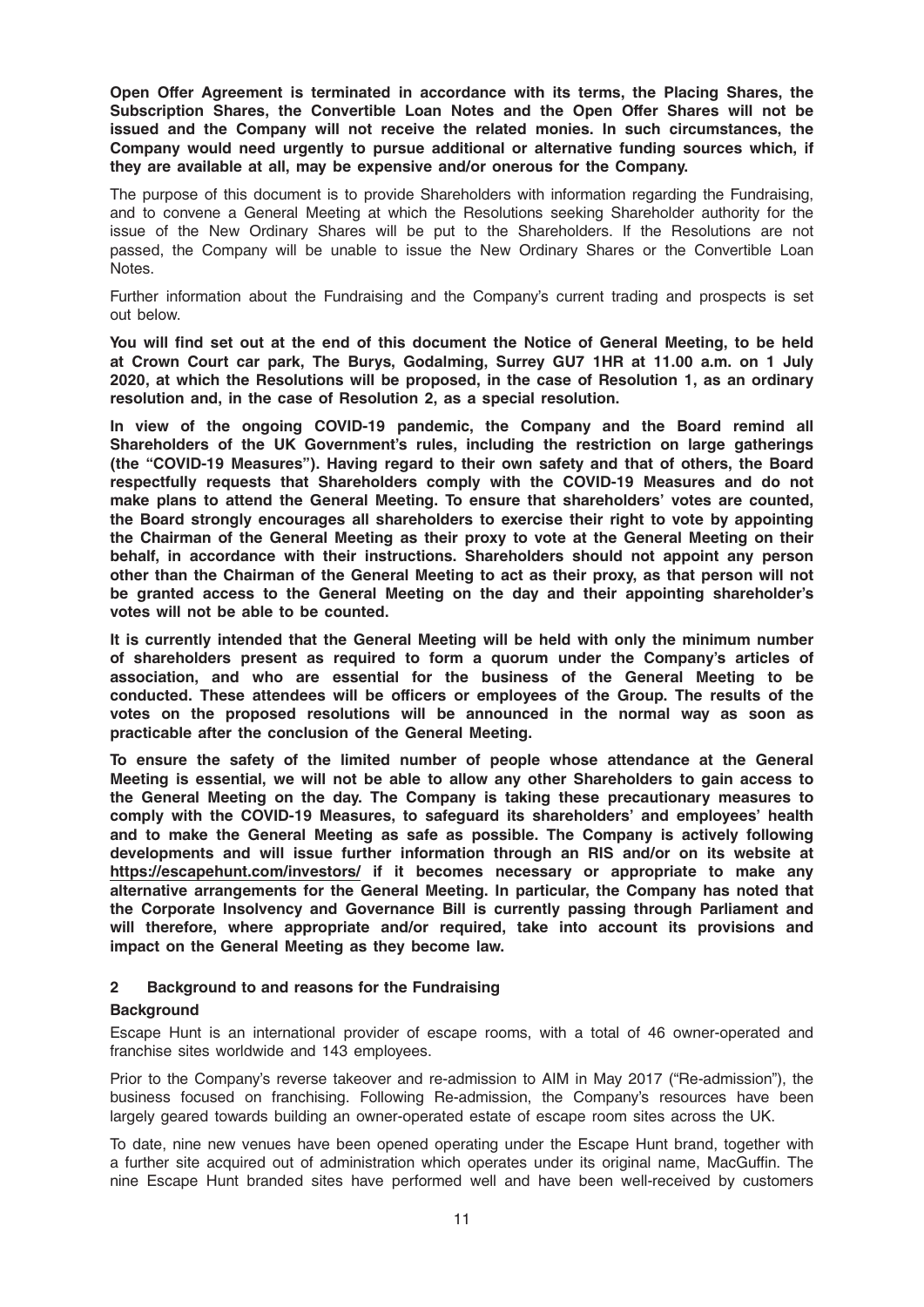with all nine receiving five star ratings on TripAdvisor<sup>TM</sup> as well as ranking in TripAdvisor's<sup>TM</sup> top 4 'Fun & Games' activities in their respective areas. In addition to these owner-operated sites, the Company has a franchise network of 37 sites across 16 countries, most of which are operated through regional master franchise agreements.

In September 2019, the Company signed an exclusive Area Representative Agreement with EHNA Corporate LLC, a company controlled by Proprietors Capital Holdings ("PCH"), covering the USA and Canada. PCH is a US based multiple franchise operator focused on experiential leisure and has set ambitious targets for the roll out of Escape Hunt franchise sites over 3 years. The agreement with PCH is in its infancy and currently accounts for only one of the Group's 37 franchise sites, which opened in Houston, Texas, in March 2020. The site has since been temporarily closed due to COVID-19.

The Company's product appeals to a wide range of customers, including family groups, friends, work colleagues, children, students and senior citizens. Engagement comes from male, female and mixed groups and crosses all adult age groups. The Directors believe this is helped by the fact that the Group's content covers multiple genres, such as detective, adventure, historical themes, as well as through the use of licensed intellectual property. In this final category, the Company has an exclusive licensing agreement in place with the BBC and has developed two Doctor Who themed escape games which were in operation prior to COVID-19. The second of these games, "A Dalek Awakens" was launched in March 2020 shortly before sites were forced to temporarily close due to COVID-19.

The Directors believe that the Company's performance in 2019 and early 2020 has firmly established the blueprint for building a profitable, cash generative business capable of generating attractive returns. The Directors' view is based on the performance from the Company's existing UK owner-operated sites in the latter part of 2019 and in early 2020, their belief in the market opportunity afforded by strong growth in experiential leisure and their belief in the Company's opportunity to scale internationally through its franchise network.

COVID-19 has placed unprecedented strains on all leisure businesses in the UK and all of the Company's UK sites have been closed from and including 21 March 2020. The Board has taken a number of short-term measures which have been effective in 'hibernating' large parts of the business, and believes that the Company's existing cash resources can be stretched to ensure the Group can survive several months of inactivity. The Directors estimate that the cash impact of a three-month lockdown would be approximately £700,000 with each additional month of lockdown incurring a further £200,000 – £220,000 cost. The overall cash impact, including potentially lower revenues in the months immediately following the re-opening of sites and opportunity costs over the medium term, is expected to be higher.

The Board has developed a strategy to build shareholder value and the Company is therefore seeking to raise new capital to support this strategy and provide additional working capital. The Company has received advance assurance from HMRC that up to £4.0 million of funds raised will be eligible for EIS relief.

#### Recent performance

The Company published its unaudited preliminary results for the year to 31 December 2019 on  $12<sup>th</sup>$ May 2020. Revenue more than doubled in the year to £4.9 million, reflecting strong underlying like-for-like growth and the full year effects from sites opened in 2018.

#### Owner-operated sites

The owner-operated sites accounted for 78 per cent. of Group sales in the year ended 31 December 2019 and delivered unaudited revenue of £3.8 million (FY2018: £1.0 million), a material increase over the prior year. As referred to above, while this increase was helped by the full year impact of sites opened during 2018, a substantial proportion of the growth was organic. Site level adjusted EBITDA from the owner-operated portfolio was £0.6 million in FY2019 (FY2018: loss £0.5 million) and included start-up losses incurred in the opening months of trading for the five sites opened in late 2018.

Escape Hunt's three most mature owner-operated sites (Birmingham, Bristol and Leeds), which were each 21 months old at the year end, delivered a combined like-for-like sales increase of 34 per cent. in the final quarter of 2019. Across all eight established owner-operated sites, like-for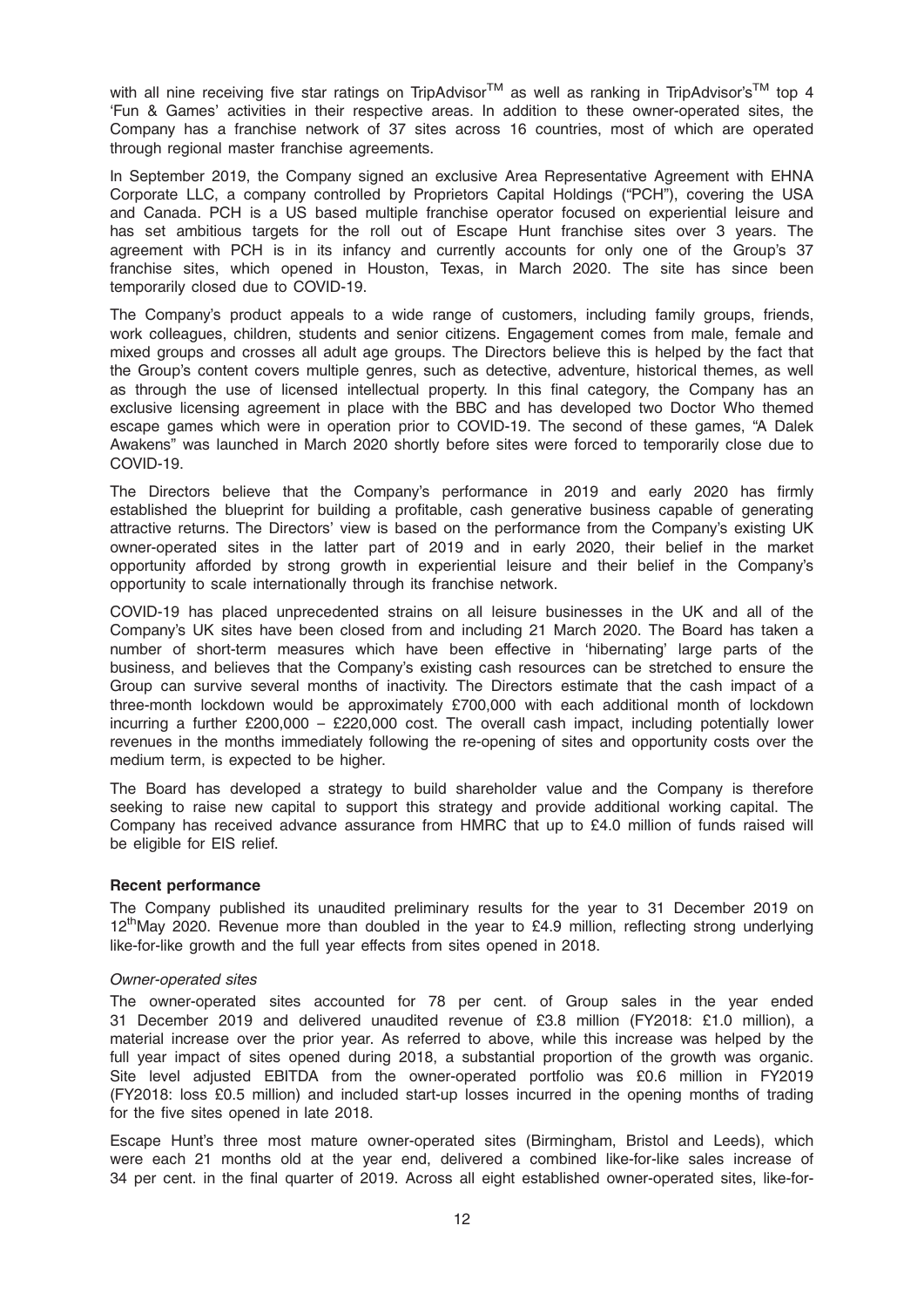like sales increased by 70 per cent. in December 2019. Five of these sites were opened in the final quarter of 2018 and hence benefitted from entering the final month of 2019 with a more mature market position. This strong performance continued into 2020 before the onset of COVID-19, with trading in the owner-operated sites in January and February 2020 comfortably ahead of the Board's expectations. Like-for-like growth in the 12-week rolling average sales up to 1 March 2020 for the oldest three sites, each of which had been operating for 23 months before being closed due to COVID-19, was 25 per cent. year-on-year, and 59 per cent. across the eight sites which were open over the same period a year previously.

The average weekly sales and EBITDA figures for the eight mature sites were meeting the Board's site level revenue and EBITDA targets before the onset of COVID-19. Notwithstanding the attainment of these targets, like-for-like growth remained strong, operating materially ahead of the mature site like-for-like target. The operational gearing at site level means that as sales increase the relative flow through to EBITDA increases faster. This, together with plans to further improve site labour efficiency, provide support for the Board's belief that the performance in 2019 and early 2020 has established the blueprint for a profitable, cash generative business.

The Board regards cashflow return on invested capital at site level as a key performance indicator. Performance in the twenty-six weeks to 1 March 2020 indicated that the portfolio of eight established Escape Hunt branded UK owner-operated sites was delivering an annualised return of 16.4 per cent., which significantly exceeds the Board's estimate of the Company's cost of capital. Furthermore, several factors give the Board confidence that upfront investment in new sites should be significantly lower than the historic cost of invested in existing sites. On a pro-forma basis, this would have resulted in substantially enhanced returns and the annualised six month return would have risen from 16.4 per cent. to 31.9 per cent. on this basis. This provides the Board with further confidence in the attractions of expanding the UK owner-operated network.

In December 2019, the Company opened a new site at Birmingham Resorts World which was trading ahead of plan prior to the onset of COVID-19. Sites at Basingstoke and Norwich were in build, well advanced and due to open towards the end of Q1 2020. The Company was also in advanced negotiations on potential new sites, including one site where heads of terms have been agreed. All these have had to be put on hold as a result of COVID-19 and activity is expected to resume once the UK Government relaxes the relevant lockdown restrictions.

#### Franchise estate

The existing franchise estate delivered revenue of £1.1 million in the year to 31 December 2019 (FY2018: £1.1 million) and EBITDA of £0.3 million (FY2018: £14k). The Company's typical franchise economics include a US\$20,000 upfront franchise fee, a 10 per cent. revenue royalty fee (shared with the master franchisee if there is one) and a US\$500 monthly charge to cover game design fees, service charges and other ancillary services.

The most significant development in the franchise business in the last year was the signing of an exclusive twenty year Area Representative Agreement with a subsidiary of PCH, covering the USA and Canada, as set out above. The deal gives rise to a US\$50,000 up front fee payable to Escape Hunt for each of the first nine sub-franchises sold and US\$25,000 for each sub-franchisee sold thereafter. In addition, the Company will receive a 5 per cent. revenue share from each subfranchisee and a fixed annual service fee. The Board believes that PCH has set ambitious, but achievable, roll-out targets over a three-year period.

#### Impact of COVID-19

All of the Company's UK sites have been closed from and including 21 March 2020 and the majority of the Company's franchise sites have also been closed, resulting in a significant loss of revenue with direct cashflow consequences.

The Board took pre-emptive steps before the UK Government's enforced lock-down and short term measures have been put in place to significantly reduce the Company's monthly cash costs. All capital expenditure and site development were put on hold; all non-critical supplier work was stopped; and marketing expenditure was ceased. Approximately 90 per cent. of staff were placed on furlough leave with effect from 20 March 2020 and have been supported through the UK Government's Job Retention Scheme. In addition, those employees not on furlough accepted a ten per cent. pay reduction with the senior leadership team taking a twenty five per cent. reduction.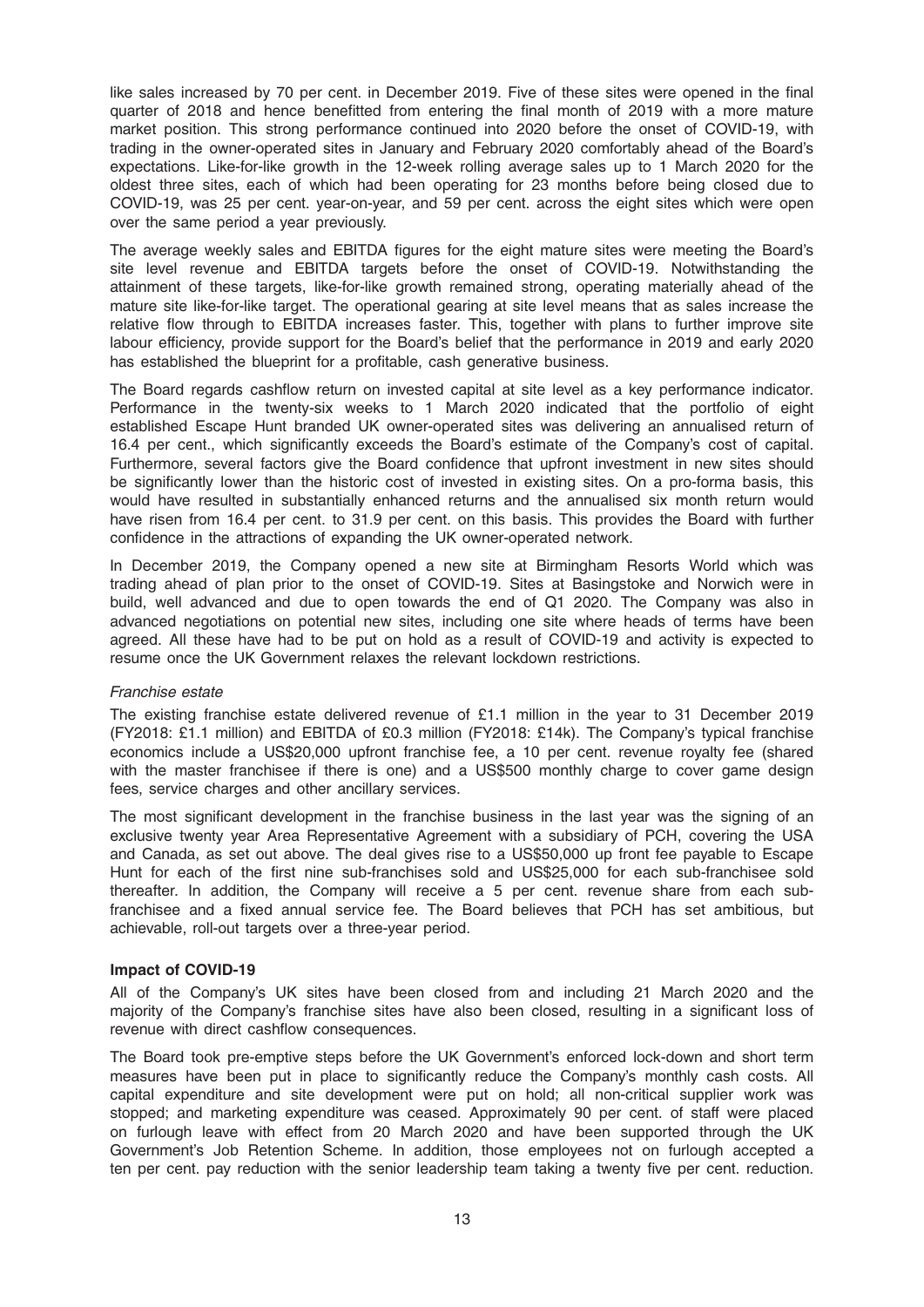The Non-executive directors agreed to a 100 per cent. pay holiday, pending clarity of their eligibility for furlough status. The Company has also benefitted from the UK Government's decision to waive rates on certain hospitality and leisure businesses and has received cash grants through the UK Government's rates relief programme of £10,000 or £25,000 for a number of its UK sites, amounting, in aggregate to £130,000. A number of the Company's landlords have agreed to rent payment deferrals, as has HMRC in respect of VAT and employee taxes. Through these various measures and support, the Company has reduced its monthly costs by approximately sixty per cent., with an even greater cash benefit due to the deferrals.

Although the Company's sites have been closed, work has continued on the development of downloadable propositions which have so far proved successful with customers and are generating revenue for both the Company and a number of franchisees. The Company has continued to support its franchise network, including offering a fee holiday during lockdown, and by supporting new games and other web enhancements.

Whilst, as at the date hereof, the UK Government has not announced a firm date for the re-opening of leisure sites such as the Company's, nor the specific conditions on which re-opening might be permitted, it is the Board's view that, on the assumption that small groups of family or friends will gradually be permitted to go to the Company's sites, social distancing measures are not expected to materially affect the Company's ability to re-open and operate its UK sites. The Board believes that Escape Hunt is a low density model which can work profitably at low customer numbers. Typically, an escape room will have significantly fewer people on site at peak times relative to the size of a site compared to other leisure businesses, such as cinemas or restaurants. As a result, maintaining a 2 metre gap between groups of customers, if required, is expected to be straightforward and manageable.

The Board considers that customers should feel safe at the Company's sites, as they play in small groups and never join players unknown to them. Playing only with family members or close friends should provide a sense of safety and comfort. In addition, plans are being developed to put additional cleaning measures in place and to make gloves and anti-bacterial gels available if customers feel saver through having them, and their experience is not affected.

Together with the strong performance of the UK owner-operated estate in the latter part of 2019 and early 2020, this gives the Board confidence in the Group's future prospects.

#### Next phase of development and fundraising

The Company now wishes to move to the next phase of its development by leveraging its experience gained to date, its international brand in what is still a fragmented market and to take advantage of the growth in consumer demand for experiential leisure.

#### **Strategy**

The Board has developed a five-point plan to build shareholder value:

- 1. Roll-out of owner-operated network through direct investment
- 2. Deliver US Franchise network in partnership with PCH
- 3. Sustain and support growth in existing franchise network; sign further master franchise agreements
- 4. Broaden the product offer and market reach
- 5. Investment in infrastructure to improve efficiency and scalability

#### Roll out of owner-operated network through direct investment

The Company has an attractive and well-developed pipeline for the roll-out of new owner-operated sites. The Board has a short to medium term target of eighteen to have twenty UK owner-operated sites open by the end of 2021 and has a longer term target of fifty such sites. The Board targets 'box economics' for new sites as a basis for expanding the network. The targets include a build cost of between £500,000 and £600,000 which the Board aims to reduce by cash contributions of between £100,000 to £200,000 from landlords. Based on targeting a medium occupancy of approximately forty per cent., the Board aims for between £450,000 and £550,000 of annual revenue and between £120,000 and £180,000 site level annual EBITDA. Additional revenue from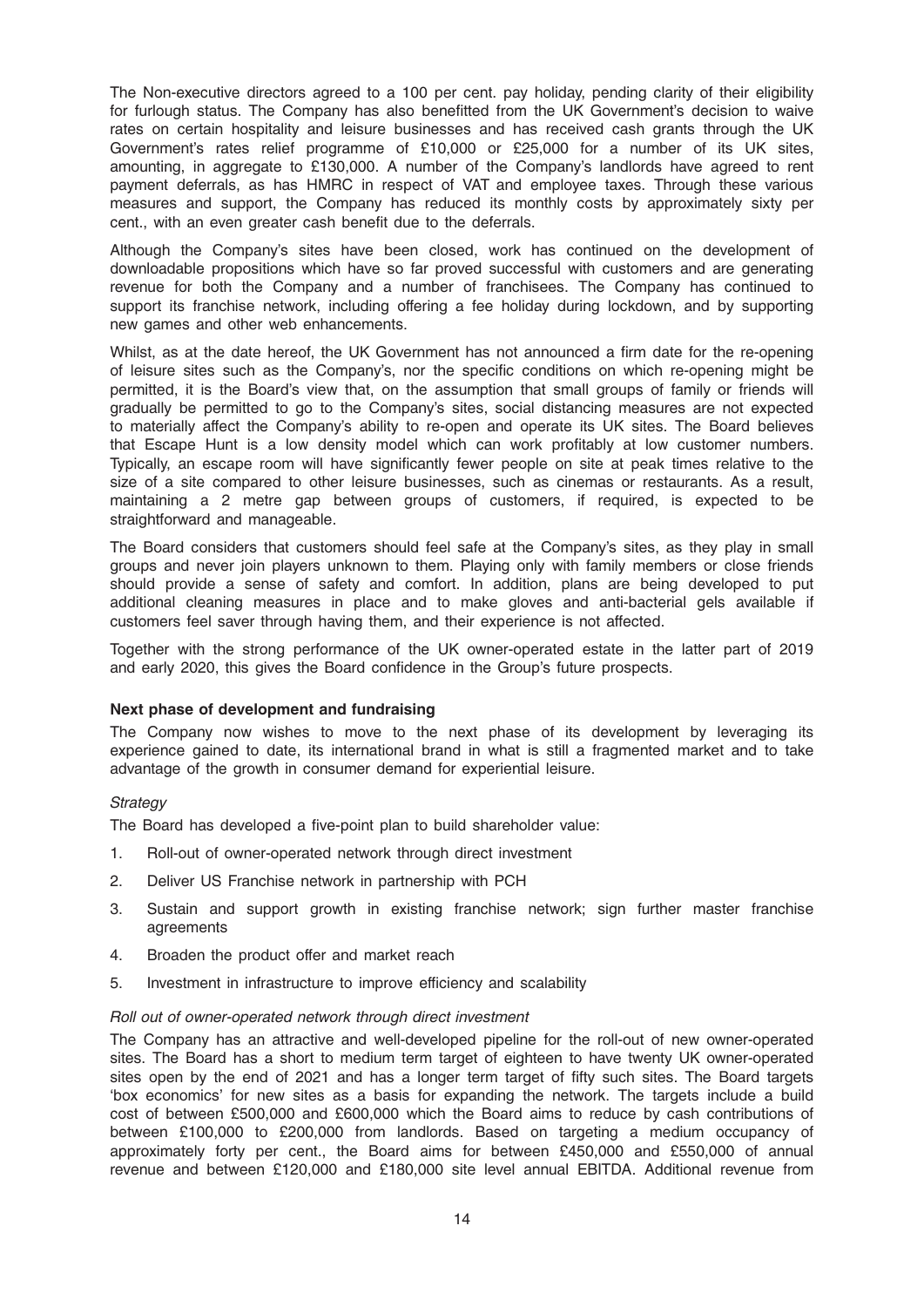outdoor games and other initiatives is expected to further augment the profitability at each site. As mentioned above, the Company's UK owner-operated sites were, on average, achieving the Board's revenue and EBITDA targets in late 2019 and early 2020.

Consequently, the Board believes the economics at site level are now proven and therefore plans to replicate the successful owner-operated model at new sites, as well as leveraging existing sites through additional revenue streams. New targets for site assessment have been introduced, including ten per cent. cash return on investment in the first twelve months of operation, twenty five per cent. in the second full year of operation, and a payback target of under three and a half years.

#### Deliver US Franchise network in partnership with PCH

PCH has recruited a team of individuals to manage the Area Representative Agreement and to grow the US franchise network. The Board has met the key individuals and believes that it is a strong operational team. The first site in Houston, Texas has been converted to the Escape Hunt brand and one of the Company's catalogue games, Alice in Puzzleland, was installed in early March 2020. The Board understands that PCH is considering an owned site in Minneapolis to showcase Escape Hunt content and serve as the US training centre. Work on the Franchise Due Diligence document is well progressed, potential local production partners have been identified and the Board understands that introductory conversations are already taking place with PCH's existing franchisee base. The Board expects the first franchises in the US to be sold by the end of 2020.

The Board believes that there is a significant opportunity to grow the Group's franchise business in the US and Canada.

## Sustain and support growth in existing franchise network

The Board plans to support the existing franchisees through their re-opening programmes post-COVID-19, including establishing downloadable games as an additional revenue stream and delivering new content where appropriate. Work is also ongoing to drive efficiencies through the online booking platform.

The Company has an ambition to sign further franchise deals by identifying potential partners with significant franchise experience for master franchise or area representative agreements.

#### Broaden product offer and market reach; sign further master franchise agreements

A strategy has been developed to broaden both the customer proposition and market opportunity for Escape Hunt. Specifically, the Board has identified four product groupings, each of which has specified content, target audiences, and channels for delivery. These product groupings are:

- **Escape Hunt Retail**
- Escape Hunt for Business
- **Escape Hunt for Education**
- Escape Hunt for Brands

The content for these product groupings entails combinations of physical escape rooms, virtual reality based rooms, tablet-based games for groups (which may be played outdoors), quiz rooms, and pop-up rooms or other bespoke solutions.

In the short term, a target of enhancing site level revenue by between 10 per cent. and 25 per cent. has been set and the Board believes the longer term potential is substantially bigger.

#### Investment in infrastructure to improve efficiency and scalability

The Board has identified four specific internal areas for further investment to help improve the efficiency and scalability of the business. A total of £600,000 has been earmarked for investment into game management systems, data management, upgrades to the e-commerce platform and other operational systems improvements.

All internal projects are subject to clear return on investment criteria.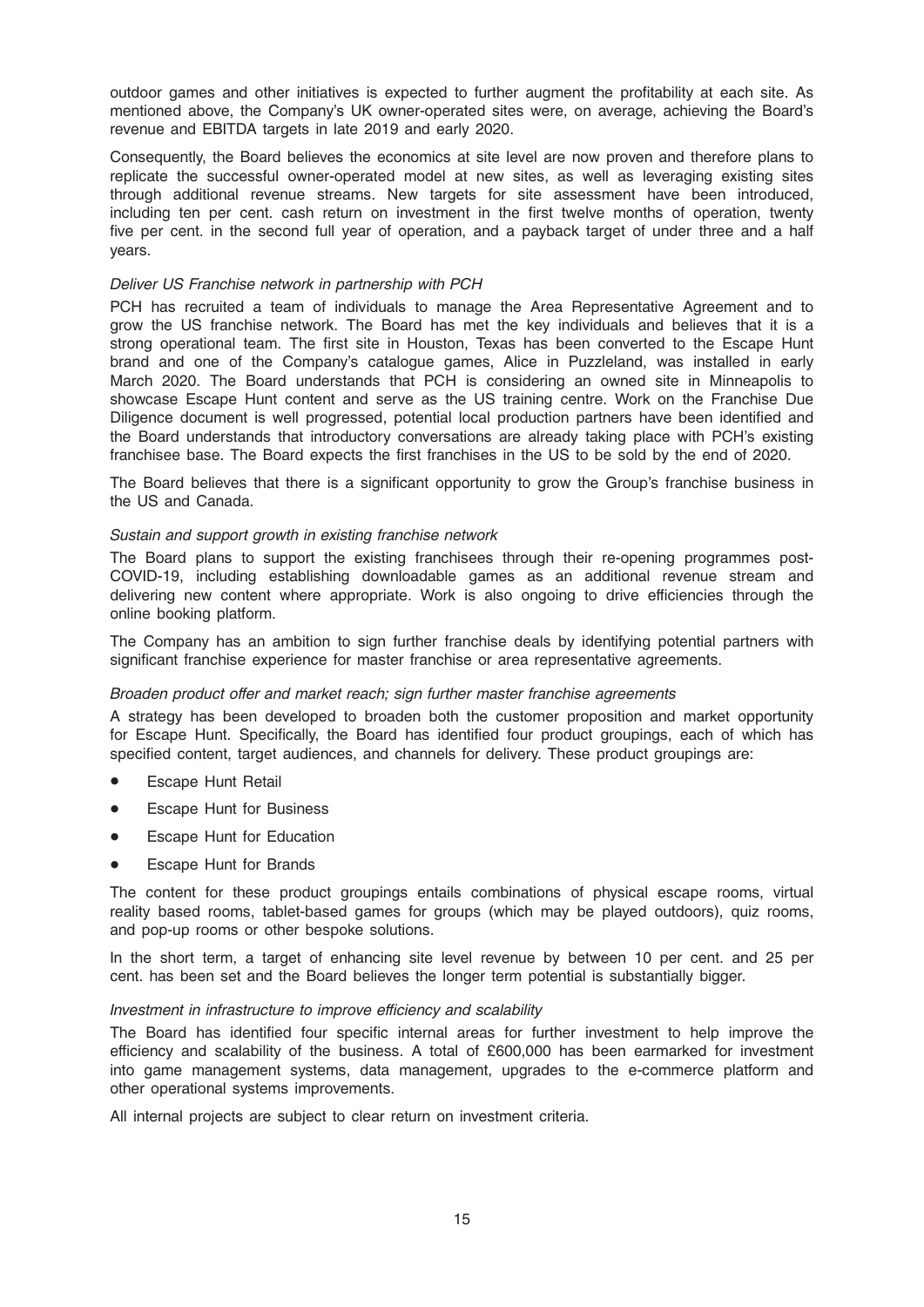## Use of net proceeds

The net proceeds receivable by the Company pursuant to the Placing, Subscription and issue of the Convertible Loan Notes are expected to be approximately £3.80 million (after expenses).

The Company expects to deploy the net proceeds as follows:

- £2.5 million to fund the roll-out of further owner-operated sites;
- £0.7 million for general working capital purposes; and
- £0.6 million for operational improvements.

The Company had approximately £1.2 million of cash on 31 May 2020. Together with the net proceeds from the Placing, the Subscription and issue of Convertible Loan Notes, the Company plans to open a further five to six new owner-operated sites over eight to twelve months following completion of the Fundraising.

Additional funds raised through the Open Offer will be split between further investing in the roll-out of new sites and other general working capital purposes. Shareholders should note that the precise use of proceeds will depend on the length and severity of the COVID-19 pandemic.

## 3 Unaudited preliminary results, COVID-19 and objectives for 2020

As stated above, the Company announced its unaudited preliminary results for the year ended 31 December 2019 on 12 May 2020, the highlights of which are set out below:

## "FINANCIAL HIGHLIGHTS

- Group revenue up 128% to £4.9m (2018: £2.2m)
- Revenue from owner-operated sites up 275% to £3.8m (2018: £1.0m)
- Site level Adjusted EBITDA from owner-operated sites rose to £0.6m (2018: loss £0.5m)
- Franchise EBITDA increased to £0.3m (2018: £14k)
- \* Group Adjusted EBITDA loss £1.7m (2018: loss £3.1m)
- Group operating loss of £5.9m (2018: loss of £10.0m)
- Cash at year end £2.2m (2018: £2.7m) and £1.2m on 30 April 2020

## OPERATIONAL HIGHLIGHTS

- Nine 'Escape Hunt' branded sites open in the UK at year end (2018: eight sites)
- Number of active UK games rooms increased to 49 (2018: 38 rooms)
- Like-for-like revenue growth in Q4 2019 of 34% from three most mature owner-operated sites
- Strong Christmas trading in both owner-operated and franchise estates continued into the new year, pre-impact of COVID-19
- Encouraging pipeline of new sites in ongoing negotiations with more favourable property market conditions
- New, strategically important franchise Area Representative Agreement signed with PCH to cover US and Canada
- Rationalisation of underperforming franchisee sites supporting improved profitability for franchise business during the year
- Raised £3.7m (net of expenses) through an equity placing in June 2019

#### POST YEAR END & COVID-19 UPDATE

- Trading in the period 1 January 2020 to 29 February 2020 was strong with revenue and owner-operated site performance comfortably ahead of Board's expectations
- First US site under PCH Area Representative Agreement opened in March 2020 in Houston, Texas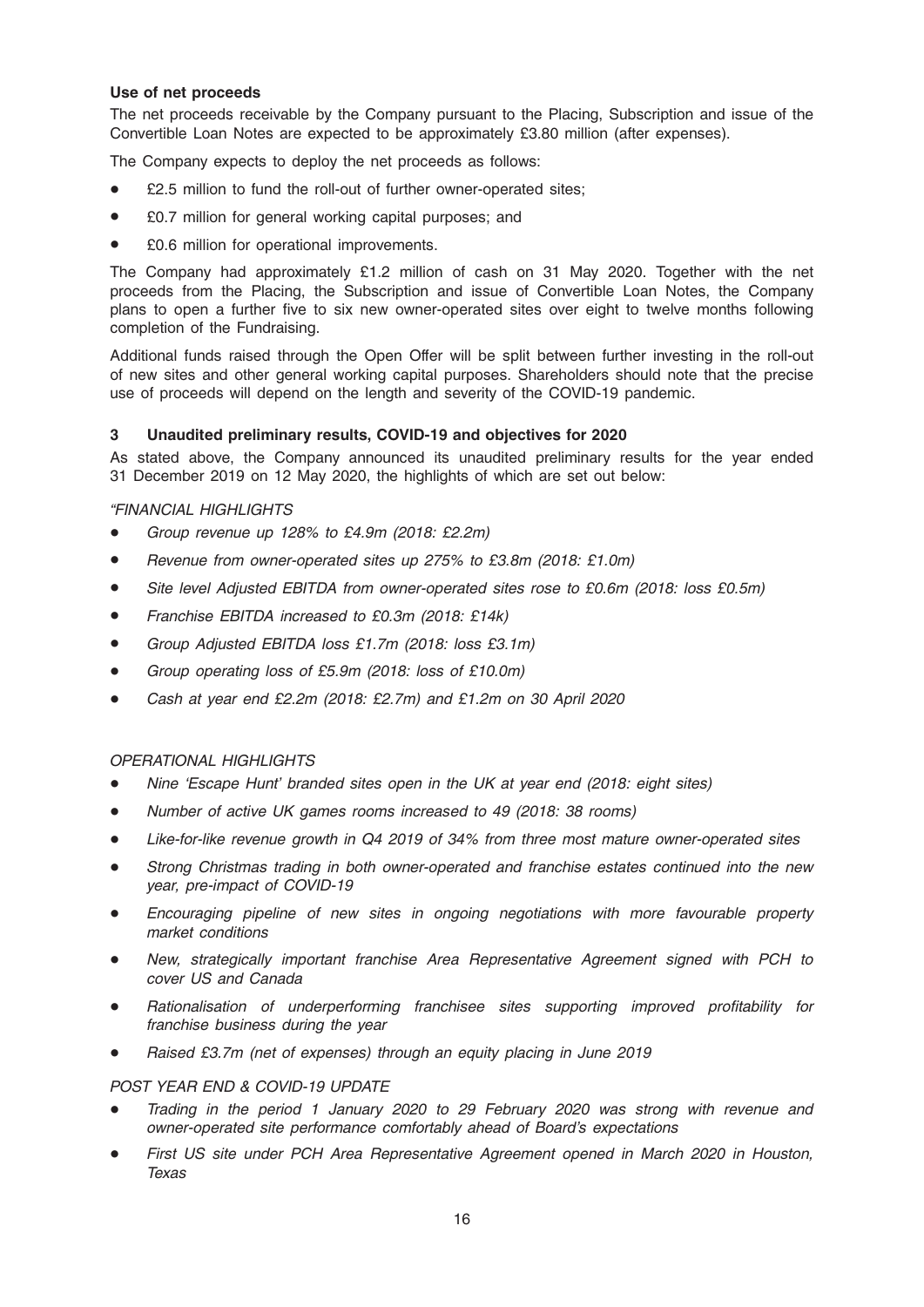- Virtual reality being trialled in two rooms at the newest site, Birmingham Resorts World
- New Doctor Who game launched in March 2020 under licence with BBC Studios. BBC Studios announced in April 2020 that the new story 'Time Lord Victorious' will be released later this year on multiple platforms
- Proactive, early measures taken to mitigate the impact of COVID-19, including:
	- Significant cost reductions implemented to put core business into 'hibernation'
	- Deferral of costs where possible
	- Grant and other support from UK Government
	- Launch of play at home games enhancing brand exposure
	- All UK owner-operated sites were closed from and including 21 March 2020 until further notice
	- Lockdowns are in place in other countries which impact the majority of the Company's international franchise network
- Planned openings of two new owner-operated sites deferred to post-lockdown
- Pipeline for new sites remains attractive"

## "STRATEGIC OBJECTIVES FOR 2020

Our strategic objectives for 2020 and beyond fall into five categories:

- 1. Roll-out of our owner-managed network through direct investment
- 2. Sustain and support growth in performance from our existing franchise network
- 3. Deliver the US franchise opportunity in partnership with PCH
- 4. Enhance returns and margins through broadening our product set and target audience
- 5. Investment in infrastructure and operations to improve efficiency and scalability

The pace and order in which we are able to achieve these objectives depends partly on our ability to access further capital, and the Board is therefore actively exploring options to do so and to provide additional working capital in the short and medium term. The recent performance of our business gives us confidence in the unit economics and the financial attractions of the business model and the Board therefore continues to explore any options which will support growth whilst seeking to grow shareholder value.

Conditional on accessing sufficient capital to do so, our short-term target is to grow the UK estate to at least 15 Escape Hunt branded sites within 9 months and then to 20 within 18 – 24 months of reopening after COVID-19. We believe there is a market opportunity to grow the UK estate to approximately 50 sites in the longer term. Supported by anticipated growth in our franchise business, both in the US and elsewhere, we believe this strategy will deliver a sustainably cash generative, highly profitable business."

"Without a clear view on when our sites might be able to re-open and how consumers will behave thereafter, it is difficult to know how quickly our business will rebound. We are enormously encouraged by the Group's performance as we entered the pandemic and by the consumer response to our offering, evidenced by the fantastic TripAdvisor™ ratings we have received and excellent financial returns. We are also encouraged by the energy and enthusiasm of our US partners and our franchise network. Consequently, we continue to see the opportunity afforded by rapid growth in experiential entertainment as an attractive one where we will be able to build and sustain a premium brand in escape rooms. We are therefore as confident as we can be that we will emerge from the COVID-19 pandemic intact and ready to build on the base that we have successfully established so far."

## 4 Convertible Loan Notes

The Company intends to raise £0.34 million by the issue of the Convertible Loan Notes.

The Convertible Loan Notes are unsecured and interest is payable at a fixed rate of 10 per cent. per annum. The Convertible Loan Notes are repayable in full a day after the fifth anniversary of their date of issue although they may be prepaid in whole or in part at the Company's discretion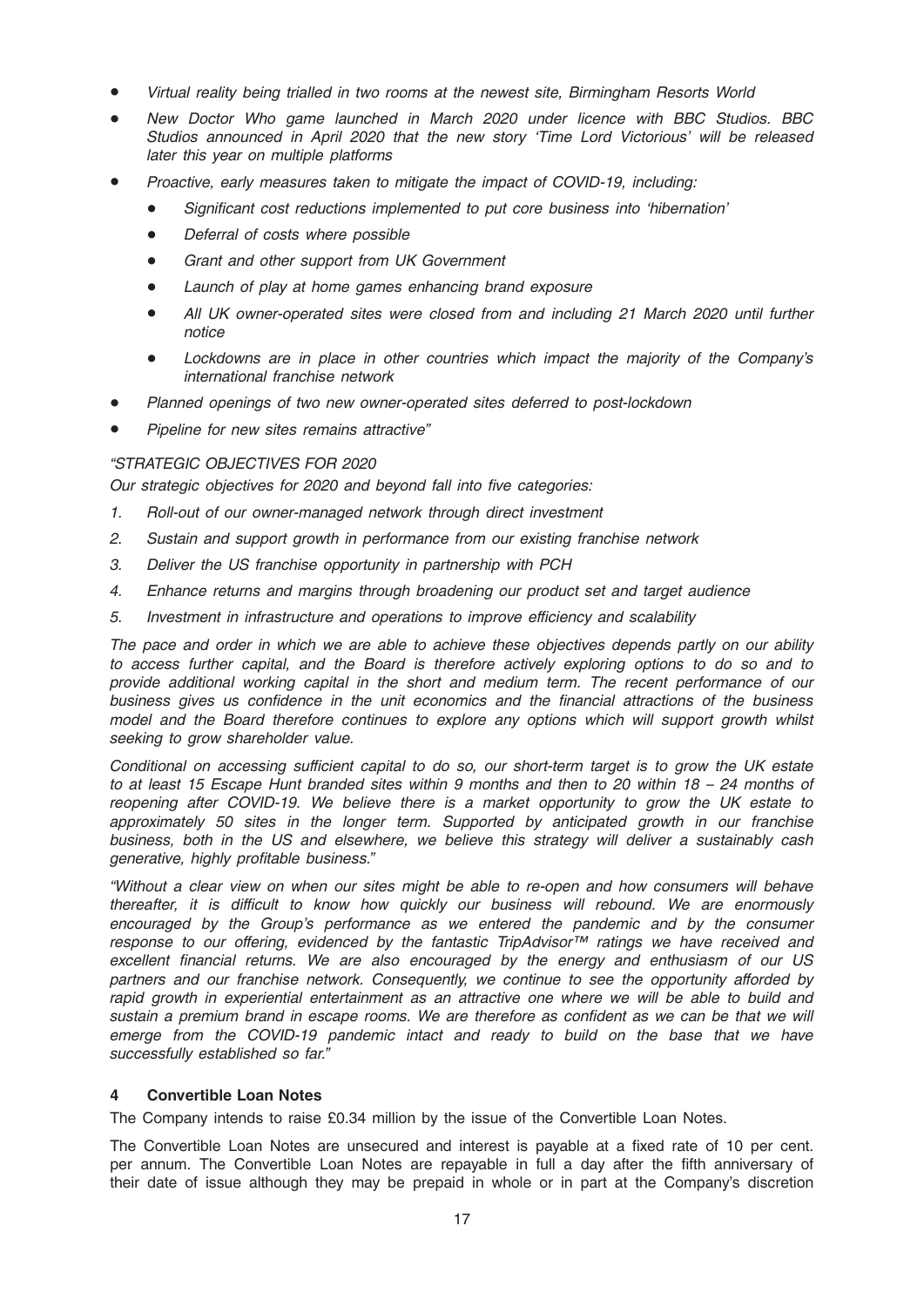after the period of 18 months from the date of issue of the Convertible Loan Notes, provided that the holders of the Convertible Loan Notes will first be given the opportunity to serve notice to convert their respective Convertible Loan Notes and unpaid interest into new Ordinary Shares.

The Convertible Loan Notes are convertible at the election of the holders of the Convertible Loan Notes at any time up until and including the date of repayment at the price which is the lower of 9 pence for each new Ordinary Share or the placing price of the most recent placing by the Company of new Ordinary Shares prior to conversion.

The issue of the Convertible Loan Notes is conditional on the Placing becoming unconditional (that is on Admission) and on the passing of the Resolutions.

Application will not be made for the Convertible Loan Notes to be admitted to trading on AIM or any other exchange. Subject to approval by the Shareholders of the Resolutions to be proposed at the General Meeting, the Company will have adequate authority to issue the maximum number of new Ordinary Shares which could result from the conversion of all the Convertible Loan Notes. Any new Ordinary Shares arising on conversion will rank pari passu with the Ordinary Shares in issue at that time and application for admission to trading on AIM will be made at the appropriate time.

Further details of the Convertible Loan Notes are set out in Part 5 of this document and a copy of the Convertible Loan Note Instrument is available for view at https://escapehunt.com/investors/.

## 5 Principal terms of the Subscription

The Company is also proposing to raise £165,000 (before expenses) pursuant to the Subscription by the issue of, in aggregate, 2,200,002 Subscription Shares at the Issue Price to certain Directors (or their nominees) and KK Advisory Ltd. The amounts subscribed by the Directors are set out in paragraph 9 of this Part 1. KK Advisory Ltd has subscribed for £15,000, being 200,000 Subscription Shares.

Completion of the Subscription is unconditional save for any conditions relating to the Placing having completed or Admission having occurred.

Application will be made for the Subscription Shares to be admitted to trading on AIM subject, inter alia, to the passing of the Resolutions at the General Meeting. It is expected that Admission will become effective and that dealings in the Subscription Shares will commence at 8.00 a.m. on 2 July 2020.

The Subscription Shares will, when issued and fully paid, rank pari passu in all respects with the Existing Ordinary Shares, including the right to receive all dividends and other distributions declared, made or paid after the date of Admission. The Subscription Shares are not subject to clawback and are not part of the Open Offer.

#### 6 Details of the Placing and Open Offer

The Company has conditionally placed 46,599,998 Placing Shares at 7.5 pence per Placing Share raising approximately £3.495 million (before expenses). In addition, the Company is making an Open Offer pursuant to which it may raise up to a further approximately £0.5 million (before expenses). The Issue Price of 7.5 pence per Open Offer Share is the same price as the price at which Placing Shares and Subscription Shares are being issued.

#### Placing

Pursuant to the terms of the Placing and Open Offer Agreement, each of the Joint Brokers, as agents for the Company, has conditionally agreed to use reasonable endeavours to place the Placing Shares at the Issue Price.

The Placing is conditional upon the Placing and Open Offer Agreement becoming unconditional and not having been terminated in accordance with its terms. The Placing is not being underwritten.

The Joint Brokers' and the Nominated Adviser's obligations under the Placing and Open Offer Agreement in respect of the EIS Placing Shares are conditional on, inter alia:

i) the passing by the Shareholders of the Resolutions by the requisite majorities of Shareholders at the General Meeting; and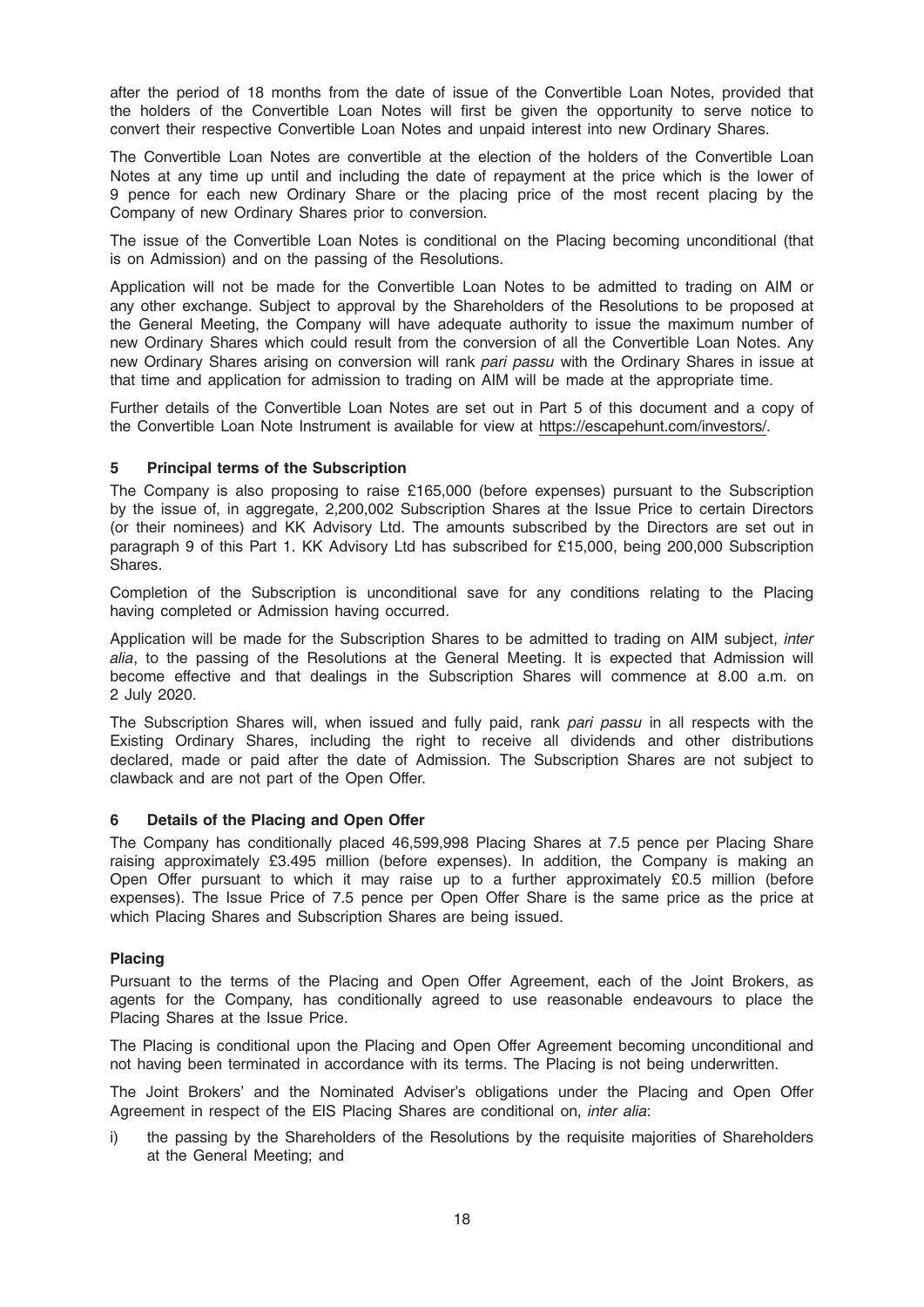ii) the EIS Placing Shares having been unconditionally allotted and issued by the Company at or before 11.59 p.m. on the day immediately prior to the Expected Admission Date.

The Joint Brokers' and the Nominated Adviser's obligations under the Placing and Open Offer Agreement in respect of the VCT Placing Shares are conditional on, inter alia:

- i) all the conditions in the Placing and Open Offer Agreement relating to the placing of the EIS Placing Shares having been fulfilled (or, where applicable, waived); and
- ii) the VCT Placing Shares having been unconditionally allotted and issued by the Company at or before 7.30 a.m. on the Expected Admission Date.

The Joint Brokers' and the Nominated Adviser's obligations under the Placing and Open Offer Agreement in respect of the Non-EIS/VCT Placing Shares are conditional on, inter alia:

- i) the subscription of the Convertible Loan Notes and the subscription of the Subscription Shares becoming unconditional (save for any conditions contained therein relating to the Placing having completed or Admission having occurred);
- ii) all the conditions in the Placing and Open Offer Agreement relating to the placing of the VCT Placing Shares having been fulfilled (or, where applicable, waived);
- iii) the Non-EIS/VCT Placing Shares having been unconditionally allotted and issued by the Company before 8.00 a.m. on the Expected Admission Date; and
- iv) Admission taking place not later than 8.00 a.m. on the Expected Admission Date (or such later date as the Joint Brokers and the Nominated Adviser may agree as the date for Admission but in any event not later than 8.00 am on the Long Stop Date).
- v) the Company having confirmed to the Joint Brokers and the Nominated Adviser that, prior to the delivery of such confirmation, none of the warranties of the Company contained in the Placing and Open Offer Agreement was untrue, inaccurate or misleading on and as at the date of the Placing and Open Offer Agreement or will be untrue, inaccurate or misleading immediately prior to Admission when repeated at that time, by reference to the facts and circumstances then subsisting; and
- vi) the Company having complied with or performed its obligations under the Placing and Open Offer Agreement to the extent that the same fall to be performed prior to Admission.

Application will be made for the Placing Shares to be admitted to trading on AIM subject, inter alia, to the passing of the Resolutions at the General Meeting. It is expected that Admission will become effective and that dealings in the Placing Shares will commence at 8.00 a.m. on 2 July 2020.

Zeus Capital have re-invested their fee relating, *inter alia*, to the Fundraising in the Placing. This re-investment represents 1,333,334 Placing Shares.

The Placing Shares will, when issued and fully paid, rank pari passu in all respects with the Existing Ordinary Shares, including the right to receive all dividends and other distributions declared, made or paid after the date of Admission. The Placing Shares are not subject to clawback and are not part of the Open Offer or Subscription.

The allotment and issue of the Open Offer Shares is conditional on Admission of the Placing Shares, but the Placing is not conditional on Admission of the Open Offer Shares; if the Placing does not complete, then the Open Offer will also not complete. However, if the Open Offer does not complete, then this will not prevent the Placing from completing.

## Open Offer

Subject to the fulfilment of the conditions set out below, Qualifying Shareholders may subscribe for Open Offer Shares in proportion to their holding of Existing Ordinary Shares held on the Record Date. Qualifying Shareholders subscribing for their full entitlement under the Open Offer may also request additional Open Offer Shares as an Excess Entitlement, up to the total number of Open Offer Shares available to Qualifying Shareholders under the Open Offer. The Open Offer is not underwritten.

The Open Offer is conditional, inter alia, on the following:

i) the Resolutions being passed at the General Meeting;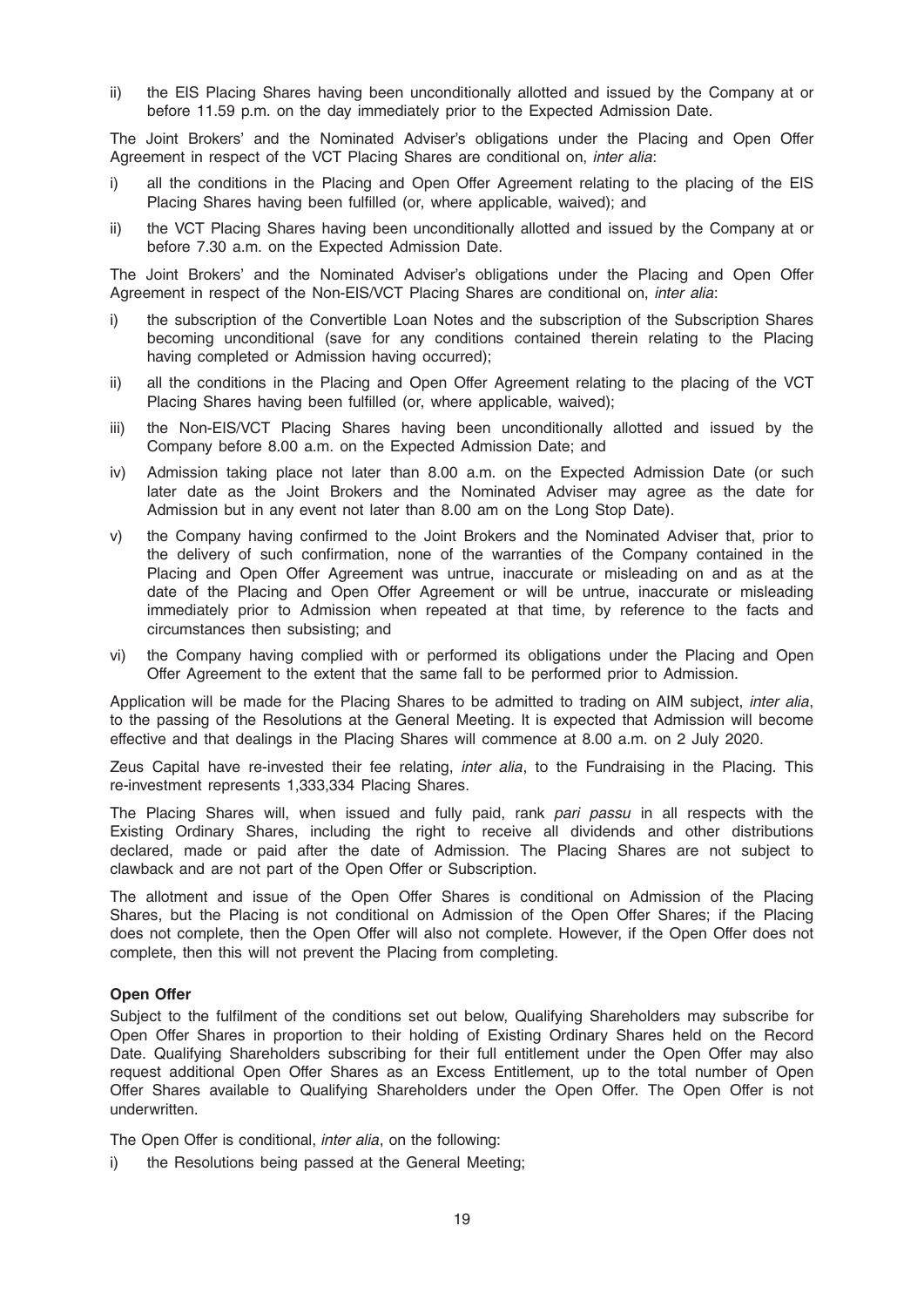- ii) the Placing and Open Offer Agreement not being terminated prior to Admission of the Placing Shares and having become unconditional in all respects; and
- iii) Admission of the Open Offer Shares becoming effective on or before 8.00 a.m. on 2 July 2020 (or such later date and/or time as the Company, the Joint Brokers and the Nominated Adviser may agree, being no later than 9 July 2020).

The allotment and issue of the Open Offer Shares is conditional on Admission of the Placing Shares, but the Placing is not conditional on Admission of the Open Offer Shares; if the Placing does not complete, then the Open Offer will also not complete. However, if the Open Offer does not complete, then this will not prevent the Placing from completing.

If these and the other conditions to the Open Offer are not satisfied or waived (where capable of waiver), the Open Offer will lapse and will not proceed and any applications made by Qualifying Shareholders will be rejected. In these circumstances, application monies received by the Receiving Agent in respect of Open Offer Shares will be returned (at the applicant's sole risk), without payment of interest, as soon as reasonably practicable thereafter. Lapsing of the Open Offer cannot occur after dealings in the Open Offer Shares have begun.

Application will be made for the Open Offer Shares to be admitted to trading on AIM subject, inter alia, to the passing of the Resolutions at the General Meeting. It is expected that Admission will become effective and that dealings in the Open Offer Shares will commence at 8.00 a.m. on 2 July 2020.

The Open Offer Shares will, when issued and fully paid, rank pari passu in all respects with the Existing Ordinary Shares, including the right to receive all dividends and other distributions declared, made or paid after the date of Admission of the Open Offer Shares. The Open Offer is not being underwritten.

Qualifying Shareholders should note that the Open Offer is not a "rights issue". Invitations to apply under the Open Offer are not transferable unless to satisfy bona fide market claims. Qualifying non-CREST Shareholders should be aware that the Application Form is not a negotiable document and cannot be traded. Qualifying Shareholders should also be aware that in the Open Offer, unlike in a rights issue, any Open Offer Shares not applied for will not be sold in the market nor will they be placed for the benefit of Qualifying Shareholders who do not apply for Open Offer Shares under the Open Offer.

## Basic Entitlement

On, and subject to the terms and conditions of the Open Offer, the Company invites Qualifying Shareholders to apply for their Basic Entitlement of Open Offer Shares at the Issue Price. Each Qualifying Shareholder's Basic Entitlement has been calculated on the following basis:

## 1 Open Offer Share for every 4 Existing Ordinary Shares

held at the Record Date.

Basic Entitlements will be rounded down to the nearest whole number of Ordinary Shares.

#### Excess Entitlement

Qualifying Shareholders are also invited to apply for additional Open Offer Shares (up to the total number of Open Offer Shares available to Qualifying Shareholders under the Open Offer) as an Excess Entitlement. Any Open Offer Shares not issued to a Qualifying Shareholder pursuant to their Basic Entitlement will be apportioned between those Qualifying Shareholders who have applied for an Excess Entitlement at the sole and absolute discretion of the Board, provided that no Qualifying Shareholder shall be required to subscribe for more Open Offer Shares than he or she has specified on the Application Form or through CREST.

## Overseas Shareholders

The Open Offer Shares have not been and are not intended to be registered or qualified for sale in any jurisdiction other than the United Kingdom. Accordingly, unless otherwise determined by the Company and effected by the Company in a lawful manner, the Application Form will not be sent to Shareholders with registered addresses in, or who are resident or located in the United States or any other Open Offer Restricted Jurisdiction since to do so may require compliance with the relevant securities laws of that jurisdiction. The Company reserves the right to treat as invalid any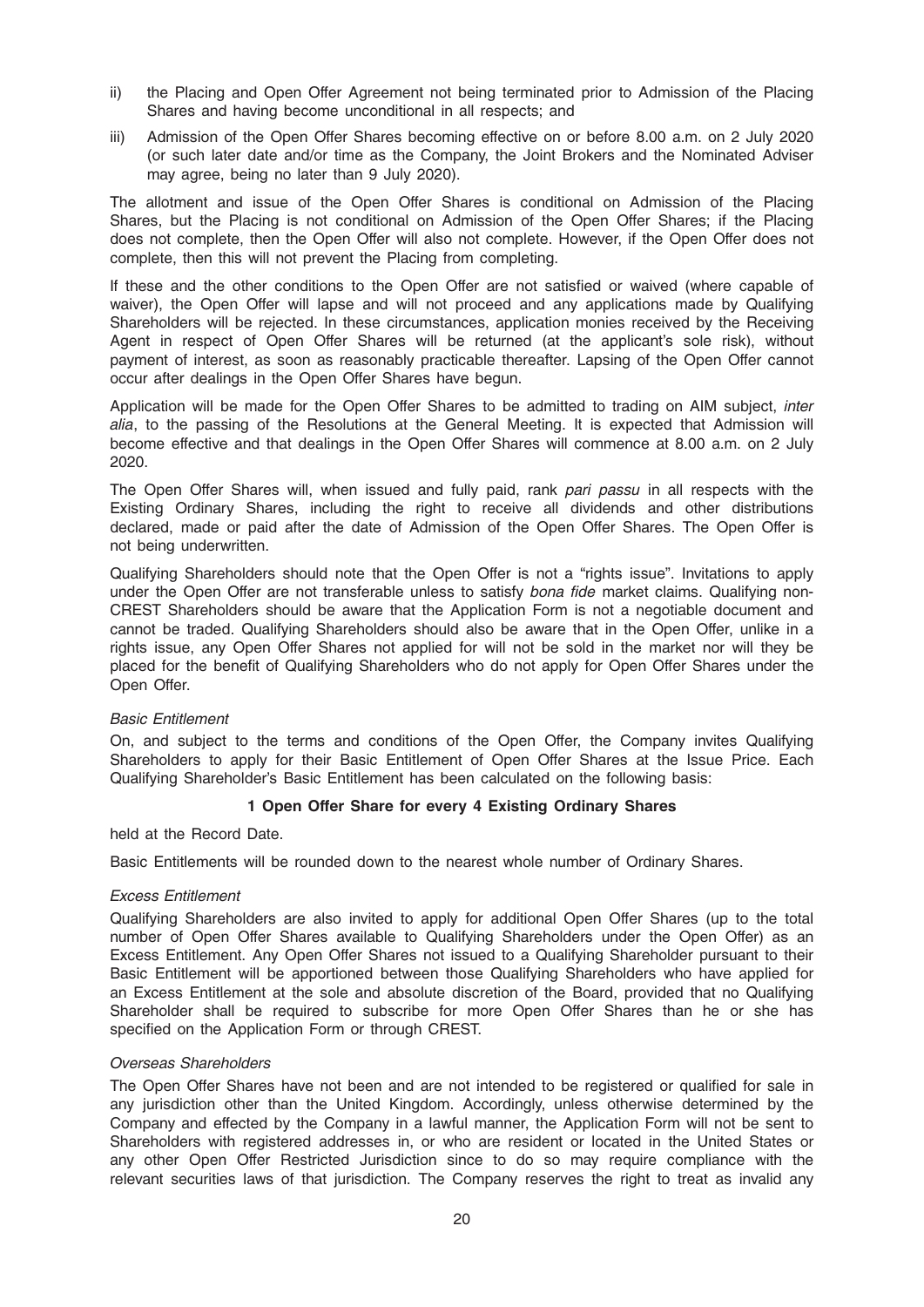application or purported application for Open Offer Shares which appears to the Company or its agents or professional advisers to have been executed, effected or despatched in a manner which may involve a breach of the laws or regulations of any jurisdiction or if the Company or its agents or professional advisers believe that the same may violate applicable legal or regulatory requirements or if it provides an address for delivery of share certificates for Open Offer Shares outside the UK, or in the case of a credit of Open Offer Shares in CREST, to a CREST member whose registered address would not be in the UK.

Notwithstanding the foregoing and any other provision of this document or the Application Form, the Company reserves the right to permit any Qualifying Shareholder to apply for Open Offer Shares if the Company, in its sole and absolute discretion, is satisfied that the transaction in question is exempt from, or not subject to, the legislation or regulations giving rise to the restrictions in question.

Part 4 of this document together with the accompanying Application Form, in the case of Qualifying non-CREST Shareholders, contains the terms and conditions of the Open Offer. If a Qualifying Shareholder does not wish to apply for Open Offer Shares he or she should not complete or return the Application Form or send a USE message through CREST.

## Qualifying non-CREST Shareholders

If you are a Qualifying non-CREST Shareholder you will receive an Application Form, which accompanies this document and which gives details of your Basic Entitlement (as shown by the number of the Open Offer Shares allocated to you). If you wish to apply for Open Offer Shares under the Open Offer you should complete the accompanying Application Form in accordance with the procedure for application set out in paragraph 1 of Part 4 of this document and on the Application Form itself. The completed Application Form, accompanied by a cheque or bankers draft (written in black ink), should be returned by post to Equiniti Limited, Corporate Actions, Aspect House, Spencer Road, Lancing, West Sussex BN99 6DA so as to arrive as soon as possible and in any event no later than 11.00 a.m. on 30 June 2020.

## Qualifying CREST Shareholders

Application will be made for the Open Offer Entitlements of Qualifying CREST Shareholders to be credited to stock accounts in CREST. It is expected that the Open Offer Entitlements will be credited to stock accounts in CREST on 16 June 2020. Applications through the CREST system may only be made by the Qualifying CREST Shareholder originally entitled or by a person entitled by virtue of a bona fide market claim. If you are a Qualifying CREST Shareholder, no Application Form is enclosed with this document but you will receive credits to your appropriate stock account in CREST in respect of the Basic Entitlements to which you are entitled. You should refer to the procedure for application set out in paragraph 2 of Part 4 of this document. The relevant CREST instruction must have settled by no later than 11.00 a.m. on 30 June 2020.

## 7 EIS/VCT

The following information is based upon the laws and practice currently in force in the UK and may not apply to persons who do not hold Ordinary Shares as investments.

The Company has received assurance from HMRC that the Ordinary Shares are capable of qualifying for EIS tax reliefs. Accordingly, the EIS Placing Shares will rank as "eligible shares" and will be capable of being a "qualifying holding" and that the Company can issue EIS3 "compliance certificates" for the purposes of EIS, subject to the successful submission of an EIS1 compliance statement to HMRC.

Shareholders and investors who are in any doubt as to their tax position or who are subject to tax in jurisdictions other than the UK are strongly advised to consult their own independent financial adviser immediately.

The information below is intended only as a general guide to the current tax position under UK taxation law and is not intended to be exhaustive. Shareholders and investors who are in any doubt as to their tax position, or who are subject to a tax jurisdiction other than the UK, are strongly advised to consult their professional advisers.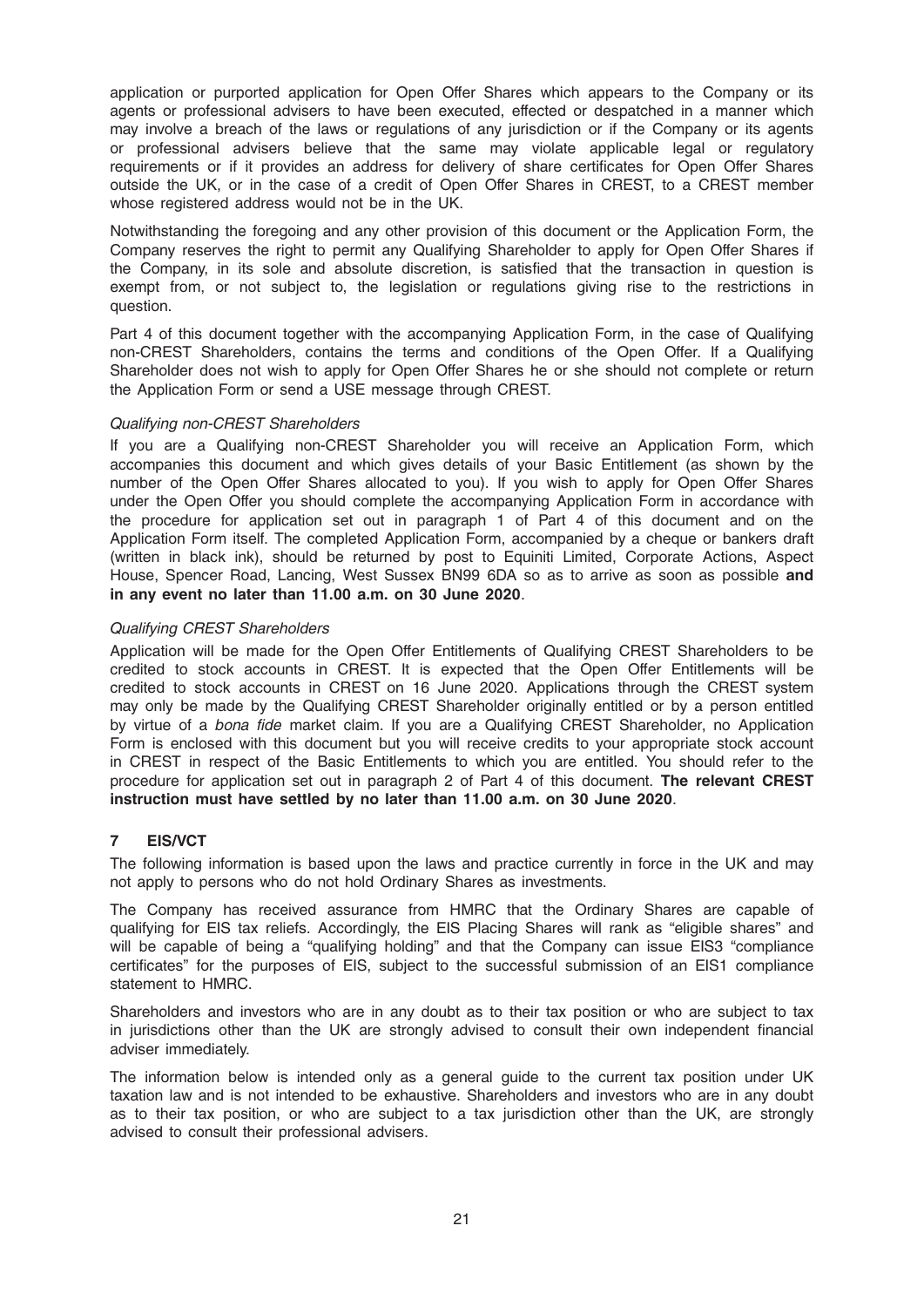The Company intends to operate so that it qualifies for the taxation advantages offered under EIS. The main advantages are as follows:

- Individuals can claim a tax credit reduction of 30 per cent. of the amount invested in the Company against their UK income tax liability, provided they have a sufficient tax liability to reclaim this amount, thus reducing the effective cost of their investment to 70 pence for each £1 invested. However, there is an EIS subscription limit of £1 million in each tax year, or  $£2$  million in each tax year providing at least the excess over  $£1$  million is invested into shares in a company which qualifies as a knowledge intensive company, and, to retain the relief, the EIS Placing Shares must be held for at least three years.
- UK investors (individuals or certain trustees) may defer a chargeable gain by investing the amount of the gain in the Company. There is no limit to the level of investment for this purpose and, therefore, to the amount of gain which may be deferred in this way. Note that the deferred gain will come back into charge when the EIS Placing Shares are disposed of or if the Company ceases to qualify as an EIS company within the three year qualifying period.
- There is no tax on capital gains made upon disposal after the three year period (the "Qualifying Period") of shares in an EIS qualifying company on which income tax relief has been given and not withdrawn.
- If a loss is made on disposal of the EIS Placing Shares at any time, the amount of the loss (after allowing for any income tax relief retained) can be set off against either the individual's gains for the tax year in which the disposal occurs, or, if not so used, against capital gains of a subsequent tax year, or against the individual's net income of the tax year of the disposal or of the previous tax year.
- Provided a Shareholder has owned EIS Placing Shares for at least two years and certain conditions are met at the time of transfer, up to 100 per cent. business property relief will be available, which reduces the inheritance tax liability on the transfer of EIS Placing Shares to nil.
- The amount of relief an investor may gain from an EIS investment in the Company will depend on the investor's individual circumstances.

#### Qualifying Period

In order to retain the EIS reliefs, an investor must hold their shares for at least three years. A sale or other disposal (other than an inter-spousal gift or a transfer on death) will result in any income tax relief that has been claimed being clawed back by HMRC. Additionally, any capital gains deferred will come back into charge and the capital gains tax exemption will be lost. It is the investor's responsibility to disclose a disposal to HMRC.

An individual can only be eligible for EIS relief on the subscription of shares if all shares held by that investor are shares which have been or will be eligible for EIS relief or the original subscriber shares which the investor has continued to hold.

Additionally, if the Company ceases to meet certain qualifying conditions within three years from the date of the share issue, the tax reliefs will be lost. This will be shown as the "Termination Date" on the EIS3 compliance certificate which the Company will issue to investors following formal approval of the share issue by HMRC.

#### Advance Assurance of EIS Status

In order for investors to claim EIS reliefs relating to their shares in the Company, the Company has to meet a number of rules regarding the kind of company it is, the amount of money it can raise, how and when that money must be employed for the purposes of the trade, and the trading activities carried on. The Company must satisfy HMRC that it meets these requirements and is therefore a qualifying company.

Although the Company currently expects to satisfy the relevant conditions for EIS investment, neither the Company nor the Directors give any warranty or undertaking that relief will be available in respect of any investment in the EIS Placing Shares or that the Company will continue to satisfy the conditions for EIS investment.

## EIS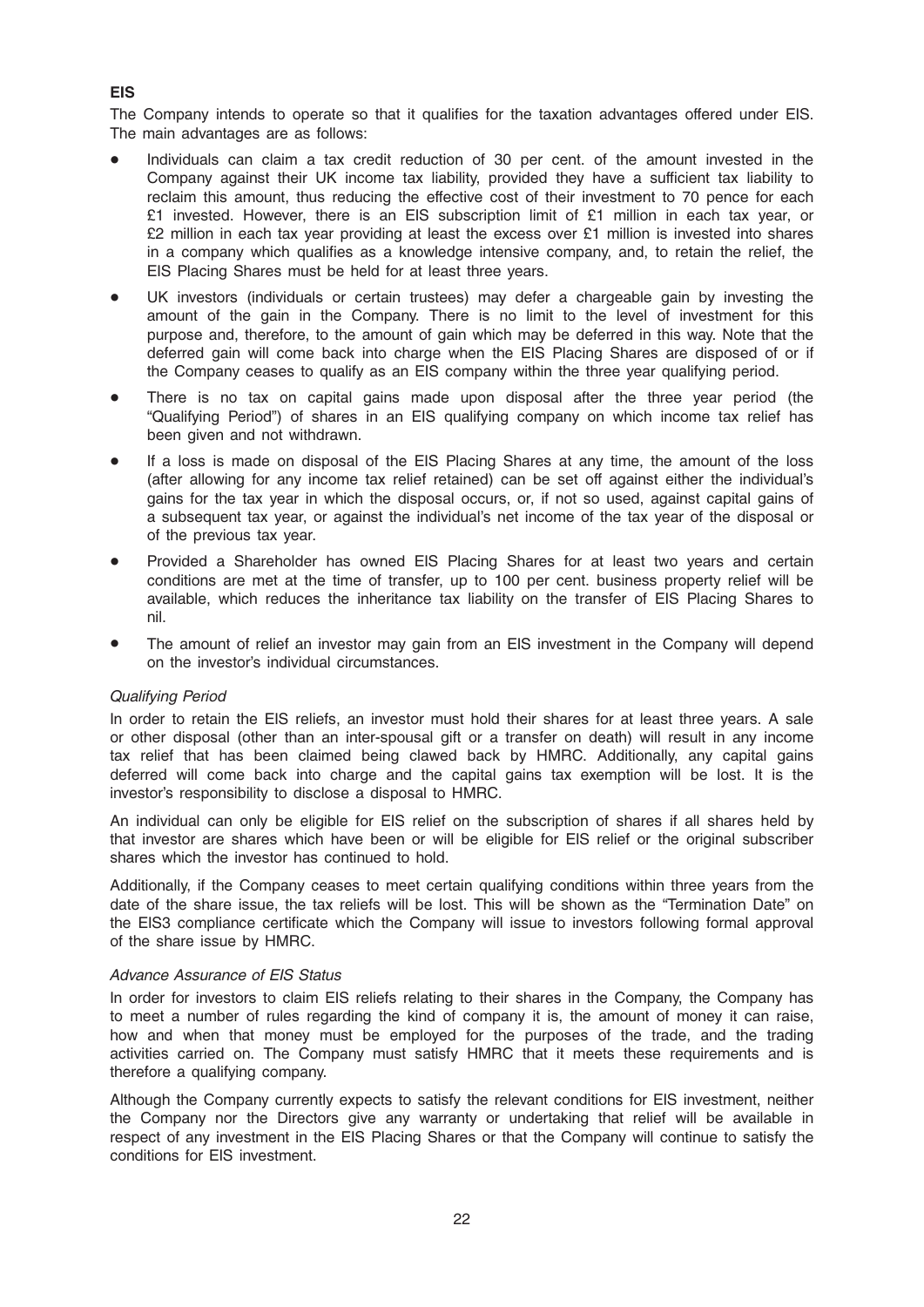## **VCT**

The status of the Ordinary Shares as a qualifying holding for VCT purposes will be conditional, *inter* alia, on the Company continuing to satisfy the relevant requirements and on the Ordinary Shares being held as a "qualifying holding" for VCT purposes throughout the period of ownership.

Neither the Company nor the Directors give any warranty, representation or undertaking that any VCT investment in the Company will remain a qualifying holding nor have they obtained any advance assurance from HM Revenue and Customs prior to the date of this document. The Company cannot guarantee or undertake to conduct its business following Admission, in a way to ensure that the Company will continue to meet the requirements of a VCT Scheme. VCTs considering making a qualifying VCT investment are recommended to seek their own professional advice in order that they may fully understand how the relief legislation may apply in their individual circumstances.

The status of the VCT Placing Shares as a qualifying holding for VCTs will be conditional, *inter alia*, upon the Company continuing to satisfy the relevant requirements.

Although the Company currently expects to satisfy the relevant conditions for VCT investment, neither the Company nor the Directors give any warranty or undertaking to any Shareholder that an investment in the VCT Placing Shares by a VCT will be a qualifying holding.

#### Structure of the EIS Placing and the VCT Placing

New Ordinary Shares will be allotted and issued in certificated form to the EIS Placees at 11.59 p.m. on 1 July 2020. New Ordinary Shares will be allotted and issued in certificated form to the VCT Placees at 7.30 a.m. on 2 July 2020. New Ordinary Shares will be delivered into the CREST accounts for all other Placees of the Non-EIS/VCT Placing Shares as soon as possible after 8.00 a.m. on 2 July 2020. As soon as possible after 8.00 a.m. on 2 July 2020, the EIS and VCT Placing Shares will be dematerialised into CREST. The subscription for Placing Shares by the EIS Placees and the VCT Placees is not conditional on Admission.

As the rules governing EIS and VCT reliefs are complex and interrelated with other legislation, if Shareholders and investors are in any doubt as to their tax position, require more detailed information than the general outline above, or are subject to tax in a jurisdiction other than the United Kingdom, they should consult their professional adviser.

#### 8 Settlement and Dealings

The New Ordinary Shares will be issued credited as fully paid and will rank pari passu with the Existing Ordinary Shares, including the right to receive all dividends and other distributions declared, made or paid, if any, in respect of Ordinary Shares after their issue.

Application will be made to the London Stock Exchange for the New Ordinary Shares to be admitted to trading on AIM. Subject to the passing of the Resolutions at the General Meeting, it is expected that Admission will become effective and that dealings in the New Ordinary Shares will commence at 8.00 a.m. on 2 July 2020.

Settlement of the Placing will, at the option of Placees, be within CREST. New Ordinary Shares will be allotted and issued in certificated form to the EIS Placees at 11.59 p.m. on 1 July 2020. New Ordinary Shares will be allotted and issued in certificated form to the VCT Placees at 7.30 a.m. on 2 July 2020. New Ordinary Shares will be delivered into the CREST accounts for all other Placees (excluding the EIS and VCT Placing Shares) as soon as possible after 8.00 a.m. on 2 July 2020. As soon as possible after 8.00 a.m. on 2 July 2020, the EIS and VCT Placing Shares will be dematerialised into CREST.

No temporary documents of title will be issued. Definitive share certificates for Placees not settling through CREST will be despatched by the Registrars within 10 Business Days of the date of Admission. Prior to the despatch of such certificates, transfers will be certified against the register of members of the Company held by the Registrar.

#### 9 Commitments by the Directors to vote at the General Meeting and to subscribe for Subscription Shares or Placing Shares

All of the Directors (except Graham Bird, who does not, as at the date of this document, hold any Ordinary Shares), who currently hold, in aggregate, 86,798 Ordinary Shares, representing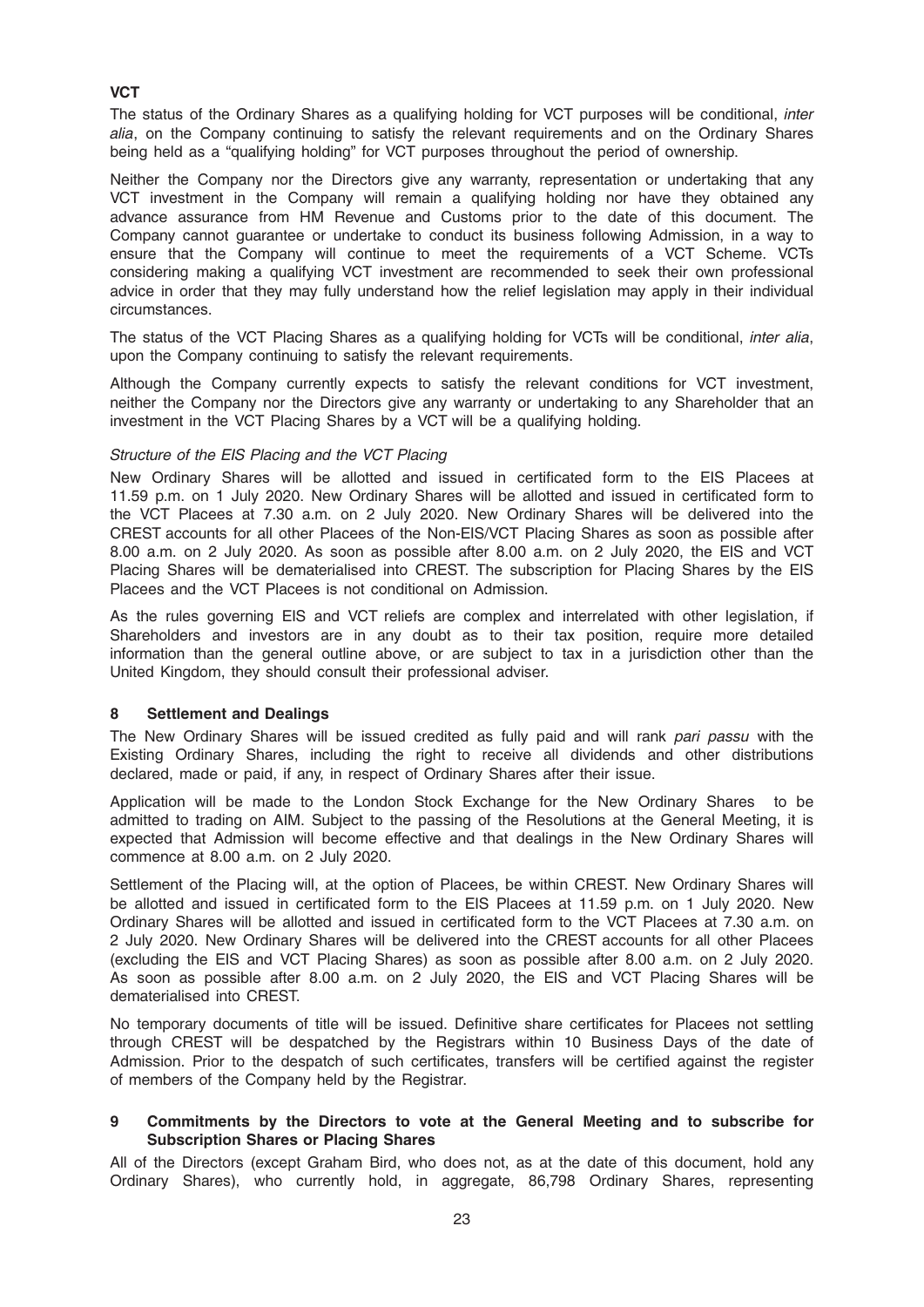approximately 0.3 per cent. of the Existing Ordinary Shares, have undertaken to vote in favour of the Resolutions at the General Meeting.

Richard Rose, or an associate of his, has conditionally agreed to subscribe for 1,333,334 Placing Shares at the aggregate subscription price of £100,000.05.

The other Directors (or associates of theirs) have also agreed to subscribe for Subscription Shares, as set out below. Immediately following Admission, the interests of the Directors in the Enlarged Share Capital will be as follows:

| <b>Director</b>     | Number of<br><b>Existing</b><br>Ordinary<br><b>Shares held</b> | <b>Number of New</b><br>Ordinary<br><b>Shares</b><br>subscribed for<br>pursuant to the<br><b>Subscription</b> | <b>Number of New</b><br>Ordinary<br>Shares to be<br>issued as Pay<br><b>Reduction</b><br>Catch Up | Number of<br><b>Ordinary</b><br><b>Shares held</b><br>immediately<br><b>Equity after Admission</b> | Percentage<br>interest in the<br><b>Enlarged Share</b><br>Capital<br>(assuming no<br>take up of the<br>Open Offer) |
|---------------------|----------------------------------------------------------------|---------------------------------------------------------------------------------------------------------------|---------------------------------------------------------------------------------------------------|----------------------------------------------------------------------------------------------------|--------------------------------------------------------------------------------------------------------------------|
| <b>Richard Rose</b> | 53,666                                                         |                                                                                                               |                                                                                                   | 1,387,000*                                                                                         | 1.82%                                                                                                              |
| Richard Harpham     | 24.066                                                         | 533,334                                                                                                       | 144.444                                                                                           | 701.844                                                                                            | 0.92%                                                                                                              |
| Graham Bird         |                                                                | 1,333,334                                                                                                     | 101.106                                                                                           | 1,434,440                                                                                          | 1.88%                                                                                                              |
| Karen Bach          | 9,066                                                          | 133,334                                                                                                       |                                                                                                   | 142.400                                                                                            | 0.19%                                                                                                              |

\*Includes 1,333,334 Placing Shares

As there are no independent Directors, Shore Capital and Corporate, as the Company's nominated adviser, considers that (i) each of the subscriptions by the Directors (or their nominees) for Subscription Shares or Placing Shares (as appropriate) as set out above and (ii) the issue to the Executive Directors of the Pay Reduction Catch Up Equity (as referred to in paragraph 12 of this Part 1) is fair and reasonable insofar as the Shareholders are concerned.

#### 10 Related Party Transactions

In addition to the related party transactions referred to in paragraph 9 above, the following are substantial shareholders as defined in the AIM Rules, in that they currently have an interest in 10 per cent. or more of the Existing Ordinary Shares and have agreed to subscribe for Placing Shares, or for Convertible Loan Notes. Following Admission, the interests of such substantial shareholders will be as follows:

| Shareholder        | Number of<br><b>Placing</b><br><b>Shares</b><br>subscribed<br>for | <b>Convertible</b><br>subscribed<br>for $(E)$ | Number of<br>Ordinary<br>Amount of Shares to be<br>held<br>Loan Notes immediately<br>after<br><b>Admission</b> | Percentage<br>of Enlarged<br><b>Share</b><br><b>Capital held</b><br>(assuming<br>no take up<br>of the Open<br>Offer) |                                |
|--------------------|-------------------------------------------------------------------|-----------------------------------------------|----------------------------------------------------------------------------------------------------------------|----------------------------------------------------------------------------------------------------------------------|--------------------------------|
| Canaccord Genuity  |                                                                   |                                               |                                                                                                                |                                                                                                                      | (the "Canaccord Related Party  |
| Group Inc.         | 8,800,000                                                         | 340,000                                       | 15.531.481                                                                                                     | 20.4%                                                                                                                | Transaction")                  |
| J O Hambro Capital |                                                                   |                                               |                                                                                                                |                                                                                                                      | (the "J O Hambro Related Party |
| Management Limited | 4,866,668                                                         |                                               | 8,080,838                                                                                                      | 10.6%                                                                                                                | Transaction")                  |

As there are no independent Directors, Shore Capital and Corporate, as the Company's nominated adviser, considers that each of the Canaccord Related Party Transaction and the J O Hambro Related Party Transaction is fair and reasonable insofar as the Shareholders are concerned.

#### 11 New Share Incentive Scheme

The Board believes that none of the senior leadership team, including Richard Harpham, the Group Chief Executive Officer and Graham Bird, Group Chief Financial Officer, has appropriate equity incentives in place. The Board intends to remedy this as soon as reasonably practicable following, and conditional on, completion of the Fundraising by the introduction of a new share incentive scheme. The Board is consulting with a representative set of material shareholders on the final details of the scheme and expects that the scheme will have the following key features:

Option awards will be made to the senior leadership team at or as soon as reasonably practicable after completion of the Fundraising with an exercise price equal to the Issue Price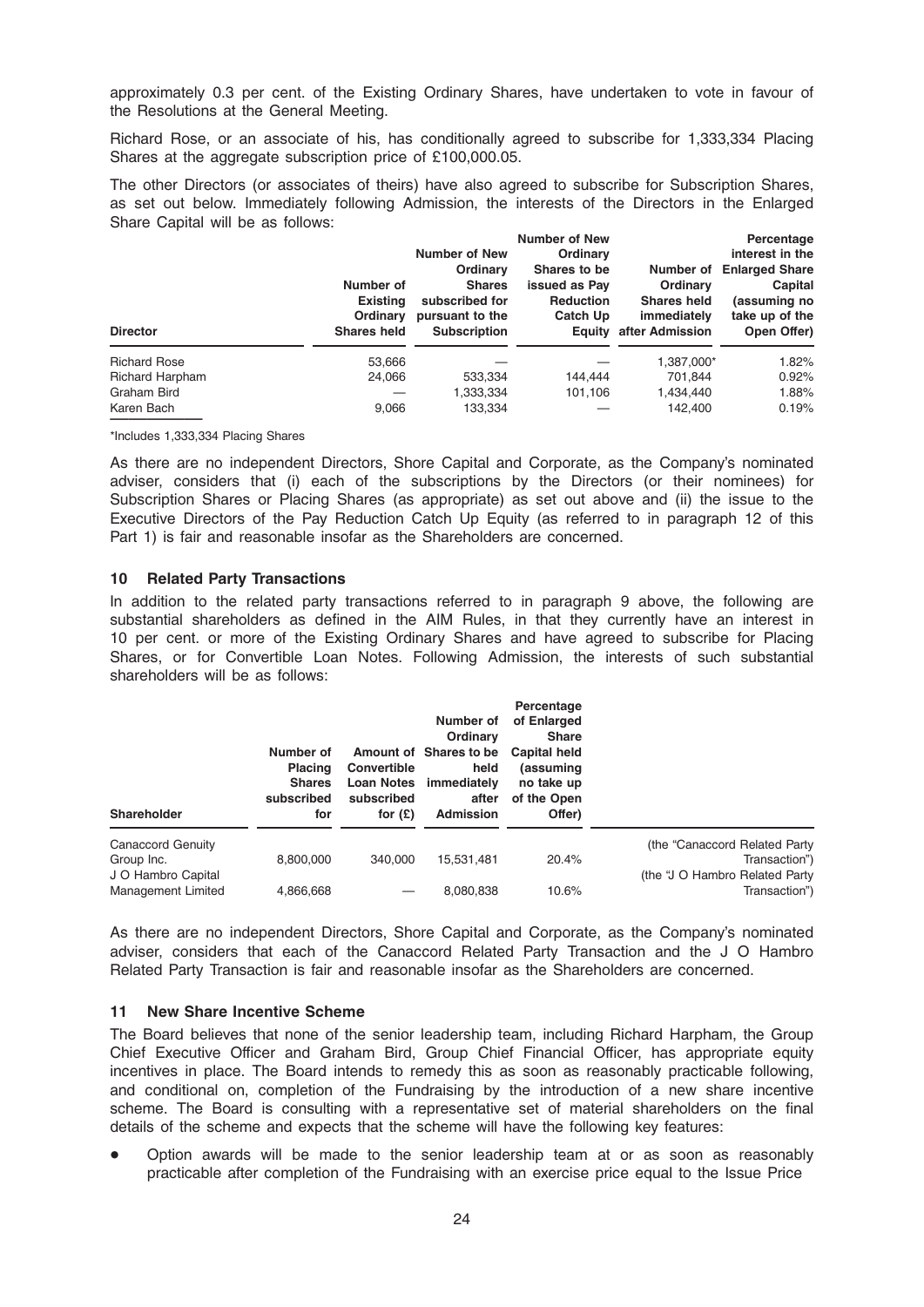- Each member of the senior leadership team will be awarded options with an aggregate exercise price equal to 2 times their current annual salary
- The options will vest in three equal tranches on the first, second and third anniversaries of completion of Admission
- The options will be subject to a performance condition based on the Company's share price. This will be tested between the third and fourth anniversaries of Admission. The options will be exercisable in full if the Company's share price at testing is at least 2.5 times the Issue Price. If the share price at testing is lower than this then the options will be exercisable on a reducing linear sliding scale subject to a minimum performance threshold of 1.5 times the Issue Price when one third of the options would be exercisable. If the share price at testing is lower than 1.5 times the Issue Price, no options will be exercisable.

The maximum number of options over Ordinary Shares that could be issued to Richard Harpham and Graham Bird pursuant to the new share incentive scheme would be options 5,000,000 Ordinary Shares and 3,500,000 Ordinary Shares, respectively.

## 12 Senior Leadership Team Pay Reduction Catch Up

As referred to above, each of the senior leadership team, including Richard Harpham, the Group Chief Executive Officer and Graham Bird, the Group Chief Financial Officer, have accepted temporarily a twenty-five per cent. pay reduction as a mitigating action in response to the impact of COVID-19 on the Company's business.

The Board intends to compensate the senior leadership team for this pay reduction on completion of the Fundraising by the issue of new Ordinary Shares with a value, at the Issue Price, equal to approximately 87 per cent. of their voluntary pay reduction.

For, Richard Harpham and Graham Bird, this will equate to 144,444 new Ordinary Shares and 101,106 new Ordinary Shares respectively. For other members of the senior leadership team, it is expected to equate to, in aggregate, 180,556 New Ordinary Shares, all such New Ordinary Shares (in respect of Richard Harpham, Graham Bird and other members of the senior leadership team), being the Pay Reduction Catch Up Equity. Other members of staff who have accepted temporarily a pay reduction will be receiving cash of 87/100% of their voluntary pay reduction.

#### 13 General Meeting

The issue of the New Ordinary Shares is conditional upon, *inter alia*, the approval by the Shareholders of the Resolutions to be proposed at the General Meeting. Set out at the end of this document is a notice convening the General Meeting to be held at Crown Court car park, The Burys, Godalming, Surrey GU7 1HR at 11.00 a.m. on 1 July 2020, at which the following Resolutions will be proposed:

#### Resolution 1 – Authority to allot shares

Resolution 1 is an ordinary resolution to authorise the Directors under section 551 of the Act to issue and allot Ordinary Shares or rights to subscribe for, or to convert any security into Ordinary Shares. The Act requires that the authority of Directors to allot shares and to make offers or agreements to allot shares in the Company or grant rights to subscribe for or convert any security into shares (the "relevant securities") should be subject to the approval of Shareholders in a general meeting or to an authority set out in the Company's articles of association. Accordingly, Resolution 1 will be proposed to authorise the Directors to allot relevant securities in respect of the issue of the New Ordinary Shares and the issue of the Convertible Loan Notes (and any new Ordinary Shares to be issued on their conversion). This authority is in addition to all existing authorities under section 551 of the Act and will expire at on the conclusion of the Company's next Annual General Meeting.

#### Resolution 2 – Disapplication of statutory pre-emption rights

Resolution 2 is a special resolution to disapply the statutory pre-emption rights under section 570 of the Act in respect of equity securities (as defined in section 560 of the Act). The Act requires that any equity securities issued wholly for cash must be offered to existing Shareholders in proportion to their existing shareholdings unless otherwise approved by Shareholders in a general meeting or accepted under the Company's articles of association. A special resolution will be proposed at the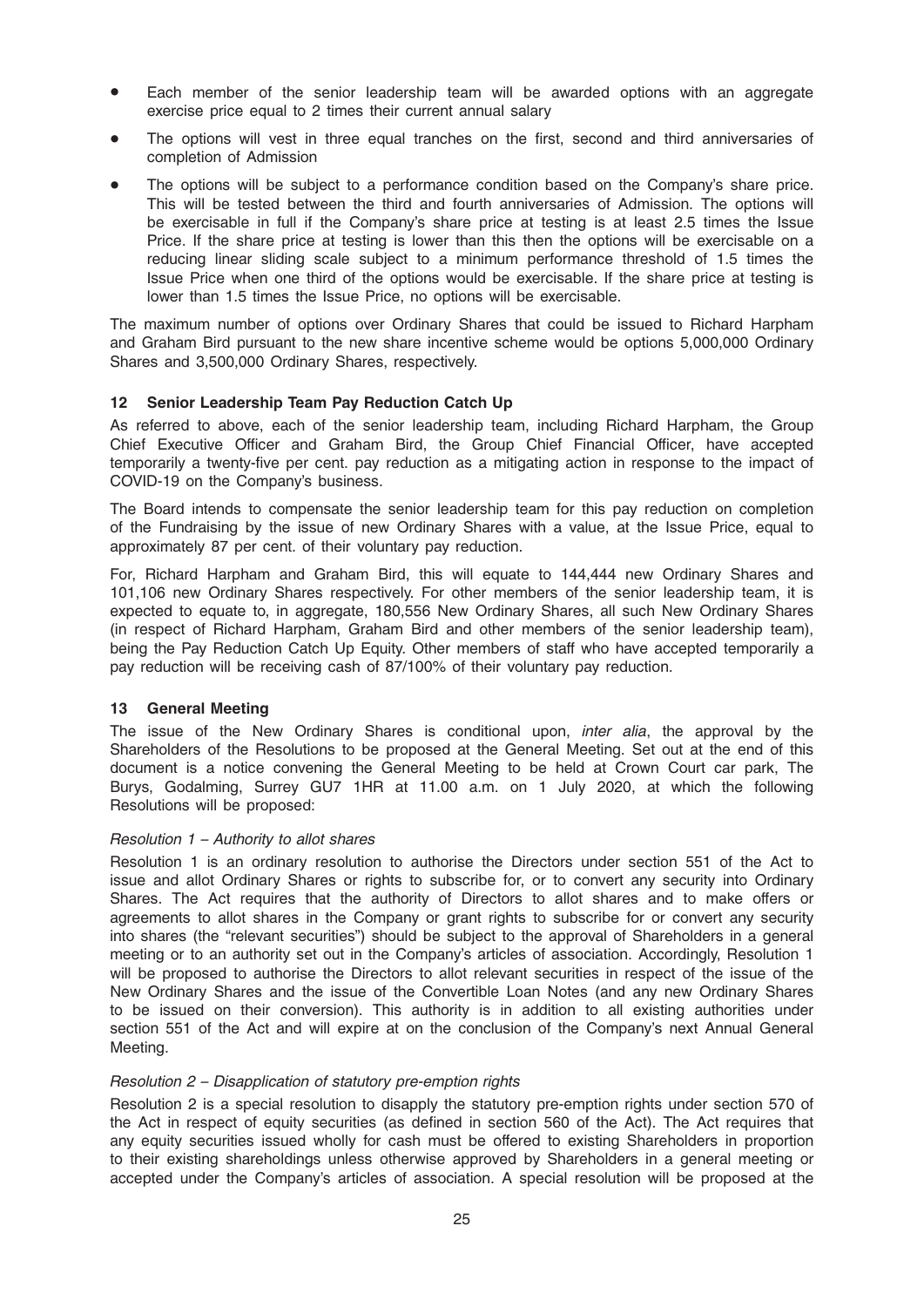General Meeting to give the Directors authority to allot equity securities for cash other than on a pro rata basis pursuant to the issue of the New Ordinary Shares and the Convertible Loan Notes (and any new Ordinary Shares to be issued on their conversion). This authority is in addition to all existing authorities under section 570 of the Act and will expire on the conclusion of the Company's next Annual General Meeting.

The authority to allot shares granted to the Directors under section 551 of the Act pursuant to Resolution 1, and the disapplication of statutory pre-emption rights under section 570 pursuant to Resolution 2, shall only be used for the purposes of the allotment and issue of New Ordinary Shares pursuant to the Placing, Open Offer and Subscription and the issue of the Convertible Loan Notes (and any subsequent conversion) as well as New Ordinary Shares in respect of the Pay Reduction Catch Up Equity.

## 14 Importance of your vote

The Resolutions must be passed by Shareholders at the General Meeting in order for the Fundraising to proceed.

If Shareholders do not approve the Resolutions, the Placing, Subscription and the Open Offer cannot be implemented and the Convertible Loan Notes cannot be issued.

Accordingly, it is very important that Shareholders vote in favour of the Resolutions so that the Placing, Subscription, Open Offer and subscription for the Convertible Loan Notes can proceed (assuming that all other conditions are satisfied).

If the conditions relating to the issue of the Placing Shares, the Subscription Shares, the Convertible Loan Notes and the Open Offer Shares are not satisfied, or the Placing and Open Offer Agreement is terminated in accordance with its terms, the Placing Shares, the Subscription Shares, the Convertible Loan Notes and the Open Offer Shares will not be issued and the Company will not receive the related monies. In such circumstances, the Company would need urgently to pursue additional or alternative funding sources which, if they are available at all, may be expensive and/or onerous for the Company.

## 15 Action to be taken

## In respect of the General Meeting

Shareholders will find a Form of Proxy enclosed with this document for use at the General Meeting. In light of the ongoing COVID-19 pandemic, you are strongly encouraged to complete and return the Form of Proxy in accordance with the instructions printed thereon as soon as possible. To be valid, completed Forms of Proxy must be received by the Company's Registrars, Equiniti Limited, Corporate Actions, Aspect House, Spencer Road, Lancing, West Sussex, BN99 6DA, by not later than 11.00 a.m. on 29 June 2020. Qualifying CREST Shareholders may make use of the CREST electronic proxy appointment service by using the procedures described in the CREST Manual, as further described in paragraphs 8 to 11 of the Notes of the Notice of General Meeting.

In view of the ongoing COVID-19 pandemic, the Company and the Board remind all Shareholders of the UK Government's rules, including the restriction on large gatherings (the "COVID-19 Measures"). Having regard to their own safety and that of others, the Board respectfully requests that Shareholders comply with the COVID-19 Measures and do not make plans to attend the General Meeting. To ensure that shareholders' votes are counted, the Board strongly encourages all shareholders to exercise their right to vote by appointing the Chairman of the General Meeting as their proxy to vote at the General Meeting on their behalf, in accordance with their instructions. Shareholders should not appoint any person other than the Chairman of the General Meeting to act as their proxy, as that person will not be granted access to the General Meeting on the day and their appointing shareholder's votes will not be able to be counted.

It is currently intended that the General Meeting will be held with only the minimum number of shareholders present as required to form a quorum under the Company's articles of association, and who are essential for the business of the General Meeting to be conducted. These attendees will be officers or employees of the Group. The results of the votes on the proposed resolutions will be announced in the normal way as soon as practicable after the conclusion of the General Meeting.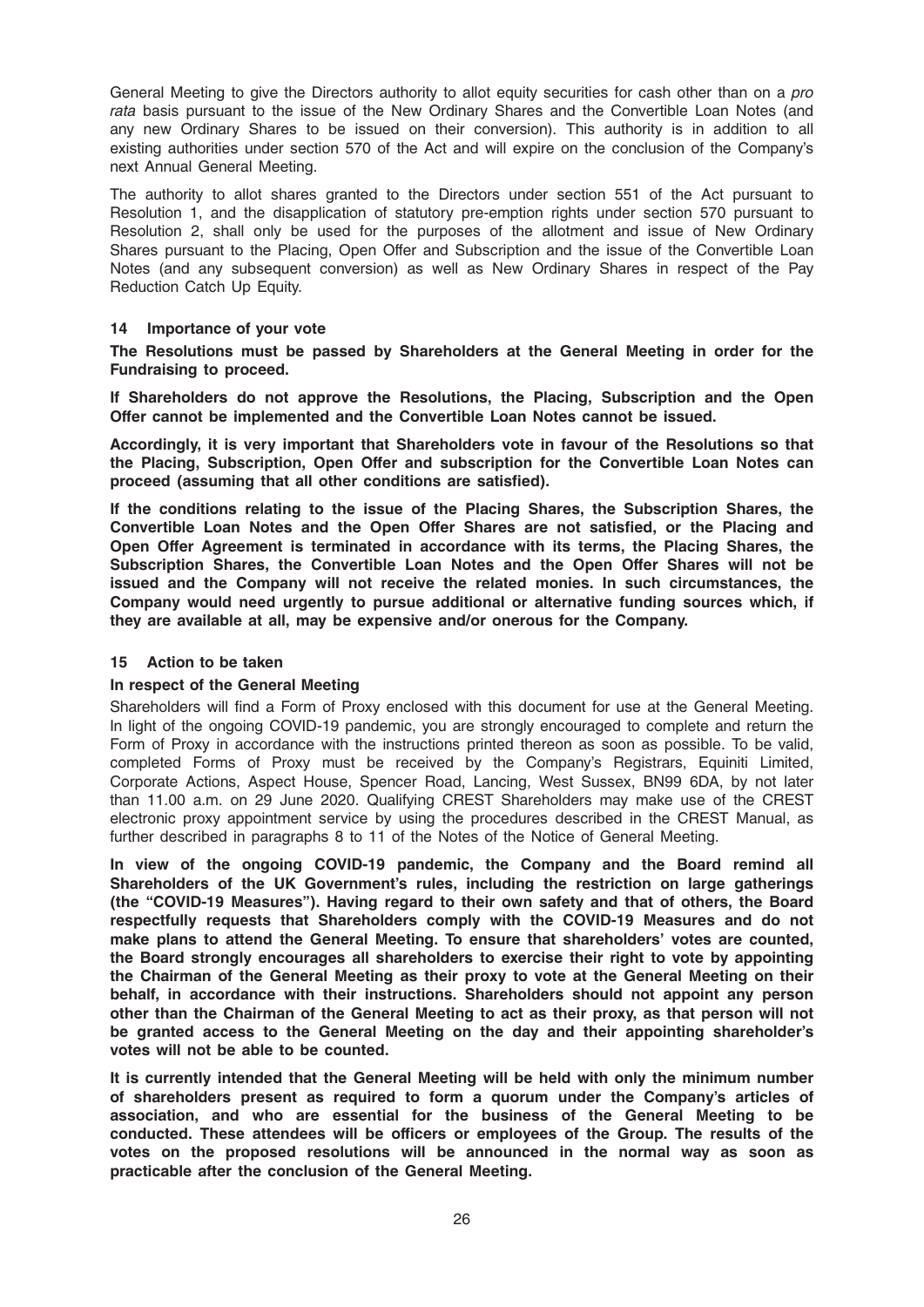To ensure the safety of the limited number of people whose attendance at the General Meeting is essential, we will not be able to allow any other Shareholders to gain access to the General Meeting on the day. The Company is taking these precautionary measures to comply with the COVID-19 Measures, to safeguard its shareholders' and employees' health and to make the General Meeting as safe as possible. The Company is actively following developments and will issue further information through an RIS and/or on its website at https://escapehunt.com/investors/ if it becomes necessary or appropriate to make any alternative arrangements for the General Meeting. In particular, the Company has noted that the Corporate Insolvency and Governance Bill is currently passing through Parliament and will therefore, where appropriate and/or required, take into account its provisions and impact on the General Meeting as they become law.

#### In respect of the Open Offer

Qualifying non-CREST Shareholders wishing to apply for Open Offer Shares and/or Excess Shares must complete the enclosed Application Form in accordance with the instructions set out in paragraph 1 of Part 4 of this document and on the accompanying Application Form and return it together with a cheque or bankers draft (written in black ink) by post to the Receiving Agent, Equiniti Limited, Corporate Actions, Aspect House, Spencer Road, Lancing, West Sussex BN99 6DA, so as to arrive no later than 11.00 a.m. on 30 June 2020.

If you do not wish to apply for any Open Offer Shares under the Open Offer, you should not complete or return the Application Form. If you are a Qualifying CREST Shareholder, no Application Form will be sent to you. Qualifying CREST Shareholders will have Basic Entitlements and Excess CREST Open Offer Entitlements credited to their stock accounts in CREST. You should refer to the procedure for application set out in paragraph 2 of Part 4 of this document. The relevant CREST instructions must have settled in accordance with the instructions in paragraph 2 of Part 4 of this document by no later than 11.00 a.m. on 30 June 2020.

Qualifying CREST Shareholders who are CREST sponsored members should refer to their CREST sponsors regarding the action to be taken in connection with this document and the Open Offer.

#### 16 Recommendation

The Directors consider the Fundraising to be in the best interests of the Company and its Shareholders as a whole. Accordingly, the Directors recommend that you vote in favour of the Resolutions at the General Meeting, as those Directors who hold Ordinary Shares have undertaken to do in respect of their own beneficial holdings amounting, in aggregate, to 86,798 Ordinary Shares representing approximately 0.3 per cent. of the Existing Ordinary Shares.

If the conditions relating to the issue of the Placing Shares, the Subscription Shares, the Convertible Loan Notes and the Open Offer Shares are not satisfied, or the Placing and Open Offer Agreement is terminated in accordance with its terms, the Placing Shares, the Subscription Shares, the Convertible Loan Notes and the Open Offer Shares will not be issued and the Company will not receive the related monies. In such circumstances, the Company would need urgently to pursue additional or alternative funding sources which, if they are available at all, may be expensive and/or onerous for the Company.

Yours faithfully.

Richard Rose Chairman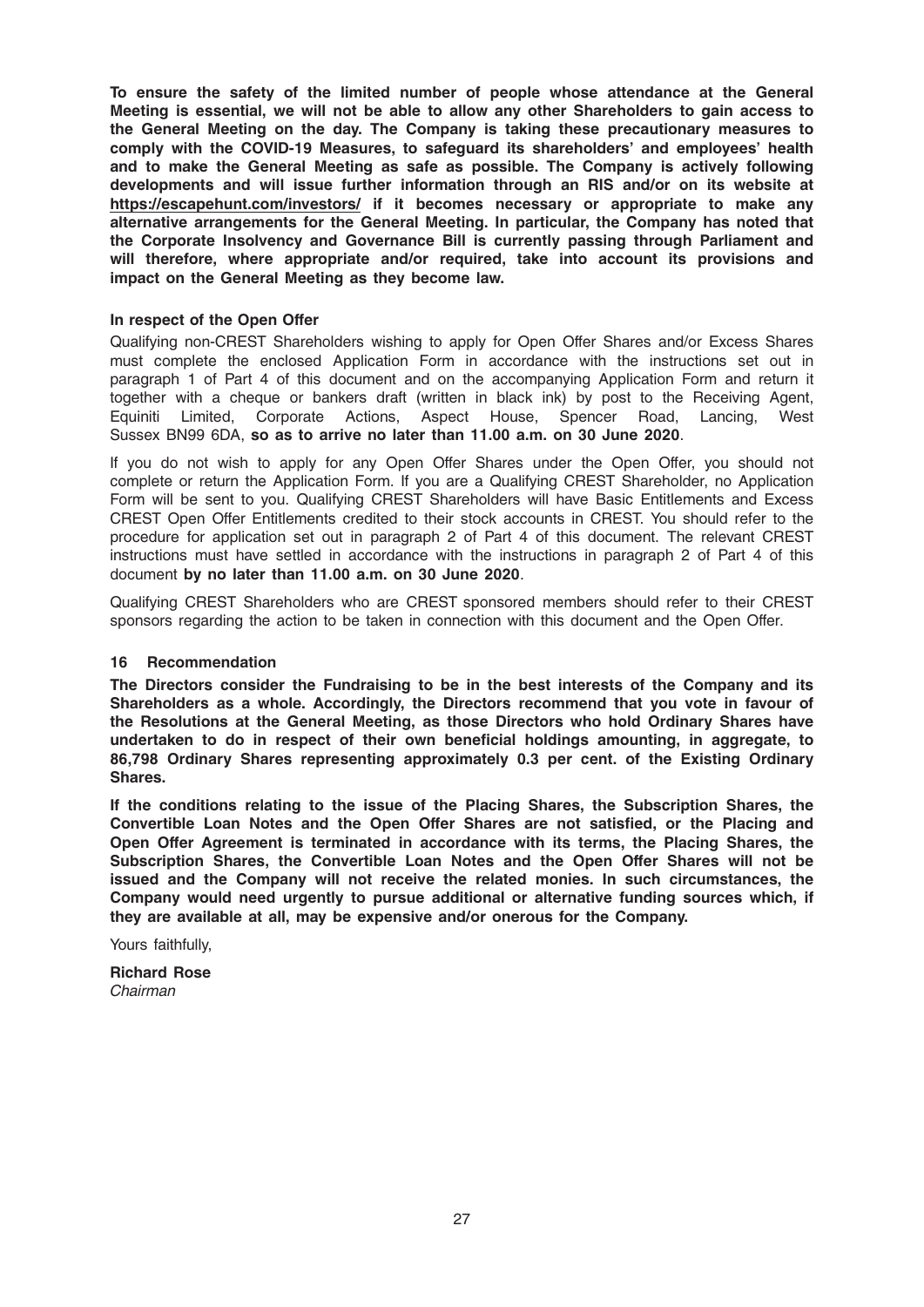## PART 2

## RISK FACTORS

Shareholders should be aware that an investment in the Company is highly speculative and involves a high degree of risk. Before making any investment decision, prospective investors should carefully consider all the information contained in this document including, in particular, the risk factors described below, which are not presented in any order of priority and may not be exhaustive.

The following risk factors are all those known by the Directors which are considered to be material in their opinion. Additional risks and uncertainties not currently known to the Directors, or that the Directors currently deem immaterial, may also have an adverse effect on the Company's business, financial condition and results of operations.

If any of the following risks were to materialise, the Company's business, financial condition, results or future operations could be materially adversely affected. In such cases, the market price of the Ordinary Shares could decline and an investor may lose part or all of his or her investment.

An investment in the Company may not be suitable for all recipients of this document. Qualifying Shareholders are advised to consult an independent financial adviser duly authorised under FSMA who specialises in advising on the acquisition of shares and other securities before making a decision to invest.

It should be noted that the Company is relying on exemptions from issuing a prospectus in sections 86(1)(aa) and (e) of the FSMA (as amended) resulting in this document not being considered to be a prospectus. Consequently, this document does not include all information that an investor would receive if it were a prospectus.

References to the Company are also deemed to include, where appropriate, each member of the Group.

#### General Risks

An investment in the Company is only suitable for investors capable of evaluating the risks and merits of such investment and who have sufficient resources to bear any loss that may result from the investment. A prospective investor should consider with care whether an investment in the Company is suitable for them in the light of their personal circumstances and the financial resources available to them. The investment opportunity offered in this document may not be suitable for all recipients of this document. Investors are therefore strongly recommended to consult an investment adviser authorised under FSMA, or such other similar body in their jurisdiction, who specialises in advising on investments of this nature before making their decision to invest.

Investment in the Company should not be regarded as short term in nature. There can be no guarantee that any appreciation in the value of the Company's investments will occur or that the commercial objectives of the Company will be achieved. Investors may not receive the full amount initially invested.

The prices of shares and the income derived from them can go down as well as up. Past performance is not necessarily a guide to the future.

This document includes "forward looking statements" which include all statements other than statements of historical facts including, without limitation, those regarding the Group's financial position, business strategy, plans and objectives of management for future operations and any statements preceded by, followed by or that include forward looking terminology such as the words "targets", "plan", "project", "believes", "estimates", "aims", "intends", "can", "may", "expects", "forecasts", "anticipates", "would", "should", "could" or similar expressions or the negative thereof. Such forward looking statements involve known and unknown risks, uncertainties and other important factors beyond the Company's control that could cause the actual results, performance or achievements of the Company to be materially different from its future results, performance or achievements expressed or implied by such forward looking statements. Such forward looking statements are based on numerous assumptions regarding the Company's present and future business strategies and the environment in which the Group will operate in the future. Among the important factors that could cause the Company's actual results, performance or achievements to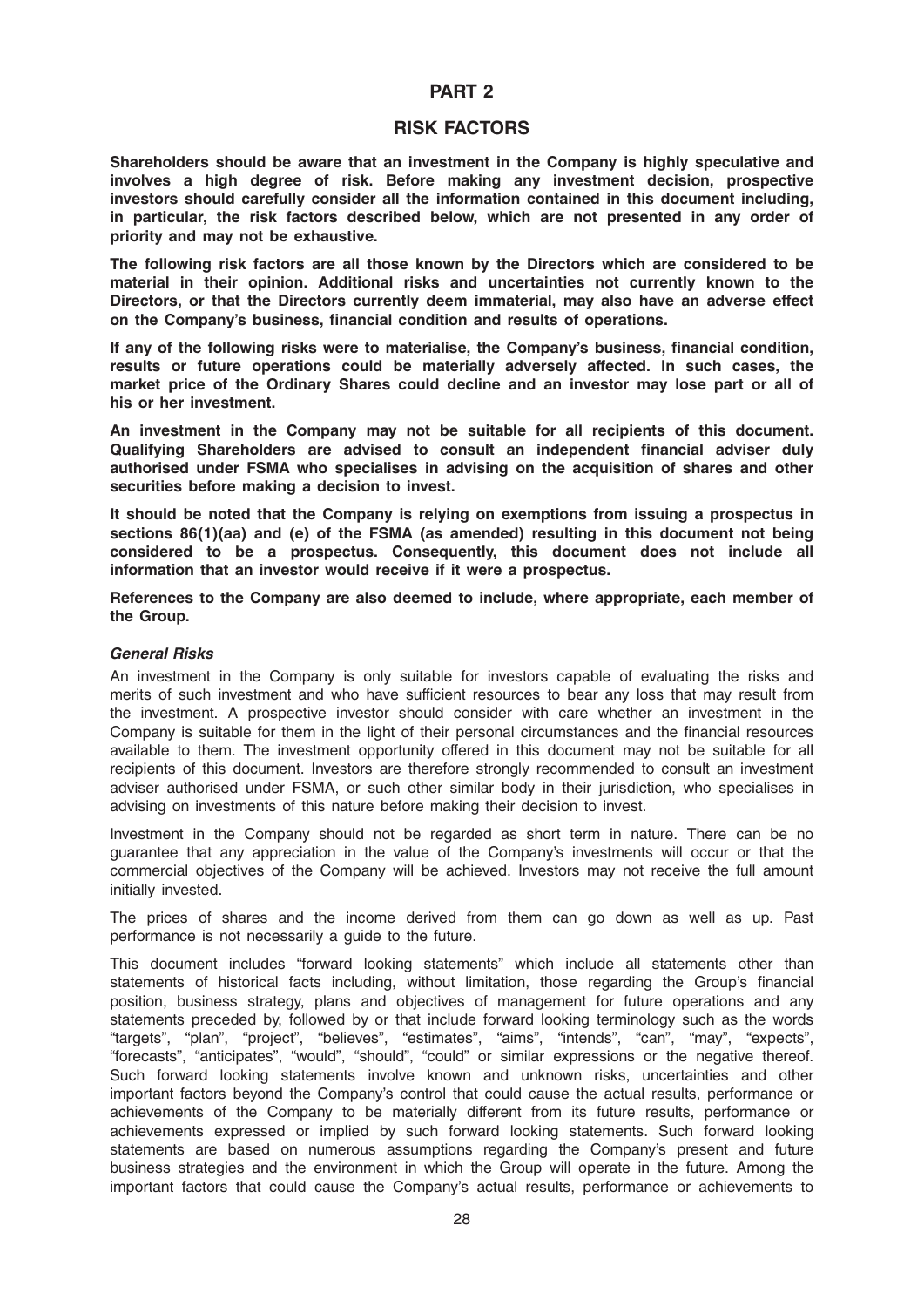differ materially from those implied by any forward looking statements include factors in this Part 2 and elsewhere in this document. These forward looking statements speak only as at the date of this document. Save as is required by law or regulation, the Company, Zeus Capital, Shore Capital and their respective directors, officers, employees, agents, members and partners expressly disclaim any obligation or undertaking to update publicly or revise any forward looking statements (including to reflect any change in expectations with regard thereto or any change in events, conditions or circumstances on which any such statement is based). As a result of these factors, the events described in the forward looking statements in this document may not occur. Prospective investors and Shareholders should be aware that these statements are estimates, reflecting only the judgement of the Company's management and prospective investors and Shareholders should not rely on any forward looking statements.

## Risks relating to the Group's business

## Coronavirus (COVID-19)

The impact of COVID-19, including as a result of recommended actions from the UK Government to avoid non-essential activities and subsequent instruction to close entertainment leisure venues, pubs and restaurants and comply with a general lockdown, has had a material adverse effect on demand for the Company's products and services and will adversely impact the Company's trading and financial performance. The extent of the impact will depend on the length of time that the Company is required to keep its sites closed and social contact is restricted. It will also depend on the pace at which leisure venues can re-open and the speed with which consumer confidence returns. These matters are at present unclear.

The COVID-19 pandemic has meant the closure of all of the Group's UK sites and the vast majority of its franchise sites. This has an immediate impact on the Group's revenue and cash inflows. The Board has taken steps to mitigate the consequences, including pausing capital expenditure and site development activity, furloughing site staff, introducing pay reductions and taking advantage of the support provided by the UK Government through rates holidays and the deferral of VAT, PAYE and national insurance payments.

The Board has also been planning for the end of the lockdown period. It considers that the introduction of social distancing measures which allow small groups of customers to remain in close proximity but requires distancing between such groups is not expected to materially affect its ability to operate sites in the UK as the Group operates a low density model where there are relatively few people on site at peak times relative to the size of a site (when compared to other leisure businesses such as cinemas or restaurants), meaning maintaining a 2 metre gap between groups of customers is expected to be straightforward. If social distancing measures require more stringent spacing of individuals within groups or other measures not currently envisaged by the Directors, the Group's ability to operate its sites may be adversely impacted.

## Business Interruption – information security breach or cyber-attack

There are two issues the Group focuses on with regard to this risk: (i) major IT failure – as with many businesses, including those in the market sectors in which the Company operates, the Group is reliant on IT systems to support and operate its business and (ii) business interruption – breach of security – the Group holds sensitive personal information in respect of workers, participants, and its own staff. There is increased evidence of cyber-crime and there can be no assurance that the Group's systems will be effective in preventing cyber security related incidents. Breaches or attacks could lead to interruption in the Group's business and potential reputational damage with a potential resultant loss of revenue, financial penalties for the Group and diversion of management time. The General Data Protection Regulation ("GDPR") has further focused the Group's attention on this risk.

## UK's exit from the European Union

In October 2019, a withdrawal agreement (the "Withdrawal Agreement") setting out the terms of the UK's exit from the EU was agreed between the UK and EU governments. The Withdrawal Agreement, which became effective on 31 January 2020, includes the terms of a transition or "standstill" period until 31 December 2020. During the transition period, the UK has formally withdrawn from the EU but is still treated for most purposes as an EU member state. The UK and EU have been negotiating the terms of a trading arrangement which will apply following the end of the transition period.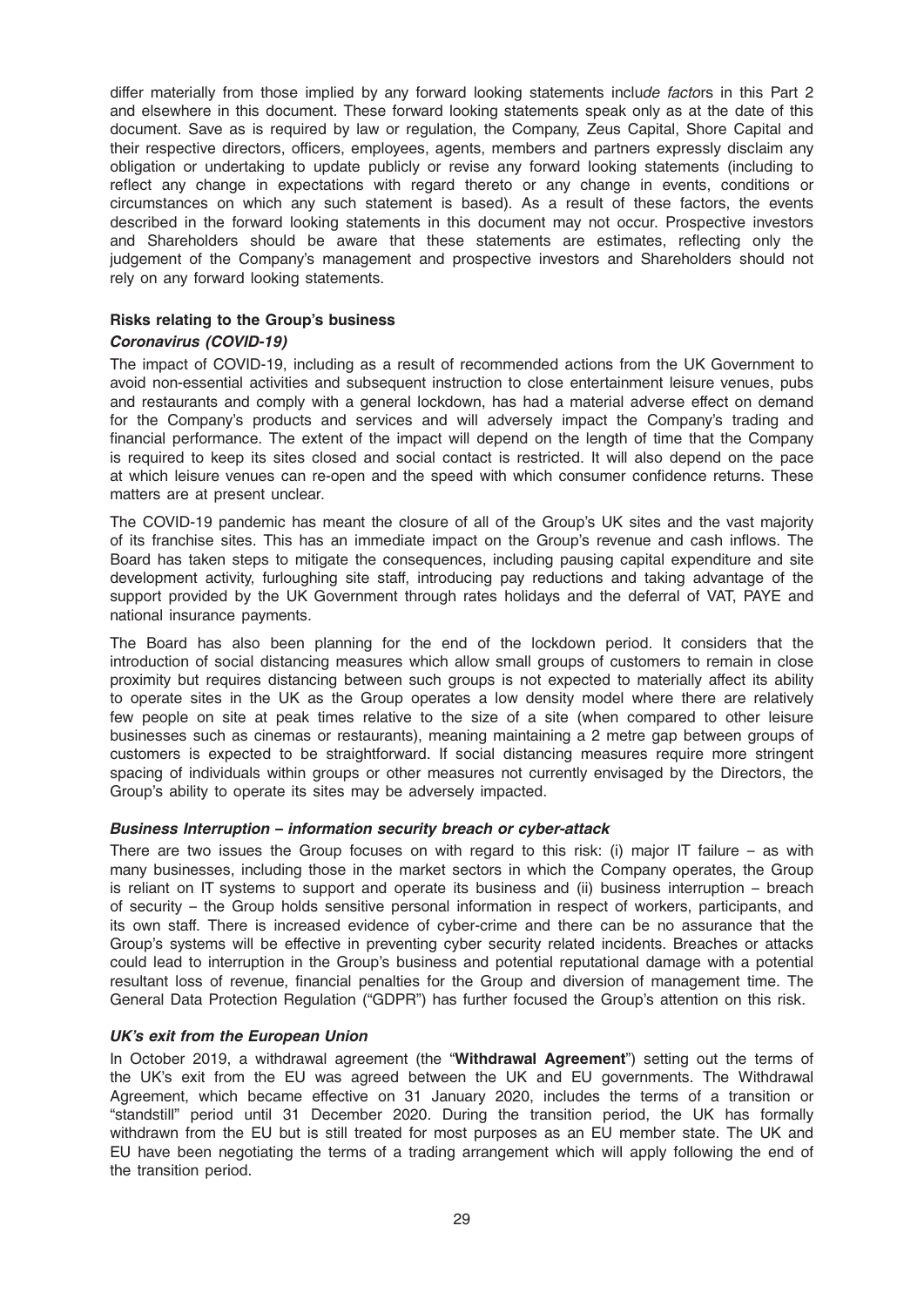The Brexit process has created economic uncertainty. This cannot be readily quantified. Political uncertainty hinders legislation and policy creation (for example National Minimum Wage changes); economic uncertainty leads to unreliable and/or volatile future growth rates and a reduction in business confidence which may delay key strategic or operational decisions; and a lack of consumer confidence reduces consumer spend, creating volatile demand which may have a knockon impact on the demand for the Company's offering.

It is also possible that Brexit will impact on other key pre-existing risks, potentially increasing their likelihood and/or impact although the Directors do not expect Brexit to lead to unforeseen adjustments to the Group's business model.

#### Consumer preferences, trends and perceptions

The leisure market is affected by consumer preferences, trends and perceptions. Changes in these preferences, trends and perceptions may lessen demand for the escape games offered by the Group, which could reduce the Group's turnover and harm its business. COVID-19 may also have an as yet unknown impact on consumer preferences and perceptions which endure significantly longer than the UK Government's measures to curtail the spread of COVID-19 which may have a longer lasting negative impact on the Company's business.

#### Economic and market conditions

The Group derives most of its revenues from the United Kingdom and is therefore sensitive to fluctuations in the UK economy. The Group's performance depends to a certain extent on a number of factors outside of its control, including political and economic conditions. Changes in economic conditions in the United Kingdom and elsewhere, including, for example, levels of employment, lower economic growth, industry conditions, political and diplomatic events and trends, employment and tax laws, and other factors could have an adverse effect on the financial performance and prospects of the Group.

## Terrorist Activity

The threat of terrorism in the UK impacts the operation of the Group including managing the safety of customers and employees. A prolonged terrorist campaign could ultimately reduce consumer spending habits and reduce demand for the Company's products.

## **Competition**

The Group competes in all the regions in which it operates with a variety of escape game and experiential leisure businesses for both corporate and consumer clients. The Group may experience increased competition from existing or new companies which might require the Group to grow its business or to innovate its game design/game offerings in order to maintain its market share. Existing competitors of the Group include other providers of escape the room and experiential entertainment. If the Group is unable to maintain its competitive position, it could experience downward pressure on prices, lower room occupancy, reduced margins, an inability to take advantage of new business opportunities and a loss of market share, all of which would have an adverse impact on the Group's business, financial and other conditions, profitability and results of operations.

The Group and its franchisees also compete with other businesses for management, hourly employees and suitable sites. Difficulty in securing suitable management, hourly employees and locations for new sites would have an adverse impact on the Group's business, financial and other conditions, profitability and results of operations.

#### Threat of new entrants

A single site or a small number of sites offering an escape game experience would be relatively simple for a new entrant to establish. The barriers to entry for such competition is low and there is a risk that such entrants could dilute the market place or adversely impact the consumer's perception of escape game experiences in the event that the quality of experience offered by these new entrants was poor or at worst, attracted negative publicity related to the health and safety of participants in escape room games. The escape game experience market is in its infancy and consumer perceptions may be more easily influenced by a poor quality offering or negative publicity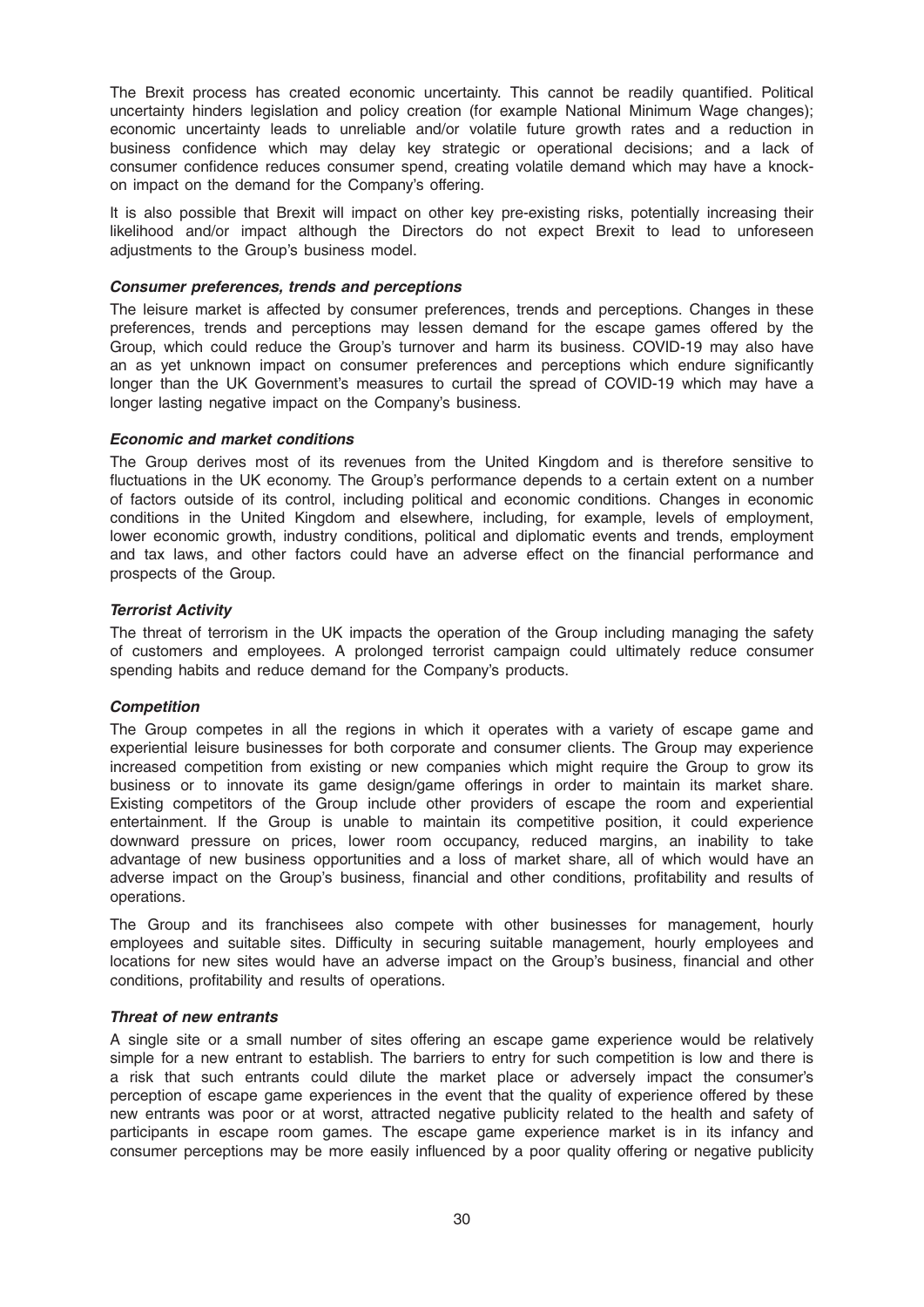due to their limited experience which, in turn, could negatively impact on the perception of the Group's business and could adversely affect profitability and results of operations.

The Group's strategy is to develop an international, quality escape room experience and the Directors believe the barriers to entry for new global entrants adopting the same strategy are higher than a single-site opening due to the complexities of managing international operations. However, there is a risk that established corporations in the leisure market, who have the capital and resources to compete with the Group's business, may wish to enter the escape room market.

#### Immature market and unpredictable regulation

The market for escape game experiences is immature and growth will be characterised by changes in consumer needs and expectations, continued evolution in technology and increased competition. If the Group fails to develop new offerings or modify or improve existing offerings in a timely and cost-effective manner in response to these changes in technology, consumer demands and expectations, competition or product introductions, the Group's business, results of operations and financial condition may be adversely affected.

Changing trends could impact on the Group's revenues and profits as well as the Group's goodwill. Whilst the Directors believe that the Group's own game designs have longevity and, therefore, the potential to deliver substantial growth in sales, there can be no guarantee that they will evolve to fulfil this potential. The Group will also need to innovate and create new escape the room experiences which are market leading; this is not only the number of new experiences which are created but the quality and reflection of consumer tastes in the experiences. If the Group fails to anticipate, identify or react swiftly to changes in consumer preferences then this could result in lower sales, margins and profits.

As escape the room experiences are quite new, the regulatory environment governing them is still developing. Where the regulatory environment is still in development, the Group cannot predict how the authorities and regulators will develop the application of regulation. Any regulation which negatively impacts on the Group's sites, speed of site openings, operations or games could adversely impact its results of operations. In addition, due to changing regulation and the Group's rapid expansion in different geographies, the Group may find that it has inadvertently breached local laws/regulation which may result in fines or penalties which could adversely affect the financial position of the Group.

#### Leases

The Group's operating performance depends in part on its ability to secure and retain leases in desired locations at rents it believes to be reasonable. The leases for the Group's new owneroperated sites may generally require that their annual rent be reviewed on an "upwards-only" basis. The annual rent for the premises then becomes the greater of such open market rental value and the previous contractually agreed rent. As a result, the Group would be unable to predict or control the amount of any future increases in its rental costs arising from the review of rents it pays for its sites and would be unable to benefit from any decline in the open market rental value of its sites. Any substantial increase in the business rates or rent paid by the Group on its owner-operated sites or the early termination of any of its leases could adversely affect the Group's business, financial and other conditions, profitability and results of operations.

The Group will analyse the suitability of any new sites prior to opening, however this is not a guarantee that any new site will be a success. If a site is not successful, the Group may need to cease its operations on site and seek to assign or sub-let the premises. However, suitable tenants may not be found and any lease may have restrictions on assignment or sub-letting which may mean that this is either prevented or delayed. A failure to find tenants and/or a prohibition or delay in assigning or sub-letting unsuccessful sites will result in the Group paying rent and satisfying the tenant's obligations under the lease of a site which it is not operational and rental costs being higher than necessary. In addition, where a site is sub-let or assigned in circumstances where the Group provides a guarantee of the assignee's obligations under the lease, the Group will be reliant on its tenant satisfying its obligations under the relevant lease or it could become primarily liable to the landlord to satisfy the obligations of the tenant under lease. Higher rent costs, an inability to sub-let or liabilities under guarantees could impact on the Group's business, results of operations and financial performance and could have an adverse effect on the share price.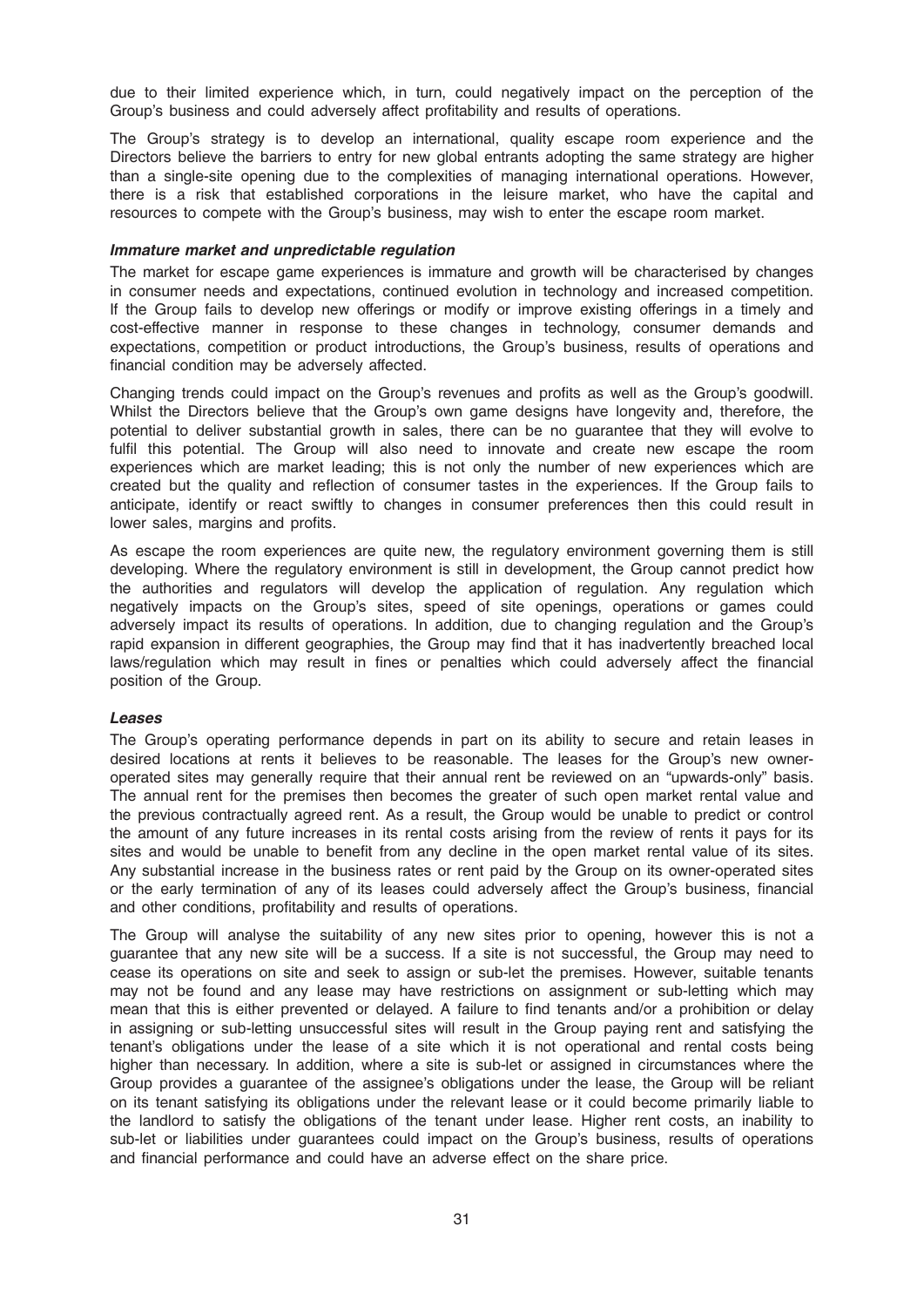#### Labour costs

An increase in any of the Group's operating costs may negatively affect the Group's profitability. Factors such as increased labour and employee benefit costs (including employer pension contributions) and inflation may adversely affect the Group's operating costs. Most of the factors affecting costs are beyond the Group's control and, in many cases, the Group may not be able to pass on these increased costs to its consumers.

In addition, the Group is dependent upon an available labour pool of employees for its owneroperated sites, many of whom are hourly employees and a change in supply of quality employees will affect the Group's labour costs. A shortage in the labour pool (caused by a change in law, applicable regulations or otherwise) or other general inflationary pressures or changes will also increase the Group's labour costs. Any increases in labour and other costs could have a material adverse impact on the Group's business, results of operations and financial performance and could have an adverse effect on the Company's share price.

#### Negative publicity

The Group may from time to time receive negative publicity related to escape games generally, in relation to its own operations or the operations and activities of one or more of its franchisees or particular sites. Due to the branded nature of the Group's business, any adverse publicity, whether disseminated in the UK or elsewhere in the world, associated with the Escape Hunt name may negatively affect the Group's reputation and impact on the overall success of operations, regardless of whether the allegations are valid, whether they are limited to just a single location or whether the Group itself or a particular franchisee is at fault. This could lead to an adverse impact on the financial performance and future prospects of the Group.

Consumer opinions of the Group could be disproportionately affected by reviews left on third party platforms such as TripAdvisor<sup>TM</sup>. Negative reviews, while small in number, are considered to have a disproportionate influence on the perception of the Group and its brand as they are often viewed in priority to the positive reviews left by the majority of consumers.

#### Performance of franchisees and exposure to brand damage

The Group depends, in large part, on the Escape Hunt brand. The vast majority of sites are owned and operated by franchisees who are responsible for delivering the high standards of the Escape Hunt brand to consumers. Whilst franchisees are required to operate within the Group's standards for site operation, they are given a degree of autonomy to ensure they operate in a way that suits their local area. The Group provides that franchisees must adhere to strict quality, safety and image regulations that the Group promotes through the implementation of training and careful monitoring, funded by both the franchisees and the Group, and through appraisals. Despite these controls, and absent a decision to remove such franchisees from its business, the Group may be unable to prevent its franchisees from operating outside of the Group's operational regulations, franchise manual and business model.

The failure of a franchisee, and in particular, the failure of a material franchisee responsible for the management of a significant number of sites, to operate within the Group's operational regulations, franchise manual and business model in relation to matters such as the appearance of the franchised site, the training of staff or adhering to guidelines as to the content of escape games, could damage the Group's reputation and adversely impact the overall financial performance of the Group.

Franchisees, as independent business operators, may from time to time disagree with the Group's business strategy or with the Group's interpretation of respective rights and obligations under the relevant franchise agreements and/or code of franchisee conduct. This may lead to disputes between the Group and the franchisees, which the Group expects to occur from time to time. To the extent the Group has disputes with one or a number of franchisees, who may be able to exercise a degree of influence over the Group's business and pressurise the Group to resolve the disputes in their favour, this could have a material adverse effect on the Group's profitability, results of operations and/or cash flows. Any such disputes would also have the effect of diverting the attention of the Group's management from their normal business and potentially unsettle the network of franchisees if details of the dispute were to be released.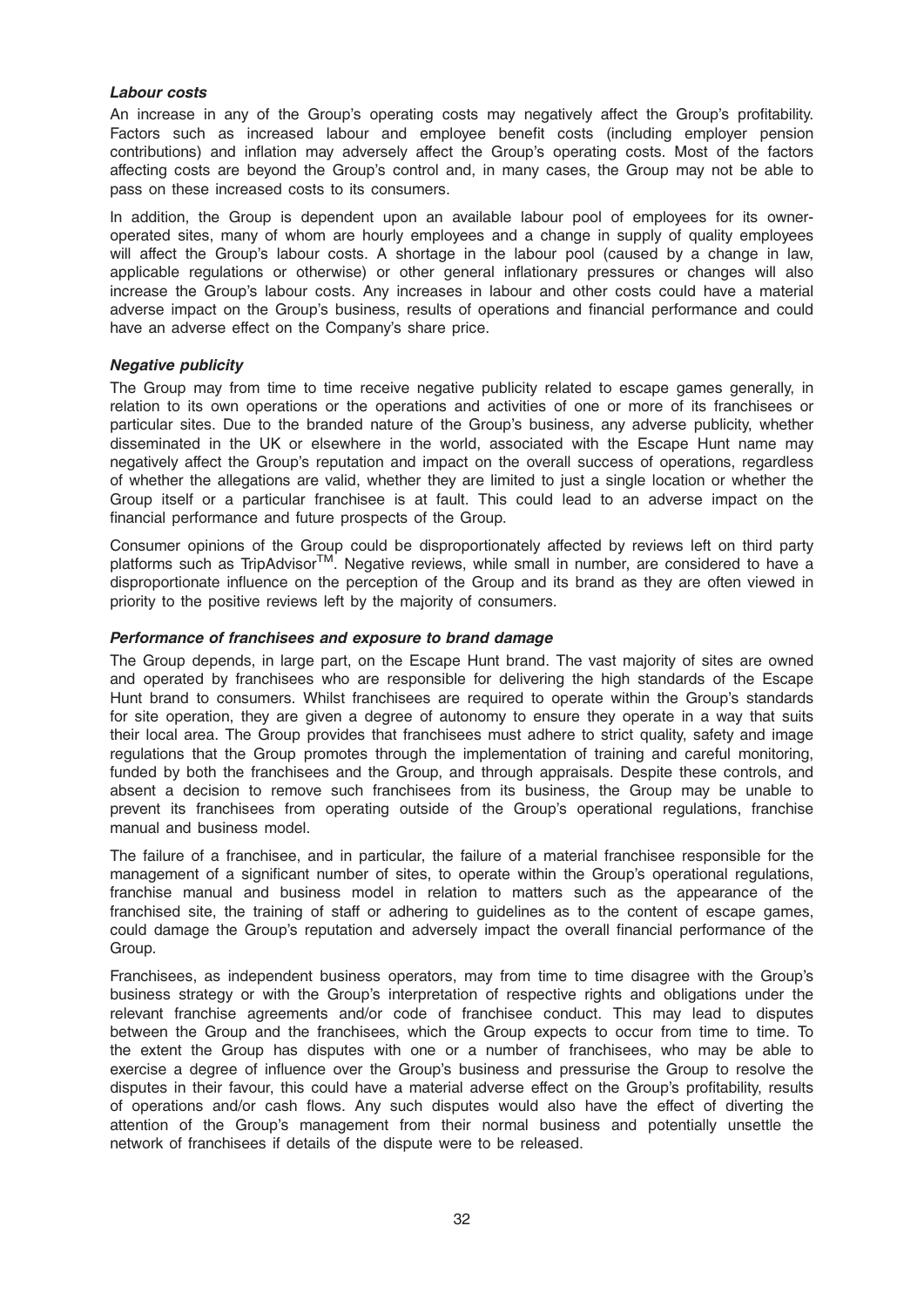The Group and its franchisees are subject to a variety of litigation risks, including, but not limited to personal injury claims, vicarious liability claims, litigation with or involving franchisees and intellectual property claims, amongst others. Each of these claims may increase costs, reduce the roll-out of new franchise sites and affect the scope and terms of insurance or indemnifications the Group and its franchisees may have. In addition, the Group and its franchisees are subject to various regulatory regimes, changes to which may impose greater costs and regulatory burdens on both the Group and franchisees, and negatively affect the Group's ability to establish new franchise sites. Despite the terms of the franchise agreements, there is also a risk that the Group could be determined to have vicarious liability for acts or omissions by its franchisees in some jurisdictions in which it operates.

The Group historically found that as a new enterprise with a lower business profile, franchised branches were not always successful. A range of factors contribute to a branch closure including a lack of local consumer purchasing power and experience of the franchisee. The Group now has more experience of selecting quality franchisees and a better understanding of the criteria applicable to a successful branch location. However, there is a risk that franchised branches opened recently which have yet to be established as successful, sustainable branches may close in the near to medium term in the event that the franchisee does not view the franchised branch as an attractive business opportunity. As independent business operators, it is possible that franchisees may become insolvent which could have a substantial negative impact on the Group's ability to collect payments due under such franchisee's franchise agreement(s). On insolvency, any liquidator may reject the Group's claim to royalty payments pursuant to franchise agreement(s) in which case there would be no further royalty payments from such franchisee, and the Group may not ultimately recover those payments in insolvency proceeding in respect of such franchisee.

As some of the Group's franchise agreements are with operating entities (as opposed to holding companies) they are subject to business, credit, financial and other risks, which may be unrelated to the operation of their branch(es). These unrelated risks could materially and adversely affect a franchisee and its ability to service its sub-franchisees while making royalty payments, which in turn may materially and adversely affect our business and operating results.

#### The success of any expansion into new jurisdictions cannot be guaranteed

The needs, expectations and preferences of consumers in new markets may not be aligned to the escape experiences offered by the Group and there can be no guarantee that the strategy employed by the Group will be fulfilled in all of its target markets.

The Group's trademarks cannot necessarily be protected and/or renewed in all overseas territories due to localised regulation which sometimes requires a business to have operations in that territory before a trademark can be protected and/or renewed.

#### Foreign currency exchange rate fluctuations

The Group is not subject to currency fluctuations at a local level because supplier and customer receipts are in local currency. However, the consolidated accounts of the Group are reported in Pounds Sterling and therefore the Group is directly exposed to exchange rate fluctuations on the translation of its local results into Pounds Sterling. There has been increased volatility in the currency markets and reduction in the value of sterling since the UK referendum on membership of the European Union. The UK's trading relationship with the European Union is currently governed by the Withdrawal Agreement, which includes the terms of a transition or "standstill" period until 31 December 2020. During the transition period, the UK and EU have been negotiating the terms of a trading arrangement which will apply following the end of the transition period. There remains uncertainty as to the reaction of the foreign exchange markets to the terms of the final exit of the UK from the European Union. Further adverse exchange rate fluctuations may negatively impact upon the Group's translation of its local results into Pounds Sterling.

#### Reliance on key contracts and business relationships

The Group's business is dependent on its ability to establish and maintain arrangements with suitable franchisees who adhere to the Group's business model and strategy and successfully promote the Escape Hunt brand. Some of these franchisees operate a large number of the Group's sites and are material to the Group's business. There is a risk that such material franchisees may exert a potential degree of influence over the Group and could put pressure on the Group to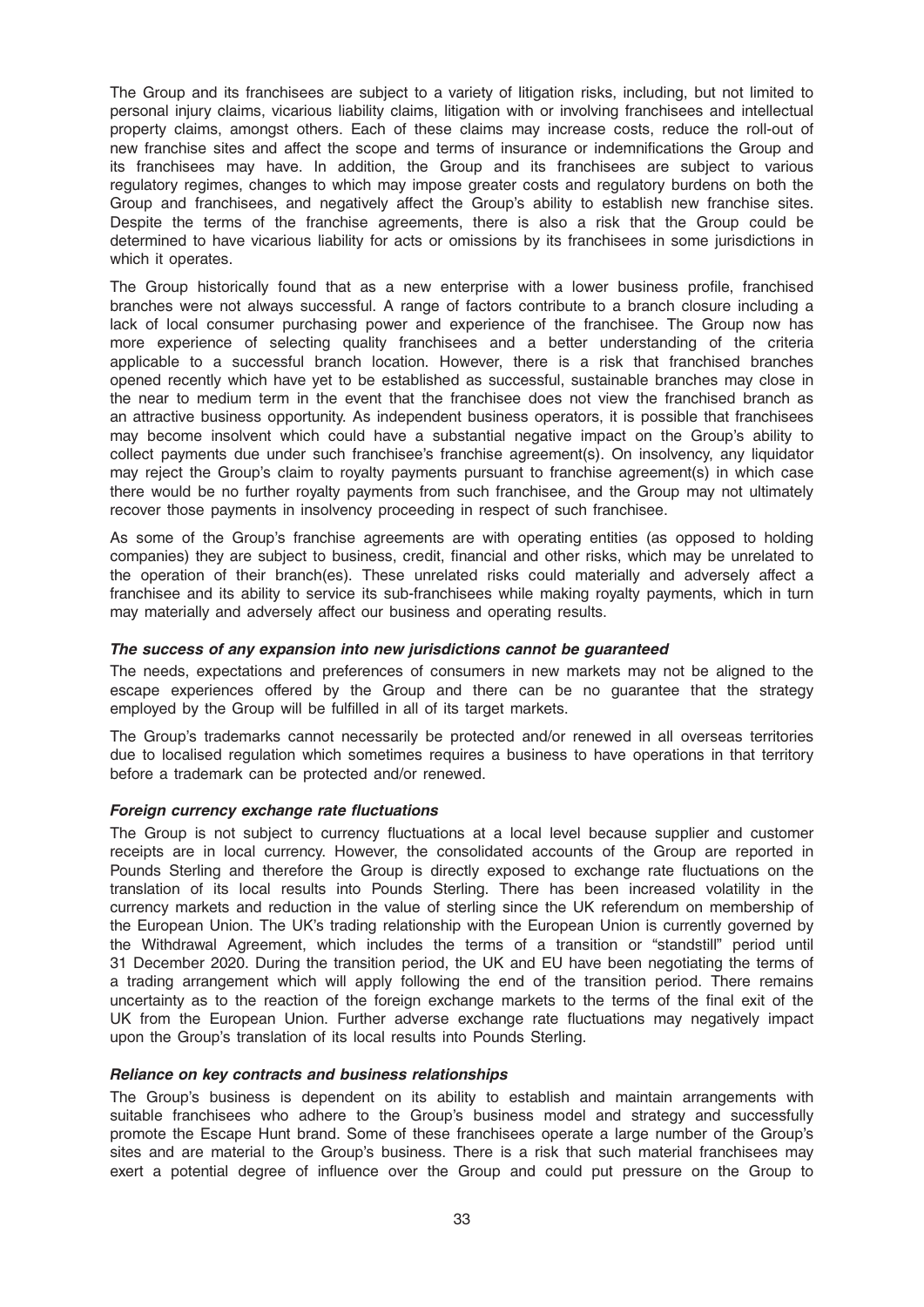change or abandon certain policies and procedures. There is also a risk that material franchisees may deviate from the Group's established business model and guidelines. Any deviation by a material franchisee could have an adverse effect on the overall success of the Group's operations and could impact on the financial condition and future prospects of the Group.

The Group has the right to terminate the franchise agreement with a franchisee who fails to comply with prescribed specifications, standards, operating procedures or rules. A termination of the franchise agreement for such reasons could adversely impact on the reputation of the Group and on the revenue and profitability of the Group's business.

In addition, where the Group has expanded into new territories, there are instances of the franchise agreements not complying in all respects with the relevant local laws and regulations and there is a risk that the relevant franchise agreements are unenforceable. This issue affects at least six of the top 17 performing branches. Whilst the Group is taking steps to rectify the position, these steps are not yet complete and completion of these rectification steps will also be dependent on the agreement of the franchisee concerned. In addition to the time and expense in rectifying these issues, in a worst-case scenario a franchisee may attempt to terminate its agreement without notice, claim damages and, if it were to successfully argue that the agreement was not enforceable, establish a new escape room business under a different brand free from any restrictive covenants contained in its franchise agreement with the Group. Franchisees are aware of these breaches and in some instances have known for more than 12 months, and have not taken any such action. If a franchisee were to attempt to terminate its agreement and set up in competition, the franchisee would need to establish a new branch, under a different brand and install new infrastructure and games to operate the branch. The Directors believe that the strength of the "Escape Hunt" brand means that should such a scenario arise, it would be well-placed to recruit an alternative franchisee in the relevant location who would have available to it the Group's brand, infrastructure and game room design ready-to use in the new branch.

If franchisees do not renew their expired franchise agreements and the Group cannot find suitable replacement franchisees, there would be a reduction in open sites. This would have an adverse effect on the financial performance and future prospects of the Group.

The Group has established relationships with a number of suppliers who are important in the design, manufacture, supply and installation of games. Games are designed by the Company and the intellectual property associated with the games is owned by the Company. A failure by one or more of these suppliers to perform in accordance with the terms of engagement with the Group could lead to an increase in the costs of manufacturing and installing games and / or to delays in opening new sites and the installation of new games and have an adverse effect on the financial performance and future prospects of the Group. The Group maintains relationships with a number of suppliers in an effort to avoid over dependence on a single supplier. However, replacing a supplier could lead to an increase in costs and / or delays which could have an adverse effect on the financial performance and future prospects of the Group.

## Financial resources

The Directors consider the net funds to be obtained by the Company through the Fundraising will be sufficient for its present plans, and that the working capital available to the Group (taking into account the net proceeds of the Fundraising) is sufficient for its present requirements, that is for at least twelve months from the date of Admission. The Group's future capital requirements will, however, depend on many factors, including: the impact of Brexit and COVID-19, its ability to open new owner-operated sites, expand its sales, cash flow and control costs. In future, the Group may require additional funds and may attempt to raise additional funds through equity or debt financings or from other sources. Any additional equity financing may be dilutive to holders of Ordinary Shares and any debt financing, if available, may require restrictions to be placed on the Group's future financing and operating activities, and would carry the cost of interest. The Group may be unable to obtain additional financing on acceptable terms or at all if market and economic conditions, the financial condition or operating performance of the Group or investor sentiment (whether towards the Group, in particular, or towards the market sector in which the Group operates) are unfavourable. The Group's inability to raise additional funding may hinder its ability to grow in the future or to maintain its existing levels of operation which could have a material adverse impact on the Group's business, results of operations and financial performance and could have an adverse effect on the Company's share price.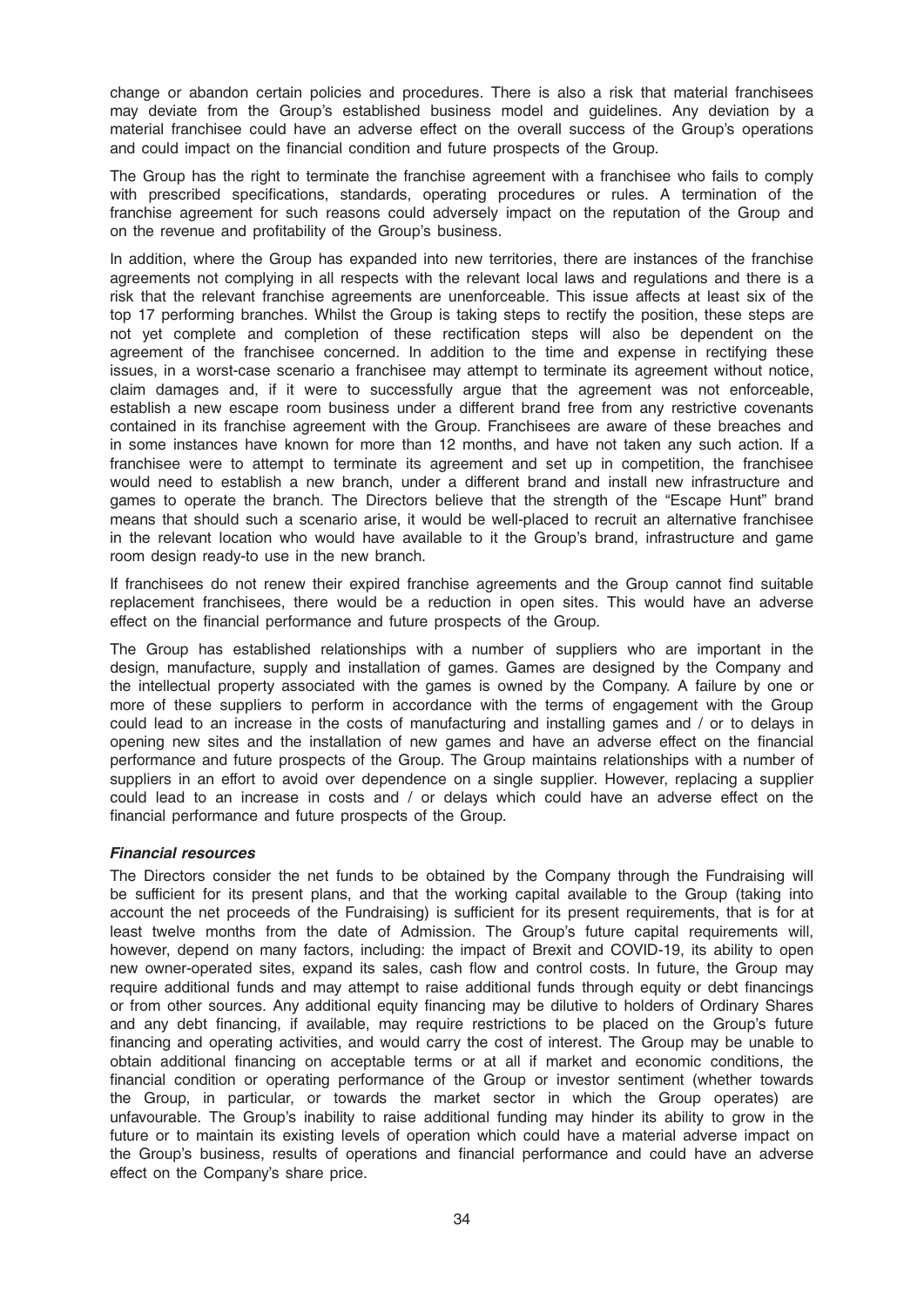## Health and safety regulation

The Group is subject to regulation in areas such as health and safety and fire safety. Whilst the Group believes it had appropriate policies and procedures in place, these will need to be adapted to reflect revised operating procedures as the Group's sites are re-opened following their enforced closure as a result of the COVID-19 pandemic. This is likely to require additional expenditure. Furthermore, in order to ensure the Group's sites remain fully compliant with legislative requirements, there will always be the need to maintain premises, not only generally but if an ad hoc issue arises, which again will require capital expenditure.

#### Recruitment and retention of key employees

The Group's future success is highly dependent on the expertise and continued services of certain key executives and employees, including the executive Directors. Recruiting, retaining and incentivising suitably qualified personnel will be important to the Group's success. Although the Group enters into employment arrangements with each of its key employees to secure their services, the Group cannot guarantee the recruitment and retention of such key executives and employees. As a result, the loss of service of any of the Group's key personnel may adversely affect the Group's business, its results of operations and financial condition.

## Complaints or litigation from customers, landlords, local authorities and/or third parties

The Group could be the subject of complaints or litigation from individuals or groups of customers and/or class actions alleging illness or injury or raising other health or operational concerns, and from other third parties in relation to nuisance and negligence. It may also incur additional liabilities as a leasehold property owner (including environmental liability). If the Group were to be found liable in respect of any complaint or litigation, this could adversely affect the Group's results or operations and could also adversely affect the Group's reputation.

## Financial controls and internal reporting procedures

The Group has systems and controls in place to allow it to produce accurate and timely financial statements and to monitor and manage risks. If any of these systems or controls were to fail, the Group may be unable to produce financial statements accurately or on a timely basis or expose the Group to risk. Any concerns investors may have over the potential lack of available and current financial information and the controls the Group has in place could adversely affect the Company's share price.

#### Taxation and legislative changes

This document has been prepared on the basis of current legislation, regulation, rules and practices in the UK and the Directors' interpretation thereof. Such interpretation may not be correct and legislation, regulation, rules and practice may change, possibly with retrospective effect. The taxation of an investment in the Company depends on the individual circumstances of shareholders. Any change in the Company's tax status or in taxation legislation could affect the Company's ability to provide returns to shareholders or alter post tax returns to shareholders. Any change in legislation, regulation, rules or practice may have an adverse effect on the returns available on an investment in the Company.

#### Increases in operating and other expenses

The Group's operating and other expenses could increase without a corresponding increase in revenues. Factors which could increase operating and other expenses include:

- increases in the rate of inflation:
- increases in taxes and other statutory charges:
- \* changes in laws, regulations or government policies and the increased costs of compliance with them;
- laws, regulations or policies;
- significant increases in insurance premiums;
- unforeseen capital expenditure arising as a result of defects affecting the Group's properties which need to be rectified or failure to perform by sub-contractors;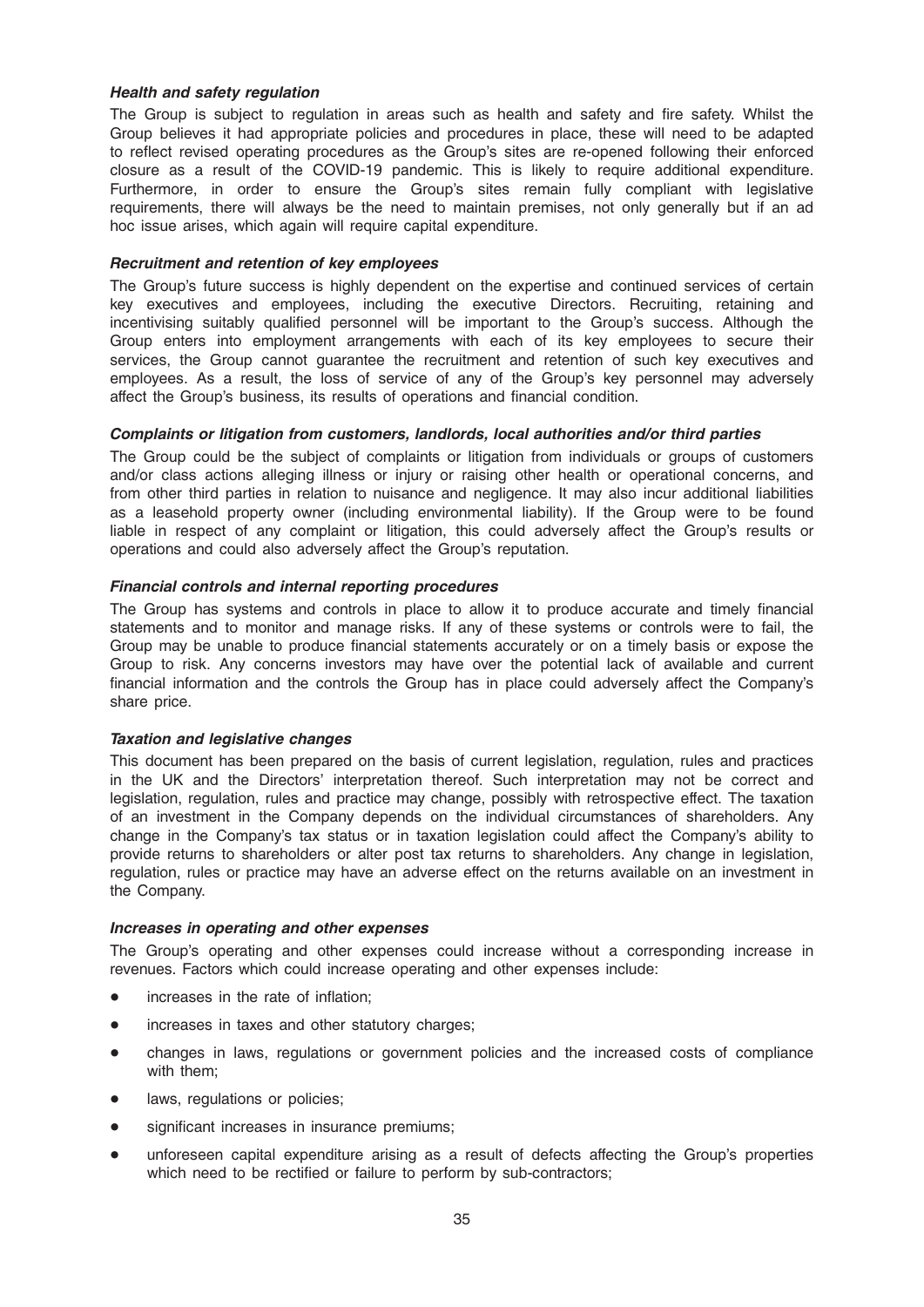- increases in borrowing costs; and
- increase in national minimum wage.

## Force Majeure

The Group's operations now or in the future may be adversely affected by risks outside the control of the Group such as labour unrest, civil disorder, war, terrorist attacks, subversive activities or sabotage, fires, floods, explosions or other catastrophes, epidemics, including the COVID-19 outbreak, or quarantine restrictions.

## Risks relating to the Fundraising

#### Investment in AIM securities

An investment in shares traded on AIM may be less liquid and is perceived to involve a higher degree of risk than an investment in a company whose shares are listed on the Official List. Prospective investors should be aware that the value of the Ordinary Shares may go down as well as up and that the market price of the Ordinary Shares may not reflect the underlying value of the Company and the Group. Investors may therefore realise less than, or lose all of, their investment.

## AIM Rules

The AIM Rules are less onerous than those of the Official List. Neither the FCA nor the London Stock Exchange has examined or approved the contents of this document. Shareholders and prospective investors (as appropriate) should be aware of the risks of investing in AIM quoted shares and should make the decision to invest only after careful consideration and, if appropriate, consultation with an independent financial adviser.

## Dilution of ownership of Ordinary Shares

The proportionate ownership and voting interest in the Company of Shareholders (who are not Placees) will be reduced pursuant to the Placing. In addition, to the extent that Shareholders (who are not Placees) do not take up the offer of Open Offer Shares under the Open Offer, their proportionate ownership and voting interest in the Company will be further reduced and the percentage that their shareholdings represent of the ordinary share capital of the Company will, following Admission of the New Ordinary Shares, be reduced accordingly. Shareholders with registered addresses in, or who are resident or located in Open Offer Restricted Jurisdictions will not be able to participate in the Open Offer. Shareholders with registered addresses in, or who are resident or located in Placing and Subscription Restricted Jurisdictions will not be able to participate in the Placing or the Subscription.

#### Volatility of share price

The trading price of the Ordinary Shares may be subject to wide fluctuations in response to a number of events and factors, such as variations in operating results, announcements of innovations or new services by the Company or its competitors, changes in financial estimates and recommendations by securities analysts, the share price performance of other companies that investors may deem comparable to the Company, news reports relating to trends in the Company's markets, large purchases or sales of Ordinary Shares, liquidity (or absence of liquidity) in the Ordinary Shares, currency fluctuations, legislative or regulatory changes and general economic conditions. These fluctuations may adversely affect the trading price of the Ordinary Shares, regardless of the Company's performance.

The following factors, in addition to other risks described in this document, may have a significant effect on the market price of the Ordinary Shares:

- variations in operating results;
- actual or anticipated changes in the estimates of operating results or changes in stock market analyst recommendations regarding the Ordinary Shares, other comparable companies or the industry generally;
- macro-economic conditions in the countries in which the Group may do business;
- foreign currency exchange fluctuations and the denominations in which the Group may conduct business and holds cash reserves;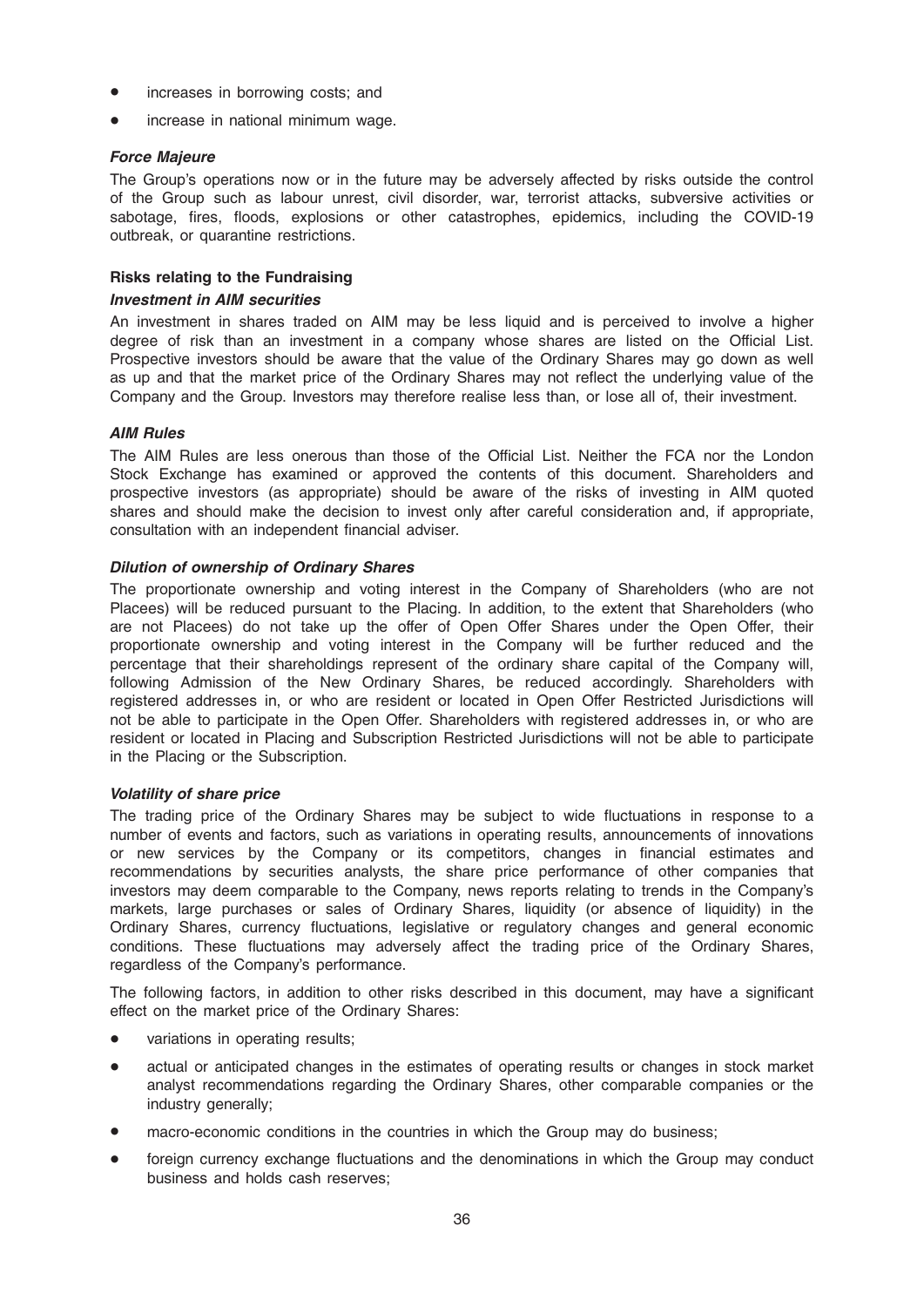- market conditions in the industry, the industries of customers and the economy as a whole;
- actual or expected changes in the Group's growth rates or competitors' growth rates;
- changes in the market valuation of similar companies;
- trading volume of the Ordinary Shares;
- sales of the Ordinary Shares by the Directors or other Shareholders; and
- adoption or modification of regulations, policies, procedures or programmes applicable to the Group's business.

In addition, if the stock market in general experiences loss of investor confidence, the trading price of the Ordinary Shares could decline for reasons unrelated to the Group's business, financial condition or operating results. The trading price of the Ordinary Shares might also decline in reaction to events that affect other companies in the industry, even if such events do not directly affect the Group. Each of these factors, among others, could harm the value of the Ordinary Shares.

#### Future capital raisings may not be successful

If securities or industry analysts do not publish research or publish unfavourable or inaccurate research about the business, the Company's share price and trading volume of the Ordinary Shares could decline. The trading market for the Ordinary Shares will depend, in part, on the research and reports that securities or industry analysts publish about the Group or its business. The Directors may be unable to sustain coverage by well-regarded securities and industry analysts. If either none or only a limited number of securities or industry analysts maintain coverage of the Company, or if these securities or industry analysts are not widely respected within the general investment community, the trading price for the Ordinary Shares could be negatively impacted. In the event that the Company obtains securities or industry analyst coverage, if one or more of the analysts who cover the Company downgrade the Ordinary Shares or publish inaccurate or unfavourable research about the Group's business, the share price would be likely to decline. If one or more of these analysts cease coverage of the Company or fail to publish reports regularly, demand for the Ordinary Shares could decrease, which might cause the share price and trading volume to decline.

#### Valuation of shares

The Issue Price has been determined by the Board and may not relate to the Group's net asset value, net worth or any established criteria or value. There can be no guarantee that the Ordinary Shares will be able to achieve higher valuations or, if they do so, that such higher valuations can be maintained.

#### Market perception

Market perception of the Group may change, potentially affecting the value of investors' holdings and the ability of the Group to raise further funds by the issue of further Ordinary Shares or otherwise.

## **Suitability**

A prospective investor should consider carefully whether an investment in the Company is suitable in the light of his or her personal circumstances and the financial resources available to him or her. An investment in the Company involves a high degree of risk and may not be suitable for all recipients of this document. Prospective investors are advised to consult a person authorised by the FCA or under FSMA, (or, if outside the UK, another appropriate regulatory body) before making their decision.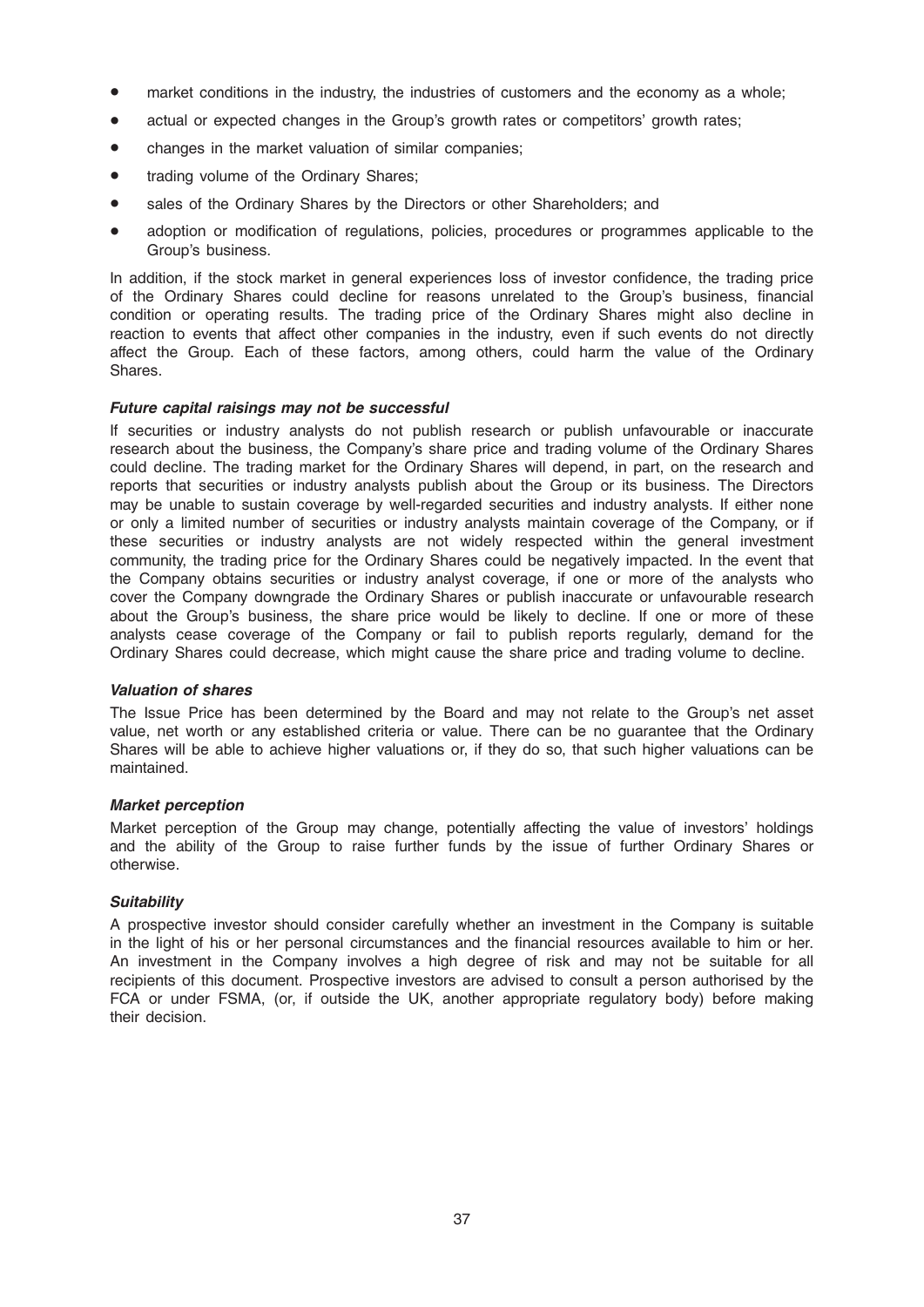## PART 3

## SOME QUESTIONS AND ANSWERS ON THE OPEN OFFER

The questions and answers set out in this Part 3 are intended to be in general terms only and, as such, you should read Part 4 of this document for full details of what action you should take in relation to the Open Offer. If you are in any doubt as to what action you should take, you are recommended to seek your own personal financial advice immediately from your stockbroker, bank, fund manager, solicitor, accountant or other appropriate independent financial adviser, who is authorised under FSMA if you are resident in the United Kingdom, or, if not, from another appropriately authorised independent financial adviser.

This Part 3 deals with general questions relating to the Open Offer and more specific questions relating principally to Existing Ordinary Shares held by persons resident in the United Kingdom who hold their Existing Ordinary Shares in certificated form only. If you are a Shareholder with a registered address, or are a citizen or resident of, or incorporated in an Open Offer Restricted Jurisdiction, you should read paragraph 5 of Part 4 of this document. If you hold your Existing Ordinary Shares in uncertificated form (that is, through CREST) you should read Part 4 of this document for full details of what action you should take. If you are a CREST sponsored member, you should also consult your CREST sponsor.

The contents of this document should not be construed as legal, business, accounting, tax, investment or other professional advice. Each prospective investor should consult his, her or its own appropriate professional advisers for advice. This document is for your information only and nothing in this document is intended to endorse or recommend a particular course of action.

## What is a placing and an open offer?

A placing and an open offer are ways for companies to raise money. Companies may do this by giving their existing shareholders a right to acquire further shares at a fixed price in proportion to their existing shareholdings (an open offer) and/or providing for specifically identified investors also to acquire a certain number of shares at a fixed price (a placing). The fixed price is normally at a discount to the market price of the existing ordinary shares on the business day prior to the announcement of the placing and/or the open offer.

The Open Offer is an invitation by the Company to Qualifying Shareholders to apply to acquire, in aggregate, up to 6,731,481 Open Offer Shares at a price of 7.5 pence per Ordinary Share. If you hold Existing Ordinary Shares on the Record Date or have a *bona fide* market claim, other than, subject to certain exceptions, where you are a Shareholder with a registered address in, or located in, the United States or another Open Offer Restricted Jurisdiction, you will be entitled to apply for Open Offer Shares under the Open Offer.

#### The Open Offer is being made on the basis of:

## 1 Open Offer Share for every 4 Existing Ordinary Shares

#### held by Qualifying Shareholders on the Record Date. If your entitlement to Open Offer Shares is not a whole number, you will not be entitled to buy a fraction of an Open Offer Share and your entitlement will be rounded down to the nearest whole number.

Applications by Qualifying Shareholders will be satisfied in full up to the amount of their individual Basic Entitlements. Qualifying Shareholders are also being given the opportunity, provided that they take up their Basic Entitlements in full, to apply for additional Open Offer Shares through the Excess Application Facility.

Qualifying Shareholders should be aware that the Open Offer is not a rights issue. As such, Qualifying non-CREST Shareholders should also note that the Application Form is not a negotiable document and cannot be traded. Qualifying CREST Shareholders should note that, although the Open Offer Entitlements will be admitted to CREST they will have limited settlement capabilities (for the purposes of market claims only), and the Open Offer Entitlements will not be tradable or listed, and applications in respect of the Open Offer may only be made by the Qualifying Shareholders originally entitled or by a person entitled by virtue of a bona fide market claim.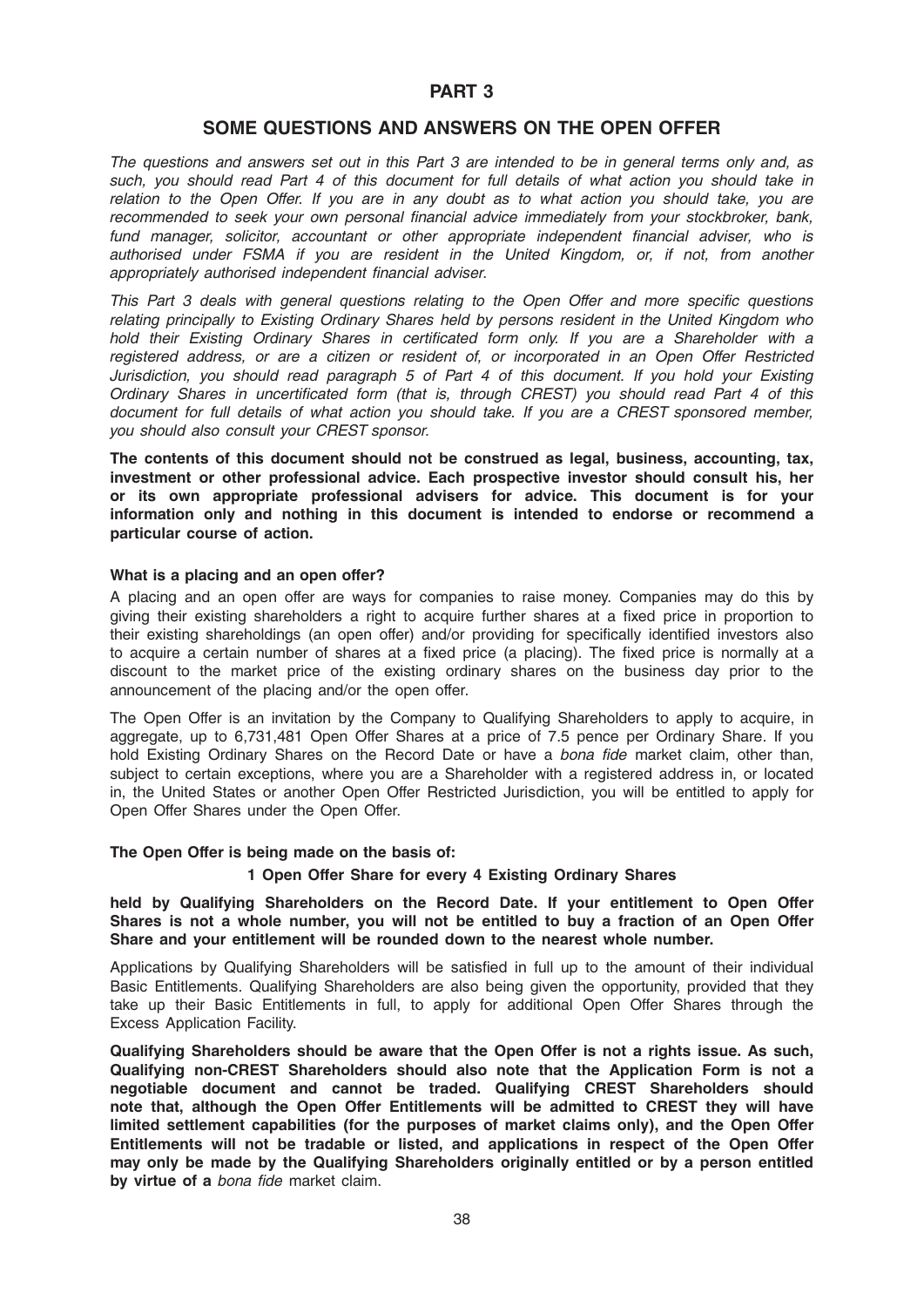## Am I eligible to participate in the Placing?

Unless you are a Placee, you will not be eligible to participate in the Placing.

## I hold my Existing Ordinary Shares in certificated form. How do I know if I am able to apply to acquire Open Offer Shares under the Open Offer?

If you have received an Application Form and, subject to certain exceptions, are a holder with a registered address and are resident or located in the United Kingdom, then you should be eligible to acquire Open Offer Shares under the Open Offer, as long as you have not sold all of your Existing Ordinary Shares on or before 8.00 a.m. on 15 June 2020 (the Ex-entitlement Date for the Open Offer).

#### I hold my Existing Ordinary Shares in certificated form. How do I know how many Open Offer Shares I am entitled to take up?

If you hold your Existing Ordinary Shares in certificated form and, subject to certain exceptions, do have a registered address in and are resident or located in the United Kingdom, you should have been sent an Application Form with this document.

That Application Form shows:

- how many Existing Ordinary Shares you held at close of business on the Record Date;
- how many Open Offer Shares are comprised in your Basic Entitlement; and
- how much you need to pay if you want to take up your right to subscribe for your Basic Entitlement to the Open Offer Shares.

If you have a registered address or are resident or located outside the United Kingdom, subject to certain exceptions, you will not receive an Application Form.

If you would like to apply for any of, all of or more than the Open Offer Shares comprised in your Basic Entitlement you should complete the Application Form in accordance with the instructions printed on it and the information provided in this document. Please return the completed form in the reply-paid envelope provided with the Application Form along with a cheque or banker's draft for the number of Open Offer Shares you want to apply for and allow at least four business days for delivery if sent by first class post from within the United Kingdom. Please also see questions 5 and 11 for further help in completing the Application Form.

## 1 I am a Qualifying Shareholder with a registered address in the United Kingdom and I hold my Existing Ordinary Shares in certificated form. What are my choices in relation to the Open Offer and what should I do with the Application Form?

## 1.1 If you want to take up all of your Basic Entitlement?

If you want to take up all of the Open Offer Shares to which you are entitled, all you need to do is send the completed Application Form (ensuring that all joint holders sign (if applicable)), together with your cheque or banker's draft (written in black ink) for the amount (as indicated in Box 3 of your Application Form), payable to "Equiniti Limited re Escape Hunt plc Open Offer" and crossed "A/C payee only", in the accompanying pre-paid envelope or return by post to the Receiving Agent, Equiniti Limited, Corporate Actions, Aspect House, Spencer Road, Lancing, West Sussex, BN99 6DA so as to be received by the Receiving Agent by no later than 11.00 a.m. on 30 June 2020, after which time Application Forms will not be valid. If you post your Application Form by first-class post, you should allow at least four Business Days for delivery.

All payments must be made in pounds sterling and by cheque or banker's draft made payable to "Equiniti Limited re Escape Hunt plc Open Offer" and crossed "A/C Payee Only". Cheques or banker's drafts must be drawn on a bank or building society or branch of a bank or building society in the United Kingdom or Channel Islands which is either a settlement member of the Cheque and Credit Clearing Company Limited or the CHAPS Clearing Company Limited or which has arranged for its cheques and banker's drafts to be cleared through the facilities provided by any of those companies or committees and must bear the appropriate sort code in the top right hand corner and must be for the full amount payable on application. Third party cheques may not be accepted with the exception of building society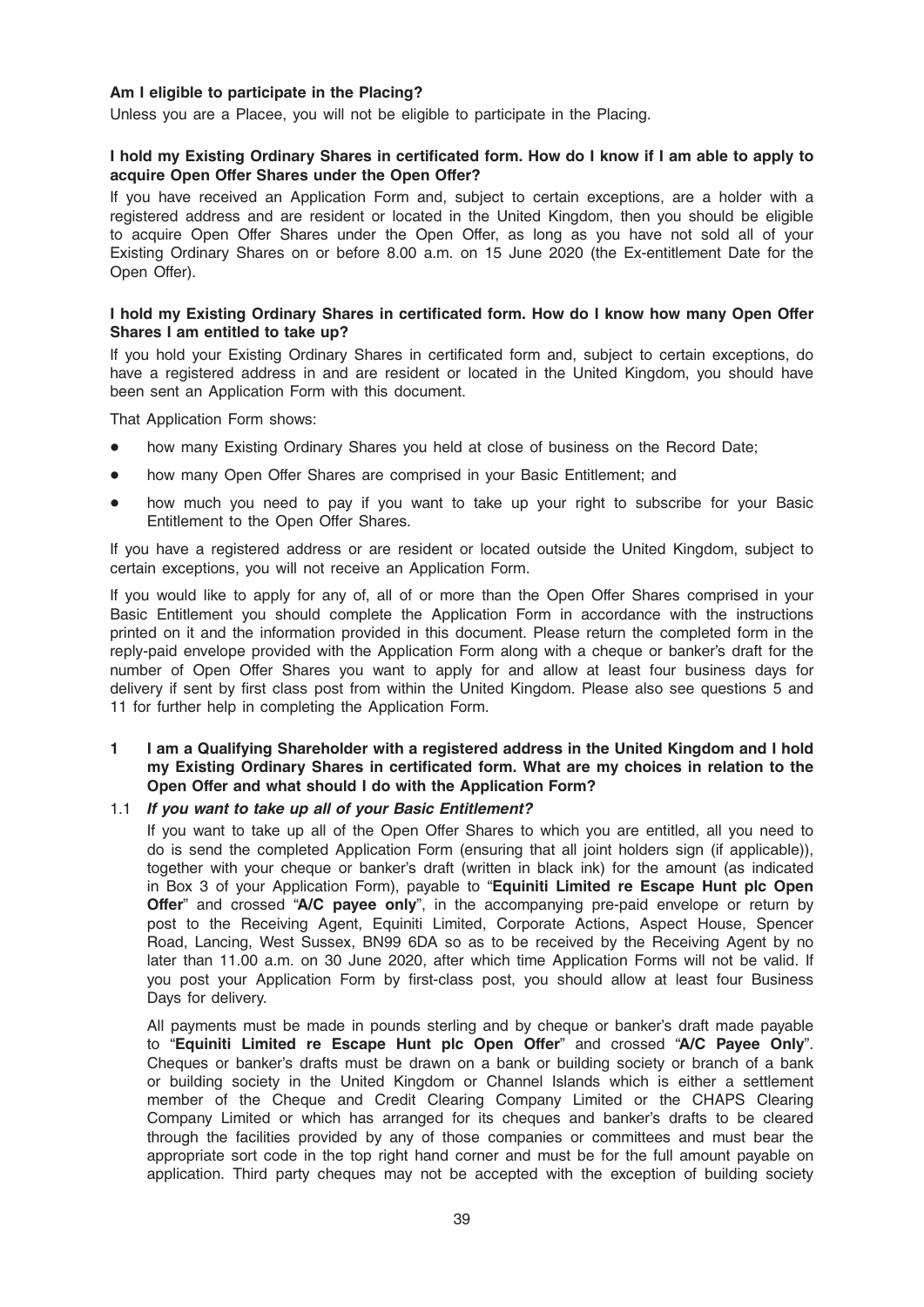cheques or banker's drafts where the building society or bank has inserted details of the name of the account holder and have either added the building society or bank branch stamp or have provided a supporting letter confirming the source of funds. The account name should be the same as that shown on the Application Form. Post-dated cheques will not be accepted. Cheques or banker's drafts will be presented for payment upon receipt. No interest will be paid on payments. It is a term of the Open Offer that cheques shall be honoured on first presentation and the Company may elect to treat as invalid acceptances in respect of which cheques are not so honoured. All documents, cheques and banker's drafts sent through the post will be sent at the risk of the sender. Payments via CHAPS, BACS or electronic transfer will not be accepted. A definitive share certificate will then be sent to you for the Open Offer Shares that you validly take up. Your definitive share certificate for such Open Offer Shares is expected to be despatched to you by no later than 10 Business Days after the date of Admission.

#### 1.2 If you want to take up some but not all of your Basic Entitlement?

If you want to take up some but not all of the Open Offer Shares to which you are entitled, you should write the number of Open Offer Shares you want to take up in Box 4 of your Application Form; for example, if you are entitled to take up 100 shares but you only want to take up 50 shares, then you should write '50' in Box 4. To work out how much you need to pay for the Open Offer Shares, you need to multiply the number of Open Offer Shares you want (in this example, '50') by 7.5 pence, which is the price of each Open Offer Share (giving you an amount of £3.75 in this example). You should write this amount in Box 7, rounding down to the nearest whole pence, if required, and this should be the amount your cheque or banker's draft is made out for. You should then return the completed Application Form (ensuring that all joint holders sign (if applicable), together with a cheque or banker's draft for that amount, in the accompanying pre-paid envelope or return by post to the Receiving Agent, Equiniti Limited, Corporate Actions, Aspect House, Spencer Road, Lancing, West Sussex, BN99 6DA so as to be received by the Receiving Agent by no later than 11.00 a.m. on 30 June 2020, after which time Application Forms will not be valid. All payments must be in pounds sterling and made by cheque or banker's draft made payable to "Equiniti Limited re Escape Hunt plc Open Offer" and crossed "A/C Payee Only". Cheques or banker's drafts (written in black ink) must be drawn on a bank or building society or branch of a bank or building society in the United Kingdom or Channel Islands which is either a settlement member of the Cheque and Credit Clearing Company Limited or the CHAP Clearing Company Limited or which has arranged for its cheques and banker's drafts to be cleared through the facilities provided by any of those companies or committees and must bear the appropriate sort code in the top right hand corner and must be for the full amount payable on application. Third party cheques may not be accepted with the exception of building society cheques or banker's drafts where the building society or bank has inserted details of the name of the account holder and have either added the building society or bank branch stamp or have provided a supporting letter confirming the source of funds. The account name should be the same as that shown on the Application Form. Post-dated cheques will not be accepted. Cheques or banker's drafts will be presented for payment upon receipt. No interest will be paid on payments. It is a term of the Open Offer that cheques shall be honoured on first presentation and the Company may elect to treat as invalid acceptances in respect of which cheques are not so honoured. All documents, cheques and banker's drafts sent through the post will be sent at the risk of the sender. Payments via CHAPS, BACS or electronic transfer will not be accepted. A definitive share certificate will then be sent to you for the Open Offer Shares that you take up. Your definitive share certificate for Open Offer Shares is expected to be despatched to you at your own risk by no later than 10 Business Days after the date of Admission.

You should allow at least four business days for delivery if using first-class post or the replypaid envelope within the United Kingdom. If posting from outside the United Kingdom, postage will be payable when using the reply-paid envelope.

Full instructions are set out in Part 4 of this document and in the Application Form. A definitive share certificate will then be sent to you for the Open Offer Shares that you validly take up. Your definitive share certificate for such Open Offer Shares is expected to be despatched to you by no later than 10 Business Days after the date of Admission.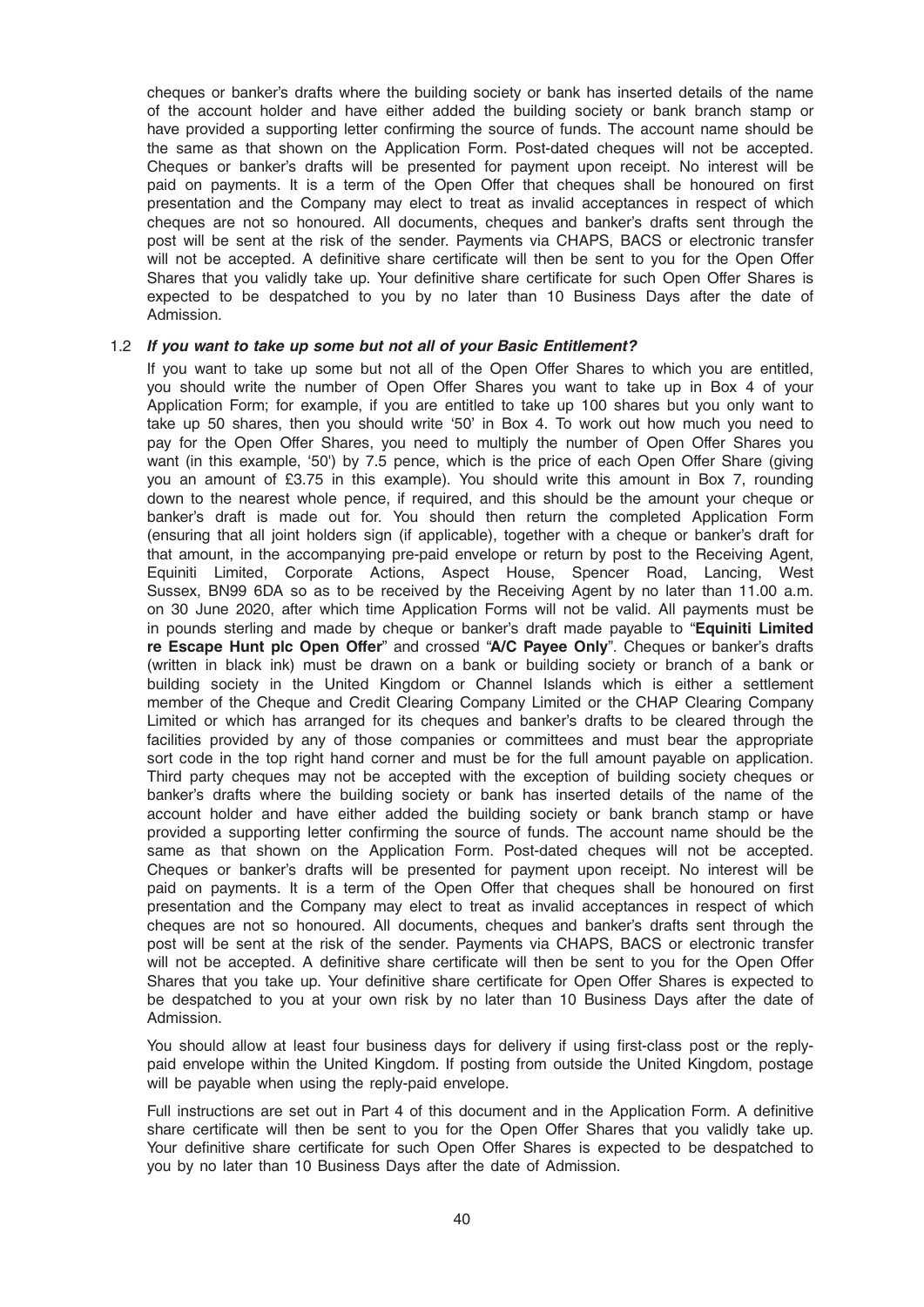## 1.3 If you want to apply for more than your Basic Entitlement?

Provided you have agreed to take up your Basic Entitlement in full, you can apply for further Offer Shares under the Excess Application Facility. You should write the number of Open Offer Shares comprised in your Basic Entitlement (as indicated in Box 2 of the Application Form) in Box 4 and write the number of additional Open Offer Shares for which you would like to apply in Box 5. You should then add the totals in Boxes 4 and 5 and insert the total number of Open Offer Shares for which you would like to apply in Box 6. For example, if you have a Basic Entitlement for 50 Open Offer Shares but you want to apply for 100 Open Offer Shares in total, then you should write '50' in Box 4, '50' in Box 5 and '100' in Box 6. To work out how much you need to pay for the Open Offer Shares, you need to multiply the number of Open Offer Shares you want (in this example, '100') by 7.5 pence, which is the price of each Open Offer Share (giving you an amount of £7.50 pence in this example). You should write this amount in Box 7, rounding down to the nearest whole pence, if required. You should then return your Application Form (ensuring that all joint holders sign (if applicable) by post to the Receiving Agent, Equiniti Limited, Corporate Actions, Aspect House, Spencer Road, Lancing, West Sussex, BN99 6DA so as to be received by the Receiving Agent by no later than 11.00 a.m. on 30 June 2020, after which time Application Forms will not be valid. Within the United Kingdom only, you can use the reply-paid envelope which is enclosed with the Application Form. If applications under the Excess Application Facility are received for more than the total number of Open Offer Shares available following take up of Basic Entitlements, such applications may be allocated in such manner as the Directors may determine, in their absolute discretion, and no assurance can be given that any applications under the Excess Application Facility by Qualifying Shareholders will be met in full or in part or at all.

All payments must be in pounds sterling and made by cheque or banker's draft made payable to "Equiniti Limited re Escape Hunt plc Open Offer" and crossed "A/C Payee Only". Cheques or banker's drafts must be drawn on a bank or building society or branch of a bank or building society in the United Kingdom or Channel Islands which is either a settlement member of the Cheque and Credit Clearing Company Limited or the CHAPS Clearing Company Limited or which has arranged for its cheques and banker's drafts to be cleared through the facilities provided by any of those companies or committees and must bear the appropriate sort code in the top right hand corner and must be for the full amount payable on application. Third party cheques may not be accepted with the exception of building society cheques or banker's drafts where the building society or bank has inserted details of the name of the account holder and have either added the building society or bank branch stamp or have provided a supporting letter confirming the source of funds. The account name should be the same as that shown on the Application Form. Post-dated cheques will not be accepted. Cheques or banker's drafts will be presented for payment upon receipt. No interest will be paid on payments. It is a term of the Open Offer that cheques shall be honoured on first presentation and the Company may elect to treat as invalid acceptances in respect of which cheques are not so honoured. All documents, cheques and banker's drafts sent through the post will be sent at the risk of the sender. Payments via CHAPS, BACS or electronic transfer will not be accepted. You should allow at least four business days for delivery if using firstclass post or the reply-paid envelope within the United Kingdom. If posting from outside the United Kingdom, postage will be payable when using the reply-paid envelope. Full instructions are set out in Part 4 of this document and in the Application Form. If applications under the Excess Application Facility are received for more than the total number of Open Offer Shares available following take-up of Open Offer Entitlements, such applications will be scaled back at the Company's absolute discretion. Therefore, applications under the Excess Application Facility may not be satisfied in full. In this event, Qualifying Shareholders will receive a pounds sterling amount equal to the number of Open Offer Shares applied and paid for by, but not allotted to, the relevant Qualifying Shareholder, multiplied by the Issue Price. Monies will be returned as soon as reasonably practicable, without payment of interest and at the applicant's sole risk.

A definitive share certificate will then be sent to you for the Open Offer Shares that you validly take up. Your definitive share certificate for such Open Offer Shares is expected to be despatched to you by no later than 10 Business Days after the date of Admission.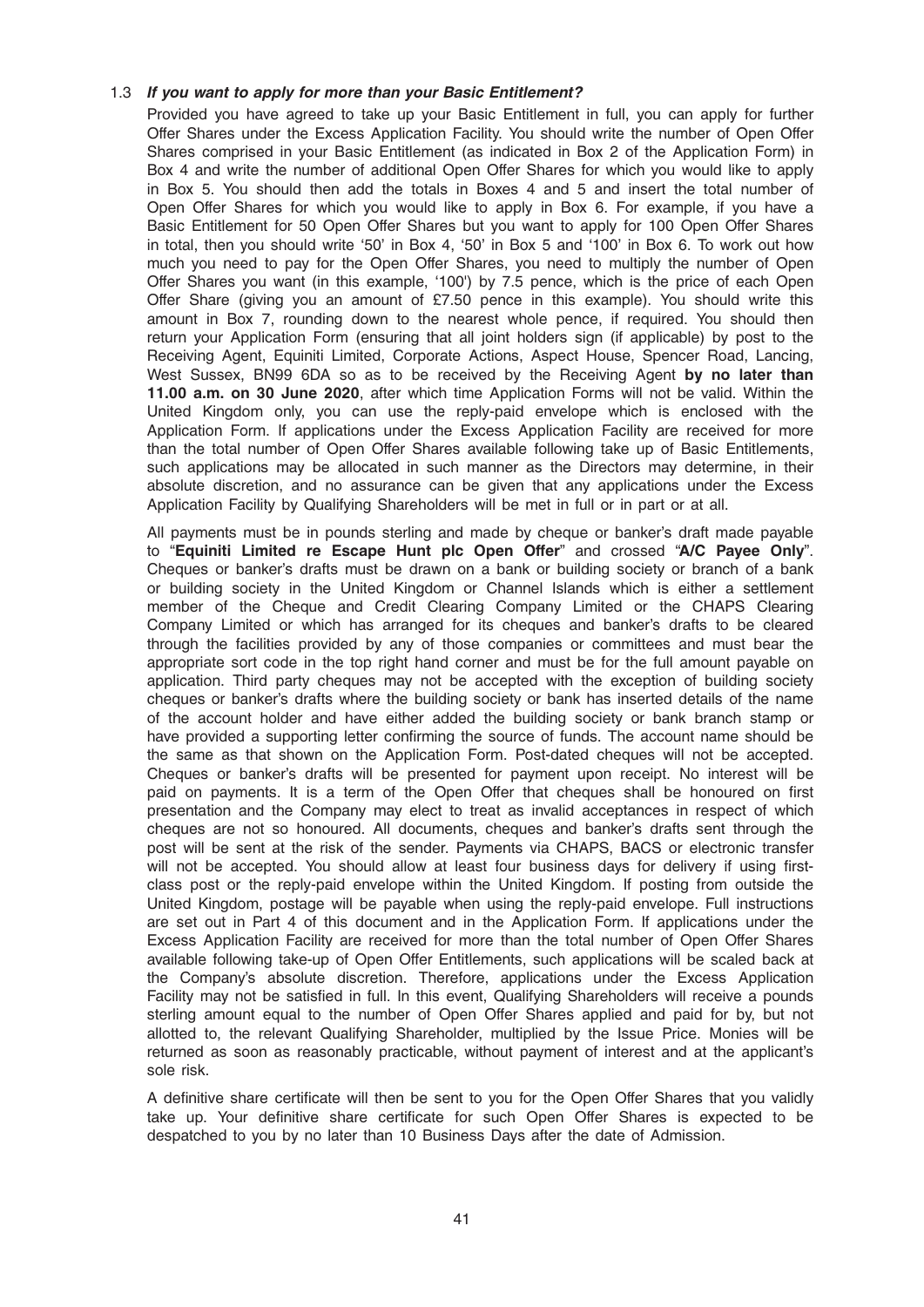## 1.4 If you do not want to take up your Open Offer Entitlement

If you do not want to take up the Open Offer Shares to which you are entitled, you do not need to do anything. In these circumstances, you will not receive any Open Offer Shares. The Open Offer Shares you could have taken up will not be issued by the Company to you or for your benefit. You cannot sell your Application Form or your Open Offer Entitlement to anyone else.

If you are not a Placee and you do not take up any of your Open Offer Entitlement, then following the Fundraising, your interest in the Company will be diluted, although you should note that even if a Qualifying Shareholder (who is not a Placee) subscribes for his full entitlement to the Open Offer Shares, his proportionate interest in the Company will be diluted by the issue of the Placing Shares pursuant to the Placing, the Subscription Shares pursuant to the Subscription and the issue of new Ordinary Shares upon conversion of the Convertible Loan Notes.

## 2 I hold my Existing Ordinary Shares in uncertificated form in CREST. What do I need to do in relation to the Open Offer?

CREST members should follow the instructions set out in Part 4 of this document. Persons who hold Existing Ordinary Shares through a CREST member should be informed by such CREST member of the number of Open Offer Shares they are entitled to apply for under their Open Offer Entitlement and should contact their CREST member should they not receive this information.

## 3 I acquired my Existing Ordinary Shares prior to the Record Date and hold my Existing Ordinary Shares in certificated form. What if I do not receive an Application Form or I have lost my Application Form?

If you do not receive an Application Form, this probably means that you are not eligible to participate in the Open Offer. Some Qualifying non-CREST Shareholders, however, will not receive an Application Form but may still be eligible to participate in the Open Offer, namely:

- Qualifying CREST Shareholders who held their Existing Ordinary Shares in uncertificated form on 15 June 2020 and who have converted them to certificated form; and
- Qualifying non-CREST Shareholders who bought Existing Ordinary Shares before 8.00 a.m. on 15 June 2020 (the Ex-entitlement Date for the Open Offer), but were not registered as the holders of those shares at the close of business on 10 June 2020 (the Record Date).

If you do not receive an Application Form, but think that you should have received one or you have lost your Application Form, please contact the Receiving Agent, Equiniti Limited, on 0371 384 2050 from within the UK or +44 121 415 0259 if calling from outside the UK. Calls outside the United Kingdom will be charged at the applicable international rate. Lines are open from 9.00 a.m.to 5.00 p.m. (UK time) Monday to Friday (except English and Welsh public holidays). Different charges may apply to calls from mobile telephones and calls may be recorded and randomly monitored for security and training purposes. The helpline cannot provide advice on the merits of the proposals nor give any financial, legal or tax advice.

## 4 If I buy Existing Ordinary Shares after the Record Date will I be eligible to participate in the Open Offer?

If you buy or have bought Existing Ordinary Shares after the Record Date you are unlikely to be able to participate in the Open Offer in respect of those Existing Ordinary Shares.

If you are in any doubt, please consult your stockbroker, bank or other appropriate financial adviser, or whoever arranged your share purchase, to ensure you claim your entitlement.

## 5 What if I change my mind?

If you are a Qualifying non-CREST Shareholder, once you have sent your Application Form and payment to the Receiving Agent, you cannot withdraw your application or change the number of Open Offer Shares you have applied for, except in the very limited circumstances which are set out in paragraph 2 of Part 4 of this document.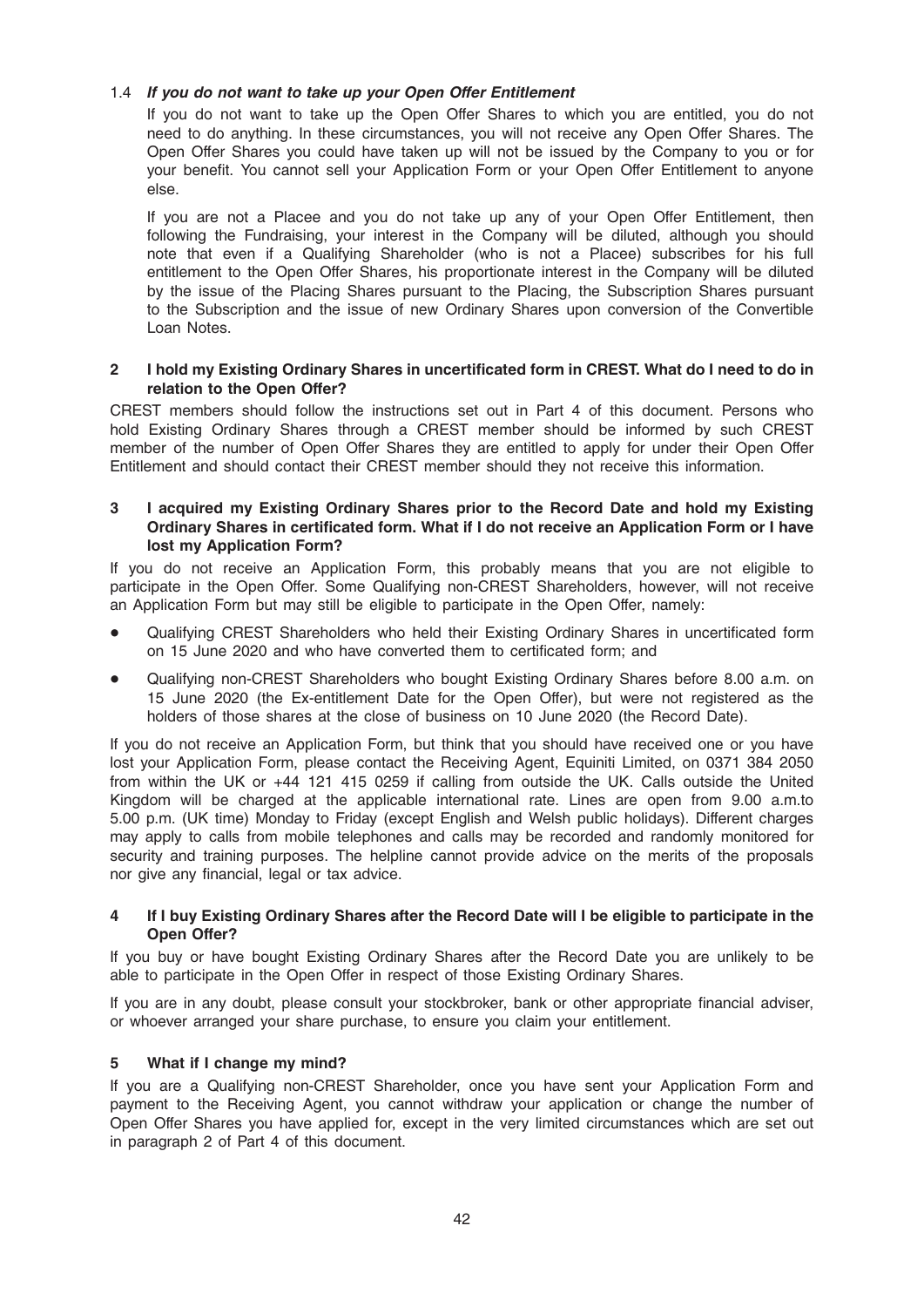## 6 What if the number of Open Offer Shares to which I am entitled is not a whole number? Am I entitled to fractions of Open Offer Shares?

Your entitlement to Open Offer Shares will be calculated at the Record Date. If the result is not a whole number, you will not receive an Open Offer Share in respect of the fraction of each Existing Ordinary Share and your entitlement will be rounded down to the nearest whole number.

## 7 I hold my Existing Ordinary Shares in certificated form. What should I do if I have sold some or all of my Existing Ordinary Shares?

If you hold Existing Ordinary Shares directly and you sold some or all of your Existing Ordinary Shares before the close of business on 10 June 2020, you should contact the buyer or the person/ company through whom you sold your shares. The buyer may be entitled to apply for Open Offer Shares under the Open Offer.

If you sold any of your Existing Ordinary Shares on or after 8.00 a.m. on 15 June 2020, you may still take up and apply for the Open Offer Shares as set out on your Application Form.

## 8 I hold my Existing Ordinary Shares in certificated form. How do I pay?

You should return your Application Form with a cheque or banker's draft drawn in pounds sterling on a bank or building society account in the UK in the reply-paid envelope enclosed (from within the United Kingdom) so as to be received by the Receiving Agent by no later than 11.00 a.m. on 30 June 2020. You should allow at least four business days for delivery if using first-class post or the reply-paid envelope within the United Kingdom. Cheques should be drawn on a sole or joint personal account of the Qualifying Shareholder who is applying for the Open Offer Shares. The funds should be made payable to "Equiniti Limited re Escape Hunt plc Open Offer". In each case, the cheque should be crossed "A/C Payee only". Payments via CHAPS, BACS or electronic transfer will not be accepted. Third party cheques may not be accepted with the exception of banker's drafts or building society cheques where the bank or building society has confirmed the name of the account holder (which must be the same name as appears on page 1 of the Application Form) on the back of the draft or cheque and have added their branch stamp.

## 9 Will the Existing Ordinary Shares that I hold now be affected by the Open Offer?

If you decide not to apply for any of the Open Offer Shares to which you are entitled under the Open Offer, or only apply for some of your Basic Entitlement, your proportionate ownership and voting interest in the Company will be reduced (in addition to the reduction caused by the issue of the Placing Shares, Subscription Shares and New Ordinary Shares upon conversion of the Convertible Loan Notes).

#### 10 I hold my Existing Ordinary Shares in certificated form. Where do I send my Application Form?

You should send your completed Application Form and monies in the enclosed reply-paid envelope (from within the United Kingdom) by post to the Receiving Agent, Equiniti Limited, Corporate Actions, Aspect House, Spencer Road, Lancing, West Sussex, BN99 6DA so as to be received by no later than 11.00 a.m. on 30 June 2020. You should allow at least four business days for delivery if using first class post or the reply-paid envelope within the United Kingdom. If you do not want to take up or apply for Open Offer Shares then you need take no further action.

## 11 I hold my Existing Ordinary Shares in certificated form. When do I have to decide if I want to apply for Open Offer Shares?

The Receiving Agent must receive your completed Application Form and cheque or banker's draft (written in black ink) by 11.00 a.m. on 30 June 2020. You should allow at least four business days for delivery if using first-class post or the reply-paid envelope included with the Application Form, within the United Kingdom.

## 12 I hold my Existing Ordinary Shares in certificated form. If I take up my entitlements, when will I receive the certificate representing my Open Offer Shares?

It is expected that the Registrars will post all Open Offer Share certificates by no later than 10 Business Days after the date of Admission.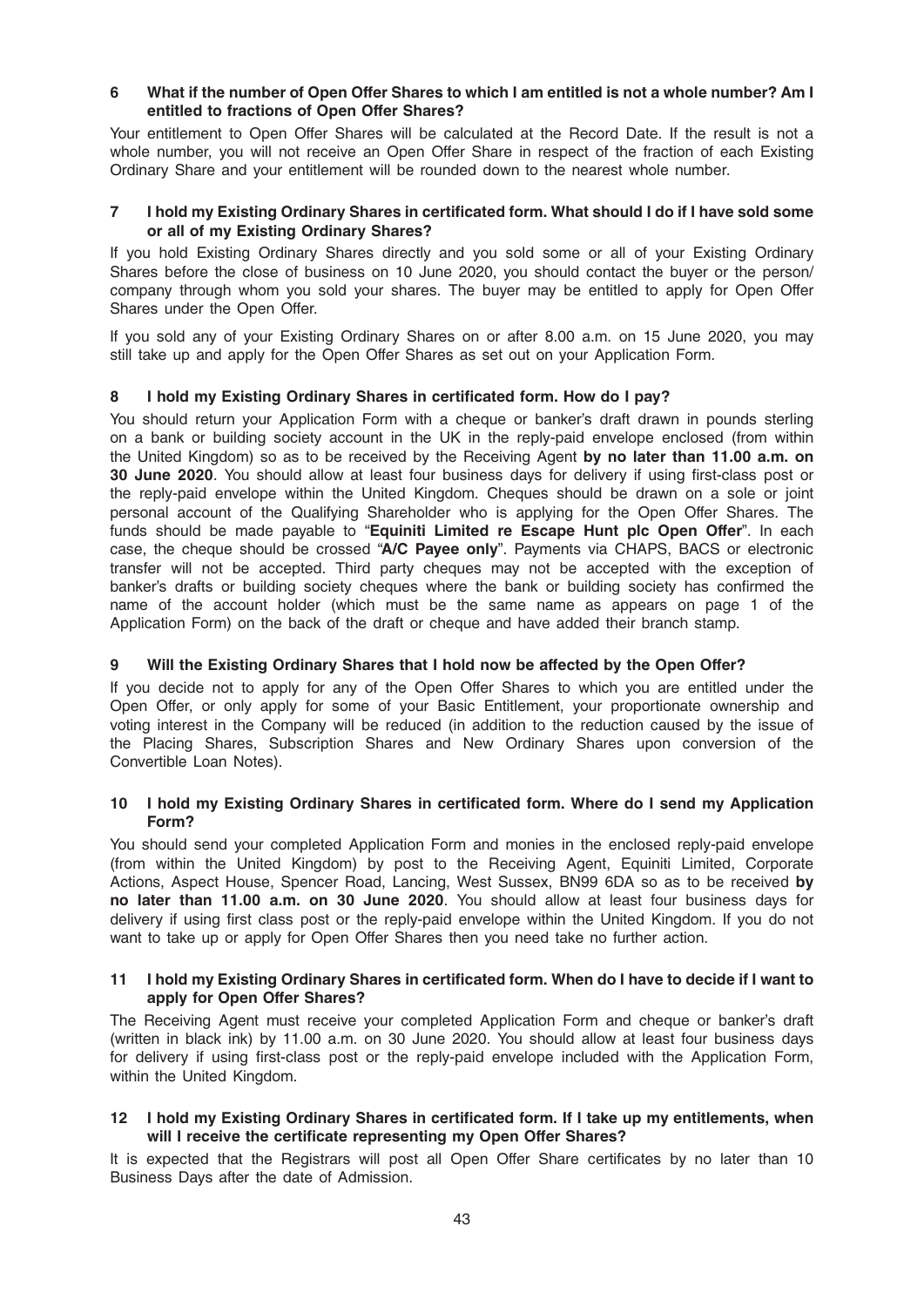## 13 What should I do if I think my holding of Existing Ordinary Shares (as shown in Box 1 on page 1 of the Application Form) is incorrect?

If you bought or sold Existing Ordinary Shares shortly before the Record Date, your transaction may not have been entered on the register of members before the Record Date for the Open Offer. If you bought Existing Ordinary Shares before 8.00 a.m. on 15 June 2020 but were not registered as the holder of those shares on the Record Date for the Open Offer (close of business on 10 June 2020), you may still be eligible to participate in the Open Offer. If you are in any doubt, please contact your stockbroker, bank or other appropriate financial adviser, or whoever arranged your share purchase, to ensure you claim your entitlement. You will not be entitled to Open Offer Entitlements in respect of any Existing Ordinary Shares acquired on or after 8.00 a.m. on 15 June 2020.

## 14 Will the Placing and Open Offer affect dividends (if any) on the Existing Ordinary Shares?

The New Ordinary Shares will, when issued and fully paid, rank equally in all respects with Existing Ordinary Shares, including the right to receive all dividends or other distributions made, paid or declared, if any, by reference to a record date after the date of their issue.

## 15 Will I be taxed if I take up my entitlements?

Shareholders who are in any doubt as to their tax position or who may be subject to tax in any other jurisdiction are strongly recommended to consult their own professional advisers.

## 16 What should I do if I live outside the United Kingdom?

Your ability to apply to acquire Open Offer Shares may be affected by the laws of the country in which you live and you should take professional advice as to whether you require any governmental or other consents or need to observe any other formalities to enable you to take up your Open Offer Entitlement. Shareholders with registered addresses or who are resident or located outside the United Kingdom are, subject to certain exceptions, not eligible to participate in the Open Offer. Your attention is drawn to the information in paragraph 5 of Part 4 of this document.

## 17 How do I transfer my entitlements into the CREST system?

If you are a Qualifying non-CREST Shareholder, but are a CREST member and want your Open Offer Shares to be in uncertificated form, you should complete the CREST deposit form (Box 11 on page 5 of the Application Form), and ensure they are delivered to CCSS in accordance with the instructions in the Application Form. CREST sponsored members should arrange for their CREST sponsors to do this. If you have transferred your rights into the CREST system, you should refer to paragraph 2 of Part 4 of this document for details on how to apply and pay for the Open Offer Shares.

#### 18 Do I need to comply with the Money Laundering Regulations (as set out in paragraph 3 of Part 4 of this document)?

If you are a Qualifying non-CREST Shareholder, you may not need to follow these procedures if you pay for them by a cheque drawn on an account in your own name and that account is one which is held with a United Kingdom or Channel Islands regulated bank or building society. If you are a Qualifying CREST Shareholder, you will not generally need to comply with the Money Laundering Regulations unless you apply to take up all or some of your entitlement to Open Offer Entitlements as agent for one or more persons and you are not an EU or United Kingdom regulated financial institution. Qualifying non-CREST Shareholders and Qualifying CREST Shareholders should refer to paragraph 3 of Part 4 of this document for a fuller description of the requirements of the Money Laundering Regulations.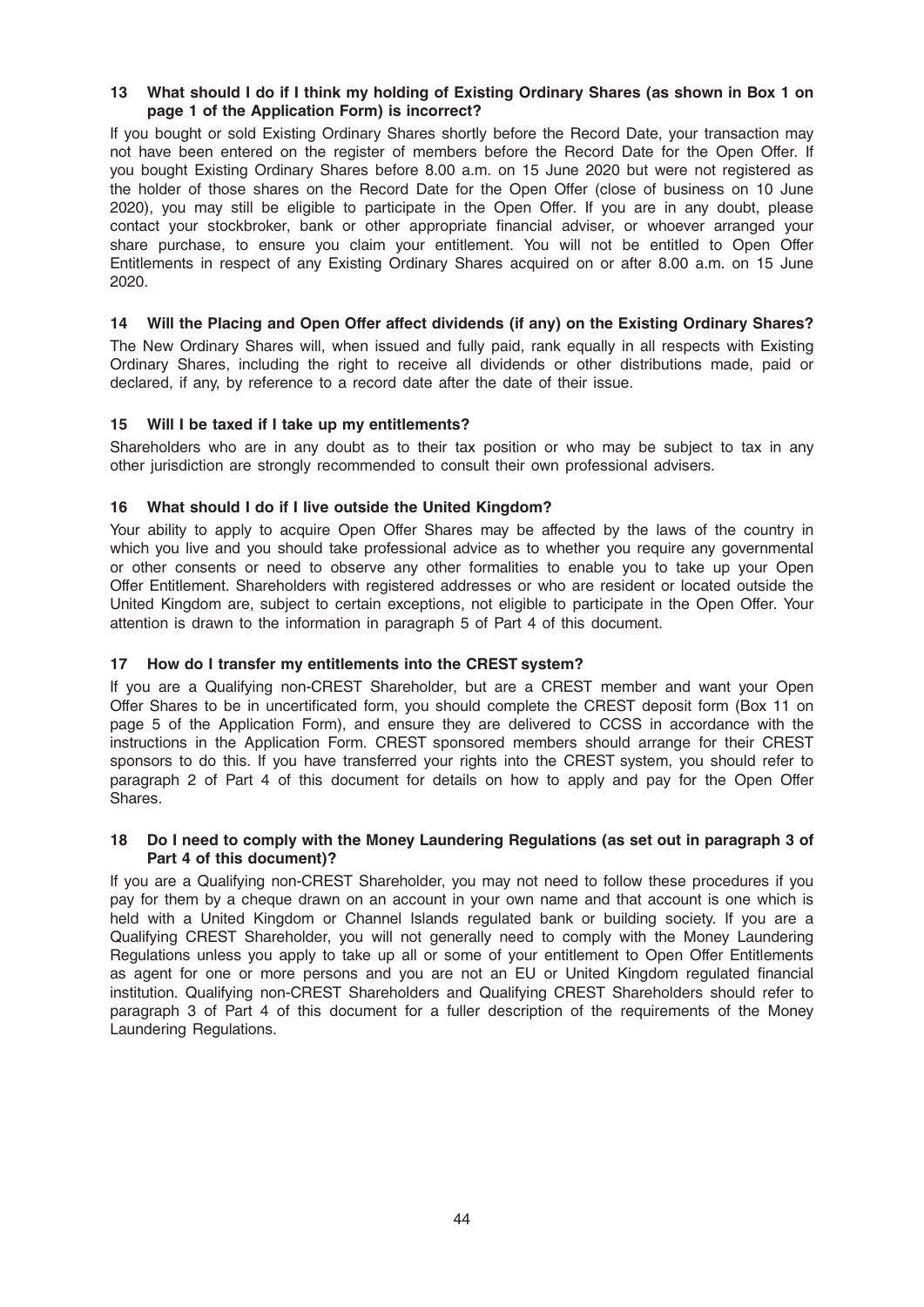## PART 4

## DETAILS OF THE OPEN OFFER

Subject to the terms and conditions set out below (and, in the case of Qualifying Non-CREST Shareholders, also in the Application Form), the Company hereby invites Qualifying Shareholders to subscribe for Open Offer Shares pro rata to their existing shareholdings at the Issue Price, payable in full on application and free of all expenses, on the basis of:

## 1 Open Offer Share for every 4 Existing Ordinary Shares

held by Qualifying Shareholders at the Record Date and so on in proportion for any other number of Existing Ordinary Shares then held.

Qualifying Shareholders are also being given the opportunity, provided they take up their Basic Entitlements in full, to apply for Excess Entitlements through the Excess Application Facility, further details of which are set out below.

Qualifying Shareholders with holdings of Existing Shares in both certificated and uncertificated form will be treated as having separate holdings for the purpose of calculating their Basic Entitlements.

Entitlements of Qualifying Shareholders will be rounded down to the nearest whole number of Open Offer Shares. Fractional entitlements which would otherwise arise will not be issued to the Qualifying Shareholders but will be made available under the Excess Application Facility.

Qualifying Shareholders should be aware that the Open Offer is not a rights issue. Qualifying Non-CREST Shareholders should also note that their respective Application Forms are not negotiable documents and cannot be traded. Qualifying CREST Shareholders should note that, although the Open Offer Entitlements will be credited through CREST and be enabled for settlement, applications in respect of entitlements under the Open Offer may only be made by the Qualifying Shareholder originally entitled or by a person entitled by virtue of a bona fide market claim raised by Euroclear's Claims Processing Unit. Open Offer Shares not applied for under the Open Offer will not be sold in the market for the benefit of those who do not apply under the Open Offer. Any Open Offer Shares which are not applied for by Qualifying Shareholders under the Open Offer will not be issued by the Company as the Open Offer is not underwritten.

#### Excess Application Facility

The Excess Application Facility enables Qualifying Shareholders to apply for Open Offer Shares in excess of their Basic Entitlement as at the Record Date.

However, applications for Excess Entitlements will be satisfied only and to the extent that corresponding applications by other Qualifying Shareholders are not made or are made for less than their Basic Entitlements and may be scaled back at the Company's absolute discretion. No assurance can be given that applications by Qualifying Shareholders under the Excess Application Facility will be met in full, in part or at all.

In any event, applications will be rejected if to the best of the Directors' knowledge, acceptance would result in the Qualifying Shareholder, together with those acting in concert with him for the purposes of the City Code on Takeovers and Mergers, holding more than 29.9 per cent of the Ordinary Shares in issue immediately following Admission.

Qualifying Non-CREST Shareholders who wish to apply to acquire more than their Basic Entitlements should complete the relevant sections on the Application Form. Qualifying CREST Shareholders will have Excess Entitlements credited to their stock account in CREST and should refer to paragraph 2(f) of this Part 4 for information on how to apply for Excess Entitlements pursuant to the Excess Application Facility.

#### Procedure for application and payment

The action to be taken by you in respect of the Open Offer depends on whether at the relevant time you have an Application Form in respect of your entitlement under the Open Offer or you have Open Offer Entitlements credited to your CREST stock account in respect of such entitlement. The Application Form shows the number of Existing Shares held at the Record Date. It will also show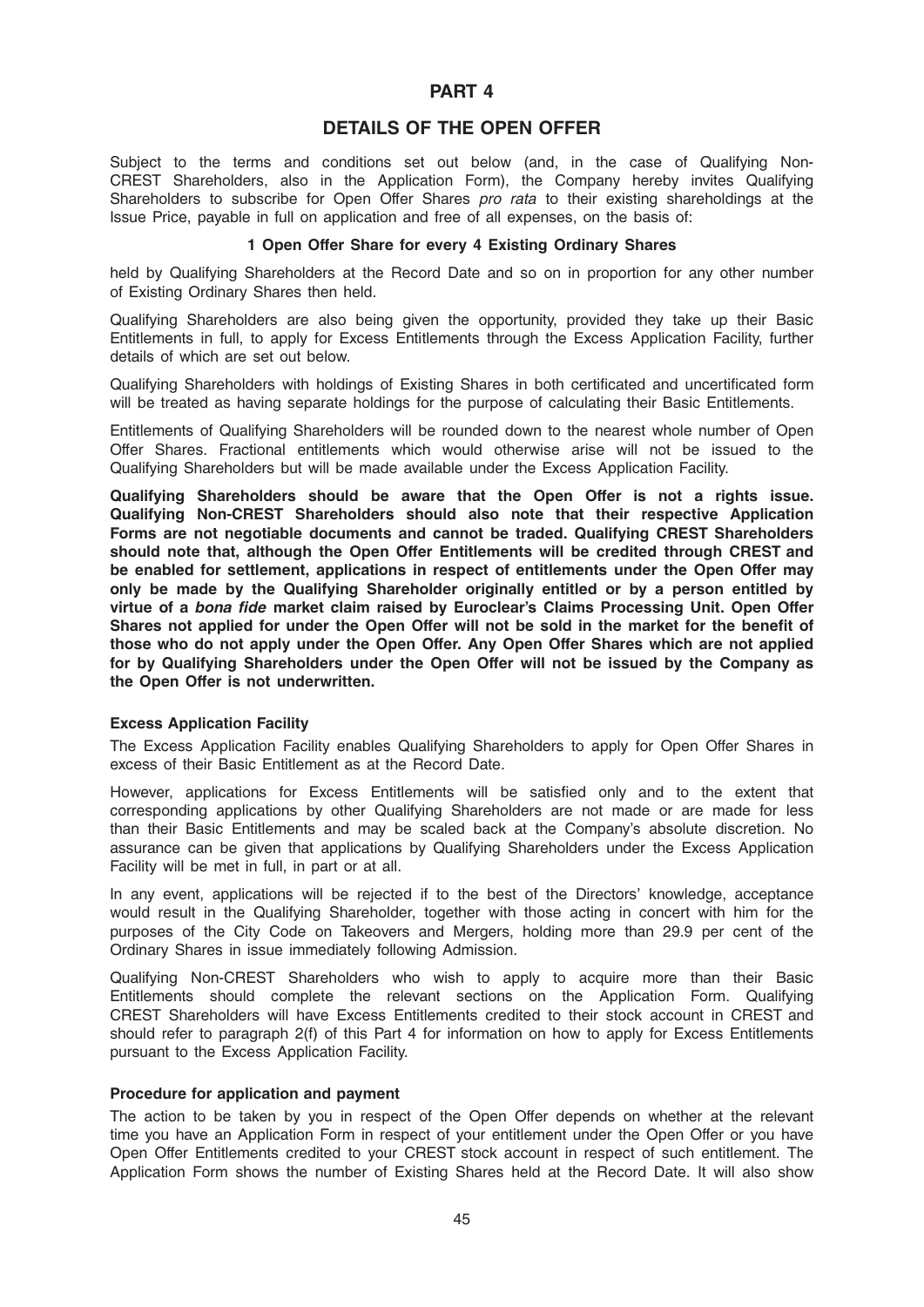Qualifying Shareholders their Open Offer Entitlement that can be allotted in certificated form. Qualifying Shareholders who hold all their Existing Shares in CREST will be allotted Open Offer Shares in CREST. Qualifying Shareholders who hold part of their Existing Shares in uncertificated form will be allotted Open Offer Shares in uncertificated form to the extent that their entitlement to Open Offer Shares arises as a result of holding Existing Shares in uncertificated form. However, it will be possible for Qualifying Shareholders to deposit Open Offer Entitlements into, and withdraw them from, CREST. Further information on deposit and withdrawal from CREST is set out in paragraph 2(e) of this Part 4.

CREST sponsored members should refer to their CREST sponsor, as only their CREST sponsor will be able to take the necessary action specified below to apply under the Open Offer in respect of the Open Offer Entitlements of Qualifying CREST Shareholders. Qualifying CREST Shareholders who wish to apply under the Open Offer in respect of their Open Offer Entitlements in CREST should refer to the CREST Manual for further information on the CREST procedures referred to below.

## 1 If you have an Application Form in respect of your Open Offer Entitlements

## (a) General

Qualifying Non-CREST Shareholders will have received an Application Form enclosed with this document. The Application Form shows the number of Existing Ordinary Shares registered in your name at the close of business on the Record Date in Box 1. It also shows the Basic Entitlement allocated to you set out in Box 2. Box 3 shows how much you would need to pay to take up your Basic Entitlement in full. You may apply for less than your entitlement should you wish to do so. Basic Entitlements are rounded down to the nearest whole number and any fractional entitlements to Open Offer Shares will be aggregated and made available under the Excess Application Facility.

You may also hold such an Application Form by virtue of a bona fide market claim.

The instructions and other terms set out in the Application Form constitute part of the terms of the Open Offer.

#### (b) Market claims

Applications may only be made on the Application Form, and may only be made by the Qualifying Shareholder named in it, or by a person entitled by virtue of a bona fide market claim in relation to a purchase of Existing Ordinary Shares through the market prior to the date upon which the Existing Ordinary Shares were marked "ex" the entitlement to the Open Offer by the London Stock Exchange, being 8.00 a.m. on 15 June 2020 (an "Applicant").

Application Forms may be split up to 3.00 p.m. on 26 June 2020.

The Application Form is not a negotiable document and cannot be separately traded. A Qualifying Non-CREST Shareholder who has sold or transferred all or part of his holding of Existing Shares prior to 8.00 a.m. on 15 June 2020, being the time and date upon which the Existing Ordinary Shares were marked "ex" the entitlement to the Open Offer by the London Stock Exchange, should consult his broker or other professional adviser as soon as possible, as the invitation to acquire Open Offer Shares under the Open Offer may be a benefit which may be claimed by the transferee from his counterparty pursuant to the rules of the London Stock Exchange. Qualifying Shareholders who have sold all or part of their registered holdings should, if the market claim is to be settled outside CREST, complete Box 9 on the Application Form and immediately send it to the stockbroker, bank or other agent through whom the sale or transfer was effected for transmission to the purchaser or transferee. The Application Form should not, however, subject to certain exceptions, be forwarded to or transmitted in or into an Open Offer Restricted Jurisdiction or to US persons.

If the market claim is to be settled outside CREST, the beneficiary of the claim should follow the procedures set out in the accompanying Application Form. If the market claim is to be settled in CREST, the beneficiary of the claim should follow the procedures set out in paragraph 2 below.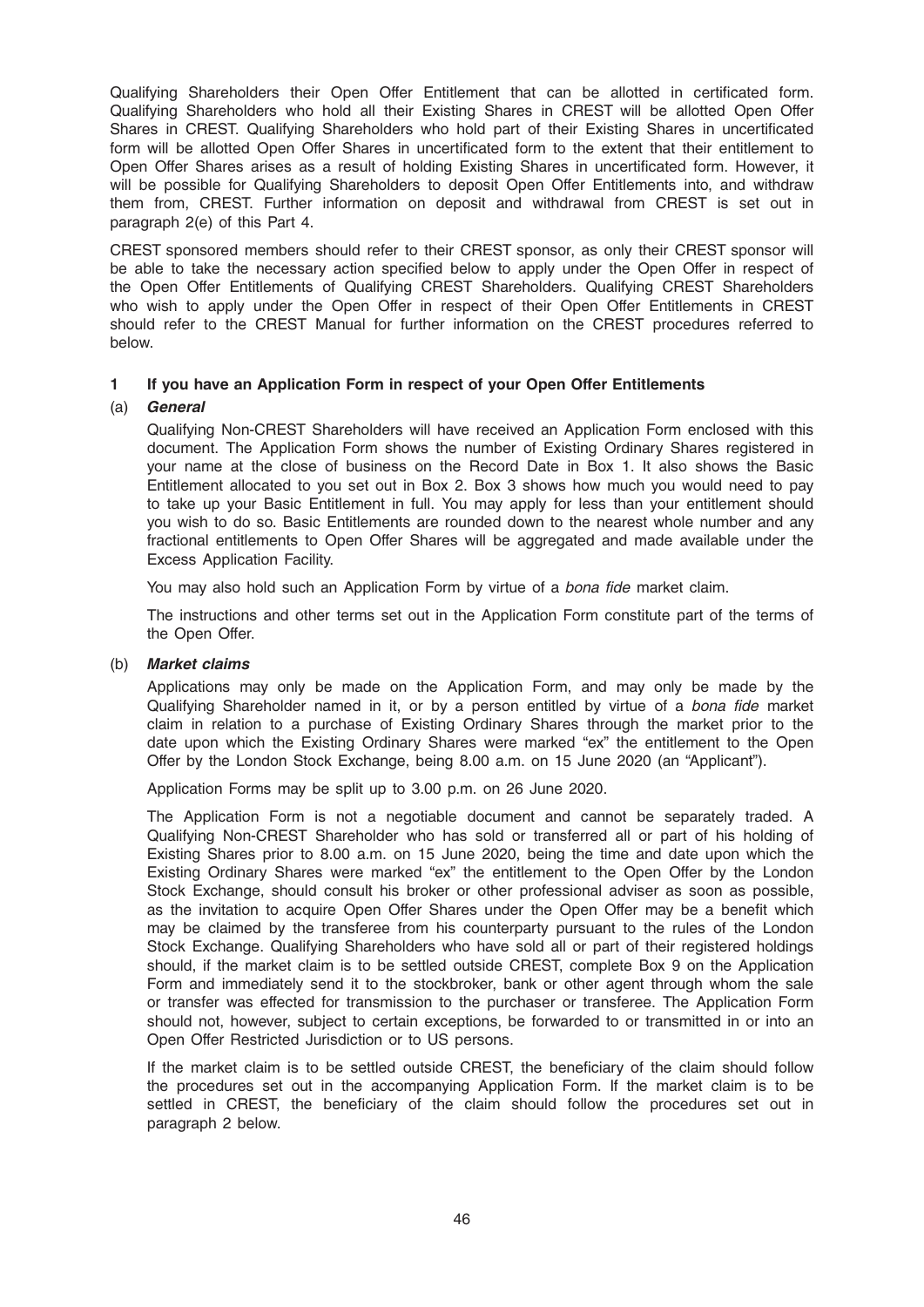## (c) Application procedures

If you are a Qualifying Non-CREST Shareholder and wish to apply for all or some of your entitlement to Open Offer Shares under the Open Offer (whether in respect of all or part of your Basic Entitlement or under the Excess Application Facility), you should complete and sign the Application Form in accordance with the instructions on it and send it, together with the appropriate remittance, by post to the Receiving Agent, Equiniti Limited, Corporate Actions Aspect House, Spencer Road, Lancing, West Sussex BN99 6DA, so as to arrive no later than 11.00 a.m. on 30 June 2020. A reply-paid envelope is enclosed for use by Qualifying Non-CREST Shareholders in connection with the Open Offer.

Please note that Equiniti Limited cannot provide financial advice on the merits of the Open Offer or as to whether or not you should take up some or all of your Open Offer Entitlements. If any Application Form is sent by first-class post within the United Kingdom, Qualifying Non-CREST Shareholders are recommended to allow at least four business days for delivery. The Company may elect in its absolute discretion to accept Application Forms and remittances after that date. The Company may also (in its sole discretion) elect to treat an Application Form as valid and binding on the person(s) by whom or on whose behalf it is lodged, even if it is not completed in accordance with the relevant instructions, or if it does not strictly comply with the terms and conditions of application. Applications will not be acknowledged.

The Company also reserves the right (but shall not be obliged) to accept applications in respect of which remittances are received prior to 11.00 a.m. on 30 June 2020 from an authorised person (as defined in the FSMA) specifying the number of Open Offer Shares concerned, and undertaking to lodge the relevant Application Form in due course.

## (d) Payments

All payments must be in pounds sterling and cheques or banker's drafts should be made payable to "Equiniti Limited re Escape Hunt Open Offer Account" and crossed "A/C payee only". Cheques or banker's drafts (written in black ink) must be drawn on an account at a branch or a bank or building society in the United Kingdom or the Channel Islands which is either a settlement member of the Cheque and Credit Clearing Company Limited or the CHAPS Clearing Company Limited or which is a member of either of the Committees of Scottish or Belfast clearing houses or which has arranged for its cheques and banker's drafts to be cleared through the facilities provided by any of those companies or committees and must bear the appropriate sort code in the top right hand corner. Eurocheques, unless drawn on a bank in the United Kingdom or the Channel Islands, will not be accepted.

Cheques or banker's drafts will be presented for payment upon receipt. No interest will be allowed on payments made before they are due and any interest earned on such payments will accrue for the benefit of the Company. It is a term of the Open Offer that cheques shall be honoured on first presentation, and the Company may elect in its absolute discretion to treat as invalid acceptances in respect of which cheques are not so honoured.

Application monies will be paid into a separate bank account pending the Open Offer becoming unconditional. In the event that it does not become unconditional by 8.00 a.m. on 2 July 2020 or such later time and date as the Company shall agree, (being no later than 8.00 a.m. on 9 July 2020), the Open Offer will lapse and application monies will be returned by post to Applicants, at the Applicants' risk and without interest, to the address set out on the Application Form, within 14 days thereafter. The interest earned on monies held in the separate bank account will be retained for the benefit of the Company.

## (e) Incorrect sums

If an Application Form encloses a payment for an incorrect sum, the Company through the Registrars reserves the right:

(i) to reject the application in full and return the cheque or refund the payment to the Qualifying Non-CREST Shareholder in question (without interest); or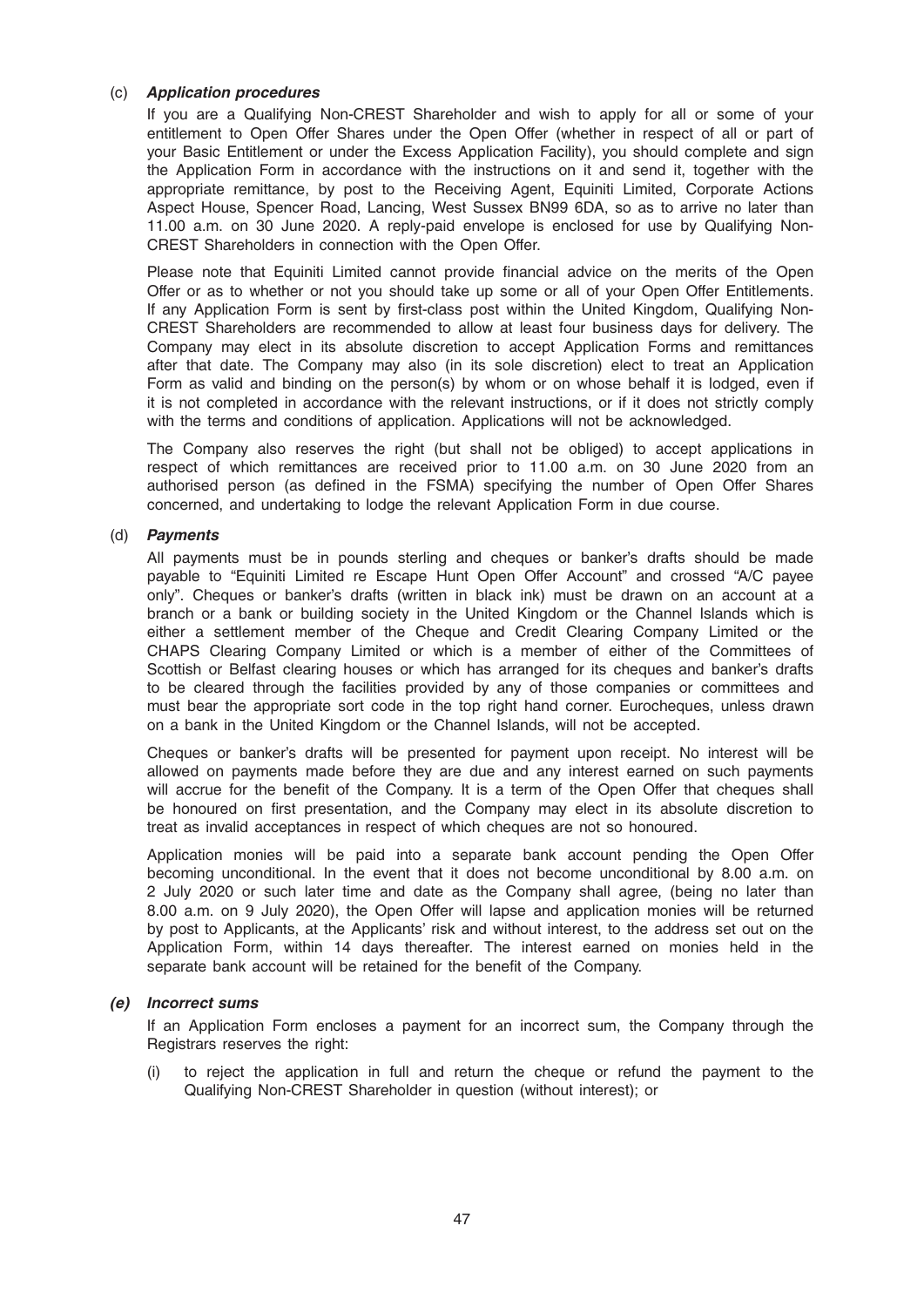- (ii) in the case that an insufficient sum is paid, to treat the application as a valid application for such lesser whole number of Open Offer Shares as would be able to be applied for with that payment at the Issue Price, refunding any unutilised sum to the Qualifying Non-CREST Shareholder in question (without interest), save that any sums of less than £1.00 will be retained for the benefit of the Company; or
- (iii) in the case that an excess sum is paid, to treat the application as a valid application for all of the Open Offer Shares referred to in the Application Form, refunding any unutilised sum to the Qualifying Non-CREST Shareholder in question (without interest), save that any sums of less than £1.00 will be retained for the benefit of the Company.

All monies received by the Registrars in respect of Open Offer Shares will be held in a separate client account.

## (f) The Excess Application Facility

Provided that the Applicant chooses to take up their Basic Entitlement in full, the Excess Application Facility enables him to apply for Excess Shares. Applicants who wish to do so should complete Boxes 4 (which must be the same number of New Ordinary Shares in Box 2) 5, 6 and 7 and then sign and date the Application Form together with a pounds sterling cheque or bankers draft (written in black ink), for the sum inserted in Box 7.

If applications under the Excess Application Facility are received for more than the total number of Open Offer Shares available following take up of Basic Entitlements and Excess Entitlements, the Excess Shares will be scaled back at the Company's absolute discretion and no assurance can be given that excess applications will be met in full or in part or at all. Each Applicant who has made a valid application for Excess Shares and from whom payment in full for the Excess Shares has been received will receive a pounds sterling amount equal to the number of Excess Shares applied and paid for but not allocated to the relevant Applicant multiplied by the Issue Price. Monies will be returned as soon as reasonably practicable thereafter, without payment of interest and at the Applicant's sole risk.

All enquiries in connection with the procedure for applications under the Excess Application Facility and Excess Entitlements should be addressed to the Receiving Agent, Equiniti Limited, Corporate Actions, Aspect House, Spencer Road, Lancing, West Sussex, BN99 6DA Limited. The Receiving Agent can be contacted on 0371 384 2050 or, if calling from outside the United Kingdom, on +44 121 415 0259. Calls are charged at the standard geographic rate and will vary by provider. Calls outside the United Kingdom will be charged at the applicable international rate. The helpline is open between 9.00 a.m. – 5.00 p.m., Monday to Friday excluding public holidays in England and Wales. Please note that the Receiving Agent cannot provide any financial, legal or tax advice and calls may be recorded and monitored for security and training purposes.

## (g) Effect of an application

All documents and remittances sent by post by or to an Applicant (or as the Applicant may direct) will be sent at the Applicant's own risk. By completing and delivering an Application Form, you (as the Applicant(s)):

- (i) agree that if no number is inserted on Box 4 or Box 6 of the Application Form (or if a number is inserted in Box 4 or Box 6 which is inconsistent with the amount of the remittance accompanying the Application Form and shown in Box 7), that you shall be deemed to have applied for the lesser of (a) the maximum number of new Ordinary Shares you can apply for and (b) such number of new Ordinary Shares at 7.5 pence per new Ordinary Share as is covered by the remittance which accompanies the Application Form;
- (ii) agree that in consideration of the Company agreeing to the application to subscribe for the aggregate number of new Ordinary Shares stated in Box 4 or Box 6 or as otherwise calculated as set out in the Application Form and subject to the terms and conditions of the Open Offer set out in the Application Form and in Part 4 of this document, you undertake that the application shall be irrevocable (save for any statutory rights of withdrawal under FSMA) and agree that the completion and return of the Application Form with its accompanying remittance shall constitute a conditional contract between you and the Company which shall become binding upon receipt by Equiniti Limited of the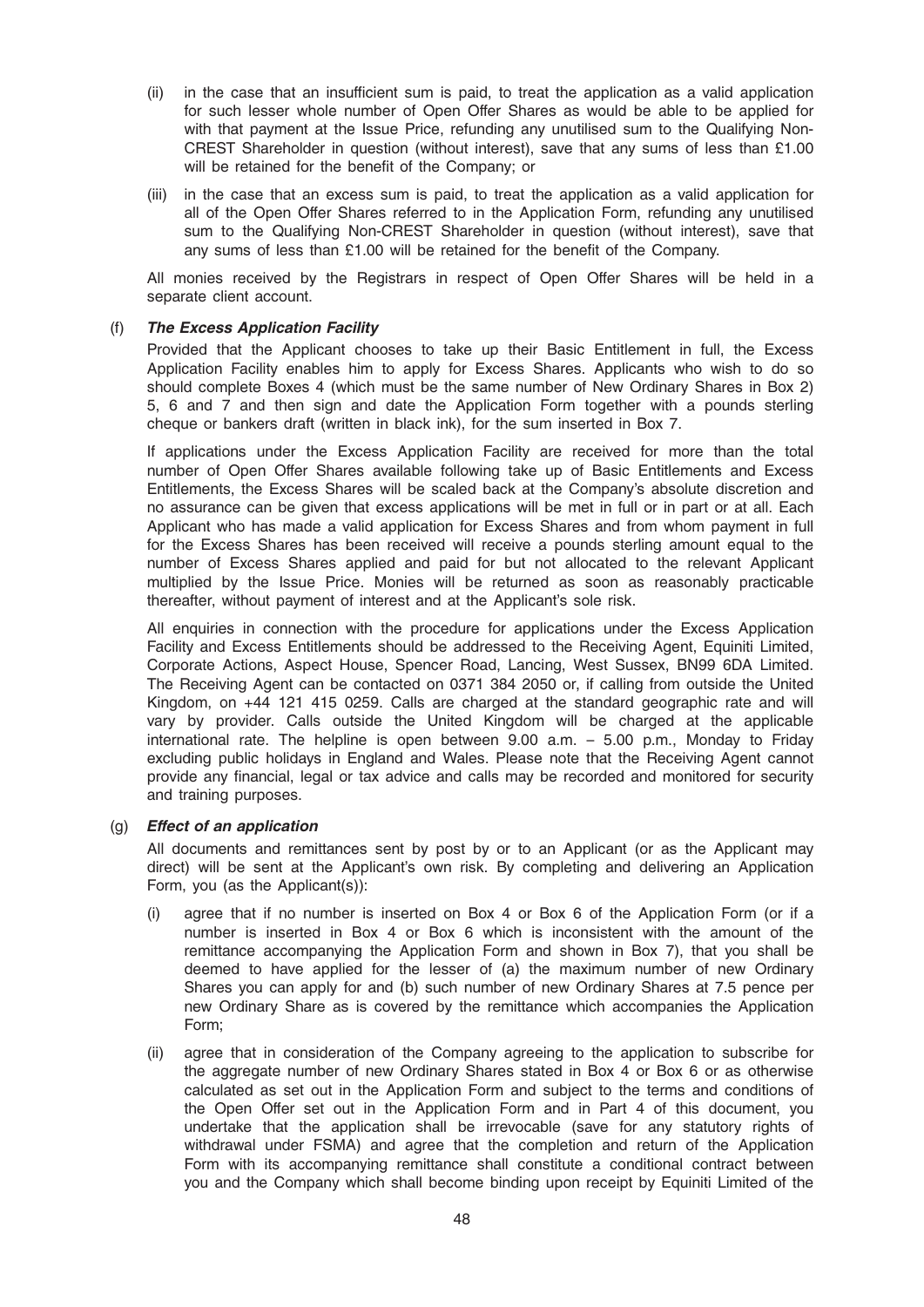Application Form and the accompanying remittance and the Open Offer becoming or being declared unconditional in all respects. You acknowledge that the Company reserves the right to treat any application not strictly complying with the terms and conditions of the Application Form and Part 4 of this document as nevertheless valid. You acknowledge that the Company reserves the right, but shall not be obliged, to reject any acceptance or purported acceptance of the Open Offer in the circumstances described in Part 4;

- (iii) request that the Open Offer Shares to which you will become entitled be issued to you on the terms set out in this document and the Application Form and subject to the Articles;
- (iv) request and authorise the Company or its agents to send to you a definitive certificate in respect of the new Ordinary Shares (reflecting the effects of the Open Offer) for which the application is accepted by post at your own risk to the first address shown on page 1 of the Application Form or to the agent whose name appears in Box 12 of the Application Form and to procure your name be placed on the register of members of the Company as holder(s) of the said new Ordinary Shares. You acknowledge that pending despatch of definitive certificates, transfers of the new Ordinary Shares will be certified against the register of members of the Company;
- (v) acknowledge that due completion of the Application Form accompanied by a pounds sterling cheque or bankers' draft constitutes a representation and warranty that the cheque or bankers' draft will be honoured on first presentation and that this shall constitute a fundamental term of the application and the Open Offer and, without prejudice to the Company's right to require payment, that this application may be deemed invalid if such cheque or bankers' draft is not so honoured. You acknowledge that the Company reserves the right to instruct Equiniti Limited to seek special clearance of cheques to allow the Company to obtain value for remittance at the earliest opportunity;
- (vi) authorise the Company and/or its agents to present any sterling cheque or bankers' draft enclosed with the Application Form on receipt and to withhold definitive share certificates pending clearance thereof. In the event that any of the conditions of the Open Offer set out in Part 4 of this document are not fulfilled by 8.00 a.m. on 2 July 2020 (or such later date as the Company may decide), or where you have elected to apply for additional Ordinary Shares under the Excess Application Facility, some or all of such application is not fulfilled, you authorise the Company or its agents to return all application monies (or such part as relates to the additional Ordinary Shares not so fulfilled) without payment of interest (at your risk) either as a cheque by first class post to the address set out on the Application Form or to the agent whose name appears in Box 12 on page 6 of the Application Form or returned direct to the account of the bank or building society on which the relevant cheque or banker's draft was drawn;
- (vii) acknowledge that in order to ensure compliance with the Money Laundering Regulations, Equiniti Limited may, in its absolute discretion, require verification of identity from any person lodging the Application Form. You agree that pending such verification, the Application Form may be dealt with in accordance with, and you will comply with, the provisions set out in Part 4 of this document. You agree that on request by Equiniti Limited, you will disclose promptly in writing to it satisfactory evidence of your identity and do all other acts and things as may reasonably be required so as to comply with such regulations. You agree for Equiniti Limited to make a search using a credit reference agency for the purpose of confirming such identity, where deemed necessary. A record of the search will be retained. You agree that any monies returnable to them and any certificate for new Ordinary Shares issuable to them may be retained pending clearance of their remittance and any verification of identity by the Money Laundering Regulations and that such monies will not bear interest and that, failing such clearance or verification of identity within the period referred to in this document, the Application may be rejected;
- (viii) acknowledge that the Company may amend dates and times in relation to the Application Form and the Open Offer;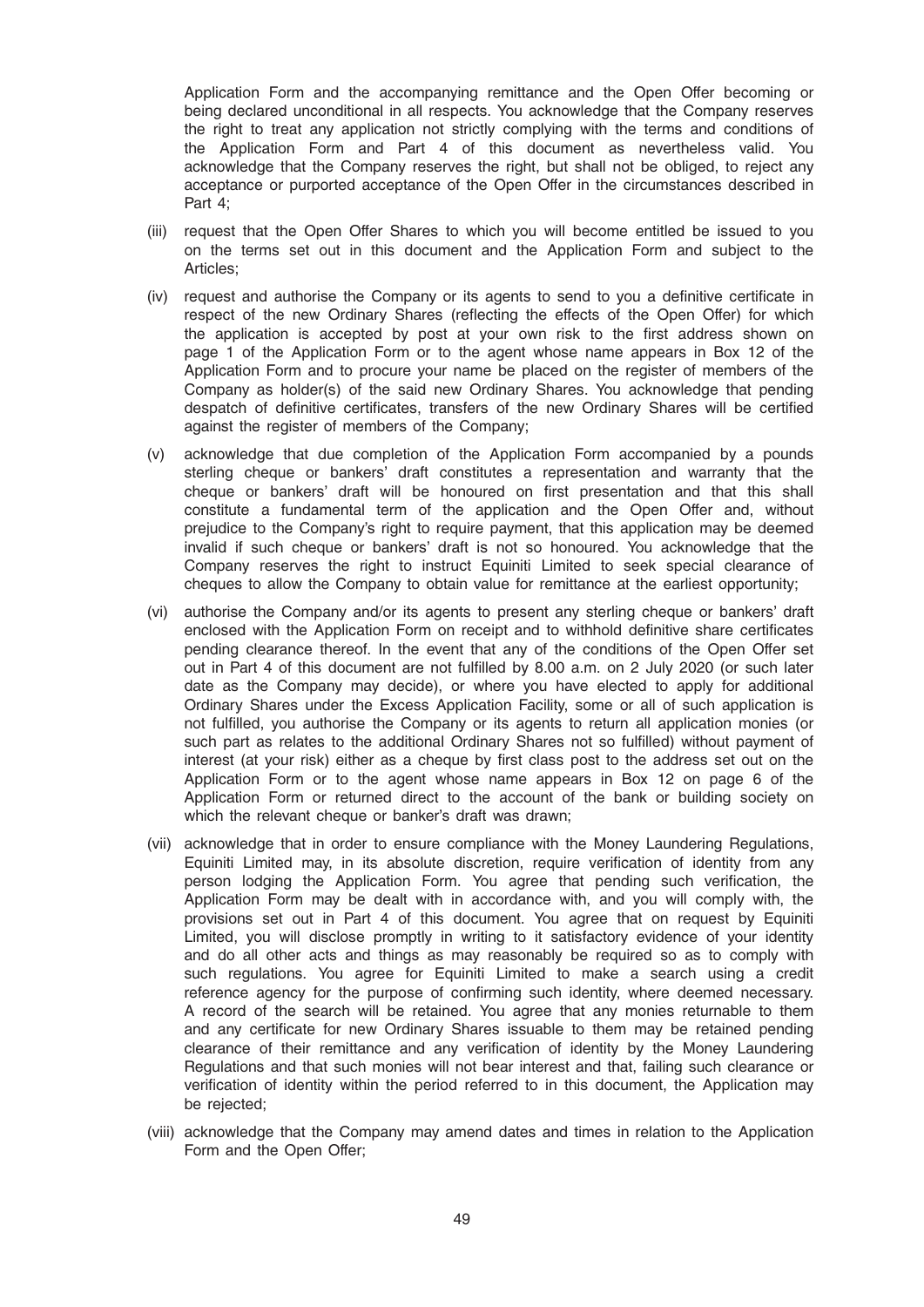- (ix) represent and warrant to the Company, the Joint Brokers and the Nominated Adviser that you are not, nor are you applying on behalf of any person who is, in the United States or is a citizen or resident, or which is a corporation, partnership or other entity created or organised in or under any laws, of any other Open Offer Restricted Jurisdiction or any other jurisdiction in which the application for Open Offer Shares is prevented by law and you are not applying with a view to re-offering, re-selling, transferring or delivering any of the Open Offer Shares which are the subject of his application in the United States or to, or for the benefit of, a Shareholder who is a citizen or resident or which is a corporation, partnership or other entity created or organised in or under any laws of any other Open Offer Restricted Jurisdiction or any other jurisdiction in which the application for Open Offer Shares is prevented by law (except where proof satisfactory to the Company has been provided to the Company that you are able to accept the invitation by the Company free of any requirement which it (in its absolute discretion) regards as unduly burdensome), nor acting on behalf of any such person on a non-discretionary basis nor a person otherwise prevented by legal or regulatory restrictions from applying for Open Offer Shares under the Open Offer;
- (x) represent and warrant to the Company, the Joint Brokers and the Nominated Adviser that, except where the extension or availability of the Open Offer would not breach any applicable laws or regulations you have not received from or sent copies of the Application Form into any Open Offer Restricted Jurisdiction and you have not otherwise utilised in connection with the Open Offer, directly or indirectly, the mail or any other means of instrumentality of interstate or foreign commerce or any facilities of a national securities exchange in the United States, any member state of the European Economic Area (other than the United Kingdom), Australia, Canada, Japan, New Zealand, South Africa or any other Open Offer Restricted Jurisdiction. You further acknowledge that, subject to certain exceptions set out in this document, no application will be treated as valid which is received in an envelope postmarked in, or which otherwise appears to the Company or its agents to have been dispatched in or from the United States, any member state of the European Economic Area (other than the United Kingdom), Australia, Canada, Japan, New Zealand, the Republic of South Africa or any other Open Offer Restricted Jurisdiction and the Company reserves the right to treat an Application Form as invalid if it believes the making of such an application may violate any legal or regulatory requirements in any jurisdiction;
- (xi) represent and warrant to the Company, the Joint Brokers and the Nominated Adviser that you are not in the United States, nor are you applying for the account of any person who is located in the United States, unless (a) the instruction to apply was received from a person outside the United States and (b) the person giving such instruction has confirmed that  $(x)$  it has the authority to give such instruction and either  $(y)$  has investment discretion over such account or (z) is an investment manager or investment company that, in the case of each of  $(y)$  and  $(z)$ , is applying for the new Ordinary Shares in an "offshore transaction" within the meaning of Regulation S; and (ii) you are not applying for the new Ordinary Shares with a view to the offer, sale, resale, transfer, delivery or distribution, directly or indirectly, of any new Ordinary Shares into the United States;
- (xii) represent and warrant to the Company, the Joint Brokers and the Nominated Adviser that you are not in breach of the provisions of note 1 under "Instructions for Transfer and Splitting" on page 2 of the Application Form;
- (xiii) represent and warrant to the Company, the Joint Brokers and the Nominated Adviser that you are not, and nor are you applying as nominee or agent for, a person who is or may be liable to notify and account for tax under the Stamp Duty Reserve Tax Regulations 1986 at any of the increased rates referred to in sections 67, 70, 93 or 96 (depositary receipts and clearance services) of the Finance Act 1986;
- (xiv) confirm to the Company, the Joint Brokers and the Nominated Adviser that in making the application you are not relying on any information or representation other than that contained in this document, and you accordingly agree that no person responsible solely or jointly for this document or any part thereof shall have any liability for any such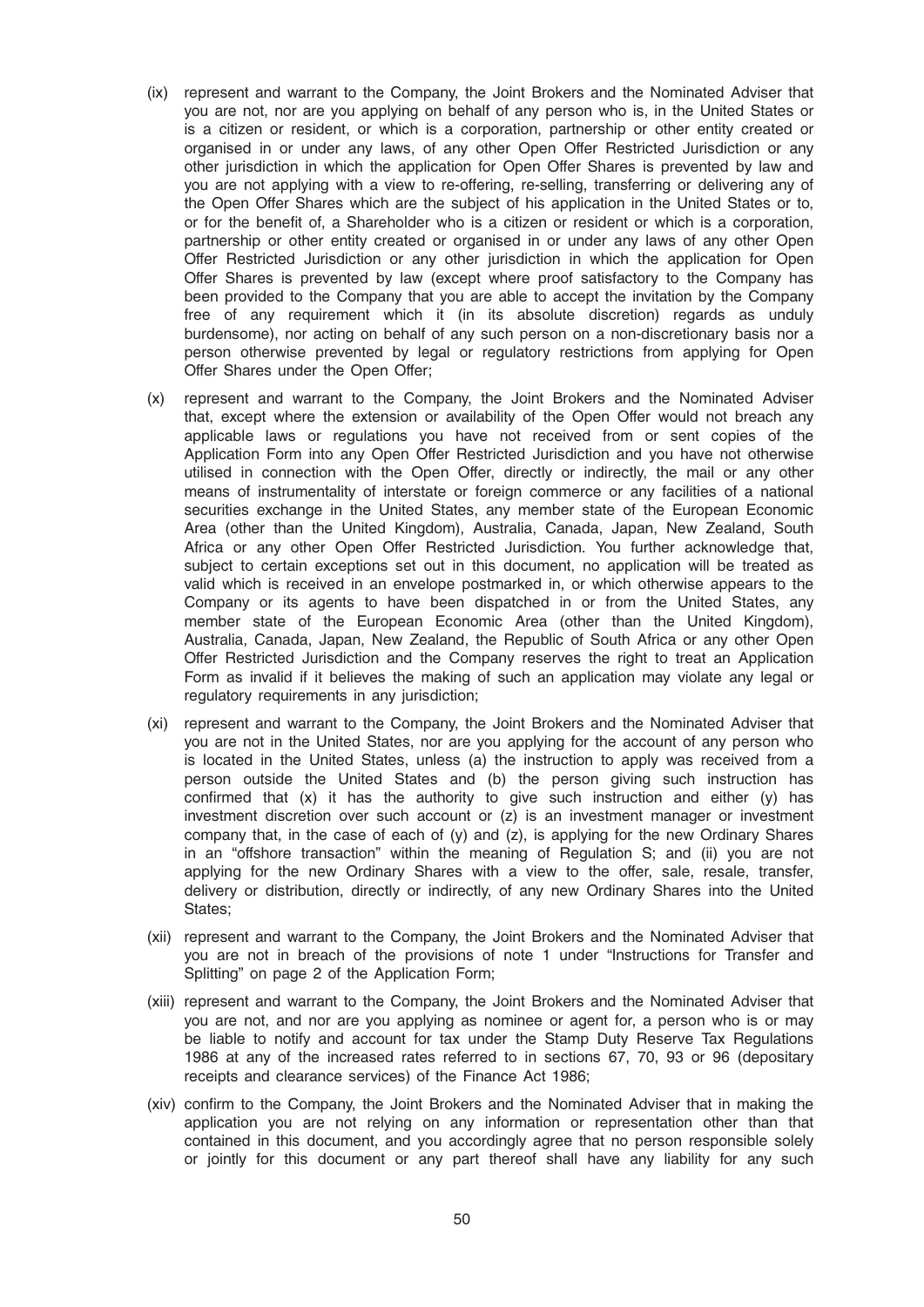information or representation not so contained and further agrees that, having had the opportunity to read this document, you will be deemed to have had notice of all the information in relation to the Company contained in this document;

- (xv) represent and warrant to the Company, the Joint Brokers and the Nominated Adviser that you have the right, power and authority, and has taken all action necessary, to make the application under the Open Offer and to execute, deliver and exercise his rights, and perform his obligations under any contracts resulting therefrom and that you are not a person otherwise prevented by legal or regulatory restrictions from applying for Open Offer Shares or acting on behalf of any such person on a non-discretionary basis;
- (xvi) confirms to the Company, the Joint Brokers and the Nominated Adviser that no person has been authorised to give any information or to make any representation concerning the Group or the Open Offer Shares (other than as contained in this document) and, if given or made, any such other information or representation should not be, and has not been, relied upon as having been authorised by the Company, the Joint Brokers and the Nominated Adviser;
- (xvii) agree with the Company, the Joint Brokers and the Nominated Adviser that all applications, and contracts resulting therefrom, and any non-contractual obligations related thereto, under the Open Offer shall be governed by, and construed in accordance with, the laws of England;
- (xviii) represent and warrant to the Company, the Joint Brokers and the Nominated Adviser that you are the Qualifying Shareholder originally entitled to the Open Offer Entitlements;
- (xix) represent and warrant to the Company, the Joint Brokers and the Nominated Adviser that, if you have received some or all of his Open Offer Entitlements from a person other than the Company, you are entitled to apply under the Open Offer in relation to such Open Offer Entitlements by virtue of a bona fide market claim; and
- (xx) confirm that in making the application you are not relying and has not relied on the Joint Brokers or the Nominated Adviser or any person affiliated with the Joint Brokers or the Nominated Adviser, in connection with any investigation of the accuracy of any information contained in this document or his investment decision.

If you do not wish to apply for any of the Open Offer Shares to which you are entitled under the Open Offer, you should not complete and return the Application Form.

If you are in doubt as to whether or not you should apply for any of the Open Offer Shares under the Open Offer, you should consult your independent financial adviser immediately. All enquiries in relation to the procedure for application for Qualifying Non-CREST Shareholders under the Open Offer should be addressed to the Receiving Agent, telephone number 0371 384 2050 or, if calling from outside the United Kingdom, on +44 121 415 0259. Calls are charged at the standard geographic rate and will vary by provider. Calls outside the United Kingdom will be charged at the applicable international rate. The helpline is open between 9.00 a.m. – 5.00 p.m., Monday to Friday excluding public holidays in England and Wales. Please note that the Receiving Agent cannot provide any financial, legal or tax advice and calls may be recorded and monitored for security and training purposes.

#### 2 If you have Open Offer Entitlements credited to your stock account in CREST

#### (a) General

Each Qualifying CREST Shareholder will receive a credit to his stock account in CREST of his Basic Entitlement equal to the number of Open Offer Shares for which he is entitled to apply under his basic entitlement under the Open Offer, together with a credit of Excess Entitlements equal to ten times their balance of Existing Shares on the Record Date.

Qualifying CREST Shareholders should note that this is not a cap on the maximum number of Excess Shares they can apply for and if they wish to apply for more Excess Shares than their Excess Entitlements they have been credited with then they should contact the Shareholder helpline on 0371 384 2050 or, if calling from outside the United Kingdom, on +44 121 415 0259. Calls are charged at the standard geographic rate and will vary by provider. Calls outside the United Kingdom will be charged at the applicable international rate.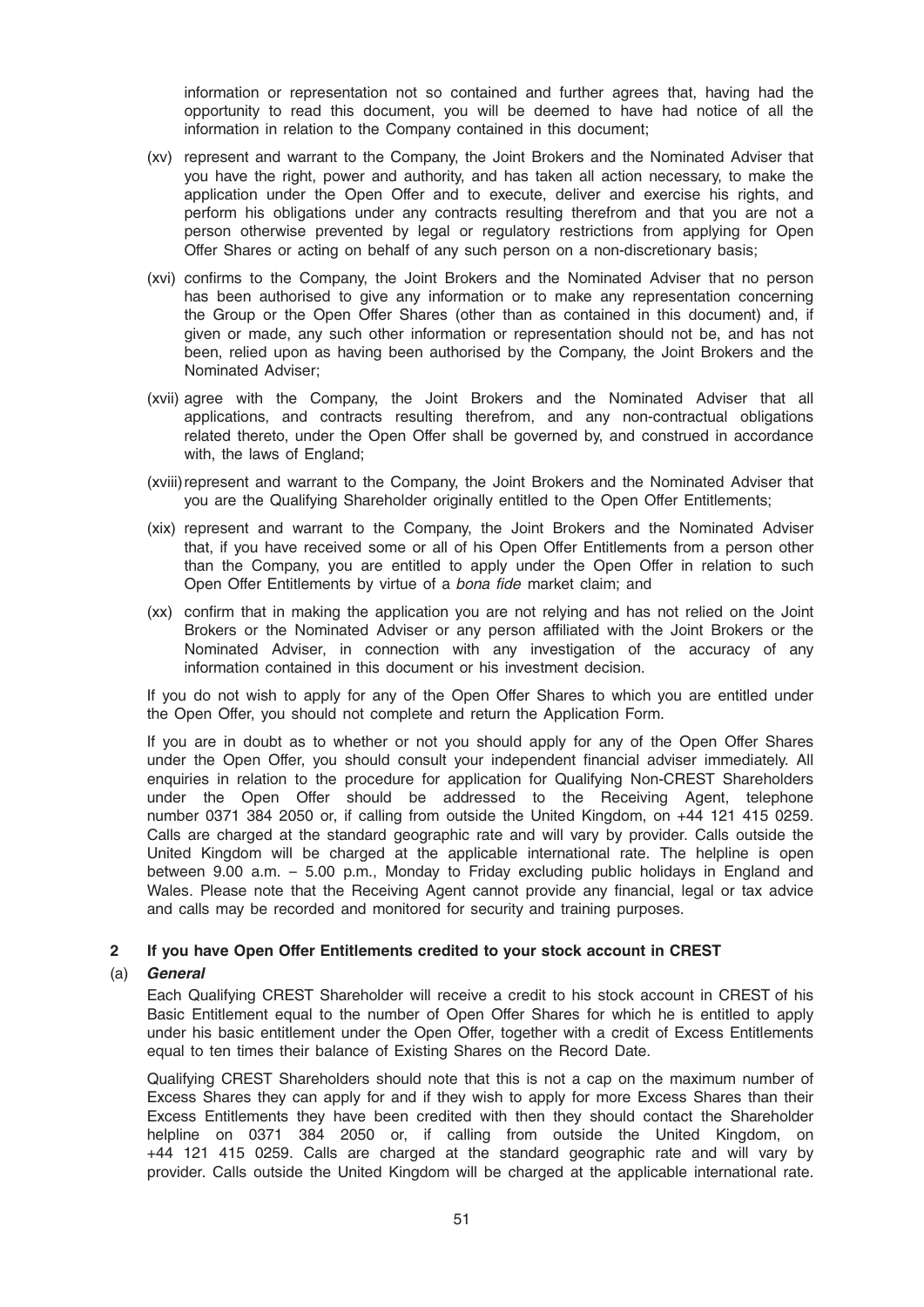The helpline is open between 9.00 a.m. – 5.00 p.m., Monday to Friday excluding public holidays in England and Wales. Please note that Equiniti Limited cannot provide any financial, legal or tax advice and calls may be recorded and monitored for security and training purposes. To request an increased credit, ensuring to leave sufficient time for the additional Excess Entitlement credits to be credited to their account and for an application to be made in respect of those entitlements before the application deadline. Basic Entitlements are rounded down to the nearest whole number and any fractional entitlements to Open Offer Shares will be aggregated and made available under the Excess Application Facility.

The CREST stock account to be credited will be an account under the participant ID and member account ID that apply to the Existing Shares held on the Record Date by the Qualifying CREST Shareholder in respect of which the Basic Entitlements and Excess Entitlements have been allocated.

If for any reason the Open Offer Entitlements cannot be admitted to CREST by, or the stock accounts of Qualifying CREST Shareholders cannot be credited by, 3.00 p.m., or such later time as the Company may decide, on 25 June 2020, an Application Form will be sent out to each Qualifying CREST Shareholder in substitution for the Open Offer Entitlements credited to his stock account in CREST. In these circumstances, the expected timetable as set out in this document will be adjusted as appropriate and the provisions of this document applicable to Qualifying Non-CREST Shareholders with Application Forms will apply to Qualifying CREST Shareholders who receive Application Forms.

CREST members who wish to apply for some or all of their entitlements to Open Offer Shares should refer to the CREST Manual for further information on the CREST procedures referred to below. If you are a CREST sponsored member you should consult your CREST sponsor if you wish to apply for Open Offer Shares as only your CREST sponsor will be able to take the necessary action to make this application in CREST.

#### (b) Market claims

The Open Offer Entitlements will constitute a separate security for the purposes of CREST. Although Open Offer Entitlements will be admitted to CREST and be enabled for settlement, applications in respect of Open Offer Entitlements may only be made by the Qualifying Shareholder originally entitled or by a person entitled by virtue of a bona fide market claim transaction. Fundraisings identified by the CREST Claims Processing Unit as "cum" the Open Offer Entitlement will generate an appropriate market claim transaction and the relevant Open Offer Entitlements will thereafter be transferred accordingly.

#### (c) USE instructions

CREST members who wish to apply for Open Offer Shares in respect of all or some of their Open Offer Entitlements in CREST must send (or, if they are CREST sponsored members, procure that their CREST sponsor sends) an Unmatched Stock Event ("USE") instruction to Euroclear which, on its settlement, will have the following effect:

- (i) the crediting of a stock account of the Receiving Agent under the participant ID and member account ID specified below, with a number of Open Offer Entitlements corresponding to the number of Open Offer Shares applied for; and
- (ii) the creation of a CREST payment, in accordance with the CREST payment arrangements, in favour of the payment bank of the Receiving Agent in respect of the amount specified in the USE instruction which must be the full amount payable on application for the number of Open Offer Shares referred to above.

#### (d) Content of USE instructions in respect of Basic Entitlements

The USE instruction must be properly authenticated in accordance with Euroclear's specifications and must contain, in addition to the other information that is required for settlement in CREST, the following details:

- the number of Open Offer Shares for which application is being made (and hence the number of the Open Offer Entitlements being delivered to the Receiving Agent);
- (ii) the ISIN of the Basic Entitlements, which is GB00BM953448;
- (iii) the participant ID of the accepting CREST member;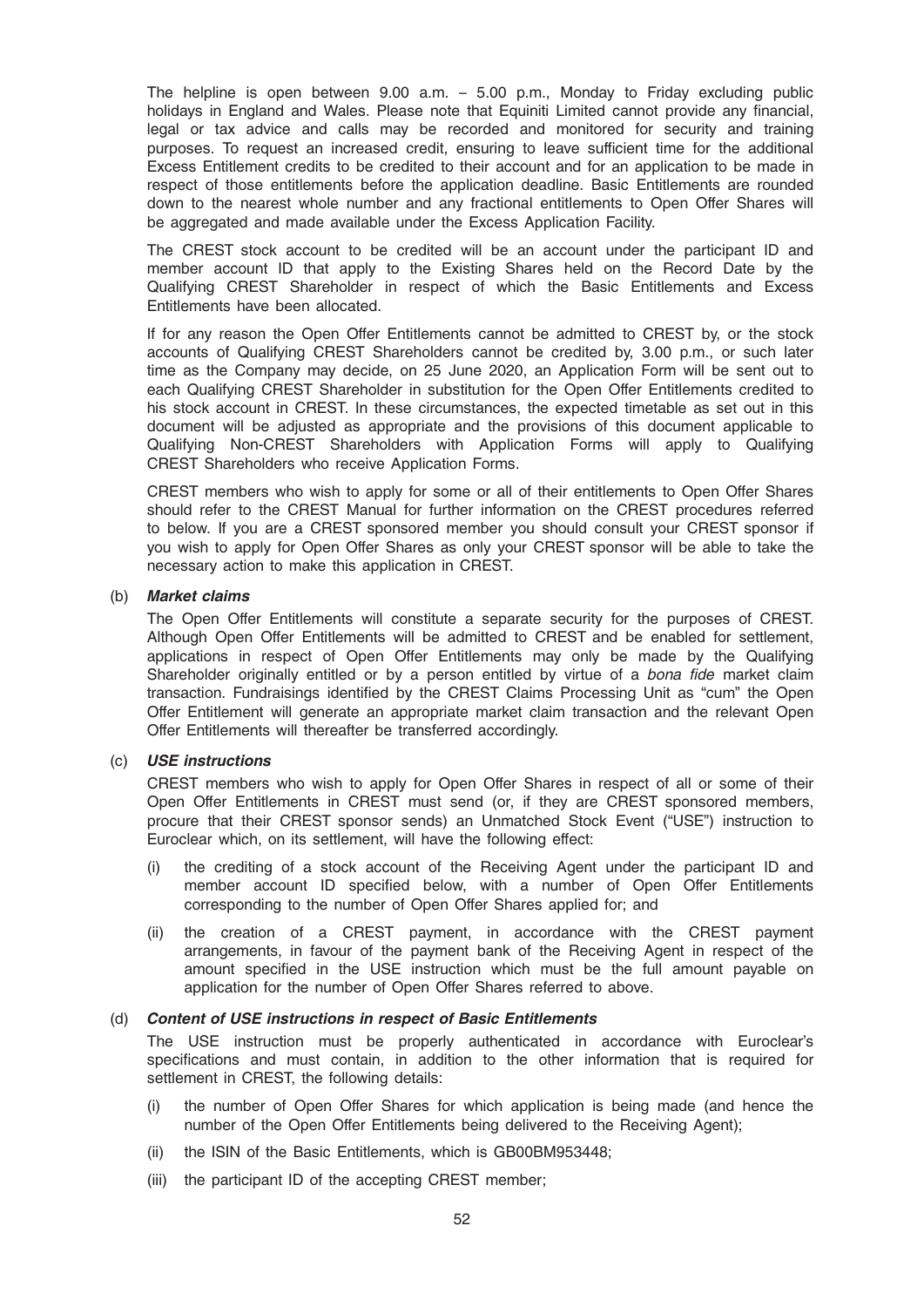- (iv) the member account ID of the accepting CREST member from which the Open Offer Entitlements are to be debited;
- (v) the participant ID of the Receiving Agent, in its capacity as a CREST receiving agent. This is 2RA61;
- (vi) the member account ID of the Receiving Agent, in its capacity as a CREST receiving agent. This is RA354901;
- (vii) the amount payable by means of a CREST payment on settlement of the USE instruction. This must be the full amount payable on application for the number of Open Offer Shares referred to in paragraph (d)(i) above;
- (viii) the intended settlement date. This must be on or before 11.00 a.m. on 30 June 2020;
- (ix) the Corporate Action Number for the Open Offer. This will be available by viewing the relevant corporate action details in CREST.

In order for an application under the Open Offer to be valid, the USE instruction must comply with the requirements as to authentication and contents set out above and must settle on or before 11.00 a.m. on 30 June 2020.

In order to assist prompt settlement of the USE instruction, CREST members (or their sponsors, where applicable) may consider adding the following non-mandatory fields to the USE instruction:

- (i) a contact name and telephone number (in the free format shared note field); and
- (ii) a priority of at least 80.

In the event that the Open Offer does not become unconditional by 8.00 a.m. on 2 July 2020 or such later time and date as the Company shall agree (being no later than 8.00 a.m. on 9 July 2020), the Open Offer will lapse, the Open Offer Entitlements admitted to CREST will be disabled and the Receiving Agent will refund the amount paid by a Qualifying CREST Shareholder by way of a CREST payment, without interest, within 14 days thereafter. The interest earned on such monies will be retained for the Company's benefit.

#### (e) Deposit of Open Offer Entitlements into, and withdrawal from, CREST

A Qualifying Non-CREST Shareholder's entitlement under the Open Offer as shown by the number of Open Offer Entitlements set out in his Application Form may be deposited into CREST (either into the account of the Qualifying Shareholder named in the Application Form or into the name of a person entitled by virtue of a *bona fide* market claim) provided that such Qualifying Non-CREST Shareholder is also a CREST member. Similarly, Open Offer Entitlements held in CREST may be withdrawn from CREST so that the entitlement under the Open Offer is reflected in an Application Form. Normal CREST procedures (including timings) apply in relation to any such deposit or withdrawal, subject (in the case of a deposit into CREST) as set out in the Application Form.

A holder of an Application Form who is proposing to deposit the entitlement set out in such form is recommended to ensure that the deposit procedures are implemented in sufficient time to enable the person holding or acquiring the Open Offer Entitlements following their deposit into CREST to take all necessary steps in connection with taking up the entitlement prior to 11.00 a.m. on 30 June 2020.

In particular, having regard to normal processing times in CREST and on the part of the Receiving Agent, the recommended latest time for depositing an Application Form with the CCSS, where the person entitled wishes to hold the entitlement under the Open Offer set out in such Application Form as Open Offer Entitlements in CREST, is 3.00 p.m. on 25 June 2020, and the recommended latest time for receipt by Euroclear of a dematerialised instruction requesting withdrawal of Open Offer Entitlements from CREST is 4.30 p.m. on 24 June 2020, in either case so as to enable the person acquiring or (as appropriate) holding the Open Offer Entitlements following the deposit or withdrawal (whether as shown in an Application Form or held in CREST) to take all necessary steps in connection with applying in respect of the Open Offer Entitlements prior to 11.00 a.m. on 30 June 2020.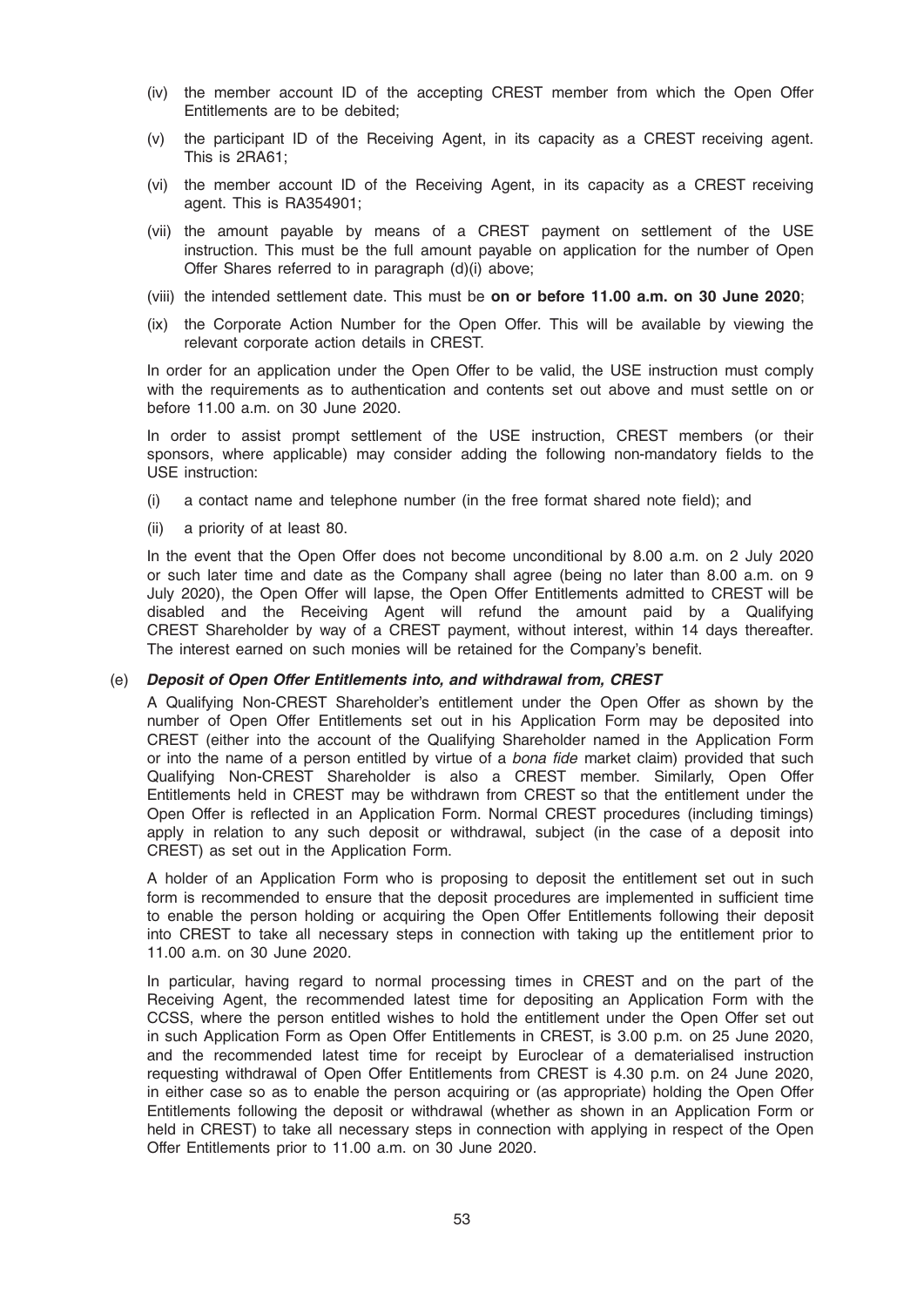Delivery of an Application Form with the CREST Deposit Form duly completed, whether in respect of a deposit into the account of the Qualifying Shareholder named in the Application Form or into the name of another person, shall constitute a representation and warranty to the Company and the Receiving Agent by the relevant CREST member that it is not in breach of the provisions of the notes under the paragraph headed "Instructions for Depositing Entitlements under the Open Offer into CREST" on page 3 of the Application Form, and a declaration to the Company and the Receiving Agent from the relevant CREST member that it is not a citizen or resident of an Open Offer Restricted Jurisdiction and, where such deposit is made by a beneficiary of a market claim, a representation and warranty that the relevant CREST member is entitled to apply under the Open Offer by virtue of a bona fide market claim.

#### (f) Excess Application Facility

The Excess Application Facility enables Qualifying CREST Shareholders, who have taken up their Basic Entitlement in full, to apply for Excess Shares.

If applications under the Excess Application Facility are received for more than the total number of Open Offer Shares available following take up of Basic Entitlements and Excess Entitlements, the Excess Shares will be scaled back at the Company's absolute discretion and no assurance can be given that excess applications by Qualifying Shareholders will be met in full or in part or at all. Excess Entitlements may not be sold or otherwise transferred.

The CREST accounts of Qualifying CREST Shareholders will be credited with Excess Entitlements to enable applications for Excess Shares to be settled through CREST. Qualifying CREST Shareholders should note that, although the Basic Entitlements and the Excess Entitlements will be admitted to CREST, they will have limited settlement capabilities. Neither the Basic Entitlement nor the Excess Entitlements will be tradable or listed and applications in respect of the Open Offer may only be made by the Qualifying Shareholders originally entitled or by a person entitled by virtue of a bona fide market claim.

To apply for Excess Shares pursuant to the Open Offer, Qualifying CREST Shareholders should follow the instructions above and must not return a paper form and cheque.

Should a transaction be identified by the CREST Claims Processing Unit as "cum" the Basic Entitlement will generate an appropriate market claim transaction and the relevant Open Offer Entitlements will thereafter be transferred accordingly.

Excess Entitlements will not be subject to Euroclear's market claims process. Qualifying CREST Shareholders claiming Excess Entitlements by virtue of a bona fide market claim are advised to contact the Receiving Agent to request a credit of the appropriate number of entitlements to their CREST account. Please note that an additional USE instruction must be sent in respect of any application under the Excess Entitlement. If applications under the Excess Application Facility are received for more than the total number of Open Offer Shares available following take-up of Open Offer Entitlements, such applications will be scaled back at the Company's absolute discretion. In this event, each Qualifying CREST Shareholder who has made a valid application pursuant to his Excess Entitlement, and from whom payment in full for the Excess Shares has been received, will receive a pounds sterling amount equal to the number of Open Offer Shares validly applied and paid for but which are not allocated to the relevant Qualifying CREST Shareholder multiplied by the Issue Price. Monies will be returned as soon as reasonably practicable following the completion of the scale back, without payment of interest and at the applicant's sole risk by way of cheque or CREST payment, as appropriate. Fractions of Open Offer Shares will be aggregated and made available under the Excess Application Facility.

All enquiries in connection with the procedure for applications under the Excess Application Facility and Excess Entitlements should be addressed to the Receiving Agent, Equiniti Limited, Corporate Actions, Aspect House, Spencer Road, Lancing, West Sussex BN99 6DA. The Receiving Agent can be contacted on 0371 384 2050 or, if calling from outside the United Kingdom, on +44 (0) 121 415 0259. Calls are charged at the standard geographic rate and will vary by provider. Calls outside the United Kingdom will be charged at the applicable international rate. The helpline is open between 9.00 a.m. – 5.00 p.m., Monday to Friday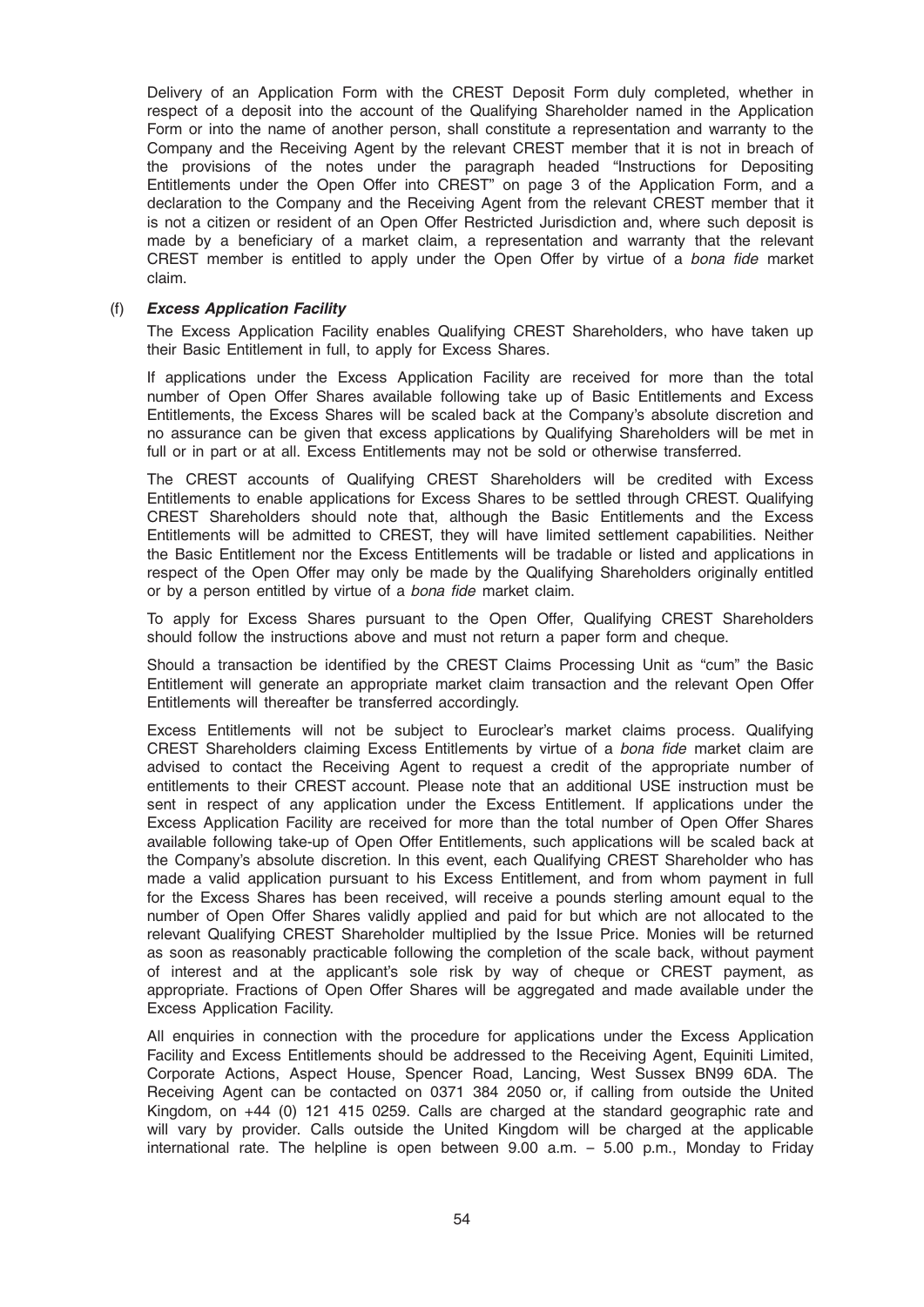excluding public holidays in England and Wales. Please note that Equiniti Limited cannot provide any financial, legal or tax advice and calls may be recorded and monitored for security and training purposes.

Each Qualifying Shareholder who has made a valid application for Excess Open Offer Shares under the Excess Application Facility and from whom payment in full for Excess Open Offer Shares has been received will receive a refund in an amount equal to the number of Excess Open Offer Shares applied and paid for but not allocated multiplied by the Offer Price. Monies will be returned as soon as reasonably practicable thereafter, without payment of interest and at the applicant's sole risk. Qualifying CREST Shareholders will receive the refund by 15 July 2020.

#### (g) Content of USE instructions in respect of Excess Entitlements

The USE instruction must be properly authenticated in accordance with Euroclear's specifications and must contain, in addition to the other information that is required for settlement in CREST, the following details:

- (i) the number of Open Offer Shares for which application is being made (and hence the number of the Open Offer Entitlements being delivered to the Receiving Agent);
- (ii) the ISIN of the Excess CREST Open Offer Entitlements, which is GB00BM953554; the participant ID of the accepting CREST member;
- (iii) the member account ID of the accepting CREST member from which the Open Offer Entitlements are to be debited;
- (iv) the participant ID of the Receiving Agent, in its capacity as a CREST receiving agent. This is 2RA62;
- (v) the member account ID of the Receiving Agent, in its capacity as a CREST receiving agent. This is RA354902;
- (vi) the amount payable by means of a CREST payment on settlement of the USE instruction. This must be the full amount payable on application for the number of Open Offer Shares referred to in paragraph (d)(i) above;
- (vii) the intended settlement date. This must be on or before 11.00 a.m. on 30 June 2020;
- (viii) the Corporate Action Number for the Open Offer. This will be available by viewing the relevant corporate action details in CREST;
- (ix) a contact name and telephone number (in the free format shared note field); and
- (x) a priority of at least 80.

In order for an application under the Open Offer to be valid, the USE instruction must comply with the requirements as to authentication and contents set out above and must settle on or before 11.00 a.m. on 30 June 2020.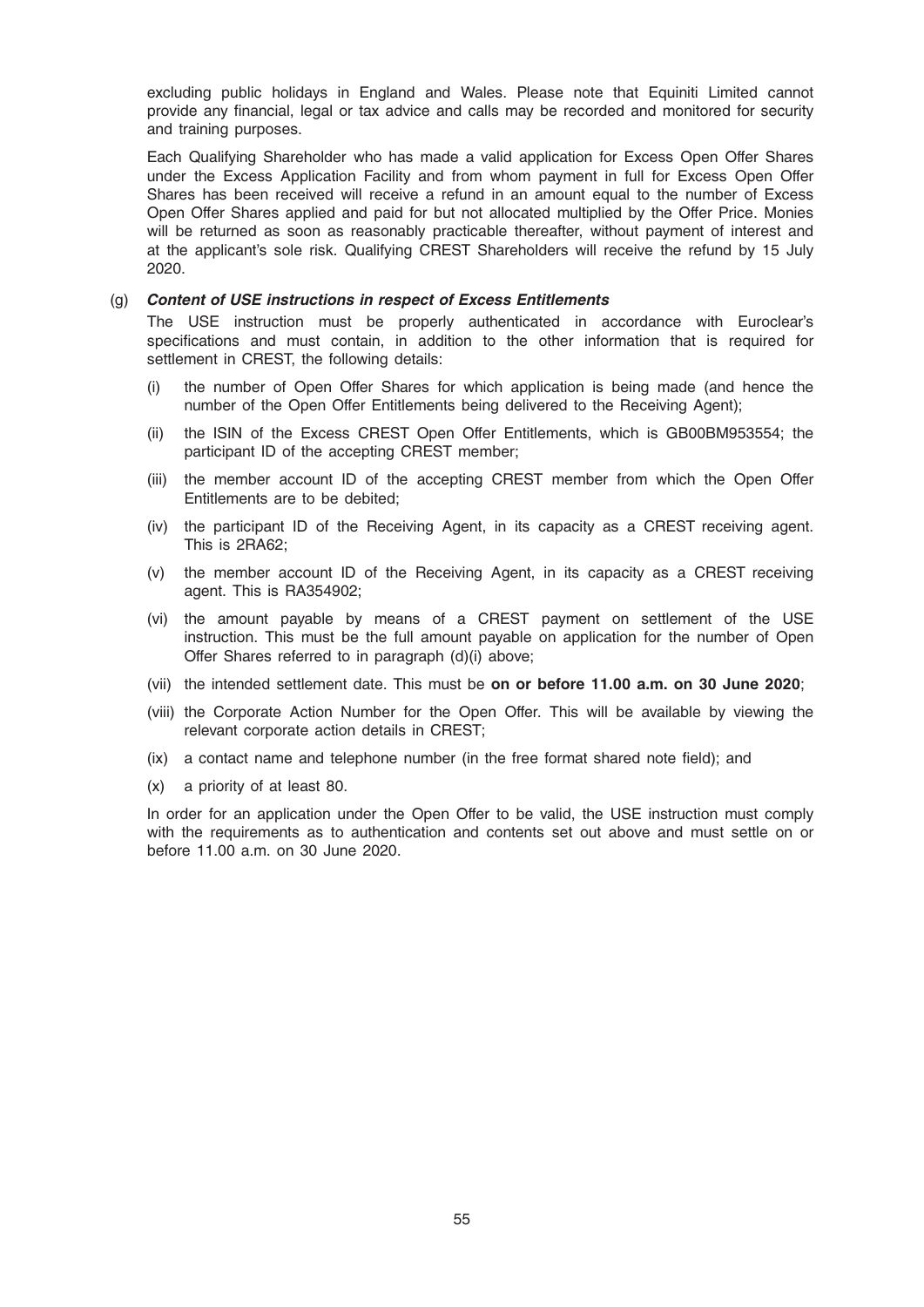## (h) Validity of application

A USE instruction complying with the requirements as to authentication and contents set out above which settles by no later than 11.00 a.m. on 30 June 2020 will constitute a valid application under the Open Offer.

## (i) CREST procedures and timings

CREST members and (where applicable) their CREST sponsors should note that Euroclear does not make available special procedures in CREST for any particular corporate action. Normal system timings and limitations will therefore apply in relation to the input of a USE instruction and its settlement in connection with the Open Offer. It is the responsibility of the CREST member concerned to take (or, if the CREST member is a CREST sponsored member, to procure that his CREST sponsor takes) such action as shall be necessary to ensure that a valid application is made as stated above by 11.00 a.m. on 30 June 2020. In this connection, CREST members and (where applicable) their CREST sponsors are referred in particular to those sections of the CREST Manual concerning practical limitations of the CREST system and timings.

#### (j) Incorrect or incomplete applications

If a USE instruction includes a CREST payment for an incorrect sum, the Company through the Receiving Agent reserves the right:

- (i) to reject the application in full and refund the payment to the CREST member in question;
- (ii) in the case that an insufficient sum is paid, to treat the application as a valid application for such lesser whole number of Open Offer Shares as would be able to be applied for with that payment at the Issue Price, refunding any unutilised sum to the CREST member in question;
- (iii) in the case that an excess sum is paid, to treat the application as a valid application for all the Open Offer Shares referred to in the USE instruction, refunding any unutilised sum to the CREST member in question.

## (k) Effect of valid application

A CREST member who makes or is treated as making a valid application in accordance with the above procedures will thereby:

- (i) represent and warrant to the Company, the Joint Brokers and the Nominated Adviser he has the right, power and authority, and has taken all action necessary, to make the application under the Open Offer and to execute, deliver and exercise his rights, and perform his obligations, under any contracts resulting therefrom and that he is not a person otherwise prevented by legal or regulatory restrictions from applying for Open Offer Shares or acting on behalf of any such person on a non-discretionary basis;
- (ii) agrees to pay the amount payable on application in accordance with the above procedures by means of a CREST payment in accordance with the CREST payment arrangements (it being acknowledged that the payment to the Receiving Agent's payment bank in accordance with the CREST payment arrangements shall, to the extent of the payment, discharge in full the obligation of the CREST member to pay to the Company the amount payable on application);
- (iii) acknowledge that the Company may amend dates and times in relation to the Open Offer;
- (iv) request that the Open Offer Shares to which he will become entitled be issued to him on the terms set out in this document and subject to the Articles;
- (v) agree with the Company, the Joint Brokers and the Nominated Adviser that all applications and contracts resulting therefrom, and any non-contractual obligations related thereto, under the Open Offer shall be governed by, and construed in accordance with, the laws of England;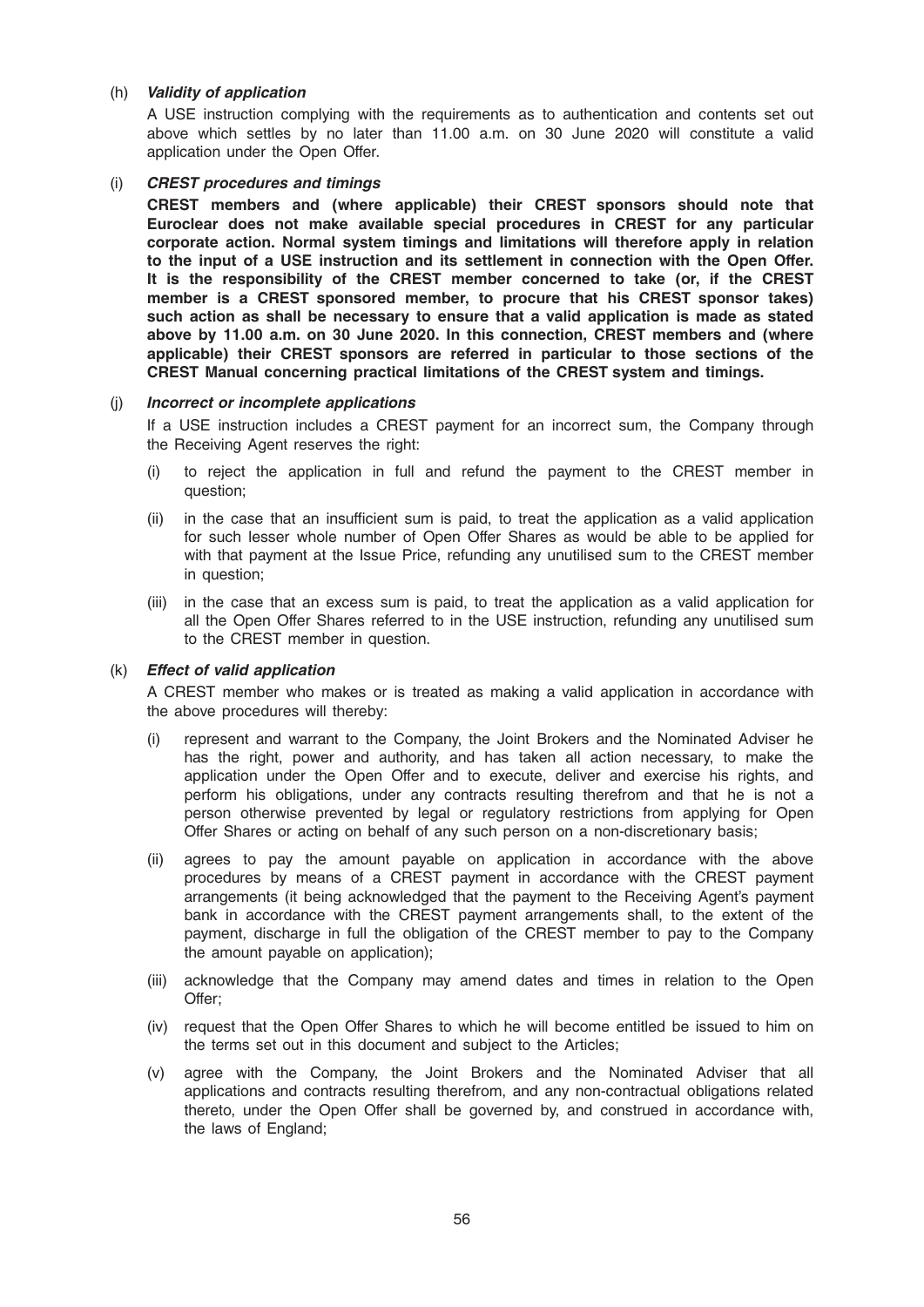- (vi) represent and warrant to the Company, the Joint Brokers and the Nominated Adviser that he is not in the United States, nor is he applying for the account of any person who is located in the United States, unless (a) the instruction to apply was received from a person outside the United States and (b) the person giving such instruction has confirmed that (x) it has the authority to give such instruction and either (y) has investment discretion over such account or (z) is an investment manager or investment company that, in the case of each of  $(y)$  and  $(z)$ , is applying for the new Ordinary Shares in an "offshore transaction" within the meaning of Regulation S; and (ii) he is not applying for the new Ordinary Shares with a view to the offer, sale, resale, transfer, delivery or distribution, directly or indirectly, of any new Ordinary Shares into the United States;
- (vii) represent and warrant to the Company, the Joint Brokers and the Nominated Adviser that he is not applying on behalf of any Shareholder, who is a citizen or resident or which is a corporation, partnership or other entity created or organised in or under any laws of an Open Offer Restricted Jurisdiction and he is not applying with a view to re-offering, reselling, transferring or delivering any of the Open Offer Shares which are the subject of this application to, or for the benefit of, a Shareholder who is a citizen or resident or which is a corporation, partnership or other entity created or organised in or under any laws of an Open Offer Restricted Jurisdiction except where proof satisfactory to the Company has been provided to the Company that he is able to accept the invitation by the Company free of any requirement which the Company (in its absolute discretion) regards as unduly burdensome, nor acting on behalf of any such person on a nondiscretionary basis nor (a) person(s) otherwise prevented by legal or regulatory restrictions from applying for Open Offer Shares under the Open Offer;
- (viii) represent and warrant to the Company, the Joint Brokers and the Nominated Adviser that, except where the extension or availability of the Open Offer would not breach any applicable laws or regulations he has not received from or sent copies of this Application Form into the United States, any member state of the European Economic Area (other than the United Kingdom), Australia, Canada, Japan, the Republic of South Africa, New Zealand or any other Open Offer Restricted Jurisdiction and he has not otherwise utilised in connection with the Open Offer, directly or indirectly, the mail or any other means of instrumentality of interstate or foreign commerce or any facilities of a national securities exchange in the United States, any member state of the European Economic Area (other than the United Kingdom), Australia, Canada, Japan, New Zealand, South Africa or any other Open Offer Restricted Jurisdiction. He further acknowledges that, subject to certain exceptions set out in this document, no application will be treated as valid which is received in an envelope postmarked in, or which otherwise appears to the Company or its agents to have been dispatched in or from the United States, any member state of the European Economic Area (other than the United Kingdom), Australia, Canada, Japan, New Zealand, the Republic of South Africa or any other Open Offer Restricted Jurisdiction and the Company reserves the right to treat an Application Form as invalid if it believes the making of such an application may violate any legal or regulatory requirements in any jurisdiction
- (ix) represent and warrant to the Company, the Joint Brokers and the Nominated Adviser that he is not, and nor is he applying as nominee or agent for, a person who is or may be liable to notify and account for tax under the Stamp Duty Reserve Tax Regulations 1986 at any of the increased rates referred to in sections 67, 70, 93 or 96 (depositary receipts and clearance services) of the Finance Act 1986;
- (x) confirm to the Company, the Joint Brokers and the Nominated Adviser that in making such application he is not relying on any information in relation to the Company other than that contained in this document, and agrees that no person responsible solely or jointly for this document or any part thereof or involved in the preparation thereof shall have any liability for any such other information and further agrees that, having had the opportunity to read this document, he will be deemed to have had notice of all the information concerning the Company contained in this document;
- (xi) confirms to the Company, the Joint Brokers and the Nominated Adviser that no person has been authorised to give any information or to make any representation concerning the Group or the Open Offer Shares (other than as contained in this document) and, if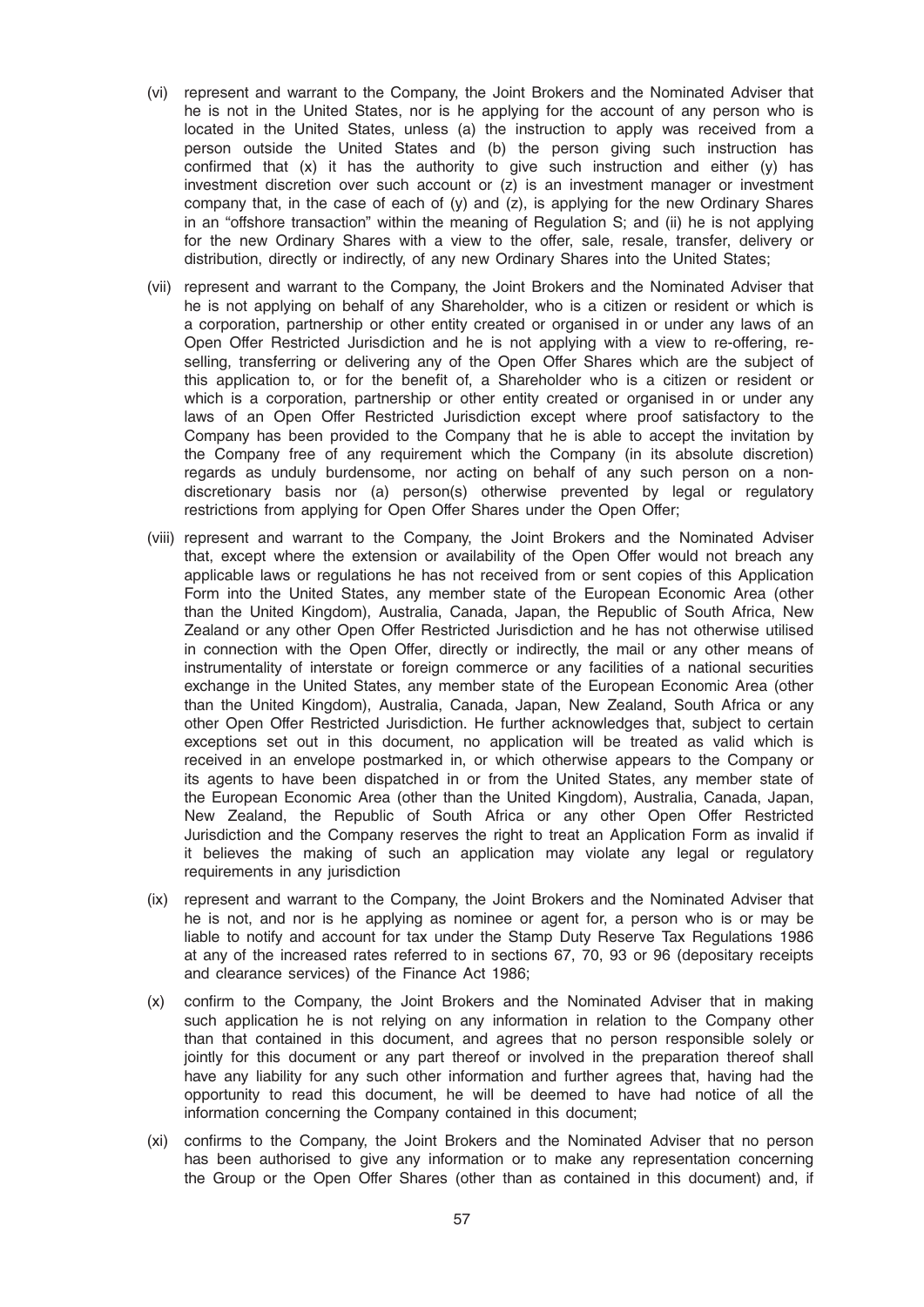given or made, any such other information or representation should not be, and has not been, relied upon as having been authorised by the Company, the Joint Brokers and the Nominated Adviser;

- (xii) represent and warrant to the Company, the Joint Brokers and the Nominated Adviser that he is the Qualifying Shareholder originally entitled to the Open Offer Entitlements;
- (xiii) represent and warrant to the Company, the Joint Brokers and the Nominated Adviser that, if he has received some or all of his Open Offer Entitlements from a person other than the Company, he is entitled to apply under the Open Offer in relation to such Open Offer Entitlements by virtue of a bona fide market claim; and
- (xiv) confirm to the Company, the Joint Brokers and the Nominated Adviser that in making the application he is not relying and has not relied on the Joint Brokers or the Nominated Adviser or any person affiliated with the Joint Brokers or the Nominated Adviser, in connection with any investigation of the accuracy of any information contained in this document or his investment decision.

#### (l) Company's discretion as to rejection and validity of applications

The Company may in its sole discretion:

- (i) treat as valid (and binding on the CREST member concerned) an application which does not comply in all respects with the requirements as to validity set out or referred to in this Part 4;
- (ii) accept an alternative properly authenticated dematerialised instruction from a CREST member or (where applicable) a CREST sponsor as constituting a valid application in substitution for or in addition to a USE instruction and subject to such further terms and conditions as the Company may determine;
- (iii) treat a properly authenticated dematerialised instruction (in this paragraph (l)(iii) the "first instruction") as not constituting a valid application if, at the time at which the Receiving Agent receives a properly authenticated dematerialised instruction giving details of the first instruction or thereafter, either the Company or the Receiving Agent has received actual notice from Euroclear of any of the matters specified in Regulation 35(5)(a) in relation to the first instruction. These matters include notice that any information contained in the first instruction was incorrect or notice of lack of authority to send the first instruction; and
- (iv) accept an alternative instruction or notification from a CREST member or CREST sponsored member or (where applicable) a CREST sponsor, or extend the time for settlement of a USE instruction or any alternative instruction or notification, in the event that, for reasons or due to circumstances outside the control of any CREST member or CREST sponsored member or (where applicable) CREST sponsor, the CREST member or CREST sponsored member is unable validly to apply for Open Offer Shares by means of the above procedures. In normal circumstances, this discretion is only likely to be exercised in the event of any interruption, failure or breakdown of CREST (or any part of CREST) or on the part of the facilities and/or systems operated by the Receiving Agent in connection with CREST.

## 3 Money Laundering Regulations

#### (a) Holders of Application Forms

If the value of an application for Open Offer Shares exceeds €15,000 (approximately £13,000 at the prevailing rate of exchange) (or is one of a series of linked applications, the aggregate value of which exceeds that amount), the verification of identity requirements of the Money Laundering Regulations will apply.

The Receiving Agent is entitled to require, at its absolute discretion, verification of identity from any person lodging an Application Form including, without limitation, any person who appears to the Receiving Agent to be acting on behalf of some other person. Submission of an Application Form will constitute a warranty and undertaking by the Applicant to provide promptly to the Receiving Agent such information as may be specified by the Receiving Agent as being required for the purpose of the Money Laundering Regulations.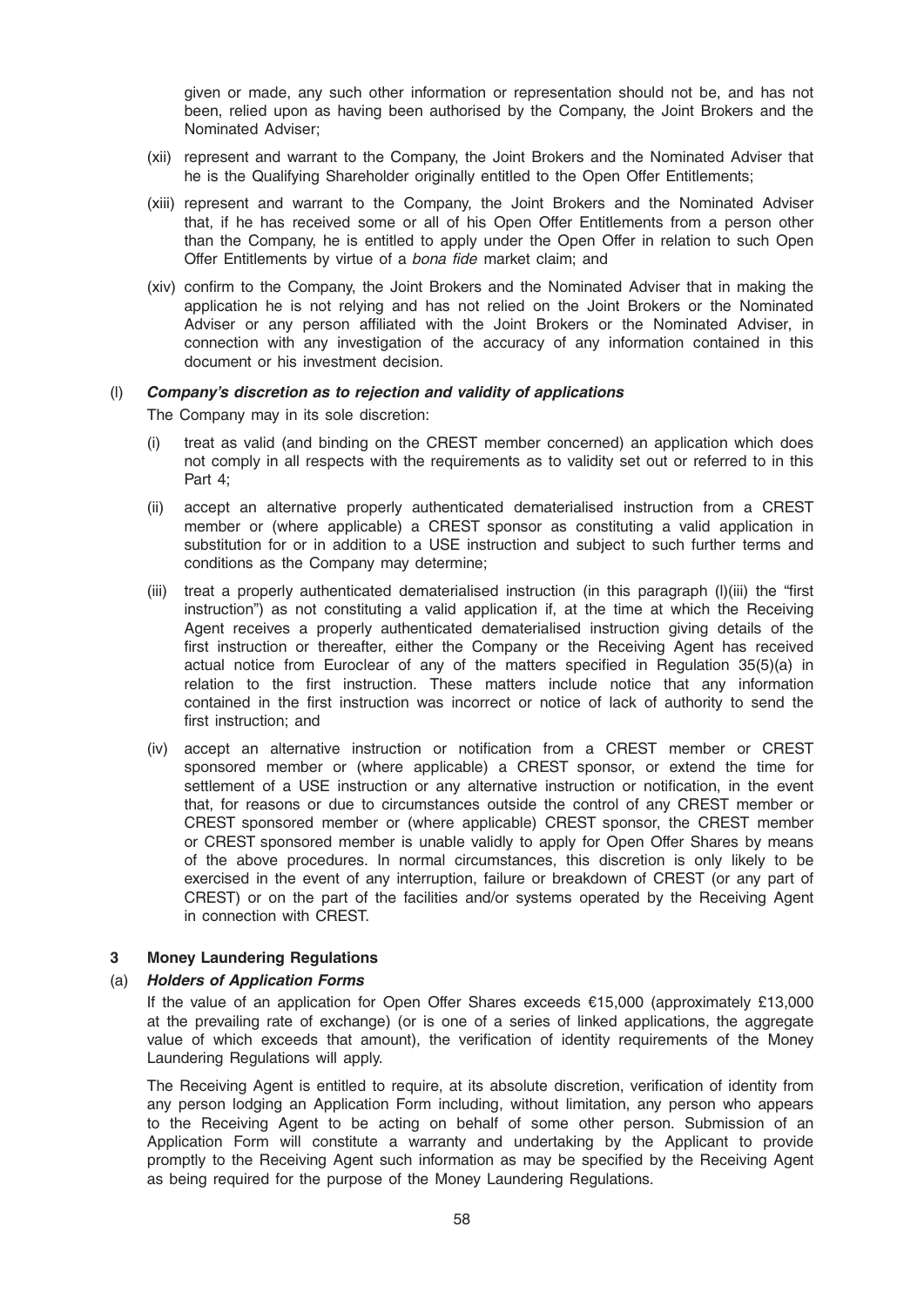Pending the provision of evidence satisfactory to the Receiving Agent as to identity, the Receiving Agent may in its absolute discretion retain an Application Form lodged by an Applicant for Open Offer Shares and/or the cheque, banker's draft or other remittance relating to it and/or not enter the Open Offer Shares to which it relates on the register of members or issue any share certificate in respect of them. If satisfactory evidence of identity has not been provided within a reasonable time, then the acceptance will not be valid but will be without prejudice to the right of the Company to take proceedings to recover any loss suffered by it as a result of the failure of the Applicant to provide satisfactory evidence. In that case, the application monies (without interest) will be returned to the bank or building society account from which payment was made.

The Receiving Agent shall be entitled, at its sole discretion, to determine whether the verification of identity requirements apply to any Applicant and whether such requirements have been satisfied and neither of the Receiving Agent or the Company will be liable to any person for any loss suffered or incurred as a result of the exercise of such discretion.

The following guidance is provided in order to reduce the likelihood of difficulties, delays and potential rejection of an application (but does not limit the right of the Receiving Agent to require verification of identity as stated above).

- (ii) The Applicant should:
	- (a) where payment is made otherwise than by the Applicant's own cheque, write the Applicant's name and address on the back of the building society cheque, banker's draft or other third party cheque and, in the case of an individual, record his/her date of birth against his/her name;
	- (b) if a building society cheque or banker's draft is used, ask the building society or bank to print on the cheque or banker's draft the full name and account number of the person whose building society or bank account is being debited or to write those details on the back of the cheque and add its stamp; and
	- (c) enclose with his Application Form evidence of his name and address from an appropriate third party; for example, a recent bill from a gas, electricity or telephone company or a bank statement, in each case bearing the Applicant's name and address (originals of such documents (not copies) are required and will be returned in due course).
- (iii) If an application is delivered by hand, the Applicant should ensure that he has with him evidence of identity bearing his photograph (for example, a valid full passport) and separate evidence of his address.
- (iv) If you are making an application as agent for one or more persons and you are not a UK or EU regulated person or institution (e.g. a UK financial institution), irrespective of the value of the application, the Receiving Agent is obliged to take reasonable measures to establish the identity of the person or persons on whose behalf the application is being made. If the application is lodged with payment by an agent which is an organisation required to comply with the EU Money Laundering Directive ((EU)/2015/859), or which is subject to anti-money laundering regulation in a country which is a member of the Financial Action Task Force (the non-European Union members of which are Argentina, Australia, Austria, Brazil, Canada, Gibraltar, Hong Kong, Iceland, Japan, Mexico, New Zealand, Norway, Russian Federation, Singapore, South Africa, Switzerland, Turkey and the United States), the agent should provide with the application written confirmation and evidence that it has that status and that it has obtained and recorded evidence of the identity of the person for whom it acts and that it will on demand make such evidence available to the Receiving Agent.

In order to confirm the acceptability of any written assurances referred to above, or in any other case, the Applicant should contact the Receiving Agent on 0371 384 2050 or, if calling from outside the United Kingdom, on +44 121 415 0259. Calls are charged at the standard geographic rate and will vary by provider. Calls outside the United Kingdom will be charged at the applicable international rate. The helpline is open between 9.00 a.m. – 5.00 p.m., Monday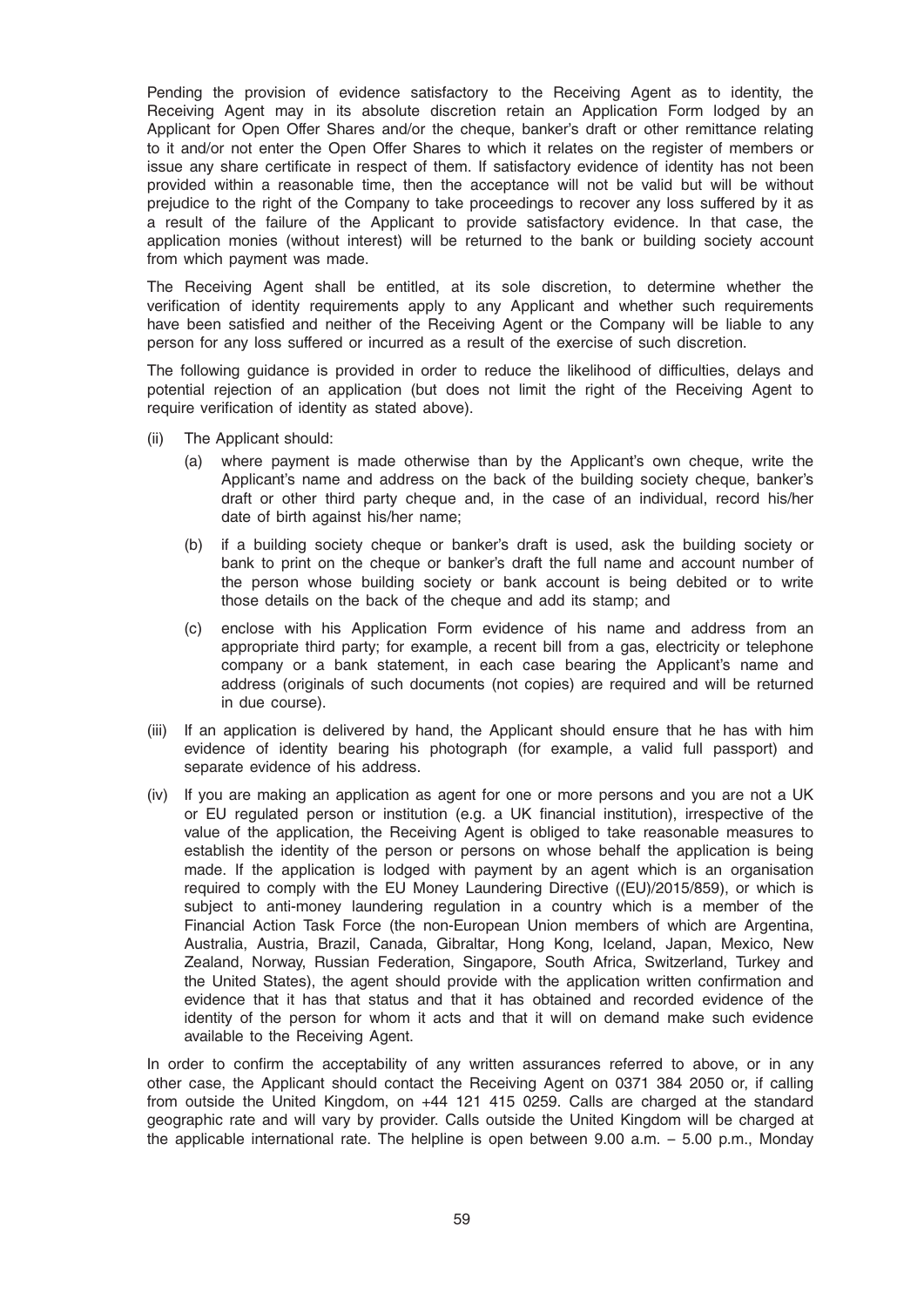to Friday excluding public holidays in England and Wales. Please note that the Receiving Agent cannot provide any financial, legal or tax advice and calls may be recorded and monitored for security and training purposes.

## (b) Open Offer Entitlements in CREST

If you hold your Open Offer Entitlements in CREST and apply for Open Offer Shares in respect of all or some of your Open Offer Entitlements as agent for one or more persons and you are not a UK or EU regulated person or institution (e.g. a UK financial institution), then, irrespective of the value of the application, the Receiving Agent is obliged to take reasonable measures to establish the identity of the person or persons on whose behalf you are making the application. You must therefore contact the Receiving Agent before sending any USE or other instruction so that appropriate measures may be taken.

Submission of a USE instruction which on its settlement constitutes a valid application as described above constitutes a warranty and undertaking by the Applicant to provide promptly to the Receiving Agent such information as may be specified by the Receiving Agent as being required for the purposes of the Money Laundering Regulations. Pending the provision of evidence satisfactory to the Receiving Agent as to identity, the Receiving Agent may in its absolute discretion take, or omit to take, such action as it may determine to prevent or delay issue of the Open Offer Shares concerned. If satisfactory evidence of identity has not been provided within a reasonable time, then the application for the Open Offer Shares represented by the USE instruction will not be valid. This is without prejudice to the right of the Company to take proceedings to recover any loss suffered by it as a result of failure to provide satisfactory evidence.

## 4 Taxation

Shareholders who are in any doubt as to their tax position, or who are subject to tax in any other jurisdiction, should consult their independent professional adviser immediately.

#### 5 Overseas Shareholders

SUBJECT TO CERTAIN LIMITED EXCEPTIONS, THERE IS NO OFFER OF OPEN OFFER SHARES TO PERSONS RESIDENT IN, OR WHO ARE CITIZENS OF, COUNTRIES OTHER THAN THE UNITED KINGDOM. IT IS THE RESPONSIBILITY OF ALL PERSONS (INCLUDING, WITHOUT LIMITATION, NOMINEES AND TRUSTEES) OUTSIDE THE UNITED KINGDOM TO OBSERVE THIS RESTRICTION.

Subject to certain limited exceptions, Application Forms will not be sent to Overseas Shareholders who are in an Open Offer Restricted Jurisdiction nor will Open Offer Entitlements be credited to a stock account of Overseas Shareholders who are in an Open Offer Restricted Jurisdiction or to US persons.

Receipt of this document and/or an Application Form or the crediting of Open Offer Entitlements to a stock account in CREST will not constitute an offer in those jurisdictions in which it would be illegal to make such an offer and, in those circumstances, this document and/or an Application Form either will not be sent or will be deemed to have been sent for information only and should not be copied or redistributed. No person receiving a copy of this document and/or an Application Form and/or receiving a credit of Open Offer Entitlements to a stock account in CREST in any territory other than the United Kingdom may treat the same as constituting an invitation or offer which could lawfully be made to him or an Application Form which could lawfully be used without contravention of any registration or other legal requirements.

Accordingly, persons receiving a copy of this document and/or an Application Form and/or receiving a credit of Open Offer Entitlements to a stock account in CREST should not, in connection with the Open Offer, distribute or send the Application Form or transfer the Open Offer Entitlements to any person in or into any Open Offer Restricted Jurisdiction. If an Application Form or a credit of Open Offer Entitlements to a stock account in CREST is received by any person in any such territory, or by his agent or nominee, he must not seek to apply for his entitlement to Open Offer Shares under the Open Offer except under an express written agreement between him and the Company. Any person who does forward this document and/or an Application Form or transfer the Open Offer Entitlements into any such territories (whether under a contractual or legal obligation or otherwise) should draw the recipient's attention to the contents of this paragraph.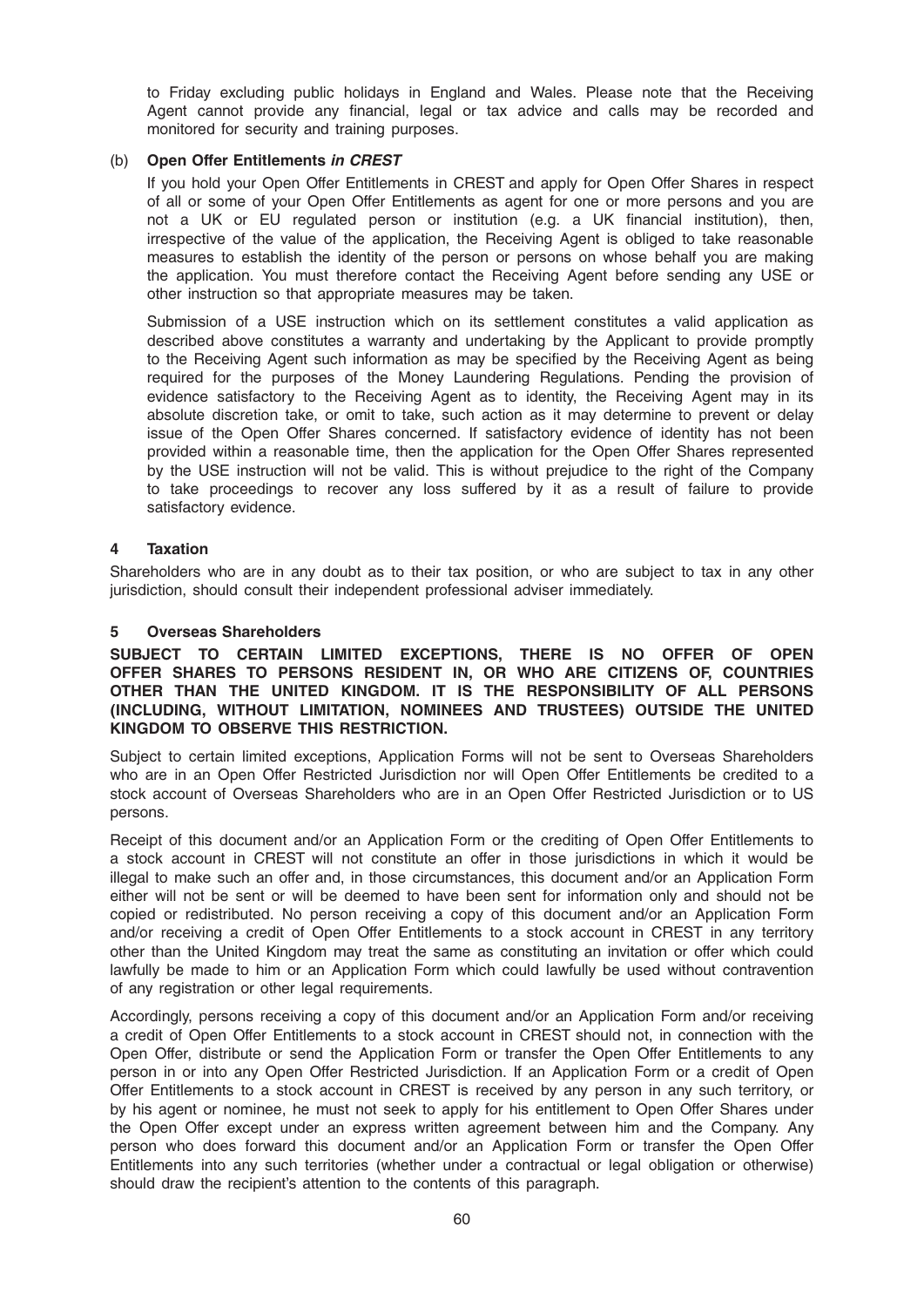## (a) Representations and warranties relating to Overseas Shareholders Qualifying Non-CREST Shareholders

Any person completing and returning an Application Form or requesting registration of the Open Offer Shares comprised therein represents and warrants to the Company, the Joint Brokers, the Nominated Adviser and the Registrars that: (i) such person is not requesting registration of the relevant Open Offer Shares from within the United States or any other Open Offer Restricted Jurisdiction; (ii) such person is not in any territory in which it is unlawful to make or accept an offer to acquire Open Offer Shares in respect of the Open Offer or to use the Application Form in any manner in which such person has used or will use it; (iii) such person is not acting on a non-discretionary basis for a person located within any Open Offer Restricted Jurisdiction (except as agreed with the Company) or any territory referred to in (ii) above at the time the instruction to accept was given; and (iv) such person is not acquiring Open Offer Shares with a view to offer, sale, resale, transfer, deliver or distribute, directly or indirectly, any such Open Offer Shares into any of the above territories. The Company and/or the Registrars may treat as invalid any acceptance or purported acceptance of the allotment of Open Offer Shares comprised in an Application Form if it: (i) appears to the Company or its agents to have been executed, effected or dispatched from the United States or another Open Offer Restricted Jurisdiction or in a manner that may involve a breach of the laws or regulations of any jurisdiction or if the Company or its agents believe that the same may violate applicable legal or regulatory requirements; or (ii) provides an address in the United States or any other Open Offer Restricted Jurisdiction for delivery of the share certificates of Open Offer Shares (or any other jurisdiction outside the United Kingdom in which it would be unlawful to deliver such share certificates); or (iii) purports to exclude the warranty required by this sub-paragraph 5(a).

## Qualifying CREST Shareholders

A CREST member or CREST sponsored member who makes a valid acceptance in accordance with the procedures set out in this Part 4 represents and warrants to the Company, the Joint Brokers, the Nominated Adviser and the Registrars that, except where proof has been provided to the Company's satisfaction that such person's acceptance will not result in the contravention of any applicable legal requirement in any jurisdiction: (i) such person is not within the United States or any other Open Offer Restricted Jurisdiction; (ii) such person is not in any territory in which it is unlawful to make or accept an offer to acquire Open Offer Shares; (iii) such person is not accepting on a non-discretionary basis for a person located within any Open Offer Restricted Jurisdiction (except as otherwise agreed with the Company) or any territory referred to in (ii) above at the time the instruction to accept was given; and (iv) such person is not acquiring any Open Offer Shares with a view the offer, sale, resale, transfer, delivery or distribute, directly or indirectly, any such Open Offer Shares into any of the above territories.

#### (b) Waiver

The provisions of this paragraph 5 and of any other terms of the Open Offer relating to Overseas Shareholders may be waived, varied or modified as regards specific Shareholders or on a general basis by the Company, the Joint Brokers and the Nominated Adviser in their absolute discretion. Subject to this, the provisions of this paragraph 5 supersede any terms of the Open Offer inconsistent herewith. References in this paragraph 5 to "Shareholders" shall include references to the person or persons executing an Application Form and, in the event of more than one person executing an Application Form, the provisions of this paragraph 5 shall apply to them jointly and to each of them.

### The comments set out in this paragraph are intended as a general guide only and any Qualifying Shareholder who is in doubt as to his eligibility to accept the offer of Open Offer Shares should consult his professional adviser immediately.

The Company reserves the right to treat as invalid any acceptance or purported acceptance of the offer of Open Offer Shares which appears to the Company or its agents to have been executed, effected or despatched in a manner which may involve a breach of the legislation of any jurisdiction or if it believes, or its agents believe, that the same may violate applicable legal or regulatory requirements or if a Qualifying Shareholder, in the case of an application or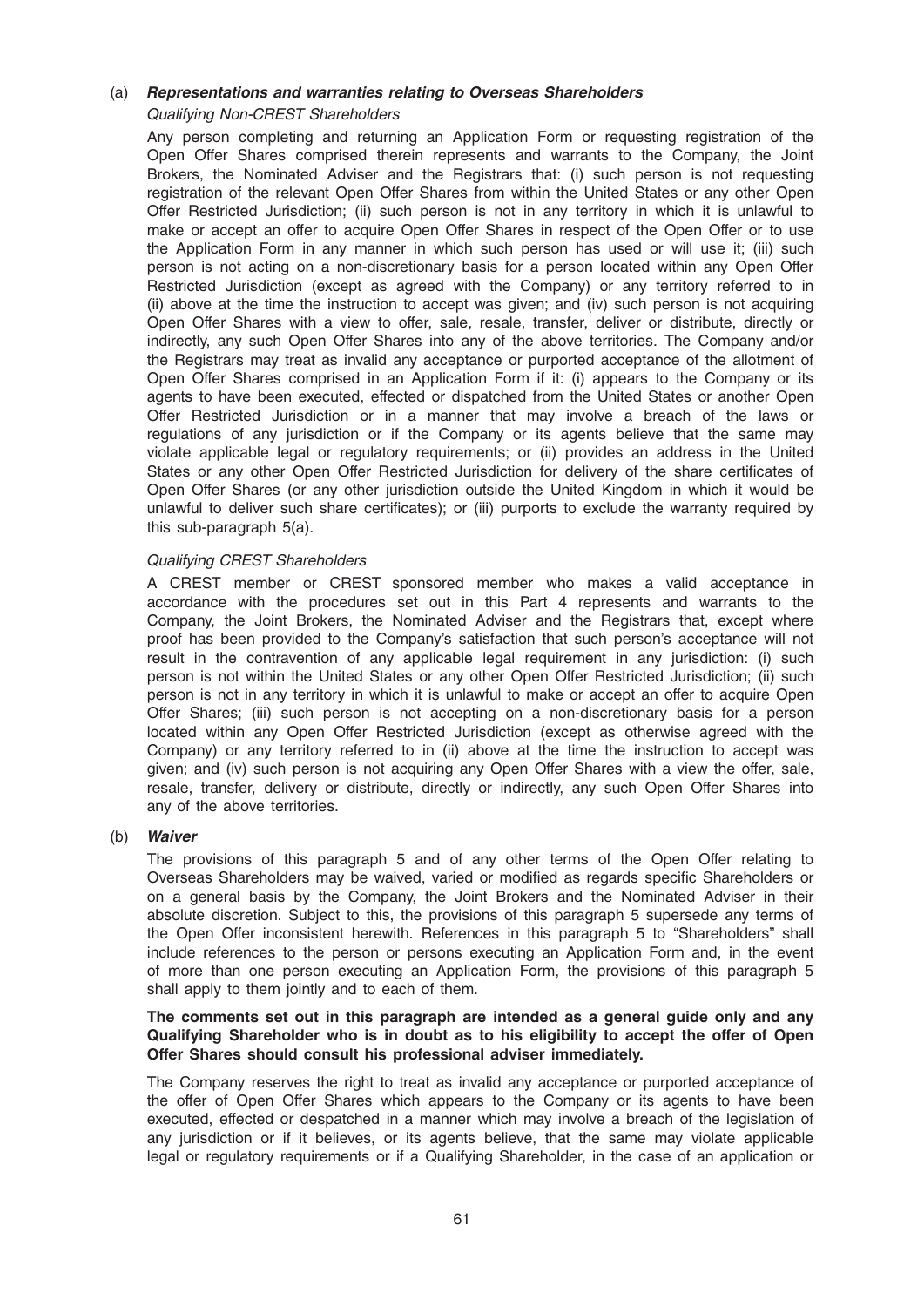an Application Form, provides an address for delivery of share certificates for Open Offer Shares in any jurisdiction outside the United Kingdom in which it would be unlawful to deliver such share certificates.

Notwithstanding any other provision of this document or the Application Form, the Company reserves the right to permit any Qualifying Shareholder to apply for his entitlement to Open Offer Shares under the Open Offer if the Company in its sole and absolute discretion is satisfied that the transaction in question is exempt from or not subject to the legislation or regulations giving rise to the restrictions in question or would not result in the contravention of any applicable legal or regulatory requirements.

Those Shareholders who wish, and are permitted, to subscribe for Open Offer Shares should note that payments must be made as described above in this Part 4.

## 6 Admission, Settlement and Dealings

Application will be made to the London Stock Exchange for the Open Offer Shares to be admitted to trading on AIM. It is expected that Admission will become effective and dealings in the Open Offer Shares will commence at 8.00 a.m. on 2 July 2020.

Open Offer Entitlements held in CREST are expected to be disabled in all respects after 11.00 a.m. on 30 June 2020 (the latest date for applications under the Open Offer). If the conditions to the Open Offer described above are satisfied, Open Offer Shares will be issued in uncertificated form to those persons who submitted a valid application for Open Offer Shares by utilising the CREST application procedures and whose applications have been accepted by the Company on the day on which such conditions are satisfied (expected to be 1 July 2020). On this day, the Receiving Agent will instruct Euroclear to credit the appropriate stock accounts of such persons with such persons' entitlements to Open Offer Shares with effect from Admission (expected to be 2 July 2020). The stock accounts to be credited will be accounts under the same participant IDs and member account IDs in respect of which the USE instruction was given.

Notwithstanding any other provision of this document, the Company reserves the right to send you an Application Form instead of crediting the relevant stock account with Open Offer Entitlements, and to allot and/or issue any Open Offer Shares in certificated form. In normal circumstances, this right is only likely to be exercised in the event of any interruption, failure or breakdown of CREST (or of any part of CREST) or on the part of the facilities and/or systems operated by the Receiving Agent in connection with CREST.

For Qualifying Non-CREST Shareholders who applied by using an Application Form, share certificates in respect of the Open Offer Shares validly applied for are expected to be despatched by post no later than 10 Business Days after the date of Admission. No temporary documents of title will be issued and, pending the issue of definitive certificates, transfers will be certified against the register. All documents or remittances sent by or to applicants, or as they may direct, will be sent through the post at their own risk. For more information as to the procedure for application, Qualifying Non-CREST Shareholders are referred to the Application Form.

## 7 Times and dates

The Company shall, in its discretion, and after consultation with its financial and legal advisers, be entitled to amend the dates that Application Forms are despatched or amend or extend the latest date for acceptance under the Open Offer and all related dates set out in this document and in such circumstances shall notify the London Stock Exchange, and make an announcement on a Regulatory Information Service, but Qualifying Shareholders may not receive any further written communication.

If a supplementary circular is issued by the Company two or fewer Business Days prior to the latest time and date for acceptance and payment in full under the Open Offer specified in this document, the latest date for acceptance under the Open Offer shall be extended to the date that is three Business Days after the date of issue of the supplementary circular (and the dates and times of principal events due to take place following such date shall be extended accordingly).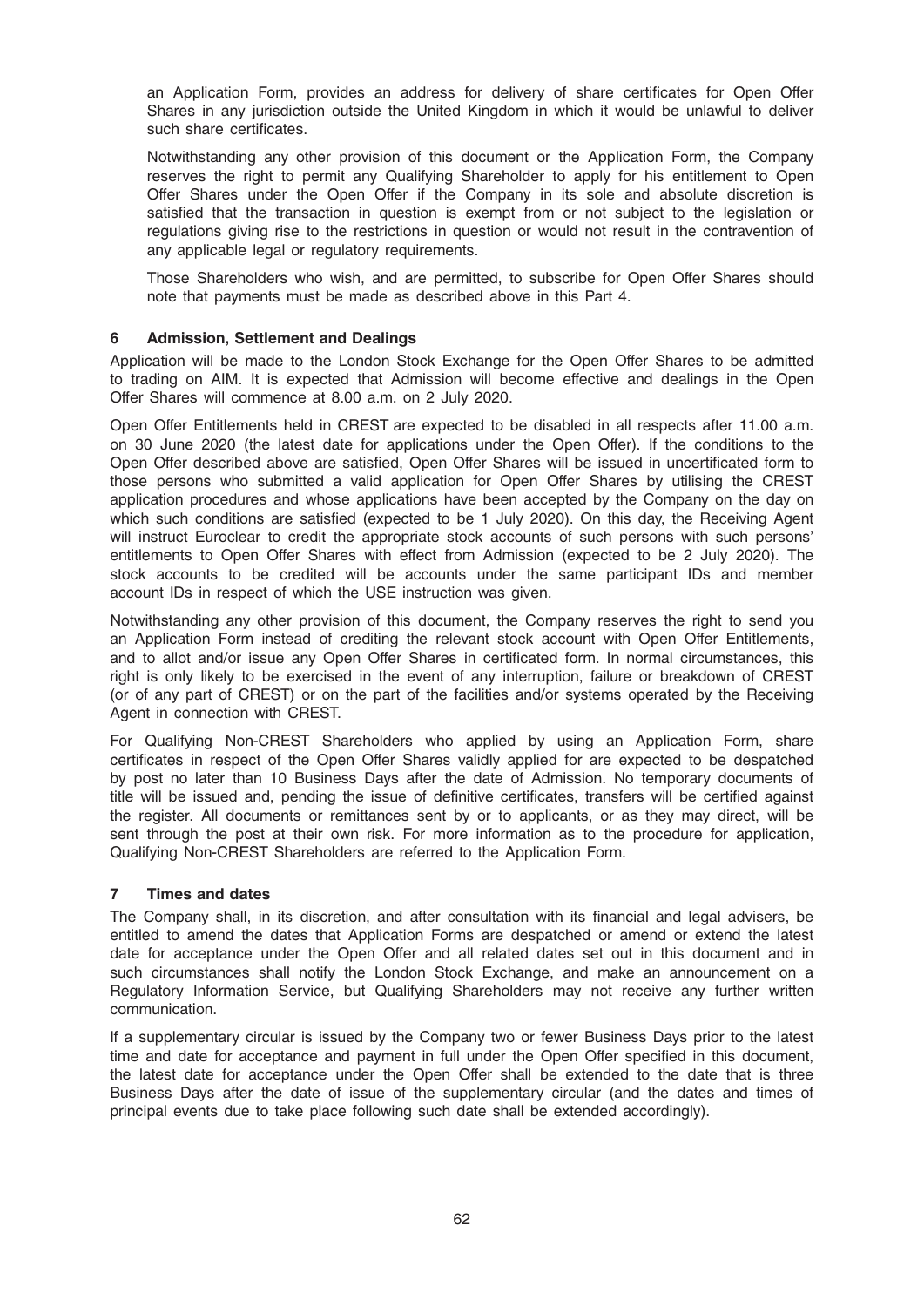## 8 Governing law and jurisdiction

The terms and conditions of the Open Offer as set out in this document, the Application Form and any non-contractual obligation related thereto shall be governed by, and construed in accordance with, English law.

The courts of England and Wales are to have exclusive jurisdiction to settle any dispute which may arise out of or in connection with the Open Offer, this document or the Application Form. By taking up Open Offer Shares, by way of their Open Offer Entitlement, in accordance with the instructions set out in this document and, where applicable, the Application Form, Qualifying Shareholders irrevocably submit to the jurisdiction of the courts of England and Wales and waive any objection to proceedings in any such court on the ground of venue or on the ground that proceedings have been brought in an inconvenient forum.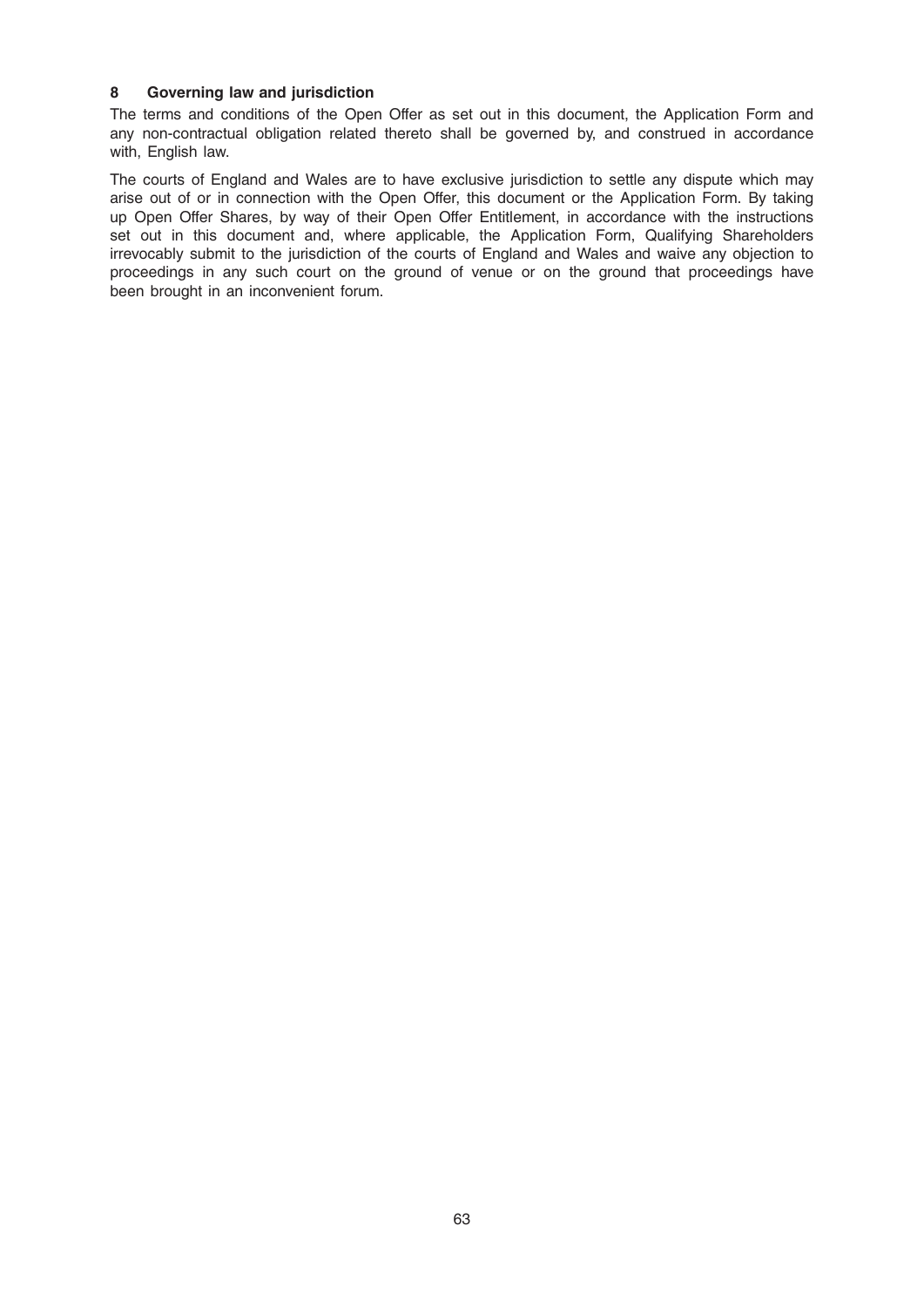# PART 5

# DETAILS OF THE CONVERTIBLE LOAN NOTES

| Form:                    | Note instrument constituting £0.34 million convertible unsecured<br>loan notes.                                                                                                                                                                                                                                                                                                                                                                                                                                                                                                                                                                                                                                                                                                                                                                                                  |
|--------------------------|----------------------------------------------------------------------------------------------------------------------------------------------------------------------------------------------------------------------------------------------------------------------------------------------------------------------------------------------------------------------------------------------------------------------------------------------------------------------------------------------------------------------------------------------------------------------------------------------------------------------------------------------------------------------------------------------------------------------------------------------------------------------------------------------------------------------------------------------------------------------------------|
| Term:                    | 5 years plus 1 day.                                                                                                                                                                                                                                                                                                                                                                                                                                                                                                                                                                                                                                                                                                                                                                                                                                                              |
| Coupon:                  | Fixed rate of 10% per annum, accruing on a day to day basis, to<br>be rolled up and paid or converted at the holder's option at end of<br>the term or earlier redemption.                                                                                                                                                                                                                                                                                                                                                                                                                                                                                                                                                                                                                                                                                                        |
| <b>Security:</b>         | The Convertible Loan Notes are unsecured.<br>The Company's payment obligations under the terms of the<br>Convertible Loan Notes rank pari passu with the claims of all other<br>unsecured, unsubordinated creditors, except for obligations<br>mandatorily preferred by law.                                                                                                                                                                                                                                                                                                                                                                                                                                                                                                                                                                                                     |
| <b>Repayment:</b>        | The Company shall redeem the principal amount of the<br>Convertible Loan Notes and any accrued interest at end of term.<br>At any time after the period of 18 months from the date of issue,<br>the Company may redeem at the principal amount all, but not<br>some, of the Convertible Loan Notes together with all interest<br>accrued to that date, provided that the Convertible Loan<br>Note holders will first be given the opportunity to convert the<br>Convertible Loan Notes at the principal amount together with all<br>accrued interest ("Early Conversion").<br>In a liquidation, the amount that any Convertible Loan Noteholder<br>which has HMRC venture capital trust status can receive in<br>respect of the repayment of the interest on and principal of their<br>Convertible Loan Notes is capped at 49% of the aggregate<br>distribution to stakeholders. |
| <b>Conversion:</b>       | The Convertible Loan Notes and any accrued interest will be<br>convertible into Ordinary Shares, in whole or in part, at the option<br>of the Convertible Loan Note holder at the Conversion Price as<br>defined below:                                                                                                                                                                                                                                                                                                                                                                                                                                                                                                                                                                                                                                                          |
|                          | at the end of the term or earlier at the option of a Convertible<br>Loan Noteholder ("Redemption Conversion");                                                                                                                                                                                                                                                                                                                                                                                                                                                                                                                                                                                                                                                                                                                                                                   |
|                          | if the Company undertakes a fundraising representing no<br>less than 5% of the issued Ordinary Shares immediately<br>prior to such fundraising or a similar capitalisation event<br>("Corporate Event Conversion");                                                                                                                                                                                                                                                                                                                                                                                                                                                                                                                                                                                                                                                              |
|                          | on a sale of a controlling interest in the Company ("Exit<br>Conversion");                                                                                                                                                                                                                                                                                                                                                                                                                                                                                                                                                                                                                                                                                                                                                                                                       |
|                          | on the sale of substantially all the business and assets of the<br>Group ("Business Sale Conversion"); and                                                                                                                                                                                                                                                                                                                                                                                                                                                                                                                                                                                                                                                                                                                                                                       |
|                          | on default by the Company of its obligations under the<br>Convertible Loan Notes.                                                                                                                                                                                                                                                                                                                                                                                                                                                                                                                                                                                                                                                                                                                                                                                                |
| <b>Conversion Price:</b> | The Conversion Price is the lower of 9p for each Ordinary Share<br>and:                                                                                                                                                                                                                                                                                                                                                                                                                                                                                                                                                                                                                                                                                                                                                                                                          |
|                          | for a Redemption Conversion (other than following an early<br>(a)<br>redemption event), a Business Sale Conversion or an Early<br>Conversion, the placing price of the most recent placing by<br>the Company of Ordinary Shares prior to conversion;                                                                                                                                                                                                                                                                                                                                                                                                                                                                                                                                                                                                                             |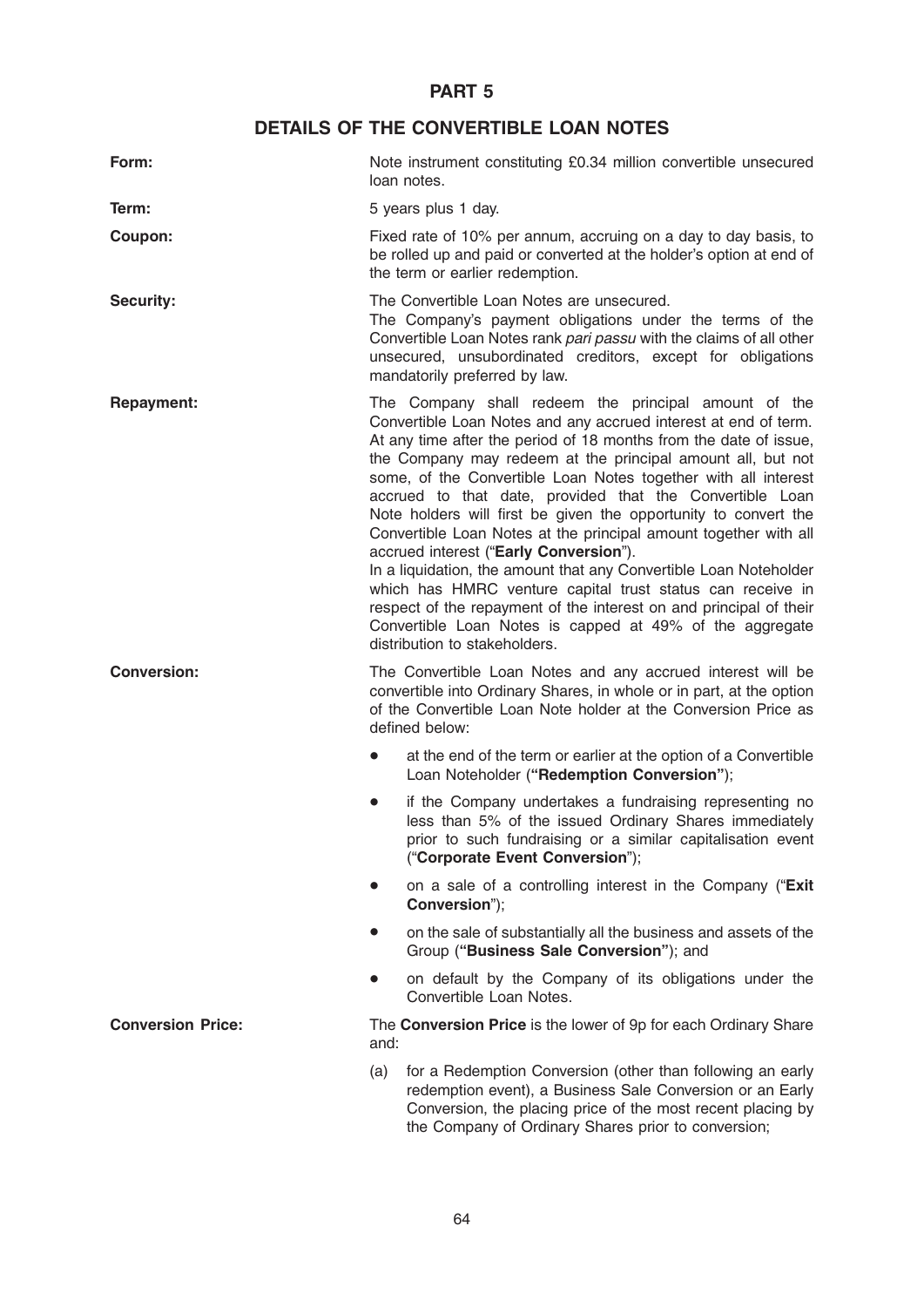- (b) for a Redemption Conversion following an early redemption event:
	- (i) the placing price of the most recent placing by the Company of Ordinary Shares prior to conversion; and
	- (ii) the volume weighted average price of the Ordinary Shares as reported by Bloomberg for the thirty (30) trading days immediately prior to the date of the Company's conversion notice, less a discount of 20%; and
	- (iii) the closing bid price of the Ordinary Shares on the Business Day immediately prior to the Redemption Conversion, less a discount of 20%.
- (c) for an Exit Conversion:
	- (i) the price per Ordinary Share determined by the relevant exit event, less a discount of 20% for each Ordinary Share; and
	- (ii) the placing price of the most recent placing by the Company of Ordinary Shares prior to conversion for each Ordinary Share,
- (d) for a Corporate Event Conversion:
	- (i) the price per Ordinary Share determined by the relevant corporate event; and
	- (ii) the placing price of the most recent placing by the Company of Ordinary Shares prior to conversion, and, in each case, when calculating the number of Ordinary Shares to be issued on the Conversion Date, fractions of an Ordinary Share shall be disregarded.

Covenants and information riahts: The Convertible Loan Note Instrument includes standard covenants to be given by the Company to ensure the Company remains VCT qualifying and information rights of Convertible Loan Noteholders to ensure their VCT status is not withdrawn. In addition, the Company has covenanted to seek the requisite authority to allot and issue Ordinary Shares pursuant to the Convertible Loan Note conversion at the General Meeting.

Quotation: No application has been, or is intended to be, made to any listing authority, stock exchange or other market for the Convertible Loan Notes to be listed or otherwise traded.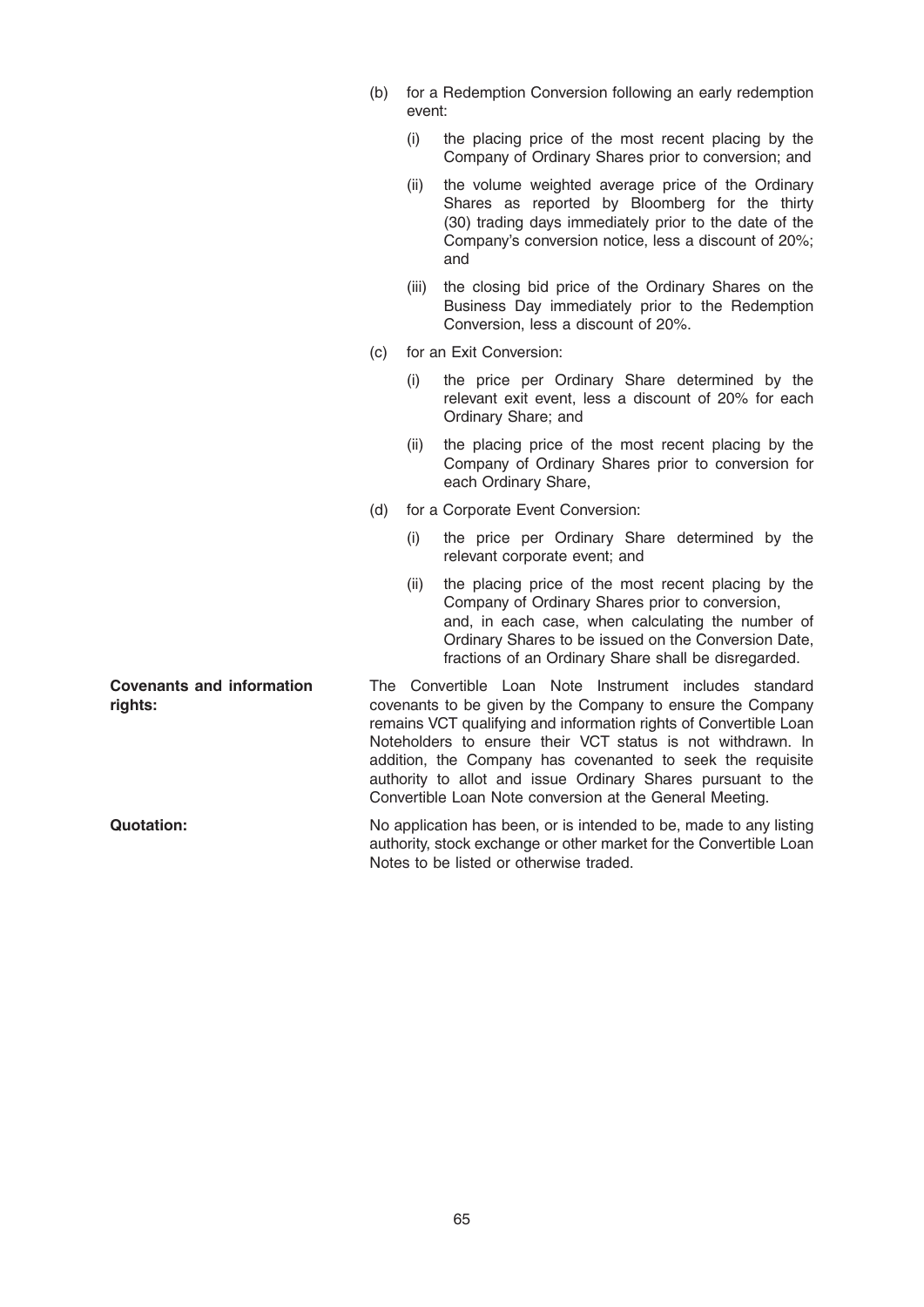# **DEFINITIONS**

The following definitions apply throughout this document, the Application Form and the Form of Proxy unless the context requires otherwise:

| "Act"                                       | the Companies Act 2006 (as amended)                                                                                                                                |
|---------------------------------------------|--------------------------------------------------------------------------------------------------------------------------------------------------------------------|
| "Admission"                                 | admission of the New Ordinary Shares to trading on AIM<br>becoming effective in accordance with the AIM Rules                                                      |
| "AIM"                                       | the AIM market operated by the London Stock Exchange                                                                                                               |
| "AIM Rules"                                 | the AIM Rules for Companies, as published by the London Stock<br>Exchange from time to time                                                                        |
| "Applicant"                                 | a Qualifying Shareholder or a person by virtue of a bona fide<br>market claim who lodges an Application Form or relevant CREST<br>instruction under the Open Offer |
| "Application Form"                          | the application form relating to the Open Offer and enclosed with<br>this document for use by Qualifying non-CREST Shareholders                                    |
| "Basic Entitlement(s)"                      | the pro rata entitlement for Qualifying Shareholders to subscribe<br>for Open Offer Shares, pursuant to the Open Offer as described in<br>Part 4 of this document  |
| "BBC"                                       | the British Broadcasting Corporation                                                                                                                               |
| "Board" or "Directors"                      | the board of directors of the Company, whose names are set out<br>on page 9 of this document                                                                       |
| "Business Day"                              | a day (other than a Saturday, Sunday or public holiday) when<br>banks are usually open for business in London                                                      |
| "CCSS"                                      | the CREST Courier and Sorting Service, established by Euroclear<br>to facilitate, inter alia, the deposit and withdrawal of certificated<br>securities             |
| "certificated" or "in certificated<br>form" | in relation to a share or other security, a share or other security<br>that is not in uncertificated form, that is not in CREST                                    |
| "Closing Price"                             | the closing middle market quotation of an Ordinary Share as<br>derived from the AIM Appendix to the Daily Official List of the<br>London Stock Exchange            |
| "Company" or "Escape Hunt"                  | Escape Hunt Plc, a company incorporated in England and Wales<br>with registered number 10184316                                                                    |
| "Convertible Loan Notes"                    | the convertible loan notes due 2025 to be issued pursuant to the<br>terms of the Convertible Loan Note Instrument                                                  |
| "Convertible Loan<br>Note Instrument"       | the note instrument constituting the Convertible Loan Notes, a<br>copy of which is available for view at https://escapehunt.com/<br>investors/                     |
| "CREST"                                     | the relevant system (as defined in the Regulations) in respect of<br>which Euroclear UK & Ireland Limited is the operator (as defined in<br>the Regulations)       |
| "CREST Manual"                              | the rules governing the operation of CREST, as published by<br>Euroclear                                                                                           |
| "CREST member"                              | a person who has been admitted by Euroclear as a system-<br>member (as defined in the Regulations)                                                                 |
| "CREST participant"                         | a person who is, in relation to CREST, a system participant (as<br>defined in the Regulations)                                                                     |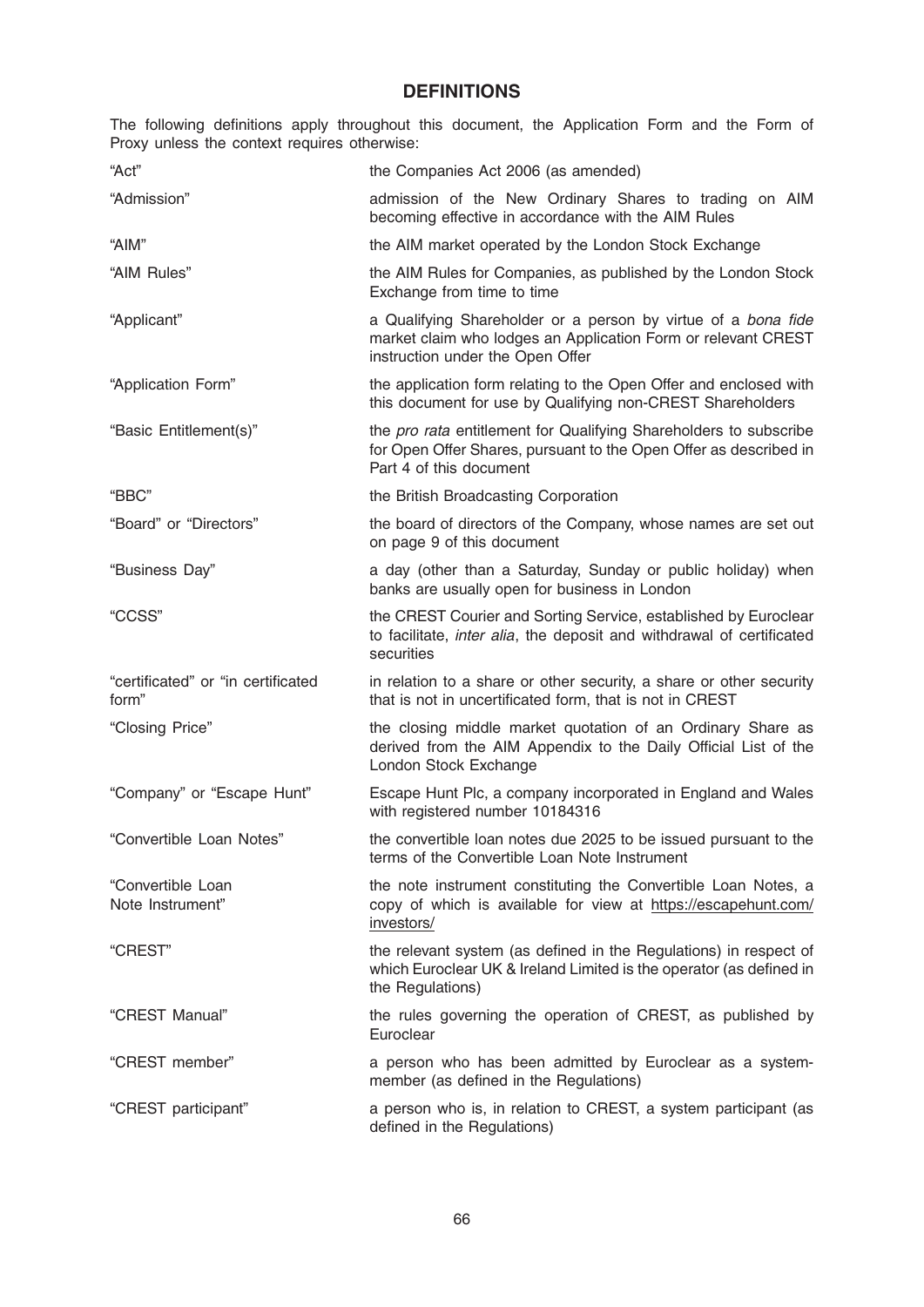| "CREST payment"                          | shall have the meaning given in the CREST Manual issued by<br>Euroclear                                                                                                                                                                                                                                                                                                                                                                                        |
|------------------------------------------|----------------------------------------------------------------------------------------------------------------------------------------------------------------------------------------------------------------------------------------------------------------------------------------------------------------------------------------------------------------------------------------------------------------------------------------------------------------|
| "CREST sponsor"                          | a CREST participant admitted to CREST as a CREST sponsor                                                                                                                                                                                                                                                                                                                                                                                                       |
| "CREST sponsored member"                 | a CREST member admitted to CREST as a sponsored member<br>(which includes all CREST Personal Members)                                                                                                                                                                                                                                                                                                                                                          |
| "EIS"                                    | <b>Enterprise Investment Scheme</b>                                                                                                                                                                                                                                                                                                                                                                                                                            |
| "EIS and VCT Placing Shares"             | together, the EIS Placing Shares and the VCT Placing Shares                                                                                                                                                                                                                                                                                                                                                                                                    |
| "EIS Placees"                            | the subscribers for the EIS Placing Shares pursuant to the EIS<br>Placing                                                                                                                                                                                                                                                                                                                                                                                      |
| "EIS Placing"                            | the proposed placing and issue of the EIS Placing Shares with EIS<br>Placees at the Issue Price pursuant to the Placing                                                                                                                                                                                                                                                                                                                                        |
| "EIS Placing Shares"                     | those Placing Shares which are to be issued to EIS Placees as<br>part of the EIS Placing                                                                                                                                                                                                                                                                                                                                                                       |
| "Enlarged Share Capital"                 | the issued share capital of the Company immediately following<br>Admission (including the the Pay Reduction Catch Up Equity)                                                                                                                                                                                                                                                                                                                                   |
| "Euroclear"                              | Euroclear UK & Ireland Limited, the operator of CREST                                                                                                                                                                                                                                                                                                                                                                                                          |
| "Excess Application Facility"            | the arrangement pursuant to which Qualifying Shareholders may<br>apply for additional Open Offer Shares in excess of the Basic<br>Entitlement in accordance with the terms and conditions of the<br>Open Offer                                                                                                                                                                                                                                                 |
| "Excess CREST Open Offer<br>Entitlement" | in respect of each Qualifying CREST Shareholder, the entitlement<br>to apply for Open Offer Shares in addition to the Basic Entitlement<br>credited to the Qualifying CREST Shareholder's account in<br>CREST, pursuant to the Excess Application Facility, which is<br>conditional on the Qualifying CREST Shareholder taking up his<br>Basic Entitlement in full and which may be subject to scaleback in<br>accordance with the provisions of this document |
| "Excess Entitlement(s)"                  | Open Offer Shares in excess of the Basic Entitlement, but not in<br>excess of the total number of Open Offer Shares, allocated to a<br>Qualifying Shareholder pursuant to the Open Offer as described in<br>Part 4 of this document                                                                                                                                                                                                                            |
| "Excess Shares"                          | the Open Offer Shares for which Qualifying Shareholders may<br>apply under the Excess Application Facility in addition to their<br><b>Basic Entitlement</b>                                                                                                                                                                                                                                                                                                    |
| "Executive Directors"                    | Richard Harpham and Graham Bird                                                                                                                                                                                                                                                                                                                                                                                                                                |
| "Ex-entitlement Date"                    | the date on which the Existing Ordinary Shares are marked 'ex' for<br>entitlement under the Open Offer being 8.00 a.m. on 15 June<br>2020.                                                                                                                                                                                                                                                                                                                     |
| "Existing Ordinary Shares"               | the 26,925,925 Ordinary Shares in issue at the date of this<br>document                                                                                                                                                                                                                                                                                                                                                                                        |
| "Expected Admission Date"                | 2 July 2020 (or such later date agreed by the Company, the Joint<br>Brokers and the Nominated Adviser)                                                                                                                                                                                                                                                                                                                                                         |
| "FCA"                                    | the United Kingdom Financial Conduct Authority                                                                                                                                                                                                                                                                                                                                                                                                                 |
| "Form of Proxy"                          | the form of proxy for use by Shareholders in connection with the<br>General Meeting, which is enclosed with this document                                                                                                                                                                                                                                                                                                                                      |
| "FSMA"                                   | Financial Services and Markets Act 2000 (as amended)                                                                                                                                                                                                                                                                                                                                                                                                           |
| "Fundraising"                            | together, the Placing, Open Offer, Subscription and issue of<br>Convertible Loan Notes                                                                                                                                                                                                                                                                                                                                                                         |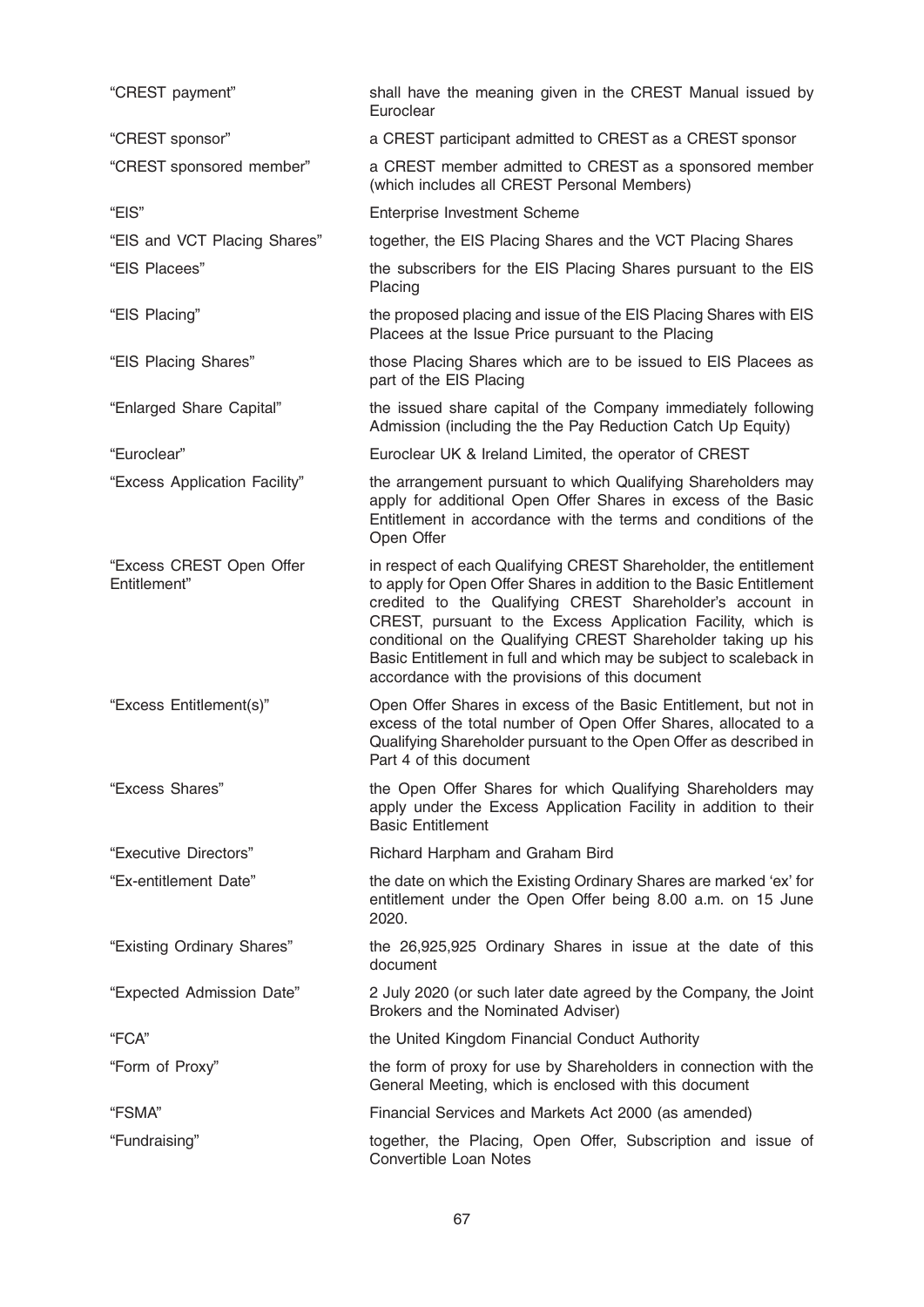| "General Meeting"                       | the general meeting of the Company convened for 11.00 a.m. on<br>1 July 2020 at which the Resolutions will be proposed, notice of<br>which is set out at the end of this document                                                  |
|-----------------------------------------|------------------------------------------------------------------------------------------------------------------------------------------------------------------------------------------------------------------------------------|
| "Group"                                 | the Company and its Subsidiaries                                                                                                                                                                                                   |
| "HMRC"                                  | Her Majesty's Revenue and Customs                                                                                                                                                                                                  |
| "ISIN"                                  | International Securities Identification Number                                                                                                                                                                                     |
| "Issue Price"                           | 7.5 pence per New Ordinary Share                                                                                                                                                                                                   |
| "Joint Brokers"                         | Shore Capital Stockbrokers and Zeus Capital                                                                                                                                                                                        |
| "London Stock Exchange"                 | London Stock Exchange Plc                                                                                                                                                                                                          |
| "Long Stop Date"                        | 9 July 2020                                                                                                                                                                                                                        |
| "Member account ID"                     | the identification code or number attached to any member account<br>in CREST                                                                                                                                                       |
| "Money Laundering Regulations"          | the Anti-Terrorism, Crime and Security Act 2001, the Proceeds of<br>Crime Act 2002 (as amended) and the Money Laundering,<br>Terrorist Financing and Transfer of Funds (Information on the<br>Payer) Regulations 2017 (as amended) |
| "New Ordinary Shares"                   | up to 55,957,587 new Ordinary Shares to be issued pursuant to<br>the Fundraising (being the Placing Shares, the Open Offer Shares<br>and the Subscription Shares) and pursuant to the Pay Reduction<br>Catch Up Equity             |
| "Non-EIS/VCT Placing Shares"            | Placing Shares which are not EIS Placing Shares or VCT Placing<br><b>Shares</b>                                                                                                                                                    |
| "Notice of General Meeting"             | the notice of General Meeting set out at the end of this document                                                                                                                                                                  |
| "Open Offer"                            | the conditional invitation to Qualifying Shareholders to apply for<br>the Open Offer Shares at the Issue Price on the terms and<br>conditions outlined in this document and, where relevant, in the<br><b>Application Form</b>     |
| "Open Offer Entitlements"               | entitlements for Qualifying Shareholders to subscribe for Open<br>Offer Shares pursuant to the Basic Entitlement and the Excess<br>Entitlement                                                                                     |
| "Open Offer Restricted<br>Jurisdiction" | any jurisdiction other than the United Kingdom                                                                                                                                                                                     |
| "Open Offer Shares"                     | up to 6,731,481 New Ordinary Shares to be issued pursuant to the<br>Open Offer                                                                                                                                                     |
| "Ordinary Shares"                       | the ordinary shares of 1.25 pence each in the share capital of the<br>Company                                                                                                                                                      |
| "Overseas Shareholders"                 | Shareholders with registered addresses, or who are citizens or<br>residents of, or incorporated in Restricted Jurisdictions                                                                                                        |
| "Participant ID"                        | the identification code or membership number used in CREST to<br>identify a particular CREST member or other CREST participant                                                                                                     |
| "Pay Reduction Catch Up Equity"         | the aggregate of 426,106 New Ordinary Shares to be issued to the<br>Executive Directors and other members of the Company's senior<br>management to compensate their temporary pay reduction                                        |
| "Placees"                               | any person who has agreed to subscribe for Placing Shares                                                                                                                                                                          |
| "Placing"                               | the proposed placing by the Company of the Placing Shares at the<br><b>Issue Price</b>                                                                                                                                             |
| "Placing and Open Offer<br>Agreement"   | the conditional agreement dated 12 June 2020 between the<br>Shore Capital<br>Company,<br>Corporate,<br>Shore<br>Capital<br>and                                                                                                     |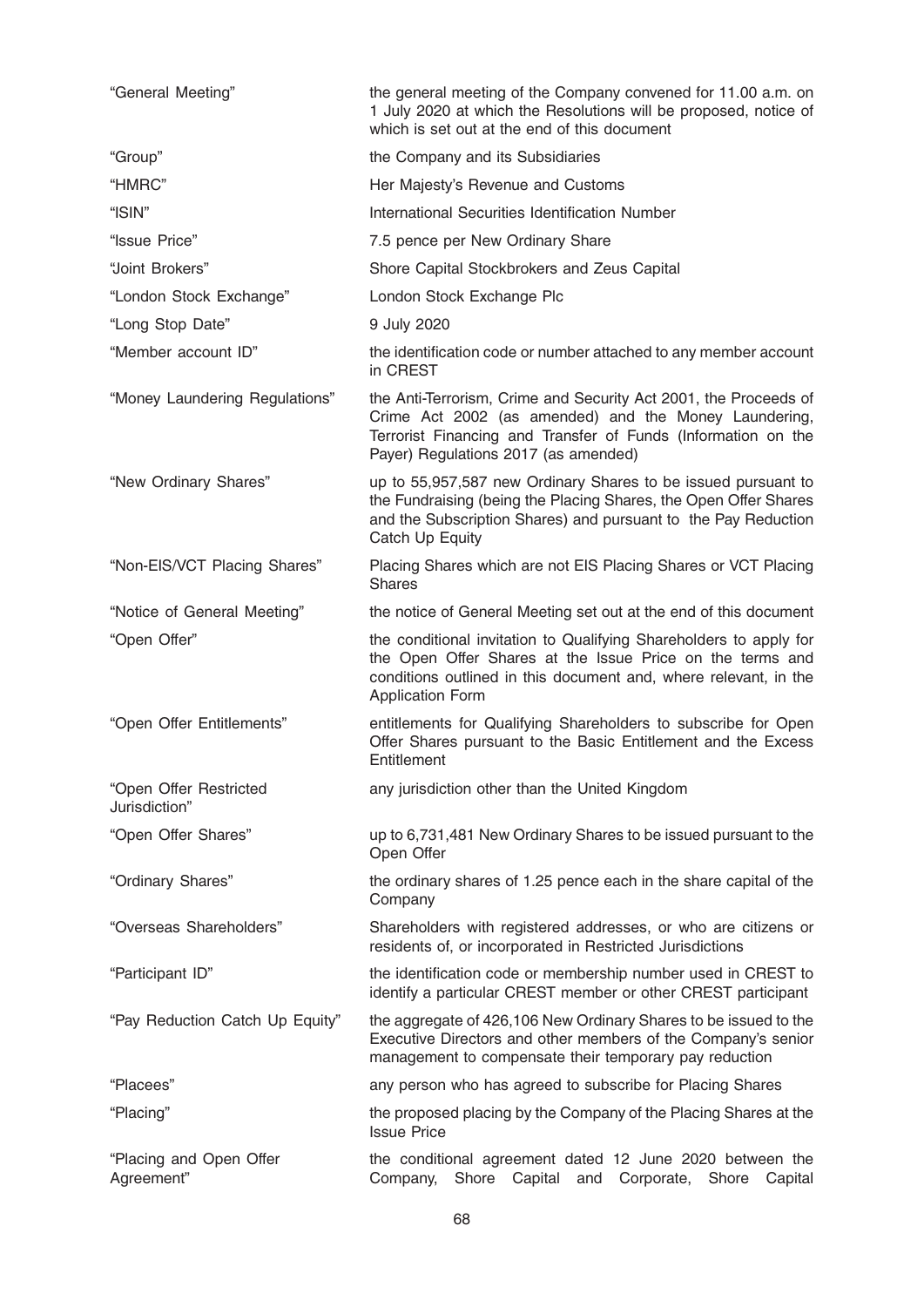|                                                       | Stockbrokers and Zeus Capital in connection with the Fundraising,<br>further details of which are set out in this document                                                                                                                                                                                                                                                                                                                                                    |
|-------------------------------------------------------|-------------------------------------------------------------------------------------------------------------------------------------------------------------------------------------------------------------------------------------------------------------------------------------------------------------------------------------------------------------------------------------------------------------------------------------------------------------------------------|
| "Placing and Subscription<br>Restricted Jurisdiction" | the United States, Australia, Canada, Japan, the Republic of<br>Ireland, the Republic of South Africa and any other jurisdiction<br>where the extension or availability of the Placing would breach any<br>applicable law                                                                                                                                                                                                                                                     |
| "Placing Shares"                                      | 46,599,998 New Ordinary Shares to be conditionally subscribed<br>for pursuant to the Placing in accordance with the terms of the<br>Placing and Open Offer Agreement                                                                                                                                                                                                                                                                                                          |
| "Prospectus Regulation"                               | the Regulation (EU) No 2017/1129 of the European Parliament<br>and of the Council of 14 June 2017 on the prospectus to be<br>published when securities are offered to the public or admitted to<br>trading on a regulated market, and repealing Directive 2003/71/<br>EC                                                                                                                                                                                                      |
| "Prospectus Regulation Rules"                         | the Prospectus Rules made under section 73A of the Financial<br>Services and Markets Act 2000 (as amended) in relation to offers<br>of securities to the public and admission of securities to trading on<br>a regulated market                                                                                                                                                                                                                                               |
| "Qualifying CREST Shareholders"                       | Qualifying Shareholders holding Existing Ordinary Shares which,<br>on the register of members of the Company on the Record Date,<br>are in uncertificated form in CREST                                                                                                                                                                                                                                                                                                       |
| "Qualifying non-<br><b>CREST Shareholders"</b>        | Qualifying Shareholders holding Existing Ordinary Shares which,<br>on the register of members of the Company on the Record Date,<br>are in certificated form                                                                                                                                                                                                                                                                                                                  |
| "Qualifying Shareholders"                             | holders of Existing Ordinary Shares other than Shareholders with<br>registered addresses, or who are citizens or residents of, or<br>incorporated in an Open Offer Restricted Jurisdiction, whose<br>names appear on the register of members of the Company on the<br>Record Date as holders of Existing Ordinary Shares and who are<br>eligible to be offered Open Offer Shares under the Open Offer in<br>accordance with the terms and conditions set out in this document |
| "Receiving Agent"                                     | Equiniti Limited, the Company's receiving agent, which is<br>incorporated as a private limited company in England and Wales<br>with company number 06226088                                                                                                                                                                                                                                                                                                                   |
| "Record Date"                                         | close of business on 10 June 2020                                                                                                                                                                                                                                                                                                                                                                                                                                             |
| "Registrar"                                           | Equiniti Limited, the Company's registrar, which is incorporated as<br>a private limited company in England and Wales with company<br>number 06226088                                                                                                                                                                                                                                                                                                                         |
| "Regulations"                                         | the Uncertificated Securities Regulations 2001 (SI 2001 No. 3755)                                                                                                                                                                                                                                                                                                                                                                                                             |
| "Regulatory Information Service"<br>or "RIS"          | has the meaning given to it in the AIM Rules                                                                                                                                                                                                                                                                                                                                                                                                                                  |
| "Resolutions"                                         | the resolutions to be proposed at the General Meeting and set out<br>in the Notice of General Meeting                                                                                                                                                                                                                                                                                                                                                                         |
| "Restricted Jurisdictions"                            | Open Offer Restricted Jurisdictions and Placing and Subscription<br><b>Restricted Jurisdictions</b>                                                                                                                                                                                                                                                                                                                                                                           |
| "Securities Act"                                      | the United States Securities Act of 1933                                                                                                                                                                                                                                                                                                                                                                                                                                      |
| "Shareholder"                                         | a holder of Ordinary Shares                                                                                                                                                                                                                                                                                                                                                                                                                                                   |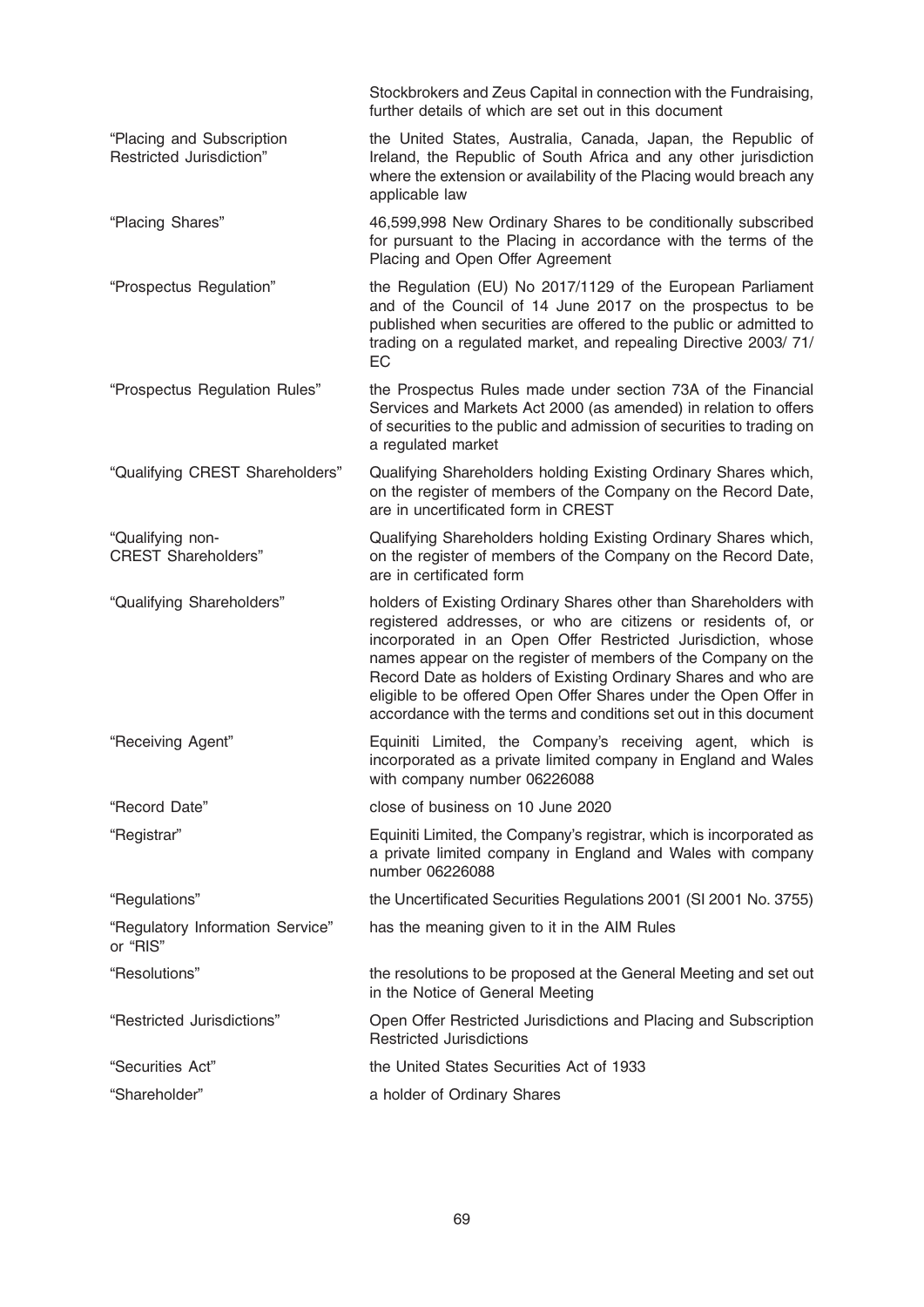| "Shore Capital"                                         | Shore Capital and Corporate and/or Shore Capital Stockbrokers<br>as appropriate                                                                                                                                                              |
|---------------------------------------------------------|----------------------------------------------------------------------------------------------------------------------------------------------------------------------------------------------------------------------------------------------|
| "Shore Capital and Corporate" or<br>"Nominated Adviser" | Shore Capital and Corporate Limited, the Company's nominated<br>adviser, which is incorporated as a private limited company in<br>England and Wales with company number 02083043                                                             |
| "Shore Capital Stockbrokers"                            | Shore Capital Stockbrokers Limited, joint broker to the Company,<br>which is incorporated as a private limited company in England and<br>Wales with company number 01850105                                                                  |
| "Subsidiary"                                            | has the meaning given to it in section 1159 of the Act                                                                                                                                                                                       |
| "Subscribing Directors"                                 | the Directors subscribing for New Ordinary Shares under the<br>Fundraising                                                                                                                                                                   |
| "Subscription"                                          | the issue of the Subscription Shares at the Issue Price by the<br>Company                                                                                                                                                                    |
| "Subscription Shares"                                   | the 2,200,002 New Ordinary Shares to be issued by the Company<br>pursuant to the Subscription                                                                                                                                                |
| "UK" or "United Kingdom"                                | the United Kingdom of Great Britain and Northern Ireland                                                                                                                                                                                     |
| "uncertificated" or "in<br>uncertificated form"         | a share or other security recorded on the relevant register of the<br>share or security concerned as being held in uncertificated form in<br>CREST and title to which, by virtue of the Regulations, may be<br>transferred by means of CREST |
| "US" or "United States"                                 | the United States of America, its territories and possessions, any<br>state of the United States and the District of Columbia                                                                                                                |
| "USE"                                                   | unmatched stock event                                                                                                                                                                                                                        |
| "VCT"                                                   | a venture capital trust as defined in Part 6 of the Income Tax<br>Act 2007                                                                                                                                                                   |
| "VCT Placees"                                           | the subscribers for the VCT Placing Shares pursuant to the VCT<br>Placing                                                                                                                                                                    |
| "VCT Placing"                                           | the proposed placing and issue of the VCT Placing Shares with<br>VCT Placees at the Issue Price pursuant to the Placing                                                                                                                      |
| "VCT Placing Shares"                                    | Placing Shares which are to be issued to VCTs as part of the VCT<br>Placing                                                                                                                                                                  |
| "VCT Scheme"                                            | Venture Capital Trust Scheme under the provisions of Part 6 of the<br>Income Tax Act 2007                                                                                                                                                    |
| "Zeus Capital"                                          | Zeus Capital Limited, joint broker to the Company, which is<br>incorporated as a private limited company in England and Wales<br>with company number 04417845                                                                                |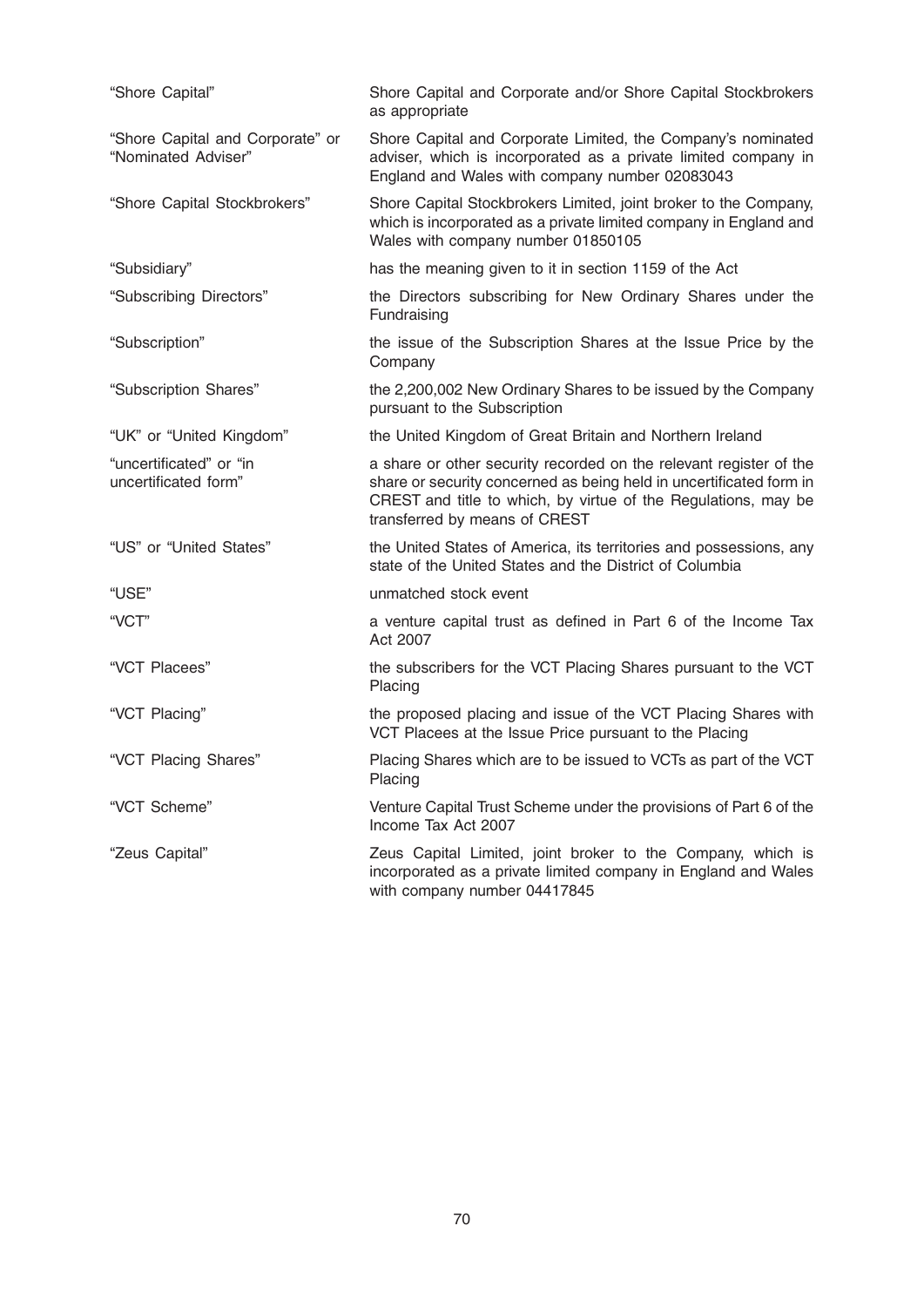# NOTICE OF GENERAL MEETING

# Escape Hunt Plc

(the "Company")

#### (Registered in England and Wales with no. 10184316)

In view of the ongoing COVID-19 pandemic, the Company and the Board remind all Shareholders of the UK Government's rules, including the restriction on large gatherings (the "COVID-19 Measures"). Having regard to their own safety and that of others, the Board respectfully requests that Shareholders comply with the COVID-19 Measures and do not make plans to attend the General Meeting. To ensure that shareholders' votes are counted, the Board strongly encourages all shareholders to exercise their right to vote by appointing the Chairman of the General Meeting as their proxy to vote at the General Meeting on their behalf, in accordance with their instructions. Shareholders should not appoint any person other than the Chairman of the General Meeting to act as their proxy, as that person will not be granted access to the General Meeting on the day and their appointing shareholder's votes will not be able to be counted.

It is currently intended that the General Meeting will be held with only the minimum number of shareholders present as required to form a quorum under the Company's articles of association, and who are essential for the business of the General Meeting to be conducted. These attendees will be officers or employees of the Group. The results of the votes on the proposed resolutions will be announced in the normal way as soon as practicable after the conclusion of the General Meeting.

To ensure the safety of the limited number of people whose attendance at the General Meeting is essential, we will not be able to allow any other Shareholders to gain access to the General Meeting on the day. The Company is taking these precautionary measures to comply with the COVID-19 Measures, to safeguard its shareholders' and employees' health and to make the General Meeting as safe as possible. The Company is actively following developments and will issue further information through an RIS and/or on its website at https://escapehunt.com/investors/ if it becomes necessary or appropriate to make any alternative arrangements for the General Meeting. In particular, the Company has noted that the Corporate Insolvency and Governance Bill is currently passing through Parliament and will therefore, where appropriate and/or required, take into account its provisions and impact on the General Meeting as they become law.

NOTICE is hereby given that a General Meeting of Escape Hunt Plc (the "Company") will be held at Crown Court car park, The Burys, Godalming, Surrey GU7 1HR at 11.00 a.m. on 1 July 2020 for the purpose of considering and, if thought fit, passing the following resolutions of which Resolution 1 will be proposed as an ordinary resolution and Resolution 2 will be proposed as a special resolution (defined terms having the meanings given to them in the circular to the shareholders of the Company dated 15 June 2020):

## ORDINARY RESOLUTION

1 **THAT** for the purposes of section 551 of the Act the Directors be and are hereby generally and unconditionally authorised to exercise all powers of the Company to allot shares in the Company or grant rights to subscribe for, or to convert any security into, shares in the Company, as is contemplated in sub-sections 551(1)(a) and 551(1)(b) respectively of the Act up to an aggregate nominal amount of £665,260.70 pursuant to or in connection with the allotment of up to 83,157,587 new ordinary shares of 1.25 pence each in the capital of the Company to such persons as may be entitled in connection with the Placing, Open Offer, Subscription, issue of the Convertible Loan Notes (and any subsequent conversion) and Pay Reduction Catch Up Equity. Such authority, unless revoked, varied or renewed by the Company in a general meeting, shall expire at the conclusion of the next annual general meeting of the Company save that the Company be and is hereby authorised to make prior to the expiry of such period any offer or agreement which would or might require such shares to be allotted or such rights to be granted after the expiry of the said period and the Directors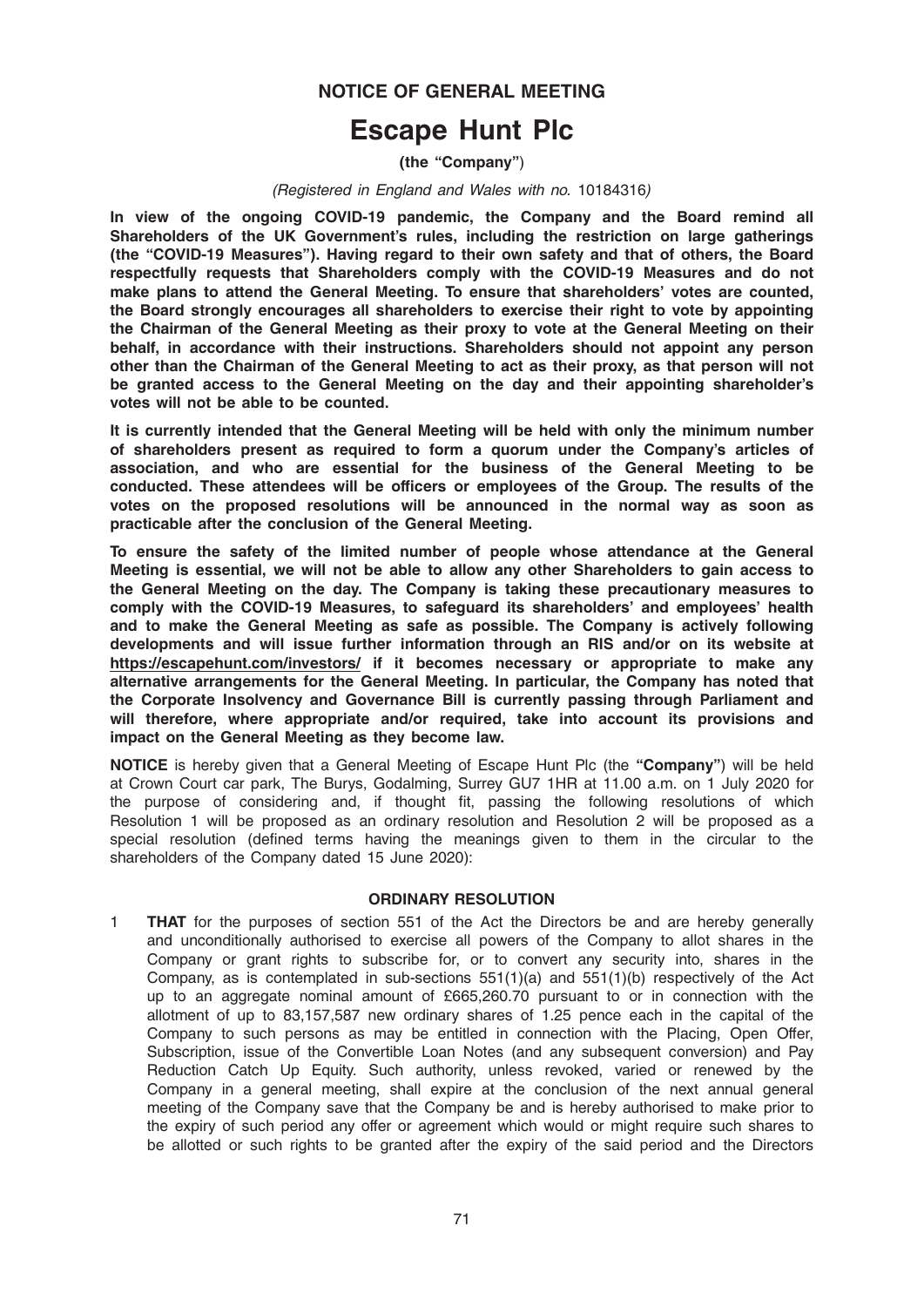may allot any such shares and grant any such subscription and conversion rights in pursuance of any such offer or agreement notwithstanding the expiry of the authority given by this resolution. This authority is in addition to all existing authorities under section 551 of the Act.

#### SPECIAL RESOLUTION

- 2. THAT, subject to the passing of Resolution 1, the Directors be and are hereby empowered in accordance with section 570 of the Act to allot equity securities (as defined in section 560 of the Act) for cash, pursuant to the authority conferred on them to allot such shares or grant such rights by that resolution, up to an aggregate nominal value of £665,260.70 as if subsection (1) of section 561 of the Act did not apply to any such allotment, provided that this power shall be limited to:
	- 2.1 the allotment of up to 55,531,481 new ordinary shares of 1.25 pence each in the capital of the Company pursuant to the Placing, Open Offer and Subscription;
	- 2.2 the allotment of up to 426,106 new ordinary shares of 1.25 pence each in the capital of the Company pursuant to the Pay Reduction Catch Up Equity; and
	- 2.3 the allotment of up to 27,200,000 new ordinary shares of 1.25 pence each in the capital of the Company pursuant to the exercise of conversion rights under the terms of the Convertible Loan Note Instrument constituting £340,000 Convertible Unsecured 10% Notes due 2025, a copy of which is available for view at https://escapehunt.com/ investors/.

Such authority, unless revoked, varied or renewed by the Company in a general meeting, shall expire at the conclusion of the next annual general meeting of the Company save that the Company be and is hereby authorised to make prior to the expiry of such period any offer or agreement which would or might require such shares to be allotted or such rights to be granted after the expiry of the said period and the Directors may allot any such shares and grant any such subscription and conversion rights in pursuance of any such offer or agreement notwithstanding the expiry of the authority given by this resolution. This power is in addition to all existing authorities under section 570 of the Act.

15 June 2020

## BY ORDER OF THE BOARD

Graham Bird Company Secretary

Escape Hunt Plc 3 Pear Place London SE1 8BT

## Notes of the Notice of General Meeting

Proxies

- 1 By law, a member entitled to attend, speak and vote at the above meeting may appoint another person as his or her proxy to exercise all or any of his or her rights to attend, speak and vote on his or her behalf. A member may appoint more than one proxy in relation to the meeting, provided that each proxy is appointed to exercise the rights attached to a different share or shares held by that member. A proxy need not be a member of the Company. However, given the format of the meeting, we strongly recommend that you only appoint the Chairman of the meeting to act as your proxy to ensure your vote is counted.
- 2 To appoint more than one proxy, you may photocopy the Form of Proxy. Please indicate the proxy holder's name and the number of shares in relation to which they are authorised to act as your proxy (which, in aggregate, should not exceed the number of shares held by you). Please also indicate in the box provided if the proxy instruction is one of multiple instructions being given. All forms must be signed and should be returned together in the same envelope. However, Shareholders are urged to appoint the Chairman of the meeting as his or her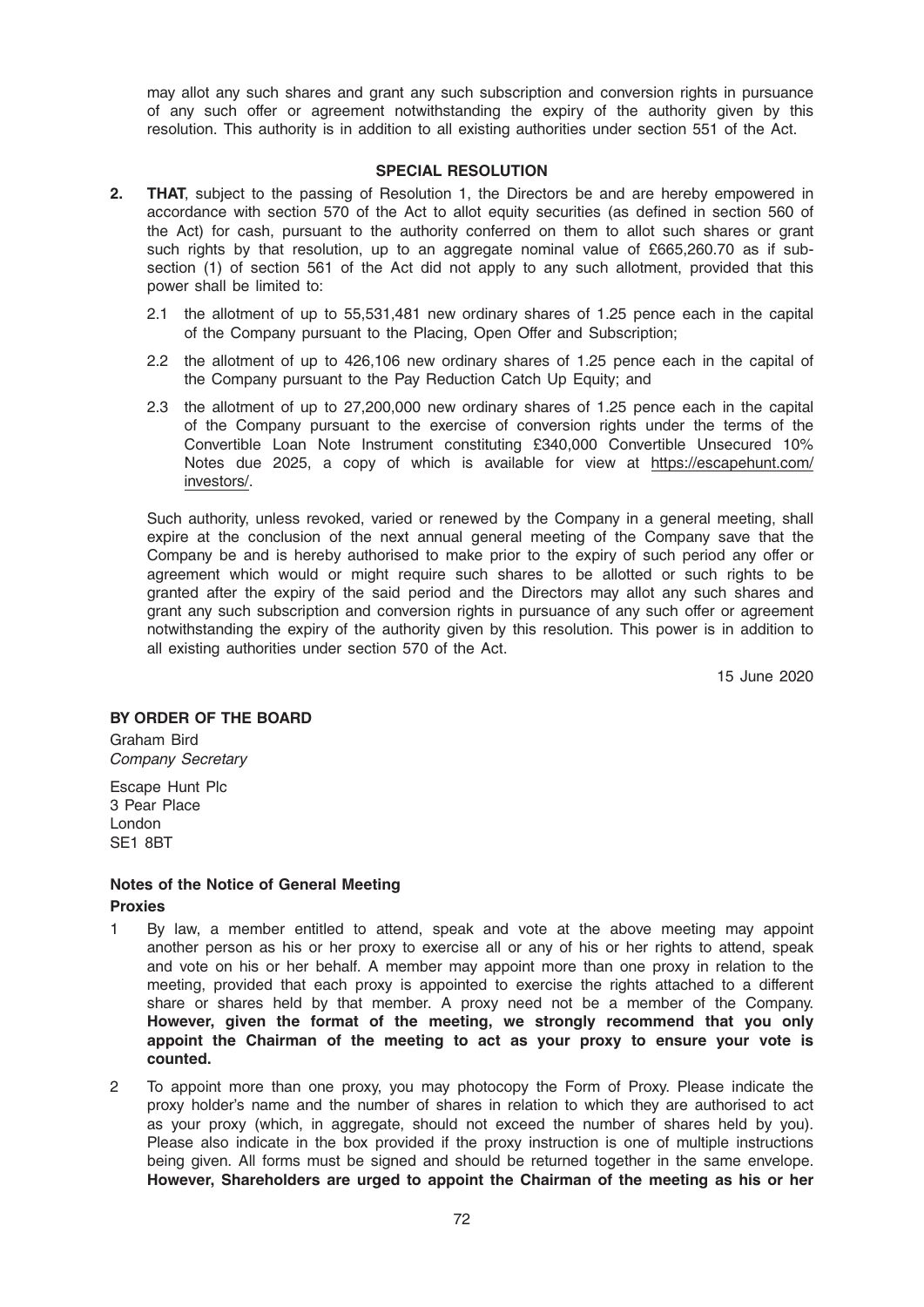proxy as, given the Coronavirus situation and current Government advice (particularly as to social gatherings), attendance in person is not advised and members and their proxies may be refused entry if circumstances permit or require.

- 3 To be valid, any Form of Proxy together with any power of attorney or any other authority under which the Form of Proxy is signed (or a duly certified copy of such power or authority) or any other instrument appointing a proxy must be included with the Form of Proxy and received by post at the Company's Registrars, Equiniti Limited, Corporate Actions, Aspect House, Spencer Road, Lancing, West Sussex, BN99 6DA, no later than 48 hours (excluding any part of a day that is not a Business Day) before the time appointed for holding the meeting. If you prefer, you may return the Form of Proxy to the Registrars in the enclosed business reply envelope addressed to Equiniti Limited. If you submit more than one valid proxy appointment, the appointment received last before the latest time for the receipt of proxies will take precedence.
- 4 Completion and return of a Form of Proxy, any other such instrument or any CREST Proxy Instruction (as described in paragraph 9 below) will not preclude a member from attending and voting in person, should he or she subsequently decide to do so. However, Shareholders are urged to appoint the Chairman of the meeting as their proxy for the reasons set out above.

## Nominated Persons

5 A person who is not a shareholder of the Company, but has been nominated by a shareholder to enjoy information rights in accordance with section 146 of the Companies Act 2006 (the "Act") (a "Nominated Person") does not have the right to appoint a proxy, although he/she may, under an agreement between him/her and the shareholder by whom he/she was nominated, have a right to be appointed (or to have someone else appointed) as a proxy. Alternatively, if a Nominated Person does not have such a right, or does not wish to exercise it, he/she may, under an agreement with the relevant shareholder, have a right to give instructions to the shareholder as to the exercise of voting rights. Such Nominated Persons are advised to contact the shareholder who appointed them for further information on this and the procedure for appointing any such proxy. However, Shareholders are urged to appoint the Chairman of the meeting as their proxy for the reasons set out above.

## Record Date

6 Only the holders of ordinary shares entered on the register of members of the Company as at close of business on 29 June 2020 (or, in the event of any adjournment, close of business on the date which is two Business Days before the date of the adjourned meeting) shall be entitled to attend either in person or by proxy, and the number of ordinary shares then registered in their respective names shall determine the number of votes such persons are entitled to cast at the meeting. Changes to entries on the register of members after the relevant deadline shall be disregarded in determining the rights of any person to attend or vote at the meeting.

## **Total Voting Rights**

7 As at date of this document, the Company's issued share capital consists of 26,925,925 ordinary shares of 1.25 pence each, carrying one vote each. Therefore, the total voting rights in the Company are 26,925,925.

# CREST Proxy Instructions

- 8 CREST members who wish to appoint a proxy or proxies through the CREST electronic proxy appointment service may do so by using the procedures described in the CREST Manual. CREST Personal Members or other CREST sponsored members, and those CREST members who have appointed (a) voting service provider(s), should refer to their CREST sponsor or voting service provider(s), who will be able to take the appropriate action on their behalf.
- 9 In order for a proxy appointment or instruction made using the CREST service to be valid, the appropriate CREST message (a "CREST Proxy Instruction") must be properly authenticated in accordance with Euroclear UK and Ireland Limited's ("Euroclear") specifications, and must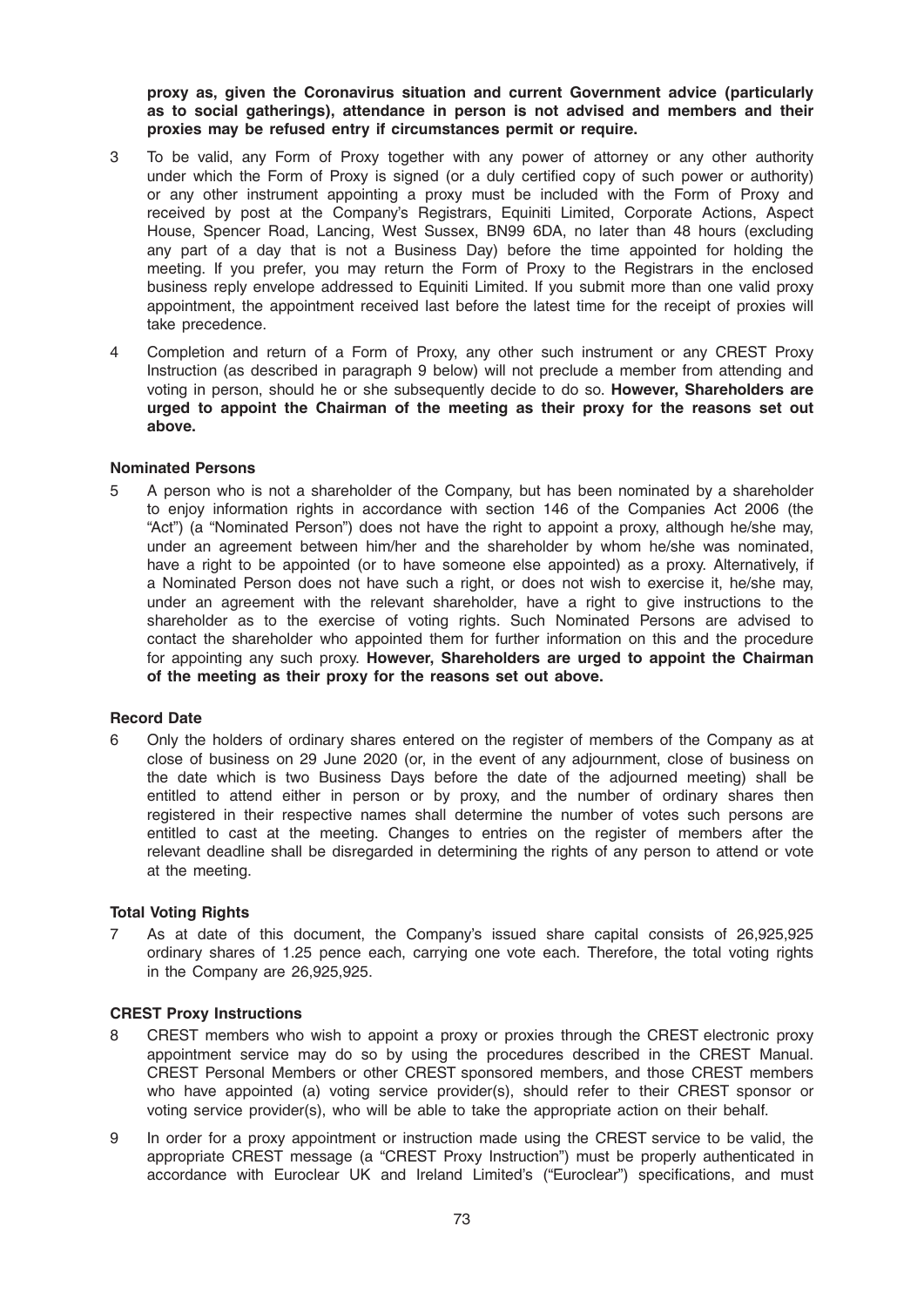contain the information required for such instruction, as described in the CREST Manual (available via www.euroclear.com/CREST). The message, regardless of whether it constitutes the appointment of a proxy or is an amendment to the instruction given to a previously appointed proxy must, in order to be valid, be transmitted so as to be received by the Company's agent, Equiniti Limited (ID RA19) by 11.00 a.m. on 29 June 2020. For this purpose, the time of receipt will be taken to be the time (as determined by the timestamp applied to the message by the CREST Application Host) from which the Company's agent is able to retrieve the message by enquiry to CREST in the manner prescribed by CREST. After this time any change of instructions to proxies appointed through CREST should be communicated to the appointee through other means.

- 10 CREST members and, where applicable, their CREST sponsors, or voting service providers should note that Euroclear does not make available special procedures in CREST for any particular message. Normal system timings and limitations will, therefore, apply in relation to the input of CREST Proxy Instructions. It is the responsibility of the CREST member concerned to take (or, if the CREST member is a CREST personal member, or sponsored member, or has appointed a voting service provider, to procure that his or her CREST sponsor or voting service provider(s) take(s)) such action as shall be necessary to ensure that a message is transmitted by means of the CREST system by any particular time. In this connection, CREST members and, where applicable, their CREST sponsors or voting service providers are referred, in particular, to those sections of the CREST Manual concerning practical limitations of the CREST system and timings.
- 11 The Company may treat as invalid a CREST Proxy Instruction in the circumstances set out in Regulation 35(5)(a) of the Uncertified Securities Regulations 2001 (as amended).

## **Questions**

12 Any shareholder has the right to ask questions. The Company must cause to be answered any such question relating to the business being dealt with at the meeting but no such answer need be given if (a) to do so would interfere unduly with the preparation for the meeting or involve the disclosure of confidential information, or (b) the answer has already been given on a website in the form of an answer to a question, or (c) it is undesirable in the interests of the Company or the good order of the meeting that the question be answered.

#### Information available on the Website

13 A copy of this notice and the information required to be published by section 311(A) of the Act can be found at https://EscapeHunt.com/investors/. Shareholders may not use any electronic address provided in either this Notice of Meeting or any related documents (including the Form of Proxy) to communicate with the Company for any purposes other than those expressly stated.